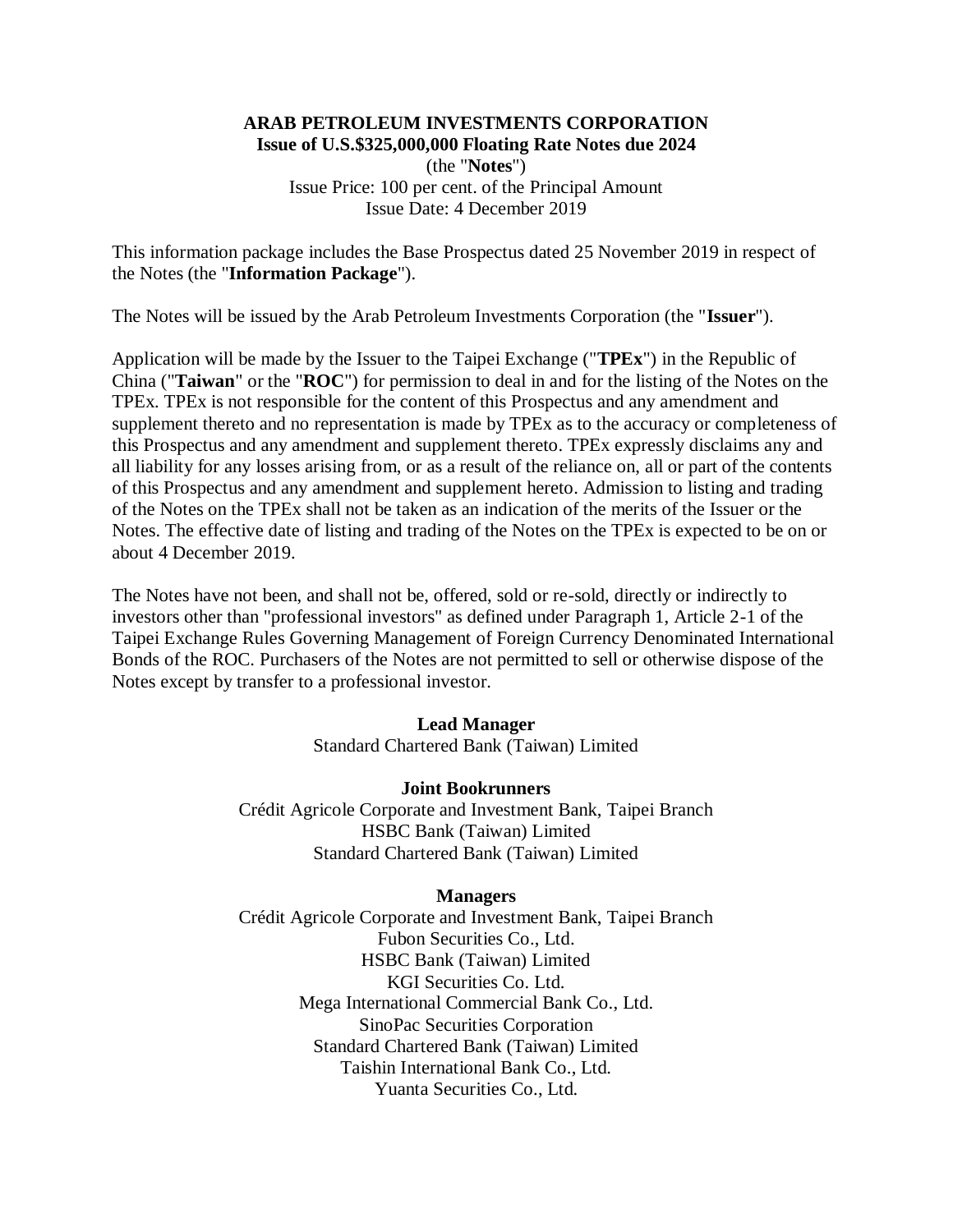#### **IMPORTANT NOTICE**

#### **THIS PROSPECTUS MAY NOT BE DISTRIBUTED, IN WHOLE OR IN PART, DIRECTLY OR INDIRECTLY, IN OR INTO THE UNITED STATES OR FOR THE ACCOUNT OR BENEFIT OF U.S. PERSONS (AS DEFINED IN REGULATION S UNDER THE U.S. SECURITIES ACT OF 1933, AS AMENDED, (THE "SECURITIES ACT")) OR ANY OTHER JURISDICTION IN WHICH IT WOULD BE UNLAWFUL TO DO SO.**

**IMPORTANT: You must read the following before continuing.** The following notice applies to the attached prospectus (the "**Prospectus**") following this notice, whether received by e-mail, accessed from an internet page or otherwise received as a result of electronic communication and you are therefore advised to read this notice carefully before reading, accessing or making any other use of the Prospectus. In reading, accessing or making any other use of the Prospectus, you agree to be bound by the following terms and conditions and each of the restrictions set out in the Prospectus, including any modifications made to them from time to time, each time you receive any information from Arab Petroleum Investments Corporation (the "**Issuer**") and/or the Managers (as defined below) as a result of such access. You acknowledge that this electronic transmission and the delivery of the attached document is confidential and intended only for you and you agree you will not reproduce or publish this electronic transmission or forward the attached document to any other person.

**RESTRICTIONS:** NOTHING IN THIS DOCUMENT CONSTITUTES AN OFFER TO SELL OR A SOLICITATION OF AN OFFER TO BUY THE SECURITIES IN THE UNITED STATES OR IN ANY JURISDICTION WHERE IT IS UNLAWFUL TO DO SO. THE SECURITIES TO BE ISSUED HAVE NOT BEEN AND WILL NOT BE REGISTERED UNDER THE SECURITIES ACT, OR WITH ANY SECURITIES REGULATORY AUTHORITY OF ANY STATE OF THE UNITED STATES OR OTHER JURISDICTIONS AND THE SECURITIES MAY NOT BE OFFERED, SOLD, PLEDGED OR OTHERWISE TRANSFERRED DIRECTLY OR INDIRECTLY WITHIN THE UNITED STATES OR FOR THE ACCOUNT OR BENEFIT OF U.S. PERSONS (AS DEFINED IN REGULATION S UNDER THE SECURITIES ACT ("**REGULATION S**")), EXCEPT PURSUANT TO AN EXEMPTION FROM, OR IN A TRANSACTION NOT SUBJECT TO, THE REGISTRATION REQUIREMENTS OF THE SECURITIES ACT AND APPLICABLE STATE OR LOCAL SECURITIES LAWS.

THE DOCUMENT MAY NOT BE FORWARDED OR DISTRIBUTED TO ANY OTHER PERSON WITHOUT THE PRIOR WRITTEN CONSENT OF THE MANAGERS AND MAY NOT BE REPRODUCED IN ANY MANNER WHATSOEVER. DISTRIBUTION OR REPRODUCTION OF THE DOCUMENT IN WHOLE OR IN PART IS UNAUTHORISED. FAILURE TO COMPLY WITH THIS DIRECTIVE MAY RESULT IN A VIOLATION OF THE SECURITIES ACT OR THE APPLICABLE SECURITIES LAWS OF OTHER JURISDICTIONS.

THE PROSPECTUS IS NOT BEING DISTRIBUTED TO, AND MUST NOT BE PASSED ON TO, THE GENERAL PUBLIC IN THE UNITED KINGDOM (THE "**UK**"). RATHER, THE COMMUNICATION OF THE PROSPECTUS AS A FINANCIAL PROMOTION IS ONLY BEING MADE TO (A) THOSE PERSONS WHO HAVE PROFESSIONAL EXPERIENCE IN MATTERS RELATING TO INVESTMENTS FALLING WITHIN ARTICLE 19(5) OF THE FINANCIAL SERVICES AND MARKETS ACT 2000 (FINANCIAL PROMOTION) ORDER 2005 (AS AMENDED, THE "**ORDER**"), (B) HIGH NET WORTH ENTITIES, AND OTHER PERSONS TO WHOM IT MAY LAWFULLY BE COMMUNICATED, FALLING WITHIN ARTICLE 49(2)(A) TO (D) OF THE ORDER OR (C) TO WHOM IT MAY OTHERWISE LAWFULLY BE DISTRIBUTED IN ACCORDANCE WITH THE ORDER (ALL SUCH PERSONS IN (A), (B) AND (C) ABOVE TOGETHER BEING REFERRED TO AS "**RELEVANT PERSONS**"). THIS DOCUMENT IS BEING DIRECTED ONLY AT RELEVANT PERSONS AND ANY INVESTMENT OR INVESTMENT ACTIVITY TO WHICH THIS COMMUNICATION RELATES WILL BE ENGAGED IN ONLY WITH RELEVANT PERSONS. NO PERSON OTHER THAN A RELEVANT PERSON SHOULD ACT ON OR RELY ON IT.

THE PROSPECTUS AND ANY OFFER OF THE SECURITIES DESCRIBED IN THE PROSPECTUS WHEN MADE ARE ONLY ADDRESSED TO AND DIRECTED AT PERSONS IN MEMBER STATES OF THE EUROPEAN ECONOMIC AREA ("**EEA**") WHO ARE "QUALIFIED INVESTORS" WITHIN THE MEANING OF REGULATION (EU) 2017/1129 (THE "**PROSPECTUS REGULATION**") ("**QUALIFIED INVESTORS**").

FOR A MORE COMPLETE DESCRIPTION OF RESTRICTIONS ON OFFERS AND SALES, SEE "*SUBSCRIPTION AND SALE*".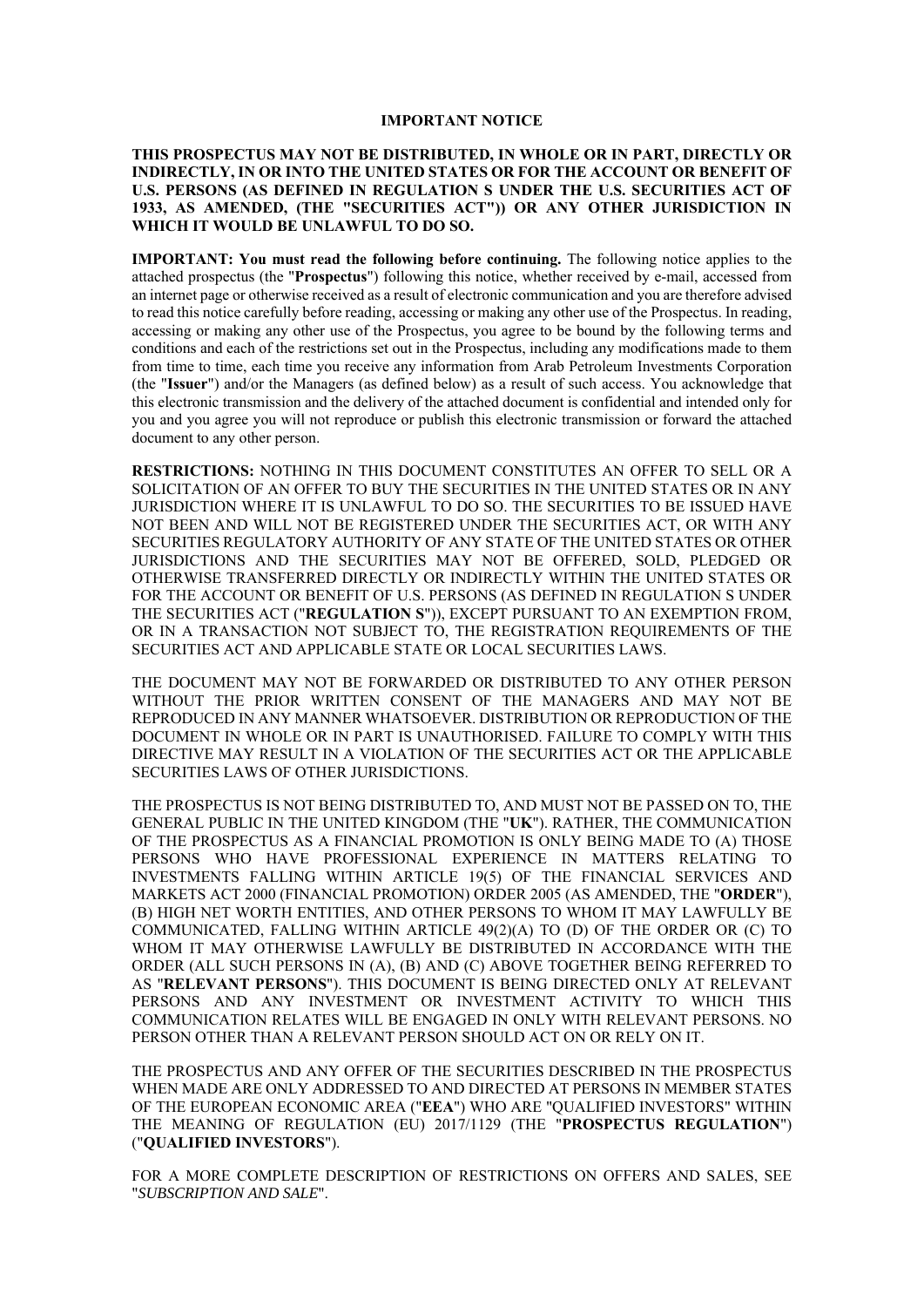The Prospectus must not be acted on or relied on (i) in the United Kingdom, by persons who are not Relevant Persons, and (ii) in any member state of the EEA other than the United Kingdom, by persons who are not Qualified Investors. Any investment or investment activity to which the Prospectus relates is available only to (i) in the United Kingdom, Relevant Persons, and (ii) in any member state of the EEA other than the United Kingdom, Qualified Investors, and will be engaged in only with such persons.

THE FOLLOWING PROSPECTUS MAY NOT BE FORWARDED OR DISTRIBUTED TO ANY OTHER PERSON AND MAY NOT BE REPRODUCED IN ANY MANNER WHATSOEVER. ANY FORWARDING, DISTRIBUTION OR REPRODUCTION OF THIS DOCUMENT IN WHOLE OR IN PART IS UNAUTHORISED. FAILURE TO COMPLY WITH THIS DIRECTIVE MAY RESULT IN A VIOLATION OF THE SECURITIES ACT OR THE APPLICABLE LAWS OF OTHER JURISDICTIONS. IF YOU HAVE GAINED ACCESS TO THIS TRANSMISSION CONTRARY TO ANY OF THE FOREGOING RESTRICTIONS, YOU ARE NOT AUTHORISED AND WILL NOT BE ABLE TO PURCHASE ANY OF THE SECURITIES DESCRIBED THEREIN.

**CONFIRMATION OF YOUR REPRESENTATION:** In order to be eligible to view the Prospectus or make an investment decision with respect to the securities described therein, (i) each prospective investor in respect of the securities being offered outside of the United States in an offshore transaction pursuant to Regulation S must be outside of the United States and (ii) each prospective investor in respect of the securities being offered in the United Kingdom must be a Relevant Person. By accepting this e-mail and accessing, reading or making any other use of the Prospectus, you shall be deemed to have represented to Crédit Agricole Corporate and Investment Bank, Taipei Branch, Fubon Securities Co., Ltd., HSBC Bank (Taiwan) Limited, KGI Securities Co. Ltd., Mega International Commercial Bank Co., Ltd., SinoPac Securities Corporation, Standard Chartered Bank (Taiwan) Limited, Taishin International Bank Co., Ltd. and Yuanta Securities Co., Ltd. as managers (together, the "**Managers**") and the Issuer that (1) you have understood and agree to the terms set out herein; (2) the electronic mail (or e-mail) address to which, pursuant to your request, the attached Prospectus has been delivered by electronic transmission is not located in the United States, its territories, its possessions and other areas subject to its jurisdiction; and its possessions include Puerto Rico, the U.S. Virgin Islands, Guam, American Samoa, Wake Island and the Northern Mariana Islands, (3) in respect of the securities being offered in the United Kingdom, you are (or the person you represent is) a Relevant Person, (4) you consent to delivery of the Prospectus and any amendments or supplements thereto by electronic transmission; (5) you will not transmit the attached Prospectus (or any copy of it or part thereof) or disclose, whether orally or in writing, any of its contents to any other person except with the consent of the Managers; and (6) you acknowledge that you will make your own assessment regarding any credit, investment, legal, taxation or other economic considerations with respect to your decision to subscribe for or purchase any of the securities described herein.

Neither the Managers nor any of their respective affiliates accepts any responsibility whatsoever for the contents of the document or for any statement made therein, in connection with the Issuer or the offer of the Notes (as defined in the document) (the "**Offer**"), or for any acts or omissions of the Issuer or any other person in connection with the Prospectus and the Offer. The Managers and their respective affiliates accordingly disclaim all and any liability whether arising in tort, contract, or otherwise which they might otherwise have in respect of the Prospectus or any such statement. No representation or warranty, express or implied, is made by any of the Managers or their respective affiliates as to the accuracy, completeness, verification or sufficiency of the information set out in the Prospectus.

The Managers are acting exclusively for the Issuer and no one else in connection with the Offer. They will not regard any other person (whether or not a recipient of the Prospectus) as their client in relation to the Offer and will not be responsible to anyone other than the Issuer for providing the protections afforded to its clients nor for giving advice in relation to the Offer or any transaction or arrangement referred to herein.

You are reminded that this Prospectus has been delivered to you on the basis that you are a person into whose possession this Prospectus may be lawfully delivered in accordance with the laws of the jurisdiction in which you are located and you may not, nor are you authorised to, deliver or disclose the contents of the Prospectus, electronically or otherwise, to any other person and in particular to any U.S. Person or to any address in the United States. Failure to comply with this directive may result in a violation of the Securities Act or the applicable laws of other jurisdictions.

If you received the Prospectus by e-mail, you should not reply by e-mail to this announcement. Any reply e-mail communications, including those you generate by using the "Reply" function on your e-mail software, will be ignored or rejected. You are responsible for protecting against viruses and other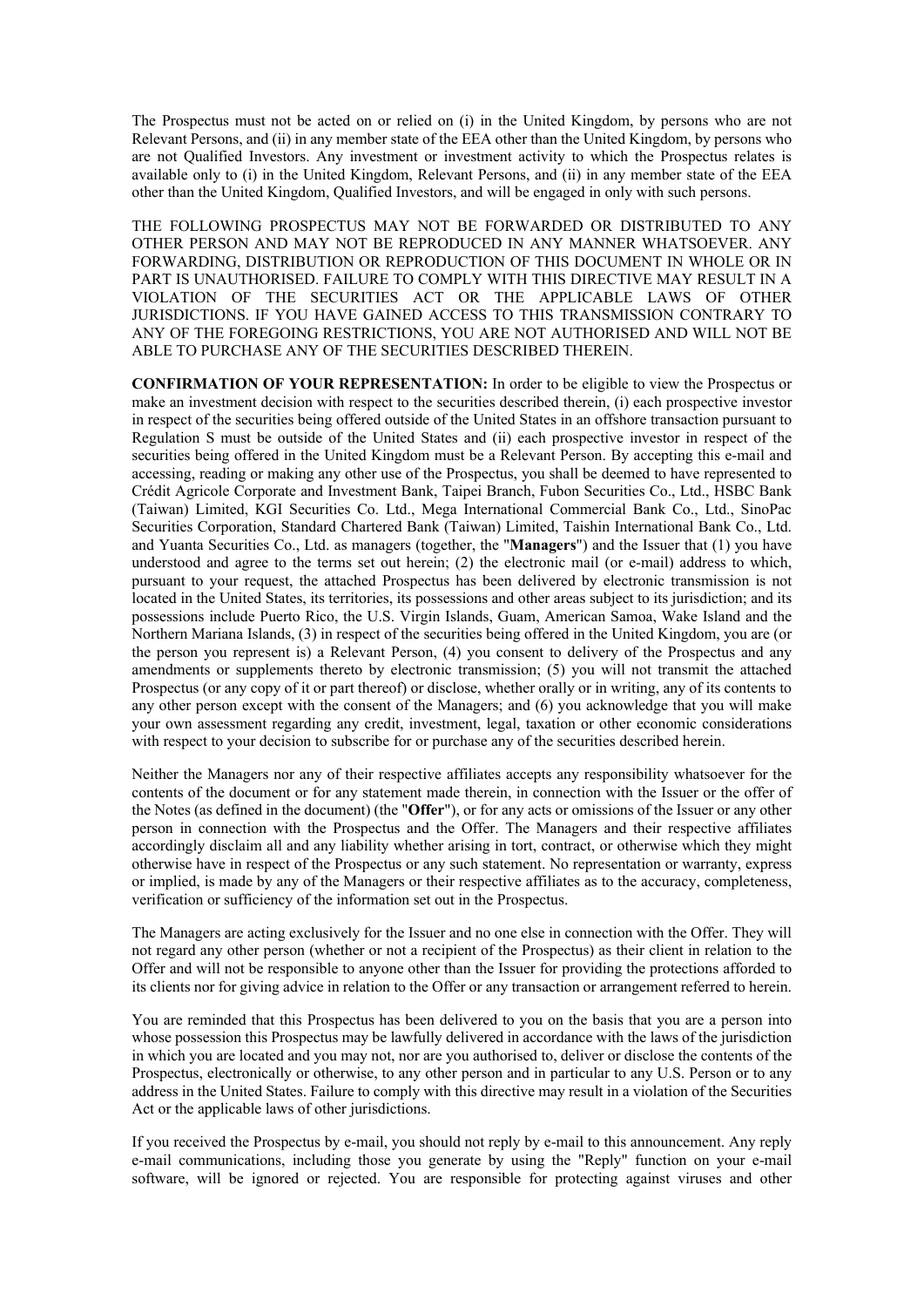destructive items. Your use of this e-mail is at your own risk, and it is your responsibility to take precautions to ensure that it is free from viruses and other items of a destructive nature.

The Prospectus and the other materials relating to the offering do not constitute, and may not be used in connection with, an offer or solicitation in any place where such offers or solicitations are not permitted by law. If a jurisdiction requires that the offering of securities described herein be made by a licensed broker or dealer and the Managers or any affiliate of the Managers is a licensed broker or dealer in that jurisdiction, the offering shall be deemed to be made by the Managers or such affiliate on behalf of the Issuer or holders of the applicable securities in such jurisdiction.

Under no circumstances shall this Prospectus constitute an offer to sell or the solicitation of an offer to buy nor shall there be any sale of these securities in any jurisdiction in which such offer, solicitation or sale would be unlawful. Recipients of the attached document who intend to subscribe for or purchase the securities described hererin are reminded that any subscription or purchase may only be made on the basis of the information contained in this Prospectus.

This Prospectus has been sent to you in an electronic form. You are reminded that documents transmitted via this medium may be altered or changed during the process of electronic transmission and consequently none of the Managers, the Issuer nor any person who controls them nor any director, officer, employee nor agent of them or any affiliate of any such person accepts any liability or responsibility whatsoever in respect of any difference between the Prospectus distributed to you in electronic format and the hard copy version available to you on request from the Managers. Please ensure that your copy is complete.

The distribution of this Prospectus in certain jurisdictions may be restricted by law. Persons into whose possession the attached document comes are required by the Issuer and the Managers to inform themselves about, and to observe, any such restrictions.

**MIFID II product governance** – There are no manufacturers for the purposes of Directive 2014/65/EU (as amended, "**MiFID II**"). Any person offering, selling or recommending the Notes (a "**distributor**") should consider (i) the target market for the Notes to be eligible counterparties and professional clients only, each as defined in MiFID II, and (ii) all channels for distribution of the Notes to eligible counterparties and professional clients to be appropriate. However, a distributor subject to MiFID II is responsible for undertaking its own target market assessment in respect of the Notes (by either adopting or refining the target market) and determining appropriate distribution channels.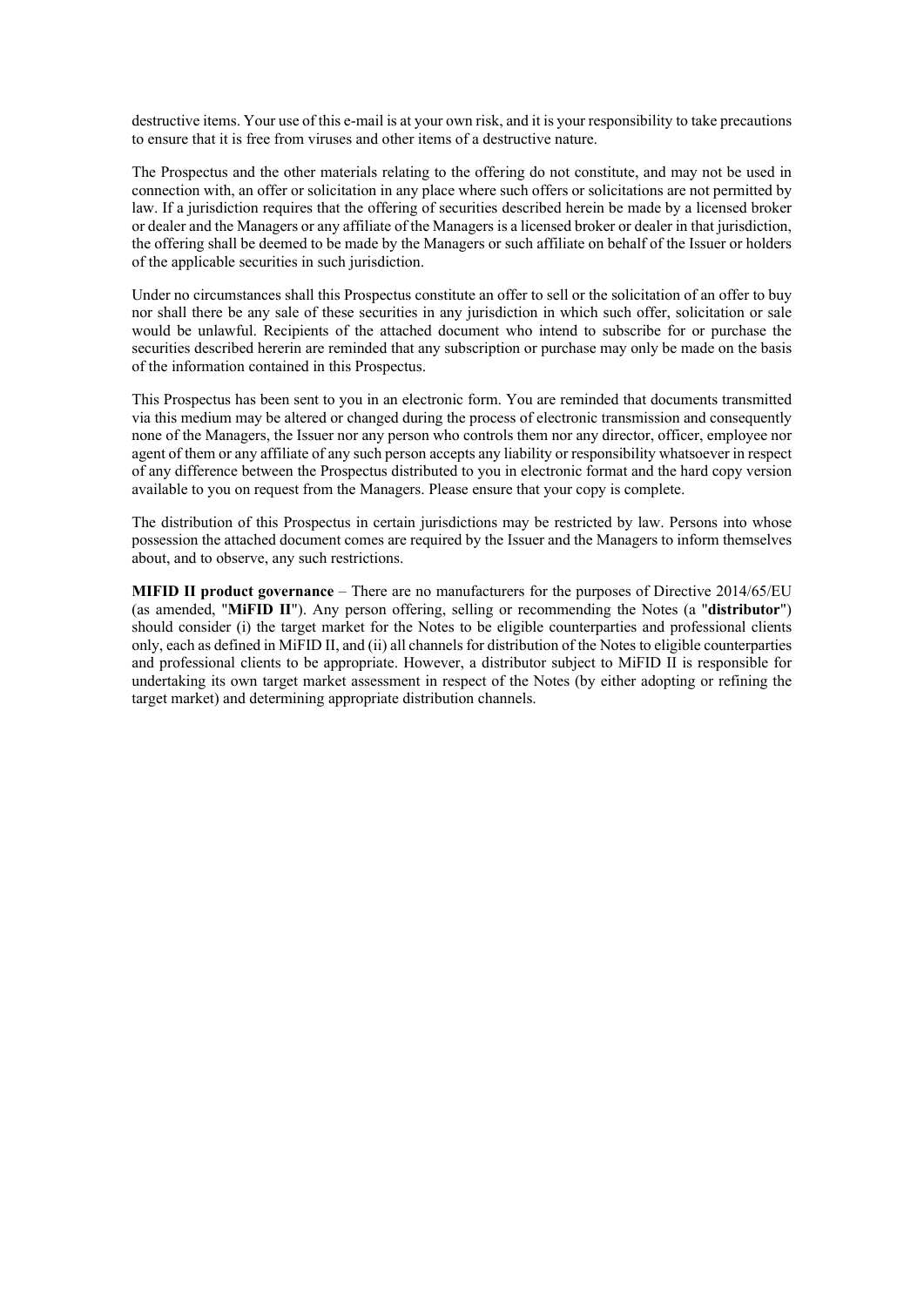

### **ARAB PETROLEUM INVESTMENTS CORPORATION**

# **U.S.\$325,000,000 Floating Rate Notes due 2024**

The issue price of the U.S.\$325,000,000 Floating Rate Notes due 2024 (the "**Notes**") of Arab Petroleum Investments Corporation ("**APICORP**" or the "**Issuer**") is 100 per cent. of their principal amount. The Notes will be constituted by a deed of covenant (as amended or supplemented from time to time, the "**Deed of Covenant**") dated 4 December 2019 entered into by the Issuer.

Unless previously redeemed or cancelled, the Notes will be redeemed on the Interest Payment Date (as defined in "*Terms and Conditions of the Notes—Interest*") falling in December 2024. The Notes will bear interest from 4 December 2019 at a rate of the sum of: (i) 0.90 per cent. per annum; plus (ii) U.S. dollar 3 month LIBOR, determined 2 Business Days (as defined herein) prior to the beginning of each Interest Period (as defined herein) at 11.00 a.m. London time, with reference to Reuters screen page "LIBOR01", payable quarterly in arrear commencing on the Interest Payment Date falling in March 2020. Payments on the Notes will be made in U.S. dollars without deduction for or on account of taxes imposed or levied by the Relevant Jurisdiction (as defined below) to the extent described under "*Terms and Conditions of the Notes—Taxation*".

This Prospectus has been approved by the Central Bank of Ireland (the "**Central Bank**"), as competent authority under Regulation (EU) 2017/1129 (the "**Prospectus Regulation**") for the purpose of giving information with regard to the issue of the Notes. The Central Bank only approves this Prospectus as meeting the standards of completeness, comprehensibility and consistency imposed by the Prospectus Regulation. Such approval relates only to the Notes which are to be admitted to trading on the regulated market of the Irish Stock Exchange plc trading as Euronext Dublin (the "**Euronext Dublin**"). Such an approval should not be considered as an endorsement of the Issuer that is the subject of this Prospectus nor as an endorsement of the quality of any Notes. Investors should make their own assessment as to the suitability of investing in such Notes. There can be no assurance that any such admission to trading will be obtained. Application has been made to the Euronext Dublin for the Notes to be admitted to the official list and trading on its regulated market. The regulated market of the Euronext Dublin is a regulated market for the purposes of Directive 2014/65/EU of the European Parliament and the Council on markets in financial instruments (as amended, "**MiFID II**").

Application will be made by the Issuer to the Taipei Exchange ("**TPEx**") in the Republic of China ("**Taiwan**" or the "**ROC**") for permission to deal in and for the listing of the Notes on the TPEx. TPEx is not responsible for the content of this Prospectus and any amendment and supplement thereto and no representation is made by TPEx as to the accuracy or completeness of this Prospectus and any amendment and supplement thereto. TPEx expressly disclaims any and all liability for any losses arising from, or as a result of the reliance on, all or part of the contents of this Prospectus and any amendment and supplement hereto. Admission to listing and trading of the Notes on the TPEx shall not be taken as an indication of the merits of the Issuer or the Notes.

The Notes have not been, and shall not be, offered, sold or re-sold, directly or indirectly to investors other than "professional investors" as defined under Paragraph 1, Article 2-1 of the Taipei Exchange Rules Governing Management of Foreign Currency Denominated International Bonds of the ROC, which currently include: (a) a "professional institutional investor" as defined under Paragraph 2, Article 4 of the Financial Consumer Protection Act of the ROC, which currently includes: (i) overseas or domestic banks, securities firms, futures firms and insurance companies (excluding insurance agencies, insurance brokers and insurance surveyors), the foregoing as further defined in more detail in Paragraph 3 of Article 2 of the Organization Act of the Financial Supervisory Commission, (ii) overseas or domestic fund management companies, government investment institutions, government funds, pension funds, mutual funds, unit trusts, and funds managed by financial service enterprises pursuant to the ROC Securities Investment Trust and Consulting Act, the ROC Future Trading Act or the ROC Trust Enterprise Act or investment assets mandated and delivered by or transferred for trust by financial consumers, and (iii) other institutions recognised by the Financial Supervisory Commission of the ROC; (b) a legal entity or fund meeting all of the following three criteria and having applied in writing to the securities firms for the status of a professional investor: (i) its total assets exceeding NT\$50,000,000 according to its most recent CPA-audited or reviewed financial report, (ii) its authorized person doing the transaction has sufficient professional knowledge and trading experience in bonds, and (iii) it fully understands that the securities firm is exempted from certain responsibilities towards professional investors in connection with bond trading activities and agrees to sign up as a professional investor; and (c) a natural person having applied in writing to the securities firms for the status of professional investor whom meets all of the following three criteria: (i) he/she has provided a proof of financial capacity of at least NT\$30,000,000 or has made a single trade, the transaction amount of which is higher than NT\$3,000,000, his/her total assets and investments booked at and made through such securities firm are higher than NT\$15,000,000, and he/she has provided a statement certifying that the value of his/her total assets has exceeded NT\$30,000,000, (ii) he/she has sufficient professional knowledge or trading experience in financial products, and (iii) he/she fully understands that the securities firm is exempted from certain responsibilities toward professional investors in connection with bond trading activities and agrees to sign up as a professional investor. Purchasers of the Notes are not permitted to sell or otherwise dispose of the Notes except by transfer to a professional investor.

This Prospectus is valid for 12 months. The obligation to supplement this Prospectus in the event of significant new factors, material mistakes or material inaccuracies does not apply once the Notes are admitted to the official list and trading on the regulated market of the Euronext Dublin.

The Notes have not been, and will not be, registered under the United States Securities Act of 1933, as amended (the "**Securities Act**") or with any securities regulatory authority of any state or other jurisdiction of the United States. The Notes are being offered outside the United States by the Managers (as defined in "*Subscription and Sale*") in accordance with Regulation S under the Securities Act ("**Regulation S**"), and may not be offered, sold or delivered within the United States or to, or for the account or benefit of, U.S. persons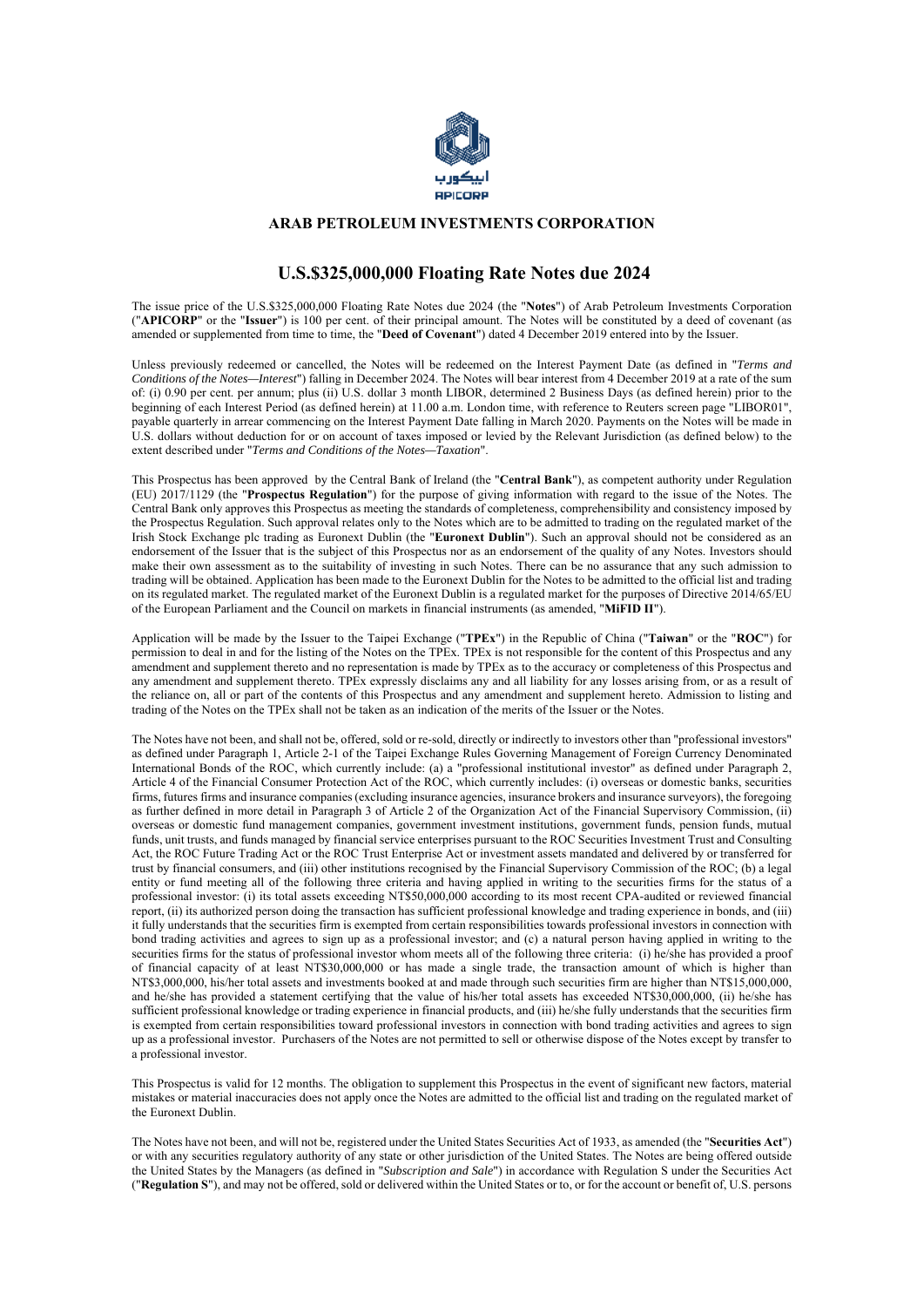(as defined in the Regulation S under the Securities Act) except pursuant to an exemption from, or in a transaction not subject to, the registration requirements of the Securities Act.

The Notes will be in registered form in the denomination of U.S.\$200,000. The Notes may be held and transferred, and will be offered and sold, in the principal amount of U.S.\$200,000 and integral multiples of U.S.\$1,000 in excess thereof. The Notes will be represented by a global registered note certificate (the "**Global Note Certificate**") registered in the name of a nominee for, and deposited with, the common depositary for Euroclear Bank SA/NV ("**Euroclear**") and Clearstream Banking S.A. ("**Clearstream Luxembourg**"). Individual note certificates ("**Individual Note Certificates**") evidencing holdings of Notes will only be available in certain limited circumstances. See "*Summary of Provisions relating to the Notes in Global Form*".

The Issuer has been assigned a long term rating of Aa2 (stable) by Moody's Deutschland GmbH ("**Moody's**"). The Notes are expected to be rated Aa2 by Moody's.

Moody's is established in the EU and is registered under Regulation (EC) No. 1060/2009, as amended (the "**CRA Regulation**"). Moody's appears on the latest update of the list of registered credit rating agencies on the European Securities and Markets Authority ("**ESMA**") website at http://www.esma.europa.eu/page/List-registered-and-certified-CRAs.

Amounts payable under the Notes are calculated by reference to the London Interbank Offered Rate ("**LIBOR**"), which is provided by ICE Benchmark Administrator Limited (the "**Administrator**"). As at the date of this Prospectus, the Administrator appears on the register of administrators and benchmarks established and maintained by ESMA pursuant to article 36 of the Benchmark Regulation (Regulation (EU) 2016/1011).

#### **A security rating is not a recommendation to buy, sell or hold securities and may be subject to suspension, reduction or withdrawal at any time by the assigning rating agency.**

#### **Lead Manager**

Standard Chartered Bank (Taiwan) Limited

#### **Joint Bookrunners**

| Crédit Agricole Corporate and<br>Investment Bank, Taipei Branch | HSBC Bank (Taiwan) Limited                      | Standard Chartered Bank (Taiwan)<br>Limited |
|-----------------------------------------------------------------|-------------------------------------------------|---------------------------------------------|
|                                                                 | <b>Managers</b>                                 |                                             |
| Crédit Agricole Corporate and<br>Investment Bank, Taipei Branch | Fubon Securities Co., Ltd.                      | HSBC Bank (Taiwan) Limited                  |
| KGI Securities Co. Ltd.                                         | Mega International Commercial Bank<br>Co., Ltd. | SinoPac Securities Corporation              |
| Standard Chartered Bank (Taiwan)<br>Limited                     | Taishin International Bank Co., Ltd.            | Yuanta Securities Co., Ltd.                 |

The date of this Prospectus is 25 November 2019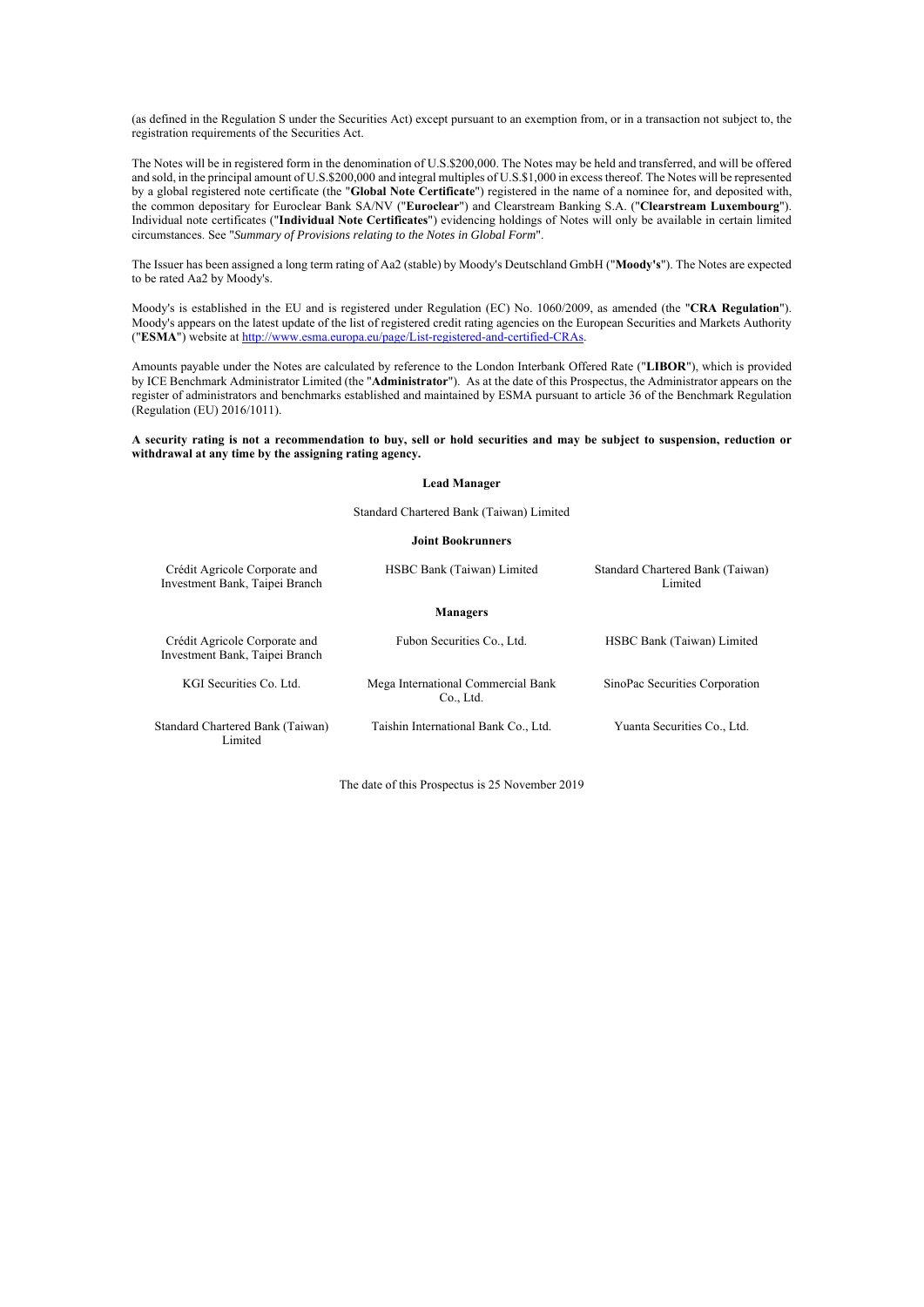#### **IMPORTANT NOTICES**

The Issuer accepts responsibility for the information contained in this Prospectus and declares that, to the best of its knowledge, the information contained in this Prospectus is in accordance with the facts and makes no omission likely to affect its import.

The language of the Prospectus is English. Certain legislative references and technical terms have been cited in their original language in order that the correct technical meaning may be ascribed to them under applicable law.

Certain information contained in this Prospectus under the headings "*Risk Factors*" and "*Description of the Group*" (as indicated therein) has been extracted from independent, third party sources. The Issuer confirms that all third party information contained in this Prospectus has been accurately reproduced and that, so far as it is aware, and is able to ascertain from information published by the relevant third party sources, no facts have been omitted which would render the reproduced information inaccurate or misleading. The source of any third party information contained in this Prospectus is stated where such information appears in this Prospectus.

The Issuer has confirmed to the Managers that this Prospectus contains all information regarding the Issuer and the Notes which is (in the context of the issue, offering and sale of the Notes) material; such information is true and accurate in all material respects and is not misleading in any material respect; any opinions, predictions or intentions expressed in this Prospectus on the part of the Issuer are honestly held or made and are not misleading in any material respect; this Prospectus does not omit to state any material fact necessary to make such information, opinions, predictions or intentions (in the context of the issue, offering and sale of the Notes) not misleading in any material respect; and all proper enquiries have been made to ascertain and to verify the foregoing.

None of the Issuer or the Managers has authorised the making or provision of any representation or information regarding the Issuer or the Notes other than as contained in this Prospectus or as approved for such purpose by the Issuer. Any such representation or information should not be relied upon as having been authorised by the Issuer or the Managers.

Neither the Managers nor any of their respective affiliates have authorised the whole or any part of this Prospectus and none of them makes any representation or warranty or accepts any responsibility as to the accuracy or completeness of the information contained in this Prospectus or any responsibility for the acts or omissions of the Issuer or any other person (other than the relevant Manager) in connection with the issue and offering of the Notes. Neither the delivery of this Prospectus nor the offering, sale or delivery of any Note shall in any circumstances create any implication that there has been no adverse change, or any event reasonably likely to involve any adverse change, in the condition (financial or otherwise) of the Issuer since the date of this Prospectus.

This Prospectus does not constitute an offer of, or an invitation to subscribe for or purchase, any Notes.

The distribution of this Prospectus and the offering, sale and delivery of Notes in certain jurisdictions may be restricted by law. Persons into whose possession this Prospectus comes are required by the Issuer and the Managers to inform themselves about and to observe any such restrictions. For a description of certain restrictions on offers, sales and deliveries of Notes and on distribution of this Prospectus and other offering material relating to the Notes, see "*Subscription and Sale*".

In particular, the Notes have not been and will not be registered under the Securities Act and are subject to United States tax law requirements. Subject to certain exceptions, Notes may not be offered, sold or delivered within the United States or to U.S. persons.

### **PRESENTATION OF FINANCIAL AND OTHER INFORMATION**

### **PRESENTATION OF GROUP FINANCIAL INFORMATION**

The financial statements relating to the Group referred to in this Prospectus are as follows:

(a) the unaudited condensed consolidated financial information of the Group as of 30 June 2019 and for the six-month period then ended, together with the notes thereto and the auditor's review report in respect thereof (the "**Interim Financial Statements**");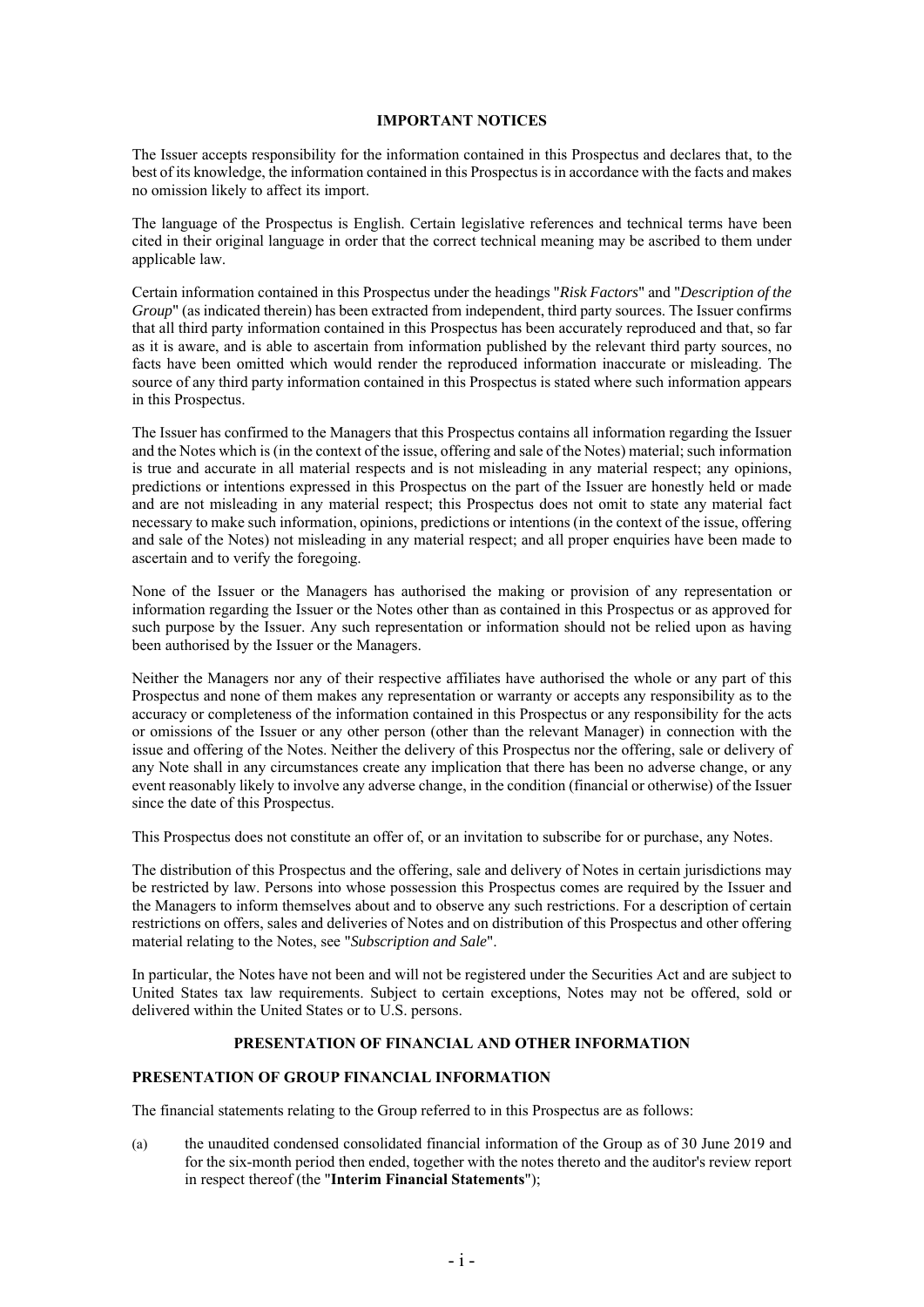- (b) the audited consolidated financial statements of the Group as of 31 December 2018 and for the year then ended, together with the notes thereto and the audit report in respect thereof (the "**2018 Financial Statements**"); and
- (c) the audited consolidated financial statements of the Group as of 31 December 2017 and for the year then ended, together with the notes thereto and the audit report in respect thereof (the "**2017 Financial Statements**" and together with the 2018 Financial Statements, the "**Annual Financial Statements**").

The Interim Financial Statements and the Annual Financial Statements are together referred to as the "**Financial Statements**".

The Annual Financial Statements have been prepared in accordance with International Financial Reporting Standards issued by the International Accounting Standards Board (the "**IASB**") and interpretations issued by the International Financial Reporting Standards Interpretations Committee of the IASB (together, "**IFRS**"). The Interim Financial Statements have been prepared in accordance with International Accounting Standard 34, "Interim Financial Reporting".

The Annual Financial Statements have been audited by Deloitte & Touche – Middle East ("**Deloitte Middle East**") (which has conducted its audits in accordance with the International Standards on Auditing), as stated in each of its unqualified reports incorporated by reference in this Prospectus. The Interim Financial Statements have been reviewed by KPMG Fakhro ("**KPMG**") in accordance with International Standard on Review Engagements 2410, "Review of Interim Financial Information Performed by the Independent Auditor of the Entity" who have issued an unqualified report on the Interim Financial Statements.

The Group publishes its financial statements in U.S. dollars.

## **PRESENTATION OF OTHER INFORMATION**

In this Prospectus, references to:

- "**Establishing Agreement**" are to the establishing agreement and statute for APICORP dated 23 November 1975 to which the governments of the 10 OAPEC Member States are signatories;
- "**EUR**", "**euro**" or "**€**" are to the currency introduced at the start of the third stage of European economic and monetary union, and as defined in Article 2 of Council Regulation (EC) No. 974/98 of 3 May 1998 on the introduction of the euro, as amended from time to time;
- "**GCC**" are to the Gulf Co-Operation Council;
- the "**Group**" are to APICORP and its consolidated subsidiaries and associates;
- "**ID**" are to the lawful currency of Iraq;
- "**LD**" are to the lawful currency of Libya;
- "**LE**" are to the lawful currency of Egypt;
- a "**Member State**" are, unless the context does not permit, references to a Member State of the European Economic Area;
- "**MENA**" are to the Middle East and North Africa region;
- "**OAPEC**" are to Organization of Arab Petroleum Exporting Countries;
- "**OAPEC Member State**" are to each of the 10 member states of OAPEC, being the Democratic and Popular Republic of Algeria ("**Algeria**"), the Kingdom of Bahrain ("**Bahrain**"), the Arab Republic of Egypt ("**Egypt**"), the Republic of Iraq ("**Iraq**"), the State of Kuwait ("**Kuwait**"), the State of Libya ("**Libya**"), the State of Qatar ("**Qatar**"), the Kingdom of Saudi Arabia ("**Saudi Arabia**"), the Syrian Arab Republic ("**Syria**") and the United Arab Emirates (the "**UAE**");
- "**PRC**" are to the People's Republic of China;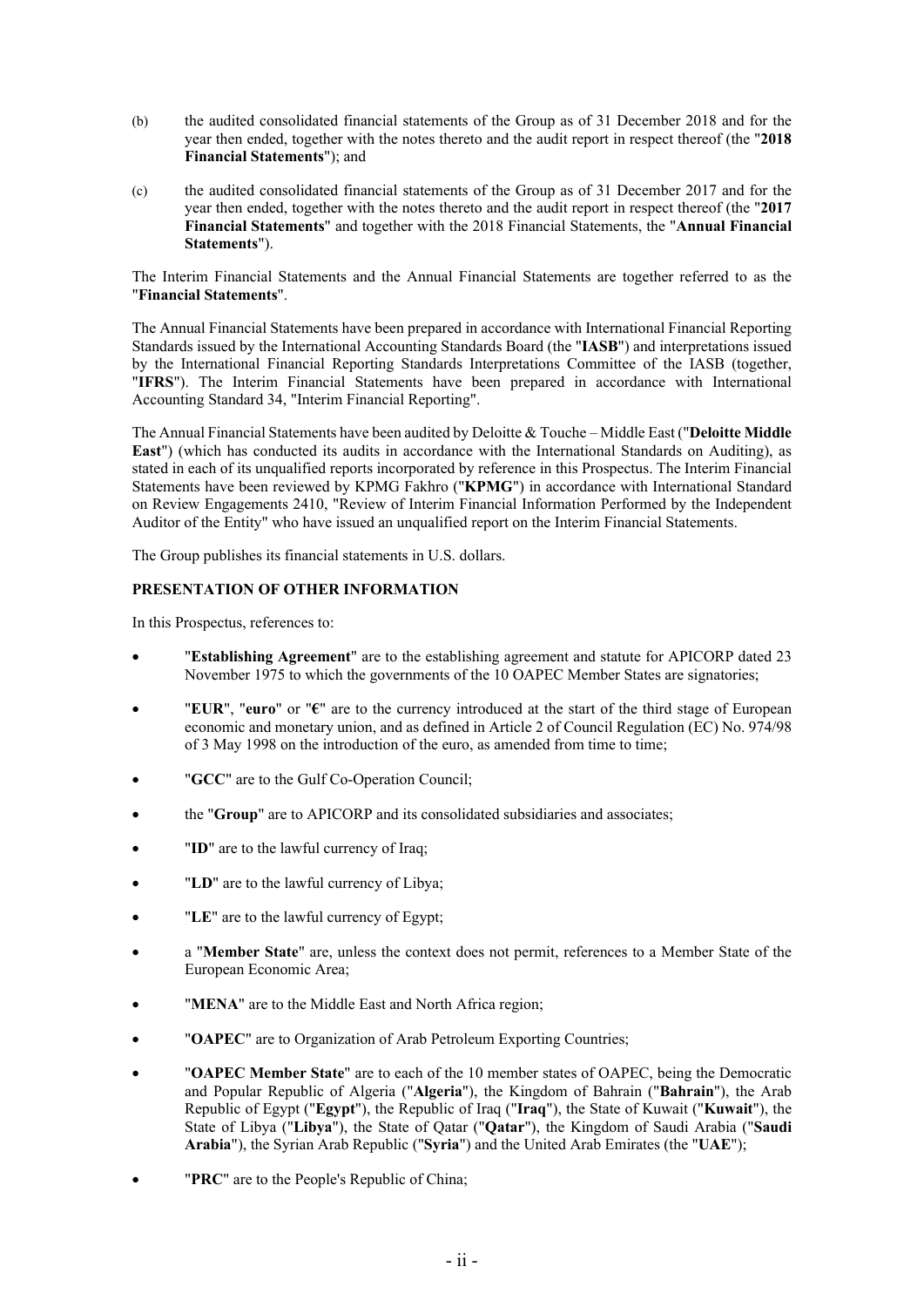- "**Relevant Jurisdictions**" means each of the Cayman Islands, the Kingdom of Saudi Arabia, Kuwait, the United Arab Emirates, Libya, Iraq, the State of Qatar, Algeria, Bahrain, Egypt and Syria;
- "**Renminbi**", "**CNH**", "**RMB**" and "**CNY**" are to the currency of the PRC;
- "**SR**" are to the lawful currency of the Kingdom of Saudi Arabia;
- "**TD**" are to the lawful currency of Tunisia; and
- "**U.S.\$**"or "**U.S. dollars**" are to the lawful currency of the United States.

Certain figures and percentages included in this Prospectus have been subject to rounding adjustments; accordingly figures shown in the same category presented in different tables may vary slightly and figures shown as totals in certain tables may not be an arithmetic aggregation of the figures which precede them. Additionally, the figure "0" is used to indicate that a specific figure has been rounded to zero, whereas a dash indicates that there is no value for that column or row.

# **CAUTIONARY STATEMENT REGARDING FORWARD LOOKING STATEMENTS**

Some statements in this Prospectus may be deemed to be forward looking statements. Forward looking statements include statements concerning the Issuer's plans, objectives, goals, strategies, future operations and performance and the assumptions underlying these forward looking statements. When used in this Prospectus, the words "anticipates", "estimates", "expects", "believes", "intends", "plans", "aims", "seeks", "may", "will", "should" and any similar expressions generally identify forward looking statements. These forward looking statements are contained in the sections entitled "*Risk Factors – Factors that may affect APICORP's ability to fulfil its obligations under the Notes*" and "*Description of the Group*" and other sections of this Prospectus. APICORP has based these forward looking statements on the current view of its management with respect to future events and financial performance. Although APICORP believes that the expectations, estimates and projections reflected in its forward looking statements are reasonable as of the date of this Prospectus, if one or more of the risks or uncertainties materialise, including those identified below or which APICORP has otherwise identified in this Prospectus, or if APICORP's underlying assumptions prove to be incomplete or inaccurate, APICORP's actual results of operation may vary from those expected, estimated or predicted. Investors are therefore strongly advised to read the sections "*Risk Factors – Factors that may affect APICORP's ability to fulfil its obligations under the Notes*" and "*Description of the Group*", which include a more detailed description of the factors that might have an impact on the Group's business development and on the industry sectors in which the Group operates.

The risks and uncertainties referred to above include:

- the level of international oil and gas prices which are subject to significant fluctuations for reasons that are beyond APICORP's control;
- changes in political, social, legal or economic conditions in the markets in which APICORP and its investees operate;
- APICORP's ability to realise the benefits it expects from its existing and future investments; and
- APICORP's ability to obtain external financing or maintain sufficient capital to fund its existing and future investments and capital expenditures.

Additional factors that could cause actual results, performance or achievements to differ materially include, but are not limited to, those discussed under "*Risk Factors*".

Any forward looking statements contained in this Prospectus speak only as at the date of this Prospectus. Without prejudice to any requirements under applicable laws and regulations, APICORP expressly disclaims any obligation or undertaking to disseminate after the date of this Prospectus any updates or revisions to any forward looking statements contained herein to reflect any change in expectations thereof or any change in events, conditions or circumstances on which any such forward looking statement is based.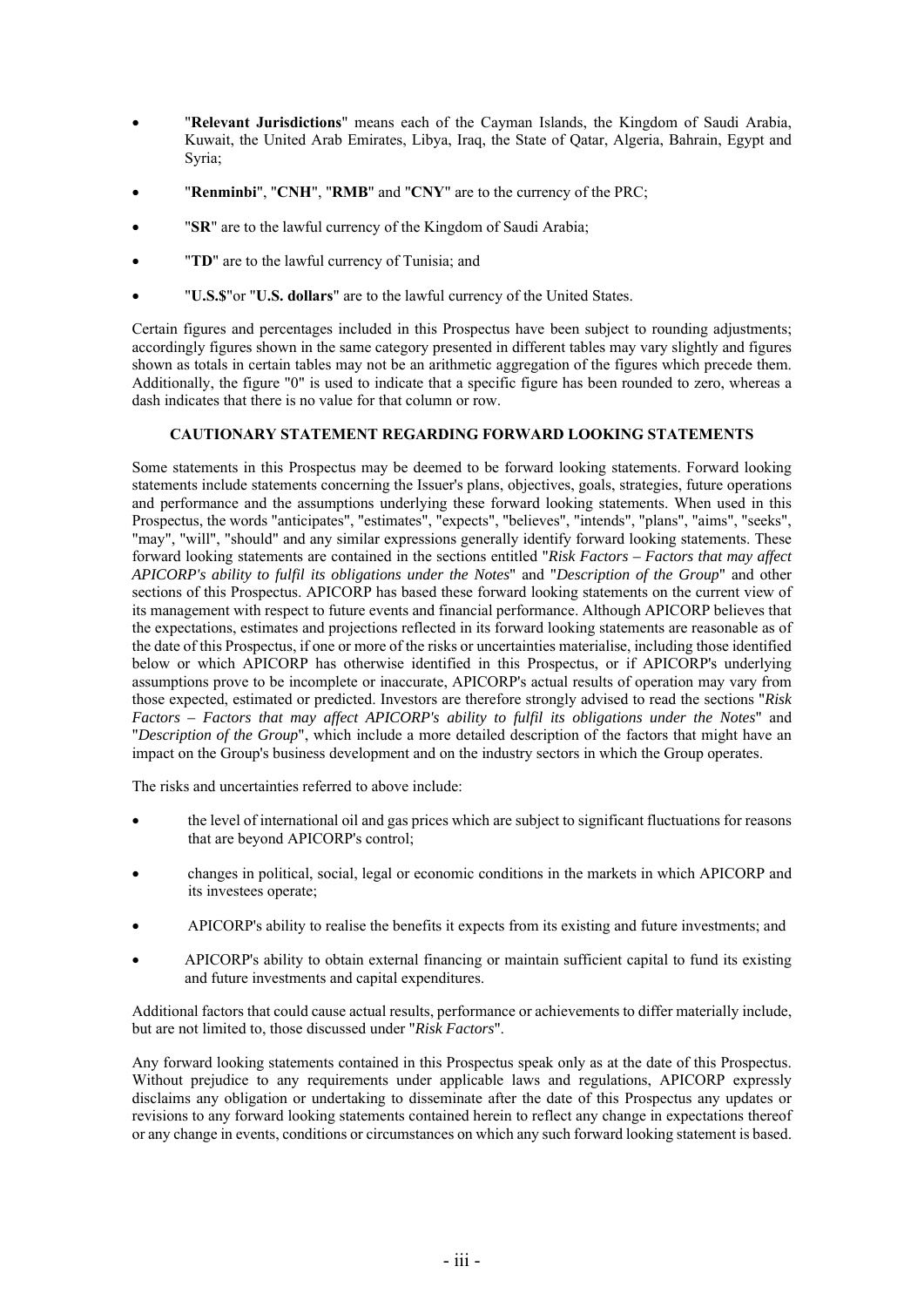#### **ALTERNATIVE PERFORMANCE MEASURES**

A number of the financial measures presented by APICORP in this Prospectus are not defined in accordance with IFRS. However, APICORP believes that these measures provide useful supplementary information to both investors and APICORP's management, as they facilitate the evaluation of company performance. It is to be noted that, since not all companies calculate financial measurements in the same manner, these are not always comparable to measurements used by other companies. Accordingly, these financial measures should not be seen as a substitute for measures defined according to IFRS. Unless otherwise stated, the list below presents alternative performance measures, along with their reconciliation to the extent that such information is not defined according to IFRS and not included in APICORP's financial statements incorporated by reference into this Prospectus:

- *Return on assets*: Profit for the year of APICORP divided by total assets at the end of the year;
- *Return on equity*: Profit for the year of APICORP divided by total equity and non-controlling interests at the end of the year;
- *Return on paid up capital*: Profit for the year of APICORP divided by share capital at the end of the year;
- *Total capital adequacy ratio*: Calculated in accordance with Basel II requirements;
- *Tier 1 capital ratio*: Calculated in accordance with Basel II requirements; and
- *Ratio of total shareholders' funds to total assets*: Total equity attributable to shareholders of the corporation as at year end divided by total assets as at year end.

### **NOTICE TO RESIDENTS OF THE KINGDOM OF BAHRAIN**

In relation to investors in the Kingdom of Bahrain, securities issued in connection with this Prospectus and related offering documents may only be offered in registered form to existing accountholders and accredited investors as defined by the Central Bank of Bahrain (the "**CBB**") in the Kingdom of Bahrain where such investors make a minimum investment of at least U.S.\$100,000 or any equivalent amount in any other currency or such other amount as the CBB may determine.

This Prospectus does not constitute an offer of securities in the Kingdom of Bahrain pursuant to the terms of Article (81) of the Central Bank and Financial Institutions Law 2006 (decree Law No. 64 of 2006). This Prospectus and any related offering documents have not been and will not be registered as a prospectus with the CBB. Accordingly, no securities may be offered, sold or made the subject of an invitation for subscription or purchase nor will this Prospectus or any other related document or material be used in connection with any offer, sale or invitation to subscribe or purchase securities, whether directly or indirectly, to persons in the Kingdom of Bahrain, other than to accredited investors (as such term is defined by the CBB) for an offer outside the Kingdom of Bahrain.

The CBB has not reviewed, approved or registered this Prospectus or any related offering documents and it has not in any way considered the merits of the securities to be offered for investment, whether in or outside the Kingdom of Bahrain. Therefore, the CBB assumes no responsibility for the accuracy and completeness of the statements and information contained in this Prospectus and expressly disclaims any liability whatsoever for any loss howsoever arising from reliance upon the whole or any part of the content of this Prospectus. No offer of securities will be made to the public in the Kingdom of Bahrain and this Prospectus must be read by the addressee only and must not be issued, passed to, or made available to the public generally.

#### **NOTICE TO RESIDENTS OF MALAYSIA**

The Notes may not be offered for subscription or purchase and no invitation to subscribe for or purchase such Notes in Malaysia may be made, directly or indirectly, and this Prospectus or any document or other materials in connection therewith may not be distributed in Malaysia other than to persons falling within the categories set out in Schedule 6 or Section 229(1)(b), Schedule 7 or Section 230(1)(b) and Schedule 8 or Section 257(3) of the Capital Market and Services Act 2007 of Malaysia as may be amended and/or varied from time to time and subject to any amendments to the applicable laws from time to time. The Securities Commission of Malaysia shall not be liable for any non-disclosure on the part of the Issuer and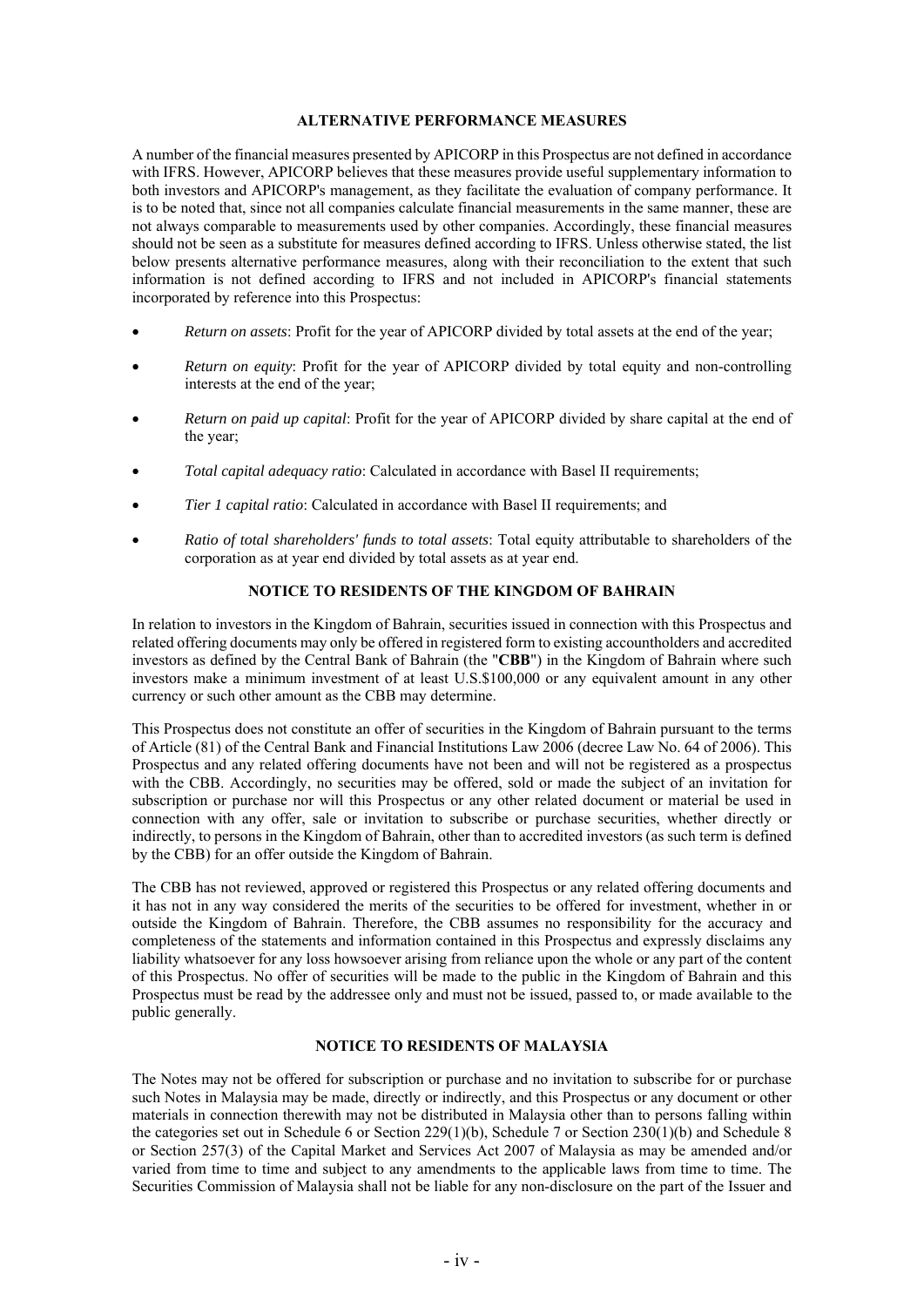assumes no responsibility for the correctness of any statements made or opinions or reports expressed in this Prospectus.

### **NOTICE TO RESIDENTS OF THE STATE OF QATAR**

The Notes will not be offered or sold at any time, directly or indirectly, in the State of Qatar (including the Qatar Financial Centre) in a manner that would constitute a public offering. This Prospectus has not been and will not be reviewed or approved by, or registered with, the Qatar Financial Markets Authority, the Qatar Central Bank, the Qatar Stock Exchange or the Qatar Financial Centre Regulatory Authority in accordance with their regulations or any other regulations in Qatar. The Notes are not and will not be traded on the Qatar Stock Exchange. The Notes will not be offered to investors domiciled or resident in the State of Qatar and do not constitute debt financing in the State of Qatar under the Commercial Companies Law No. (11) of 2015 or otherwise under the laws of the State of Qatar.

#### **NOTICE TO RESIDENTS OF THE KINGDOM OF SAUDI ARABIA**

This Prospectus may not be distributed in the Kingdom of Saudi Arabia except to such persons as are permitted under the Rules on the Offer of Securities and Continuing Obligations issued by the Capital Market Authority of the Kingdom of Saudi Arabia (the "**Capital Market Authority**").

The Capital Market Authority does not make any representation as to the accuracy or completeness of this Prospectus, and expressly disclaims any liability whatsoever for any loss arising from, or incurred in reliance upon, any part of this Prospectus. Prospective purchasers of the Notes should conduct their own due diligence on the accuracy of the information relating to the Notes. If a prospective purchaser does not understand the contents of this Prospectus he or she should consult an authorised financial adviser.

### **NOTIFICATION UNDER SECTION 309B(1)(C) OF THE SECURITIES AND FUTURES ACT (CHAPTER 289 OF SINGAPORE)**

Solely for the purposes of its obligations pursuant to sections 309B(1)(a) and 309B(1)(c) of the Securities and Futures Act (Chapter 289 of Singapore) (the "**SFA**"), the Issuer has determined, and hereby notifies all relevant persons (as defined in Section 309A of the SFA) that the Notes are prescribed capital markets products (as defined in the Securities and Futures (Capital Markets Products) Regulations 2018) and Excluded Investment Products (as defined in MAS Notice SFA 04-N12: Notice on the Sale of Investment Products and MAS Notice FAA-N16: Notice on Recommendations on Investment Products).

#### **MIFID II PRODUCT GOVERNANCE**

There are no manufacturers for the purposes of MiFID II. Any person offering, selling or recommending the Notes (a "**distributor**") should consider (i) the target market for the Notes to be eligible counterparties and professional clients only, each as defined in MiFID II, and (ii) all channels for distribution of the Notes to eligible counterparties and professional clients to be appropriate. However, a distributor subject to MiFID II is responsible for undertaking its own target market assessment in respect of the Notes (by either adopting or refining the target market) and determining appropriate distribution channels.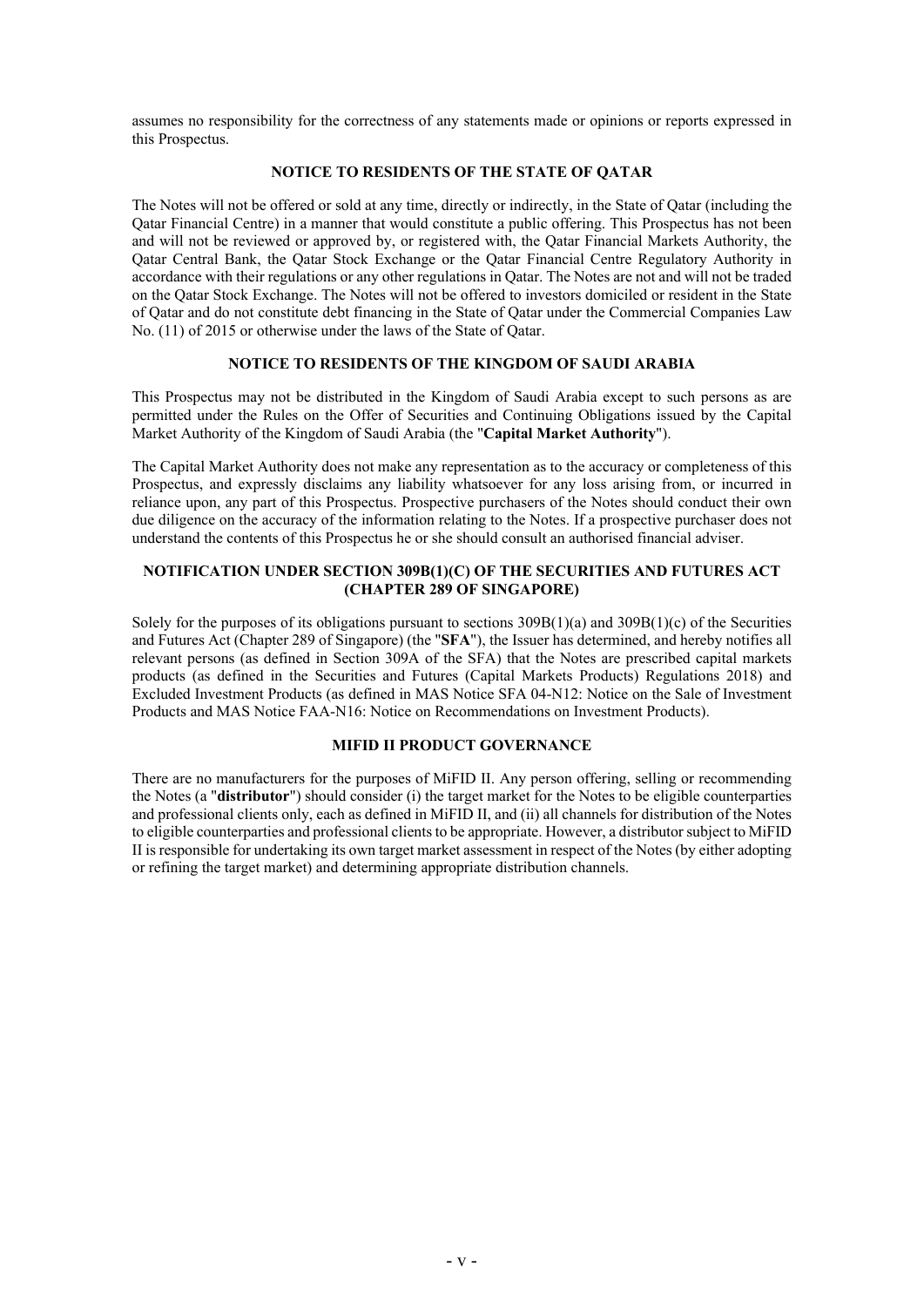# **CONTENTS**

# Page

| SUMMARY OF PROVISIONS RELATING TO THE NOTES IN GLOBAL FORM 15 |  |
|---------------------------------------------------------------|--|
|                                                               |  |
|                                                               |  |
|                                                               |  |
|                                                               |  |
|                                                               |  |
|                                                               |  |
|                                                               |  |
|                                                               |  |
|                                                               |  |
|                                                               |  |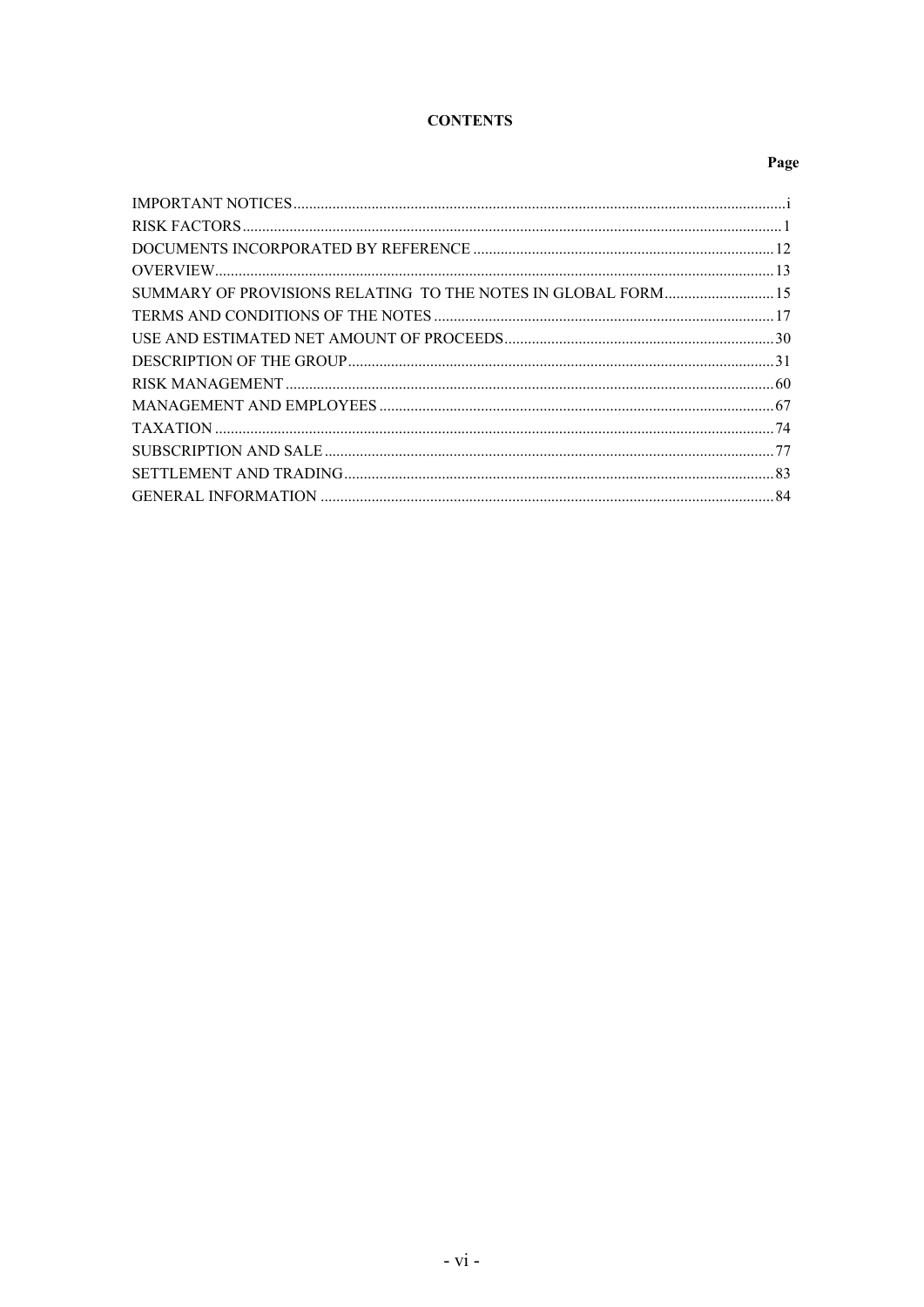#### **RISK FACTORS**

*APICORP believes that the following factors may affect its ability to fulfil its obligations in respect of the Notes. All of these factors are contingencies which may or may not occur and APICORP is not in a position to express a view on the likelihood of any such contingency occurring.* 

*In addition, factors which are material for the purpose of assessing the market risks associated with the Notes are also described below.* 

*If any of the risks described below actually materialise, APICORP and/or the Group's business, results of operations, financial condition or prospects could be materially and adversely affected. If that were to occur, the trading price of the Notes could decline and investors could lose all or part of their investment.* 

*APICORP believes that the factors described below represent all the material risks inherent in investing in the Notes, but the inability of APICORP to pay periodic distribution amounts, principal or other amounts on or in connection with any Notes may occur for other reasons which may not be considered significant risks by APICORP based on information currently available to them or which they may not currently be able to anticipate. Prospective investors should also read the detailed information set out elsewhere in this Prospectus and reach their own views prior to making any investment decision.* 

#### **FACTORS THAT MAY AFFECT APICORP'S ABILITY TO FULFIL ITS OBLIGATIONS UNDER THE NOTES**

#### **The Group's business principally involves lending money to, and making equity investments in, entities engaged in the oil and gas and energy sectors, principally in the OAPEC Member States, which exposes it to significant economic and political risks**

The Group's business principally involves lending money to, and making equity investments in, entities engaged in the oil and gas and energy sectors, principally in the OAPEC Member States. As a result, the Group is exposed to:

- a general economic downturn and, in particular, an economic downturn which directly impacts the GCC countries, in which the majority of its borrowers and significant equity investments are located, or Egypt, where it also has significant equity investments;
- a significant and lasting decline in oil and gas prices, such as that seen between mid-2014 and the start of 2017, which is likely to adversely affect both its borrowers (as further described under "*The Group's business is concentrated on the oil and gas and energy sectors, which materially increases its economic risks"*) and the economies of those of the OAPEC Member States which are heavily dependent on the hydrocarbon sector; and
- adverse political developments in or affecting any of the OAPEC Member States including, in particular, the GCC countries and Egypt (as further described under "*The Group's business is concentrated in geographical terms, which materially increases its political risks*").

Any one or more of these developments could materially negatively impact the business of the Group's equity investees or the ability of the Group's borrowers to pay interest or principal on their loans and could give rise to an increase in nonperforming loans ("**NPLs**") in the Group's loan portfolio. This would in turn be likely to result in:

- an increase in the Group's impairment charges that could adversely affect its profitability;
- an adverse effect on the value of the equity investments which the Group has made which could negatively affect the Group's other comprehensive income and could also result in certain investments being impaired;
- an adverse effect on the ability of the Group's equity investee companies to pay dividends to the Group; and/or
- potentially material losses if the Group is forced to divest such investments.

Any of the foregoing could have a material adverse effect on the Group and the Issuer's ability to fulfil its obligations under the Notes.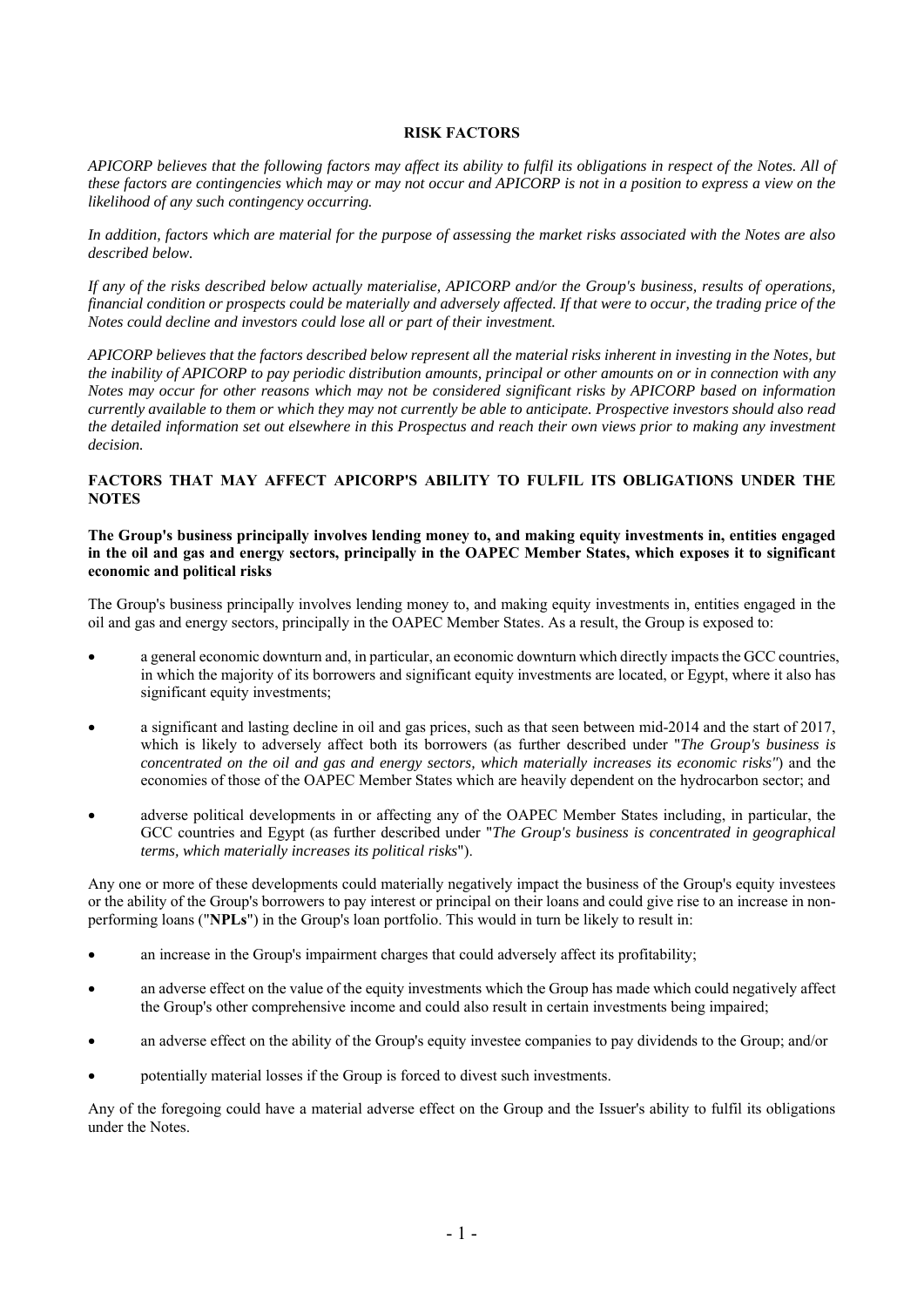### **The Group's business is concentrated on the oil and gas and energy sectors, which materially increases its economic risks**

As at 31 December 2018, 90.9 per cent. of the Group's U.S.\$3.5 billion direct and syndicated lending was to borrowers in the oil and gas and energy industries (including maritime transport of related products). A breakdown of the Group's loan portfolio by sub-sector within these sectors is set out under "*Business Description—Business—Portfolio sector and sub-sector concentration*". In addition, 96.9 per cent. of the Group's U.S.\$1,002.0 million direct equity investments as at 31 December 2018 were in the oil and gas and energy sectors and, as at the same date, the Group also owned U.S.\$628.0 million in fair value through other comprehensive income ("**FVTOCI**") debt securities issued by entities in the oil and gas sector.

The oil and gas industry, in particular, has historically been cyclical with levels of investment and profitability in that sector being materially dependent on prevailing international oil and gas prices, which have fluctuated significantly over the past two decades, and are likely to remain volatile in the future. This volatility can be illustrated using the OPEC reference basket price, which is a price based on the average of the prices of petroleum blends that are produced by OPEC member countries. According to data produced by OPEC, the average annual OPEC reference basket prices in 2015, 2016, 2017 and 2018 were U.S.\$49.49 per barrel, U.S.\$40.76 per barrel, U.S.\$52.43 per barrel and U.S.\$69.78 per barrel, respectively, compared to average annual OPEC reference basket prices of around U.S.\$100 in each of the four years preceding 2015.

Oil and gas prices may fluctuate in response to changes in many factors over which the Group has no control. These factors include, but are not limited to:

- economic and political developments in oil producing regions, particularly in the Middle East, the United States and Russia;
- global and regional supply and demand dynamics, and expectations regarding future supply and demand, for oil and gas products;
- the ability of members of OPEC and other oil and gas producing nations to agree upon and maintain specified global production levels and prices;
- the impact of international environmental regulations designed to reduce carbon emissions;
- other actions taken by major oil and gas producing or consuming countries;
- increased utilisation of renewable or other energy sources or the widespread adoption of technologies which reduce demand for oil and gas;
- global economic and political conditions; and
- global weather and environmental conditions.

The Group mainly invests in longer-term projects. Significant and sustained declines in international oil and gas prices could materially and adversely impact the economics of the projects being financed by the Group, which could result in the projects being restructured or, in extreme cases, becoming unviable. In all cases where there is a significant and sustained decline in oil and gas prices, the Group is likely:

- to experience reduced dividend income from its equity investee companies for example the Group's dividend income from its available for sale direct equity investments fell from U.S.\$57.3 million in 2016 to U.S.\$35.3 million in 2017, though this increased to U.S.\$52.1 million in 2018; and/or
- to incur impairment losses on its lending to, and equity investments in, these projects, which could adversely affect its profitability, for example the Group increased its collective impairment charge relating to its direct and syndicated loans by U.S.\$10.6 million, or 77.9 per cent., in 2015 and it recorded specific impairment charges against its available for sale direct equity investments of U.S.\$5.0 million in 2015 and U.S.\$5.1 million in 2016;

In addition, the fair value of the Group's available for sale debt securities issued by oil and gas sector entities may be adversely affected by a sustained decline in the oil and gas sector which could result in significant other comprehensive losses and, potentially, additional impairment charges. For example, in 2015 the net change in the fair value of the Group's available for sale investments (excluding direct equity investments) was a decline of U.S.\$20.5 million and the net change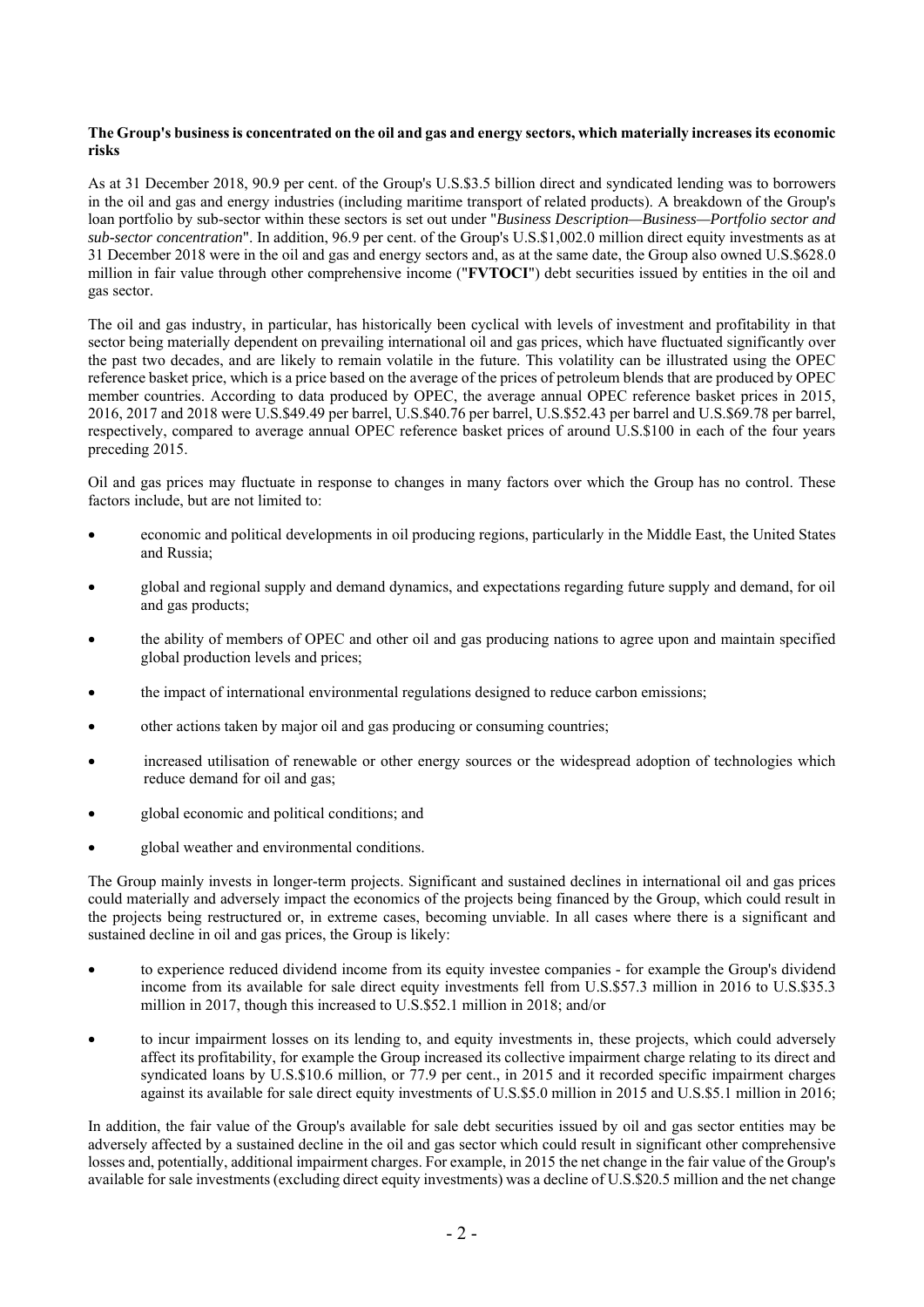in the fair value of the Group's available for sale direct equity investments was a decline of U.S.\$30.9 million. As a result, a substantial decline in the oil and gas prices could have a material adverse effect on the Group.

#### **The Group's business is concentrated in geographical terms, which materially increases its political risks**

As at 31 December 2018, 73.9 per cent. of the Group's U.S.\$3.5 billion direct and syndicated lending was to borrowers in the GCC countries and a further 11.7 per cent. was to borrowers in North Africa, principally Egypt. A geographical breakdown of the Group's loan portfolio is set out under "*Business Description—Business—Portfolio geographical concentration*". In addition, 78.5 per cent. of the Group's U.S.\$1,002.0 million direct equity investments (See "*Description of the Group—Business—Investments—Direct equity investment portfolio*") as at 31 December 2018 were in Arab world countries, with six out of a total of 15 direct equity investments in companies in Saudi Arabia, four in Egypt, two in Libya and one each in Bahrain, Iraq and Tunisia, as well as an indirect equity investment in the IFC Fund to invest in the MENA region. As at the same date, the Group also had U.S.\$741.3 million in FVTOCI debt securities issued by entities in the GCC.

While some countries in the MENA region are seen as having a relatively stable political environment, a number of other jurisdictions in that region are not. Instability in the MENA region may result from a number of factors, including government or military regime change, civil unrest and terrorism. In particular, since early 2011 there has been political unrest in a range of MENA region countries, including Algeria, Bahrain, Egypt, Iraq, Libya, Saudi Arabia and Syria (all of which are OAPEC Member States) and Jordan, Palestine, Oman, Tunisia and Yemen (which are not OAPEC Member States). This unrest has ranged from public demonstrations to, in extreme cases, armed conflict and the overthrow of existing leadership and has given rise to increased political uncertainty across the MENA region. There is an ongoing civil war in Libya, with multiple sides claiming to be the legitimate government in the country. Conflict in Yemen has expanded into a multinational conflict, with GCC countries becoming involved in military operations against the Al Houthi militia. Unrest in Syria and conflicts between multiple sides (including the government of Bashar al-Assad, numerous rebel groups and 'Islamic State of Iraq and Syria') have led to many countries, including Russia, Iran, the United States and other North Atlantic Treaty Organization forces, becoming involved with military operations in Syria, supporting different sides.

Diplomatic relations between GCC nations and Iran have also deteriorated with many GCC nations cutting full diplomatic ties and, in June 2017, three GCC countries, Saudi Arabia, the UAE and Bahrain, and two other regional countries, Egypt and Yemen, severed diplomatic ties with Qatar, cut transport links and imposed sanctions on Qatar. The stated rationale for these actions was Qatar's support of terrorist and extremist organisations and Qatar's interference in the internal affairs of other countries.

The Group does not have operations in any of the countries currently affected by armed conflict, except in Libya where it has a direct equity investment in Arab Drilling and Workover Company (20 per cent. of equity), which has been substantially impaired, and a direct equity investment in Arab Geophysical Exploration Services Company (16.7 per cent. of equity), which has been fully impaired. These investments together amount to less than 0.5 per cent. of APICORP's direct equity investment portfolio. See "*Description of the Group—Business—Investments—Direct equity investment portfolio*".

There is no certainty that extremists or terrorist groups will not escalate violent activities in the MENA region or that any currently stable governments in the MENA region will be successful in maintaining the prevailing levels of domestic order and stability. It is not generally possible to predict the occurrence of events or circumstances, such as war or hostilities, or the impact of these occurrences, and no assurance can be given that the Group will be able to sustain the profitable operation of its business if adverse political events or circumstances that impact the countries in which it has significant investments occur. Due to the geographic concentration of its business, the Group is more exposed to such adverse changes than some of its competitors may be and there can be no assurance that the occurrence of any such adverse events in the regions in which the Group operates will not materially impact the Issuer's ability to fulfil its obligations under the Notes.

Investors should also note that the Group's business and financial performance could be adversely affected by political, economic or related developments outside the MENA region because of inter-relationships within the global financial markets.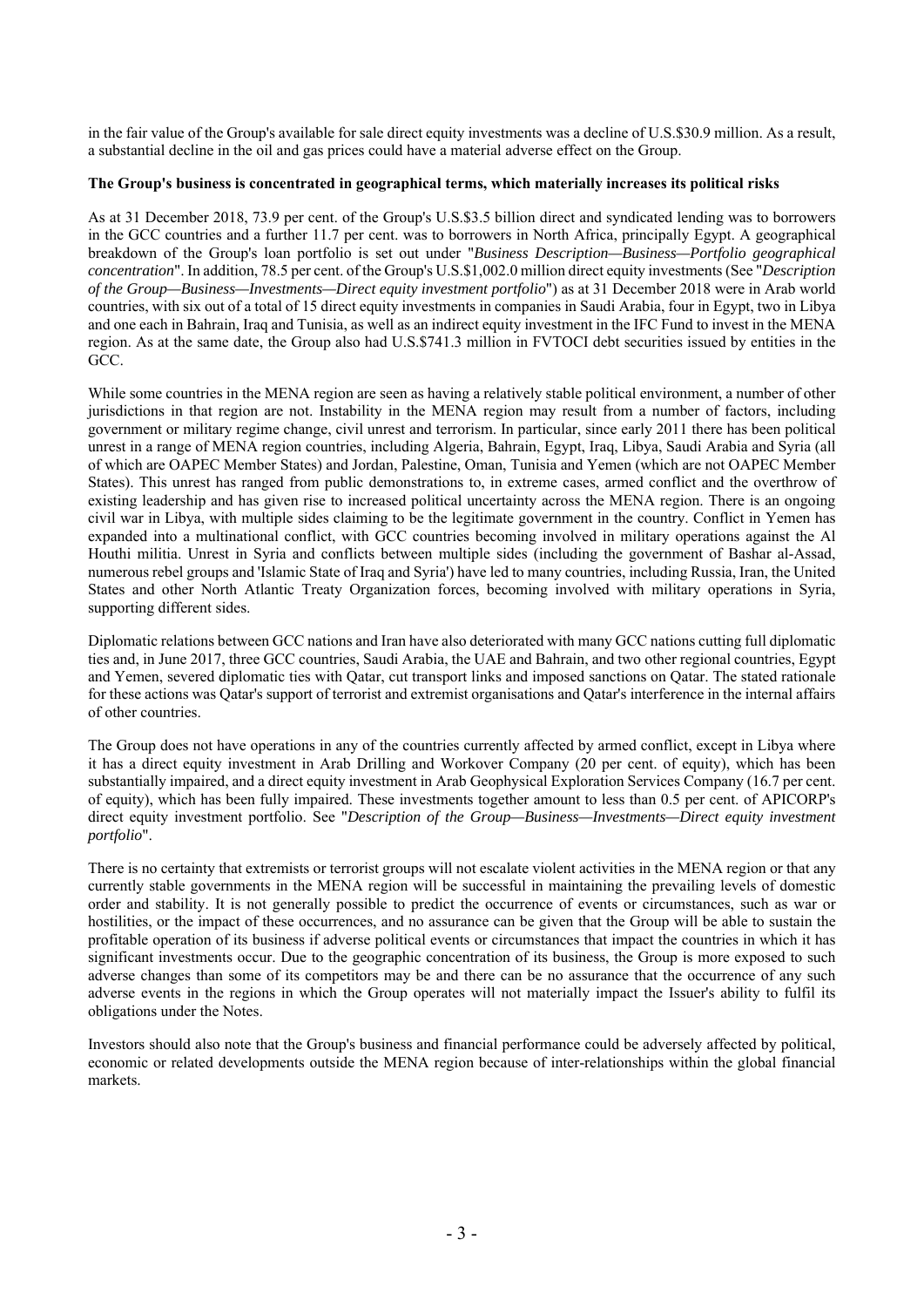#### **The Group conducts a significant proportion of its business with related parties and has significant client concentrations**

The Group's principal related parties are its shareholders and the Group conducts a significant amount of business with companies that are controlled by its shareholders or over which its shareholders have significant influence and which are classified as related parties of the Group accordingly.

As at 31 December 2018, 67.8 per cent. of the Group's U.S.\$3.5 billion syndicated and direct loans outstanding were made to related parties. As at the same date, all of the Group's U.S.\$969.5 million direct equity investments were in entities that are related parties. In addition, 64.6 per cent. of the Group's U.S.\$819.4 million total deposits as at 31 December 2018 were from related parties.

Although it is the Group's policy that loans to related parties are made at prevailing market interest rates and subject to normal commercial negotiation as to terms and the Group applies defined criteria to making direct equity investments, no assurance can be given that the Group would not have obtained more favourable terms from loans to, or direct equity investments in, third parties. In addition, it is possible that the Group may, in the future, be influenced in its decision to advance a loan or make a direct equity investment in a related party by virtue of its relationship with the relevant shareholder which owns or significantly influences the prospective investee.

As at 31 December 2018, the Group's 10 largest loan exposures accounted for 34.2 per cent. of its lending portfolio. In addition to its credit exposure, the Group also had an equity investment in one of these clients. As a result, if any of these major clients is materially adversely affected, whether by low hydrocarbon prices, adverse economic or political conditions, or other factors, such that its ability to make payments to the Group is affected, this could result in a material increase in the Group's impairment charges and adversely affect its profitability and therefore have a material adverse effect on the Group.

#### **The Group is exposed to significant credit risk as a result of its lending activities and investments in fixed income securities**

As at 31 December 2018, the Group's syndicated and direct lending portfolio amounted to U.S.\$3,492.9 million, or 50.2 per cent. of its total assets, its investments in fixed income securities (net of provisions) amounted to U.S.\$1,299.1 million, or 18.7 per cent. of its total assets, and its commitments to underwrite and fund financings amounted to U.S.\$1,021.0 million, or 67.0 per cent. of its total off-balance sheet exposures.

Credit risk is the risk of financial loss to the Group if a customer or counterparty to a financial exposure or instrument fails to meet its contractual obligations. Credit risks arising from adverse changes in the credit quality and recoverability of financings and amounts due from counterparties are inherent in a wide range of the Group's businesses. The Group regularly reviews and analyses its syndicated and direct lending portfolio and other credit risks, and the Group's provision for losses on its syndicated and direct lending portfolio is based on, among other things, its analysis of current and historical delinquency rates and financing management and the valuation of the underlying assets, as well as numerous other management assumptions. However, these internal analyses and assumptions may give rise to inaccurate predictions of credit performance, particularly in a volatile economic climate. See "—*The Group's risk management policies, systems and procedures may leave it exposed to unidentified or unanticipated risks*" below.

Credit risks could arise from a deterioration in the credit quality of specific counterparties, from a general deterioration in local or global economic conditions or from systemic risks within the financial system in which the Group operates. Given that the Group's lending activities and investments constitute a significant proportion of its assets, any of these factors could affect the recoverability and value of the Group's credit-related assets, result in an increase in NPLs and require an increase in impairment provisions, which could have a material adverse effect on the Group.

#### **A substantial increase in impairment provisions related to the Group's syndicated and direct lending or the occurrence of losses greater than the previously recorded impairment provisions in respect of such lending would have a material adverse effect on the Group**

In connection with its syndicated and direct lending, the Group periodically establishes impairment allowances for losses, which are recorded in its income statement as "impairment, net". The Group's overall level of impairment provisioning against its syndicated and direct lending is based upon its assessment of prior loss experience, the volume and type of financing advanced to its customers, the amount and type of collateral held, industry standards, ageing/past due financings, economic conditions in its borrowers' markets and other factors related to the recoverability of the financing. The Group seeks to make an appropriate level of provision for credit losses based on management's best estimate of the amount of loss expected to be incurred, however the Group may have to significantly increase its impairment provision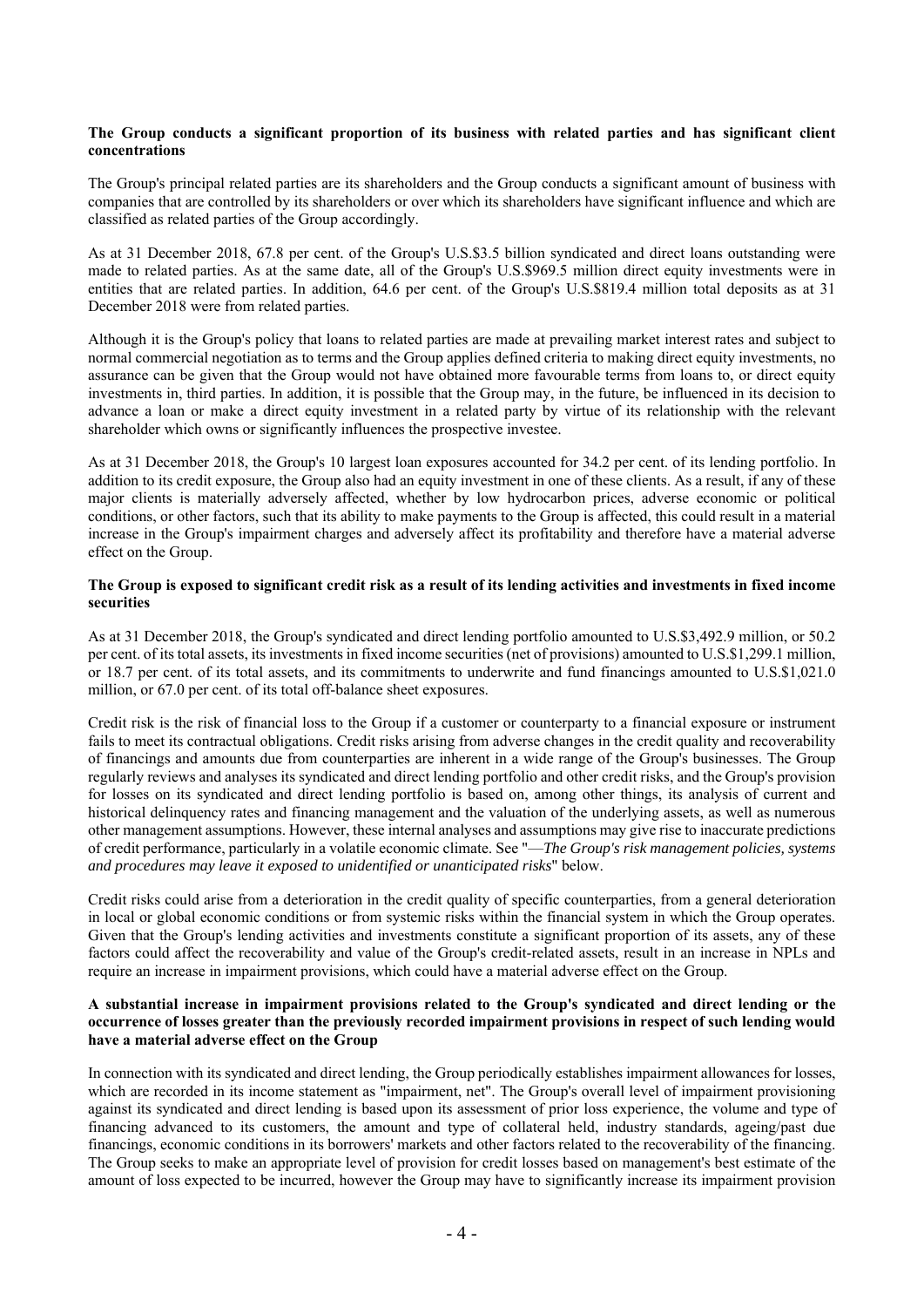for credit losses in the future as a result of any increase in NPLs or adverse economic conditions leading to increases in customers defaults, or for other reasons.

On 1 January 2018, the Group adopted IFRS 9: Financial Instruments ("**IFRS 9**") which, among other things, introduces an 'expected credit loss' model for the measurement of the impairment of financial assets, such that it is no longer necessary for a credit event to have occurred before a credit loss is recognised. The implementation of IFRS 9 on the Group's calculation of impairment allowances resulted in an increase in impairment charges to U.S.\$35.5 million as at 1 January 2018 and the Group expects that its provisions for credit losses are likely to become more volatile following the implementation of IFRS 9. The impact from the adoption of IFRS 9 as at 1 January 2018 has resulted in a decrease in retained earnings by U.S.\$11.4 million and fair value reserve by U.S.\$1.3 million which resulted from the reclassification of financial instrument. In addition, the impairment allowance transition arrangements under IFRS 9 resulted in a 0.6 per cent. reduction in the opening balance of the Group's equity as at 1 January 2018.

A significant increase in the Group's impairment charges or any change in its estimate of the risk of loss inherent in its syndicated and direct lending portfolio, as well as the occurrence of credit-related losses in excess of its impairment provisions, could have a material adverse effect on the Group in future periods.

#### **The Group is subject to the risk that liquidity may not always be readily available**

Liquidity risk is the risk that the Group will not be able to meet its obligations, including funding commitments, when they fall due or will only be able to secure funding at excessive cost which then adversely impacts its profitability. Liquidity risk arises from the inability to manage unplanned decreases or changes in funding sources.

The Group's funding principally comprises:

- term-borrowings from financial institutions, which amounted to U.S.\$1,438.6 million, and constituted 31.5 per cent. of its total funding, as at 31 December 2018;
- borrowing through the issue of securities in the form of conventional debt securities and sukuk, which amounted to U.S.\$2,305.1 million, and constituted 50.5 per cent. of its total funding, as at 31 December 2018; and
- deposits which it accepts from corporates, as well as from its shareholders and from banks, which amounted to U.S.\$819.4 million, and constituted 18.0 per cent. of its total funding, at 31 December 2018.

The Group's deposits are typically short-term in nature, with 50.6 per cent. being demand deposits or deposits with maturities of up to three months and 18.8 per cent. having maturities of more than three months but less than one year as at 31 December 2018. The Group uses these deposits principally to fund its treasury operations for the purposes of profit generation and liquidity. Although many of the Group's short-term deposits have, in the past, been rolled over on maturity such that, in practice, a significant portion have had actual maturities of a longer duration, there can be no assurance that this will continue to be the case. Reflecting the short-term nature of its deposit base and the fact that the Group's direct and syndicated lending has a more diversified maturity profile, the Group has at certain times experienced significant short-term maturity gaps. See "*Description of the Group—Funding and Liquidity—Borrowings—Liquidity*".

Accordingly, there is a risk that if a significant number of the Group's depositors choose not to roll over their deposits at any time or withdraw their deposits at a rate faster than the rate at which obligors repay financing provided by the Group, the Group could experience difficulties in funding those lost deposits. The risk of this happening is likely to increase at times of poor economic performance or material declines in oil and gas prices when the Group's customers are more likely to need cash and, at those times, it is likely to be more expensive for the Group to fund those withdrawals from other sources.

At 31 December 2018, the Group's five largest depositors accounted for 70.1 per cent. of its deposits. Any withdrawal of all or a significant portion of any of these large deposits may have a material adverse effect on the Group.

#### **The Group's direct equity investments involve specific risks**

The Group's direct equity investments involve specific risks relating to the returns that the Group derives, its ability to realise the investments and the fact that it has limited involvement in the management and operations of its investee companies. In particular:

 the Group derives a considerable portion of its income from dividends from its direct equity investments and there is no certainty that dividends will be paid or as to the amount of any dividends that are paid. In 2018, 2017 and 2016, the Group's dividend income from its direct equity investments amounted to U.S.\$52.1 million,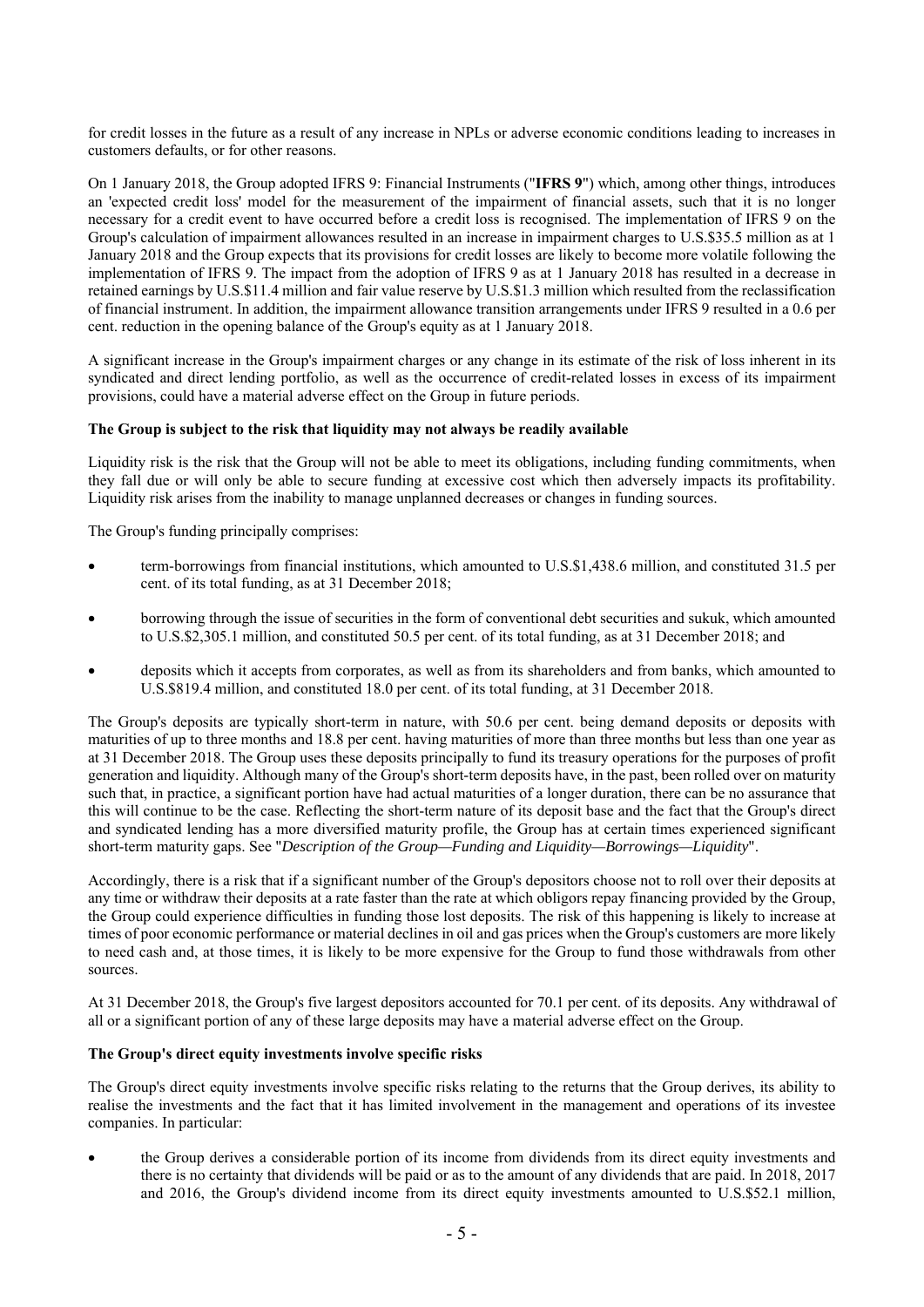U.S.\$35.3 million and U.S.\$57.3 million, respectively, equal to 20.6 per cent., 25.0 per cent. and 43.5 per cent., respectively, of the Group's total income in each year. Almost all of the companies in the Group's direct equity investment portfolio are directly or indirectly related to the oil and gas sector, which is cyclical by nature. Material and sustained reductions in international oil and gas prices are likely to have a significant impact on the Group's equity investees' income and profitability and therefore are likely to result in those investees declaring significantly lower or no dividends, which, as illustrated by the trend above, could result in a material reduction in the Group's income, profitability and cash flows. In addition, the spill over effect of lower oil and gas revenues for GCC economies has triggered a move by those countries to reduce government subsidies on local consumption of petrochemicals for both industrial and residential consumers. This, plus the deregulation of petrol prices and the rise in global shale gas exports, has squeezed the operating margins of petrochemical facilities. This is likely to have a significant impact on certain of the Group's investees' income and profitability, which in turn may also have a material adverse effect on the Group.

- The majority of the Group's direct equity investments are not listed on an active market and are therefore illiquid. The value of the Group's direct equity investment portfolio as at 31 December 2018 was U.S.\$1,002.0 million. As at the same date, only two companies in the portfolio were listed and actively traded, Yanbu National Petrochemical Company ("**YANSAB**") in Saudi Arabia and Misr Oil Processing Company ("**MOPCO**") in Egypt. YANSAB and MOPCO were valued at U.S.\$126.5 million and U.S.\$29.9 million, respectively, equal to 15.4 per cent. in aggregate of the total portfolio, as at 31 December 2018. If the Group elects to exit any of its other direct equity investments, which are not fair valued using quoted prices on active markets, monetising these investments could be a lengthy process and there is no certainty as to the price which would be obtainable.
- The Group does not typically consolidate its direct equity investments as it generally does not hold stakes which give it control or significant influence over its investee companies. The Group's philosophy when making direct equity investments is that it should principally act in a fiduciary and advisory capacity, typically through a seat on the relevant investee's board of directors. The Group's inability to exercise control or significant influence over the majority of its direct equity investments exposes the Group to certain risks, including the risk that an investee may make business, financial or management decisions with which the Group does not agree, or that the majority shareholders or the management of any investee may take risks or otherwise act in a manner that is contrary to the Group's interests.

The foregoing risks could result in a significant reduction in dividend income from, or the value of, the Group's direct equity investments, which could have a material adverse effect on the Group.

#### **The Group could be materially adversely affected by market risks**

The Group could be materially adversely affected by market risks that are outside its control, including, without limitation, volatility in interest rates, prices of securities and currency exchange rates. In particular, an increase in interest rates generally may decrease the value of the Group's fixed-rate financings and securities and may increase the Group's funding costs. In addition, it is the Group's experience that its fixed rate assets generally re-price faster than its fixed rate liabilities which means that the Group generally benefits at times of increasing interest rates but is adversely affected at times of falling interest rates. See "*Risk management—Market risk management—Interest rate risk*".

The Group is also exposed to foreign exchange rate risk. This risk includes the possibility that the value of a foreign currency asset or liability will change due to changes in currency exchange rates as well as the possibility that the Group may have to close out any open position in a foreign currency at a loss due to an adverse movement in exchange rates. The Group attempts to manage its foreign exchange rate risk by conducting a regular review of exposures to currencies other than the U.S. dollar to ensure that no significant positions are taken which may expose the Group to undue risks, by not trading in foreign exchange and by hedging its exposures in currencies other than the U.S. dollar through forward contracts, although there can be no assurance that any such hedging activity will in all cases protect the Group against its foreign exchange rate risks. See also "*Risk management—Market risk management—Currency risk*".

The Group enters into derivative transactions, such as interest rate swaps and forward foreign exchange contracts to hedge its exposure to interest rate and foreign exchange rate risks. These derivative contracts had a notional value of U.S.\$3.7 billion as at 31 December 2018, compared to U.S.\$3.2 billion as at 31 December 2017 and U.S.\$2.4 billion as at 31 December 2016 and the Group's derivatives portfolio had a net negative fair value of U.S.\$9.3 million as at 31 December 2018 compared to U.S.\$7.7 million as at 31 December 2017 and U.S.\$15.4 million as at 31 December 2016. There is no assurance that the Group's derivative contracts will be successful in mitigating its interest rate and foreign exchange exposures or that the Group will not experience significant losses on its derivatives contracts from time to time.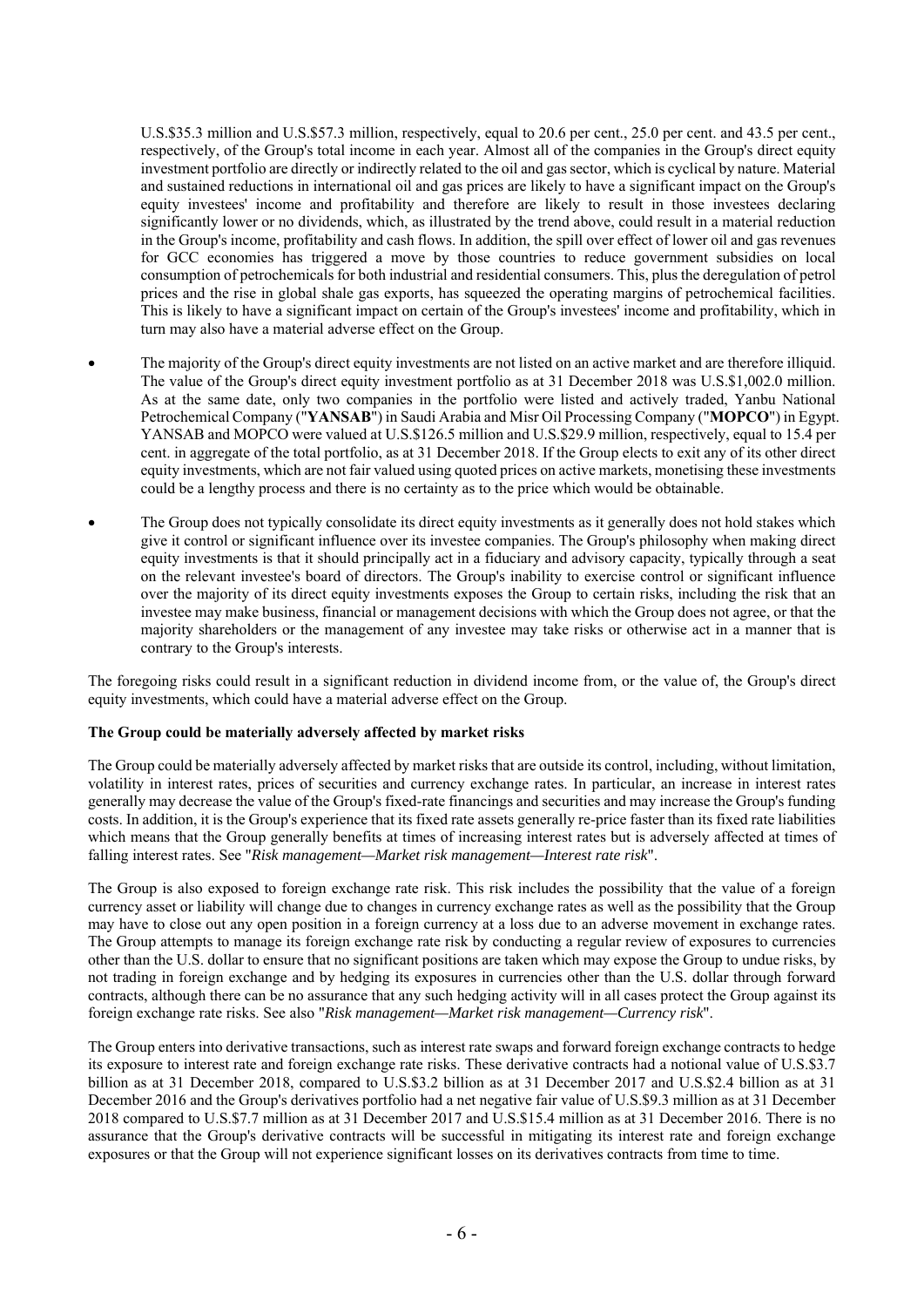Adverse movements in interest and foreign exchange rates may also adversely impact the revenues and financial condition of the Group's depositors, borrowers and other counterparties which, in turn, may impact the Group's deposit base and the quality of its credit exposures to certain borrowers and other counterparties. Ultimately, there can be no assurance that the Group will be able to protect itself from any adverse effects of a currency revaluation or future volatility in interest rates or currency exchange rates.

#### **APICORP is a multilateral development bank without guarantee-related support from its shareholders**

APICORP is a multilateral development bank, headquartered in Saudi Arabia and owned by the OAPEC Member States. Its three largest shareholders, which together own 51.0 per cent. of APICORP's shares, are Saudi Arabia, the UAE and Kuwait.

The OAPEC Member States have agreed in the Establishing Agreement to support APICORP on a joint and several basis and each shareholder has participated in APICORP's five (issued and fully paid) capital increases since it was established. In addition, APICORP has U.S.\$1 billion in callable capital, which is a joint and several obligation of each shareholder to provide additional capital within two months when called if required to service debt, to expand development operations (while maintaining capital adequacy ratios) or to absorb losses from treasury or development-related assets. The issuance of callable capital requires convening a shareholder meeting and APICORP cannot compel its shareholders to provide such capital. Accordingly, neither the agreement to support APICORP nor the callable capital is a guarantee and neither should be construed as providing contractual rights to APICORP's creditors. Accordingly, there is no certainty that APICORP's shareholders will continue to provide further capital to it and, if they do not, the Group's business and/or financial condition may be constrained.

#### **A negative change in APICORP's credit rating could limit its ability to raise funding and may increase the Group's borrowing costs**

APICORP is currently rated Aa3 (on a long-term basis) and P-1 (on a short-term basis) by Moody's. These credit ratings are an important factor in determining the Group's cost of borrowing. The interest rates charged on the Group's borrowings are also partly dependent on its credit ratings.

There is no assurance that APICORP's credit rating will remain in effect for any given period of time or that the rating will not be lowered or withdrawn entirely if circumstances in the future so warrant. A downgrade of APICORP's credit rating, or a negative change in its outlook, may:

- limit APICORP's ability to raise funding;
- increase APICORP's cost of borrowing; and
- limit APICORP's ability to raise capital.

Given the nature of the industries in which the Group operates, the occurrence of any of the above events can have a material adverse impact on the Group which. In addition, actual or anticipated changes in APICORP's credit rating may negatively affect the market value of the Notes.

The major factors that could exert downward pressure on APICORP's rating noted by Moody's in its October 2018 rating report on APICORP (the "**Moody's report**") are (i) an extended period of very low oil prices or a regional political shock that would significantly impair asset quality, (ii) an indication that shareholders' willingness to support APICORP is weakening or (iii) an increase in liquidity risk or any other funding pressures emerging as a result of a worsening operating environment.

The rating assigned to APICORP may not reflect the potential impact of all risks related to the Group, the market or any other factors that may affect the value of the Notes. A credit rating is not a recommendation to buy, sell or hold securities and may be revised or withdrawn by the rating agency at any time. In addition, actual or anticipated changes in APICORP's credit rating could negatively affect the market value of the Notes.

#### **The Group faces significant and increasing competition**

The Group principally competes with regional and international banks operating in the MENA region with recognised expertise in project finance as well as in the financing of energy projects. The Group cannot be certain that if its competitors offer more attractively priced and easily accessible products, its customers will nevertheless prefer the products offered by the Group and there is no certainty that the Group will be able to compete effectively against current and future competitors.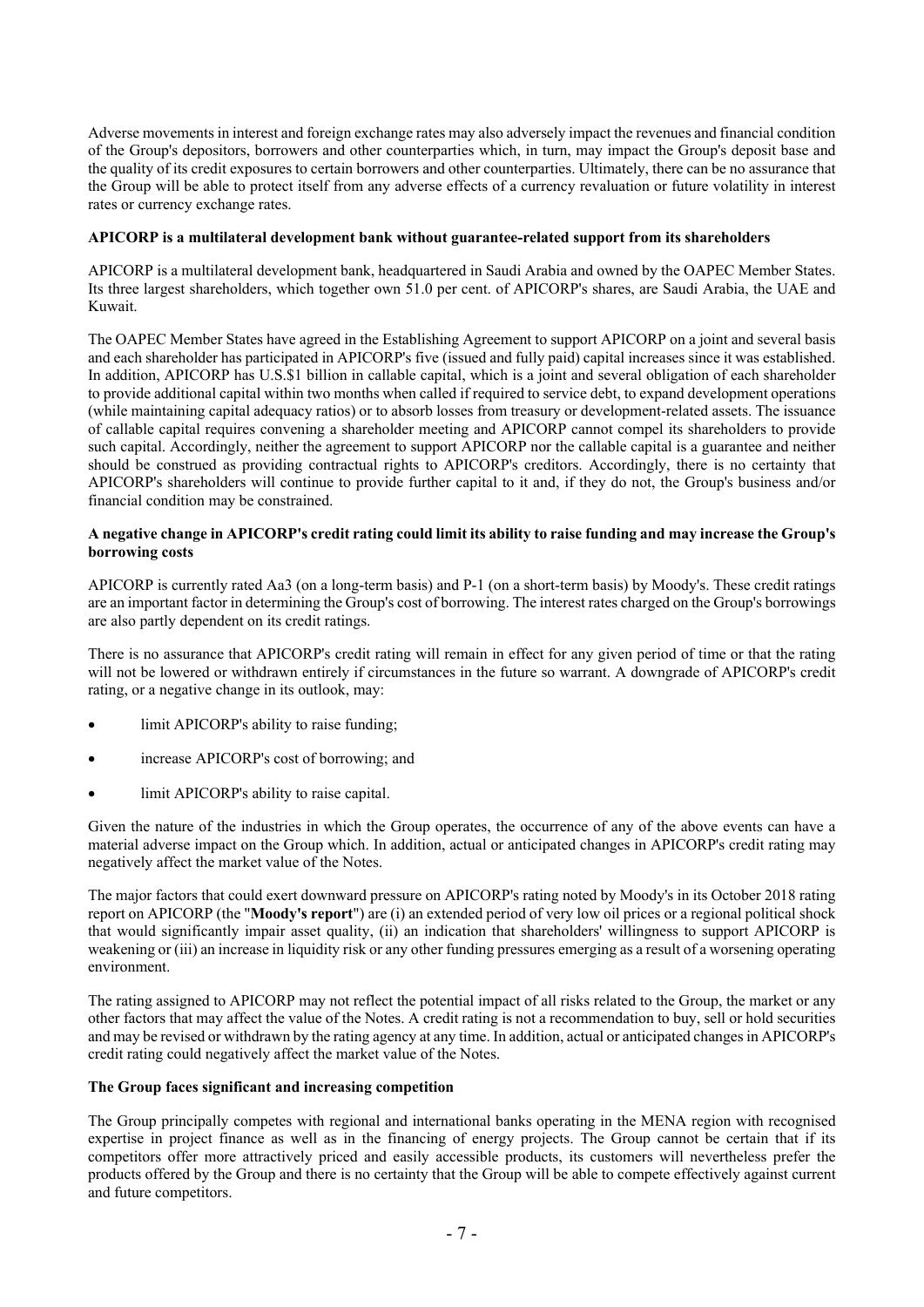### **The Group is subject to regulation**

Subject to the Establishing Agreement, APICORP is subject to certain laws, regulations, administrative actions and policies of Saudi Arabia, Bahrain and any other jurisdiction in which it operates. These regulations may limit the Group's activities, and changes in supervision and regulation, in particular in Bahrain and Saudi Arabia, could materially affect the Group's business, the products or services offered, the value of its assets, and its financial position. Although the Group complies with the policies set by the applicable regulators in each country in which it operates and continually monitors the situation, future changes in regulation, fiscal or other policies cannot be predicted and are beyond the Group's control.

## **The Group is subject to general political and economic conditions in the Middle East**

The Group currently has significant operations and interests in the Middle East. Investors should be aware that investments in emerging markets are subject to greater risks than those in more developed markets, including risks such as:

- political, social and economic instability;
- external acts of warfare and civil clashes;
- governments' actions or interventions, including tariffs, protectionism, subsidies, expropriation of assets and cancellation of contractual rights;
- regulatory and other changes in law; and
- inability to repatriate profits and/or dividends.

Accordingly, investors should exercise particular care in evaluating the risks involved and must decide for themselves whether, in the light of those risks, their investment is appropriate. Generally, investments in emerging markets are only suitable for sophisticated investors who fully appreciate the significance of the risks involved.

## **FACTORS WHICH ARE MATERIAL FOR THE PURPOSE OF ASSESSING THE MARKET RISKS ASSOCIATED WITH THE NOTES**

#### **Risks relating to the Notes**

#### *There is no active trading market for the Notes*

Application has been made for the Notes to be admitted to the official list and trading on the regulated market of the Euronext Dublin and application will also be made for the listing of the Notes on the TPEx. No assurances can be given as to whether the Notes will be, or will remain, listed on the regulated market of the Euronext Dublin or TPEx or whether a trading market for the Notes will develop or as to the liquidity of any such trading market. If the Notes fail to or cease to be listed on the Euronext Dublin or TPEx, certain investors may not invest in, or continue to hold or invest in, the Notes. If any of the Notes are traded after their initial issue, they may trade at a discount or premium from their initial offering price, depending on prevailing interest rates, the market for similar securities and the market for the Notes and other factors, including general economic conditions and APICORP's financial condition, performance and prospects. No assurance can be given as to the future price level of the Notes after their initial issue. The Notes may be sold to a limited number of investors, and liquidity of the Notes may be adversely affected if a significant portion of the Notes are bought by a limited number of investors.

#### *The Notes may be redeemed prior to maturity*

In the event that APICORP would be obliged to increase the amounts payable in respect of any Notes due to any withholding or deduction for or on account of, any present or future taxes, duties, assessments or governmental charges of whatever nature imposed, levied, collected, withheld or assessed by or on behalf of the Relevant Jurisdictions or any political subdivision thereof or any authority therein or thereof having power to tax, APICORP may redeem all outstanding Notes in accordance with the Condition 5(b) (*Redemption for tax reasons*).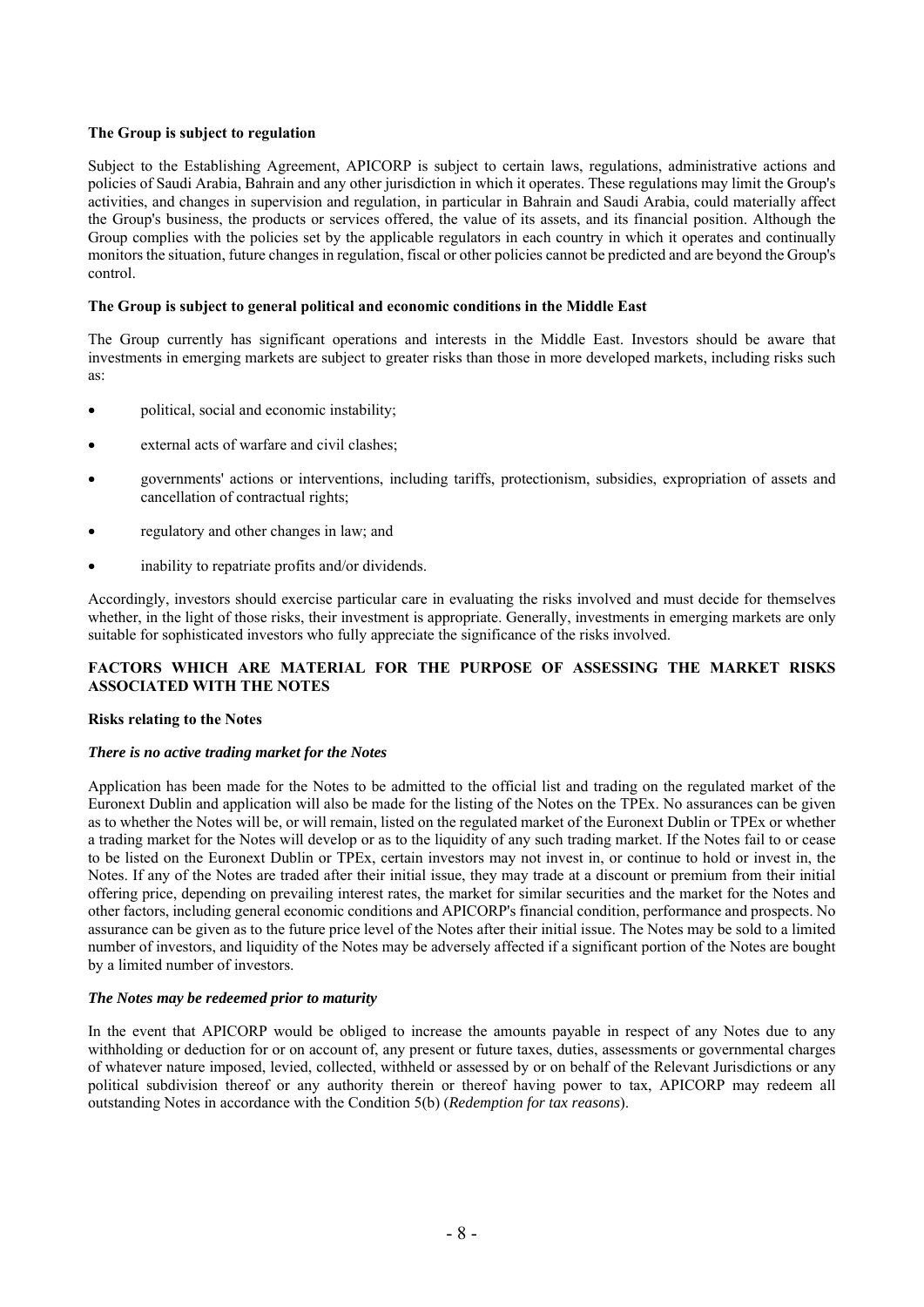## *Because the Global Note Certificate is held by or on behalf of Euroclear and Clearstream, Luxembourg, investors will have to rely on their procedures for transfer, payment and communication with APICORP*

The Notes will be represented by the Global Note Certificate except in certain limited circumstances described in the Global Note Certificate. The Global Note Certificate will be registered in the name of a nominee for, and deposited with, the common depositary for Euroclear and Clearstream, Luxembourg. Individual Note Certificates evidencing holdings of Notes will only be available in certain limited circumstances. Euroclear and Clearstream, Luxembourg will maintain records of the beneficial interests in the Global Note Certificate. While the Notes are represented by the Global Note Certificate, investors will be able to trade their beneficial interests only through Euroclear and Clearstream, Luxembourg.

APICORP will discharge its payment obligations under the Notes by making payments to or to the order of the common depositary for Euroclear and Clearstream, Luxembourg for distribution to their account holders. A holder of a beneficial interest in the Global Note Certificate must rely on the procedures of Euroclear and Clearstream, Luxembourg to receive payments under the Notes. APICORP has no responsibility or liability for the records relating to, or payments made in respect of, beneficial interests in the Global Note Certificate.

Holders of beneficial interests in the Global Note Certificate will not have a direct right to vote in respect of the Notes. Instead, such holders will be permitted to act only to the extent that they are enabled by Euroclear and Clearstream, Luxembourg to appoint appropriate proxies. Similarly, holders of beneficial interests in the Global Note Certificate will not have a direct right under the Global Note Certificate to take enforcement action against APICORP in the event of a default under the Notes but will have to rely upon their rights under the Deed of Covenant.

## *Credit Rating*

The Notes are expected to be assigned a rating of Aa2 by Moody's. The rating may not reflect the potential impact of all risks related to structure, market, additional factors discussed above and other factors that may affect the value of the Notes. A credit rating is not a recommendation to buy, sell or hold securities and may be subject to suspension, reduction or withdrawal at any time by the assigning rating agency. Any adverse change in an applicable credit rating could adversely affect the trading price for the Notes.

In general, European regulated investors are restricted under the CRA Regulation from using credit ratings for regulatory purposes, unless such ratings are issued by a credit rating agency established in the EU and registered under the CRA Regulation (and such registration has not been withdrawn or suspended, subject to transitional provisions that apply in certain circumstances whilst the registration application is pending). Such general restriction will also apply in the case of credit ratings issued by non-EU credit rating agencies, unless the relevant credit ratings are endorsed by an EUregistered credit rating agency or the relevant non-EU rating agency is certified in accordance with the CRA Regulation (and such endorsement action or certification, as the case may be, has not been withdrawn or suspended). The list of registered and certified rating agencies published by ESMA on its website in accordance with the CRA Regulation is not conclusive evidence of the status of the relevant rating agency included in such list, as there may be delays between certain supervisory measures being taken against a relevant rating agency and the publication of the updated ESMA list. Certain information with respect to the credit rating agencies and ratings is set out on the cover of this Prospectus.

#### *Exchange rate risks and exchange controls*

APICORP will pay the principal amount and interest on the Notes and will make any payments under the Notes in U.S. dollars. This presents certain risks relating to currency conversions if an investor's financial activities are denominated principally in a currency or currency unit (the "**Investor's Currency**") other than U.S. dollars. These include the risk that exchange rates may significantly change (including changes due to devaluation of U.S. dollars or revaluation of the Investor's Currency) and the risk that authorities with jurisdiction over the Investor's Currency may impose or modify exchange controls which could adversely affect an applicable exchange rate. APICORP does not have any control over the factors that generally affect these risks, such as economic, financial and political events and the supply and demand for applicable currencies. In recent years, exchange rates between certain currencies have been volatile and volatility between such currencies or with other currencies may be expected in the future. An appreciation in the value of the Investor's Currency relative to U.S. dollars would decrease: (a) the Investor's Currency-equivalent yield on the Notes; (b) the Investor's Currency equivalent value of the face amount payable on the Notes; and (c) the Investor's Currency equivalent market value of the Notes.

Government and monetary authorities may impose (as some have done in the past) exchange controls that could adversely affect an applicable exchange rate or the ability of APICORP to make payments in respect of the Notes. As a result, investors may receive less interest or amount in respect of the principal amount of the Notes than expected, or no such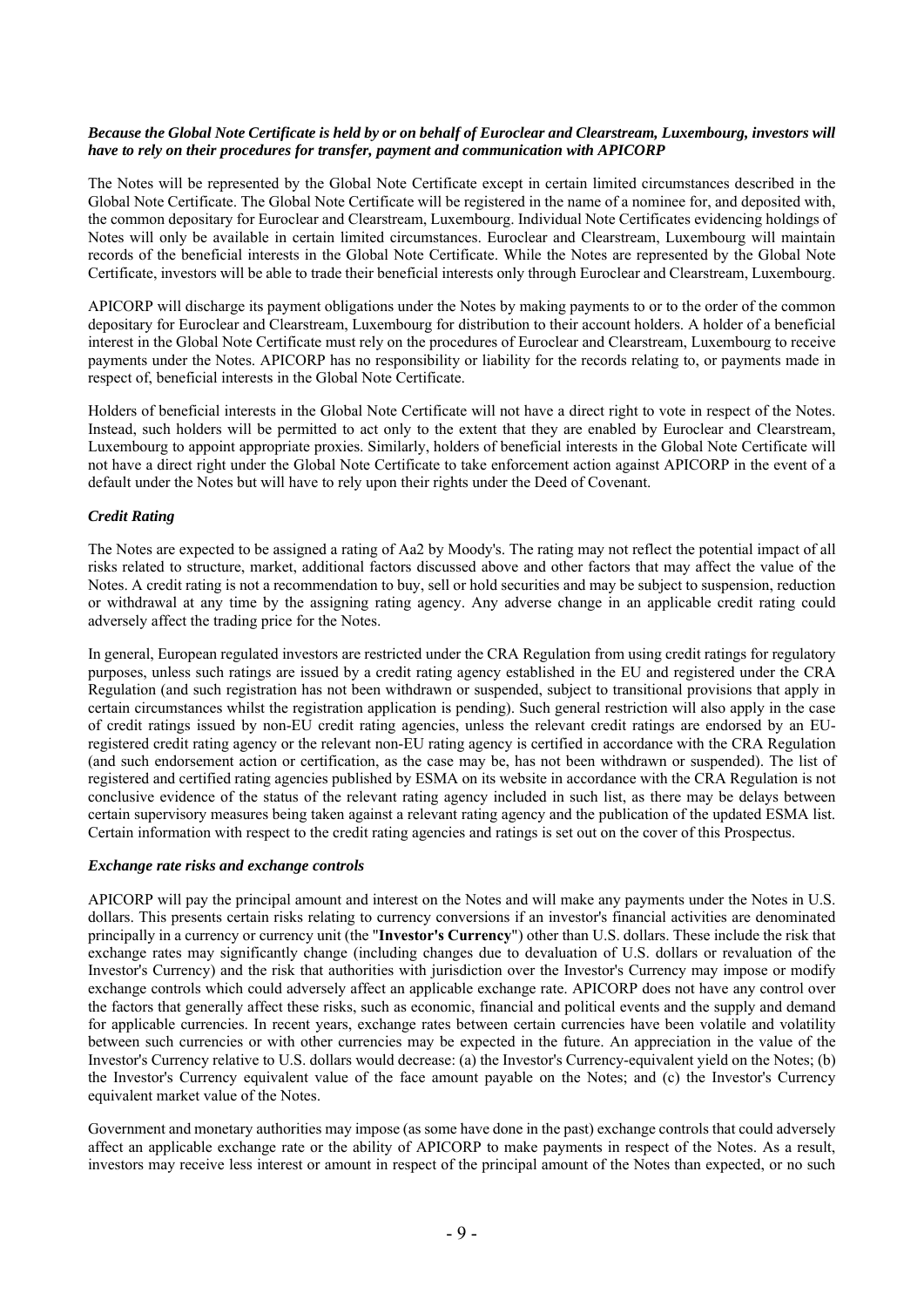interest or face amount. Even if there are no actual exchange controls, it is possible that U.S. dollars for any particular Note may not be available at such Note's maturity.

#### *The regulation and reform of benchmarks may adversely affect the value of the Notes*

Rates and indices which are deemed to be "benchmarks" (such as the London Interbank Offered Rate ("**LIBOR**")) are the subject of recent national and international regulatory guidance and proposals for reform. Some of these reforms are already effective whilst others are still to be implemented. These reforms may cause such benchmarks to perform differently than in the past, to disappear entirely, or have other consequences which cannot be predicted. Any such consequence could have a material adverse effect on the Notes.

The Benchmark Regulation was published in the Official Journal of the EU on 29 June 2016 and applies from 1 January 2018. The Benchmark Regulation applies to the provision of benchmarks, the contribution of input data to a benchmark and the use of a benchmark within the EU. It will, among other things: (i) require benchmark administrators to be authorised or registered (or, if non-EU-based, to be subject to an equivalent regime or otherwise recognised or endorsed); and (ii) prevent certain uses by EU supervised entities of "benchmarks" of administrators that are not authorised or registered (or, if non-EU based, not deemed equivalent or recognised or endorsed).

The Benchmark Regulation could have a material impact on the Notes, in particular, if the methodology or other terms of LIBOR are changed in order to comply with the requirements of the Benchmark Regulation. Such changes could, among other things, have the effect of reducing, increasing or otherwise affecting the volatility of the published rate or level of the relevant benchmark.

More broadly, any of the international or national reforms, or the general increased regulatory scrutiny of "benchmarks", could increase the costs and risks of administering or otherwise participating in the setting of a "benchmark" and complying with any such regulations or requirements. Such factors may have the following effects on certain "benchmarks" (including LIBOR): (i) discourage market participants from continuing to administer or contribute to the "benchmark"; (ii) trigger changes in the rules or methodologies used in the "benchmark"; or (iii) lead to the disappearance of the "benchmark". Any of the above changes or any other consequential changes as a result of international or national reforms or other initiatives or investigations, could have a material adverse effect on the value of and return on the Notes.

Investors should consult their own independent advisers and make their own assessment about the potential risks imposed by the Benchmark Regulation reforms in making any investment decision with respect to the Notes.

#### *Future discontinuance of LIBOR may adversely affect the value of the Notes*

On 27 July 2017, the Chief Executive of the United Kingdom Financial Conduct Authority, which regulates LIBOR, announced that it does not intend to continue to persuade, or use its powers to compel, panel banks to submit rates for the calculation of LIBOR to the administrator of LIBOR after 2021. The announcement indicates that the continuation of LIBOR on the current basis is not guaranteed after 2021. In a further speech on 12 July 2018, the Financial Conduct Authority emphasised that market participants should not rely on the continued publication of LIBOR after the end of 2021. It is not possible to predict whether, and to what extent, panel banks will continue to provide LIBOR submissions to the administrator of LIBOR going forward. This may cause LIBOR to perform differently than it has in the past and may have other consequences which cannot be predicted.

Investors should be aware that, if LIBOR were discontinued or otherwise unavailable, amounts payable in respect of the Notes will be determined for the relevant period by the fall-back provisions applicable to the Notes set out in the Conditions, which may result in the effective application of a fixed rate based on the rate which applied in the previous period when LIBOR was available. Any of the foregoing could have an adverse effect on the value or liquidity of, and return on, the Notes.

If a Benchmark Event (as defined in the Conditions) occurs, there is a possibility that the rate of interest could alternatively be set by an Independent Adviser or APICORP (without a requirement for the consent or approval of the Noteholders) by reference to a successor rate or an alternative reference rate and that such successor rate or alternative reference rate may be adjusted (if required) in order to reduce or eliminate, to the fullest extent reasonably practicable in the circumstances, any economic prejudice or benefit (as applicable) to investors arising out of the replacement of LIBOR. The consent of the Noteholders shall not be required in connection with effecting a successor rate or an alternative reference rate (as applicable) or such other changes, including for the execution of any documents or other steps by the Agent Bank. APICORP shall promptly, following the determination of any successor rate, give notice thereof to the Agent Bank and the Noteholders, which shall specify the effective date(s) for such successor rate or alternative rate and any consequential changes made to the Conditions.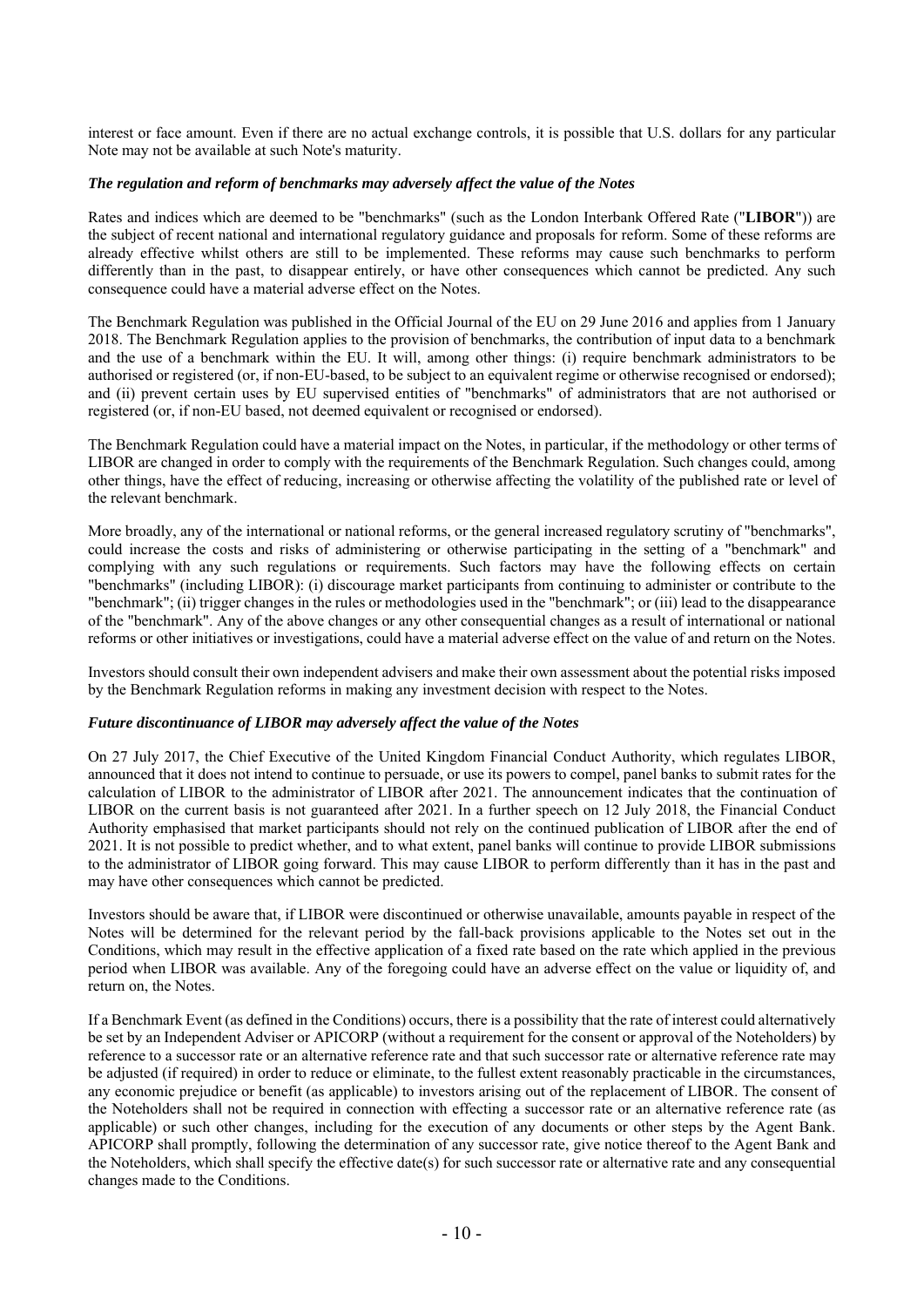Investors should be mindful of the applicable fall-back provisions applicable to the Notes and the adverse effect these may have on the value or liquidity of, and return on, the Notes.

#### **Risks relating to enforcement**

#### *Enforcing foreign judgments and arbitral awards against APICORP*

If APICORP should fail to make payments under the Notes, it may be necessary to bring an action against APICORP to enforce its obligations which could be time consuming and costly. APICORP has irrevocably agreed to the Notes being governed by English law and that any disputes shall be referred to and finally resolved by arbitration under the LCIA Rules. An arbitration award rendered in London, in favour of the Noteholders should be enforceable against APICORP in the courts of those Relevant Jurisdictions which are signatories to the New York Convention on the Recognition and Enforcement of Foreign Arbitral Awards 1958 (the "**New York Convention**"). However, in practice, and notwithstanding the New York Convention, such awards may not be enforceable consistently under the laws of all of the Relevant Jurisdictions. APICORP has also agreed to submit to the jurisdiction of the courts of England (the "**English courts**") at the option of the Noteholders, as the case may be, in respect of any dispute under the Notes. Notwithstanding that a judgment may be obtained in the English courts in favour of the Noteholders, there is no assurance that APICORP has or would at the relevant time have assets in the United Kingdom against which such a judgment could be enforced. Under the laws of certain of the Relevant Jurisdictions (for example, under the laws of the Kingdom of Saudi Arabia) it is unlikely that the courts of such Relevant Jurisdictions would enforce an English court judgment without re-examining the merits of the claim and such courts may not observe the parties' choice of English law as the governing law of the Notes. In certain of the Relevant Jurisdictions, foreign law is required to be established as a question of fact and the interpretation of English law by the courts of such Relevant Jurisdictions may not accord with the interpretation of an English court. Additionally, in such Relevant Jurisdictions, the choice of foreign law is recognised if the courts of such Relevant Jurisdictions are satisfied that an appropriate connection exists between the relevant transaction agreement and the foreign law which has been chosen. Such courts are unlikely, however, to honour any provision of foreign law which is contrary to public policy, order or morals in such Relevant Jurisdiction, or to any mandatory law of, or applicable in, such Relevant Jurisdiction.

Accordingly, there is no guarantee that any arbitration award rendered in London or any judgment obtained in the English courts, in each case in favour of the Noteholders, would be enforceable against APICORP in the courts of a Relevant Jurisdiction.

#### *Claims for specific enforcement*

In the event that APICORP fails to perform its obligations under the Notes, the potential remedies available to the Noteholders include obtaining an order for specific enforcement of the relevant obligations or a claim for damages. There is no assurance that any court would order specific enforcement of a contractual obligation, as this is generally a matter for the discretion of the relevant court.

The amount of damages which a court may award in respect of a breach will depend upon a number of possible factors including an obligation on the Noteholders and the Agents to mitigate any loss arising as a result of the breach. No assurance is provided on the level of damages which a court may award in the event of a failure by APICORP to perform its obligations under the Notes.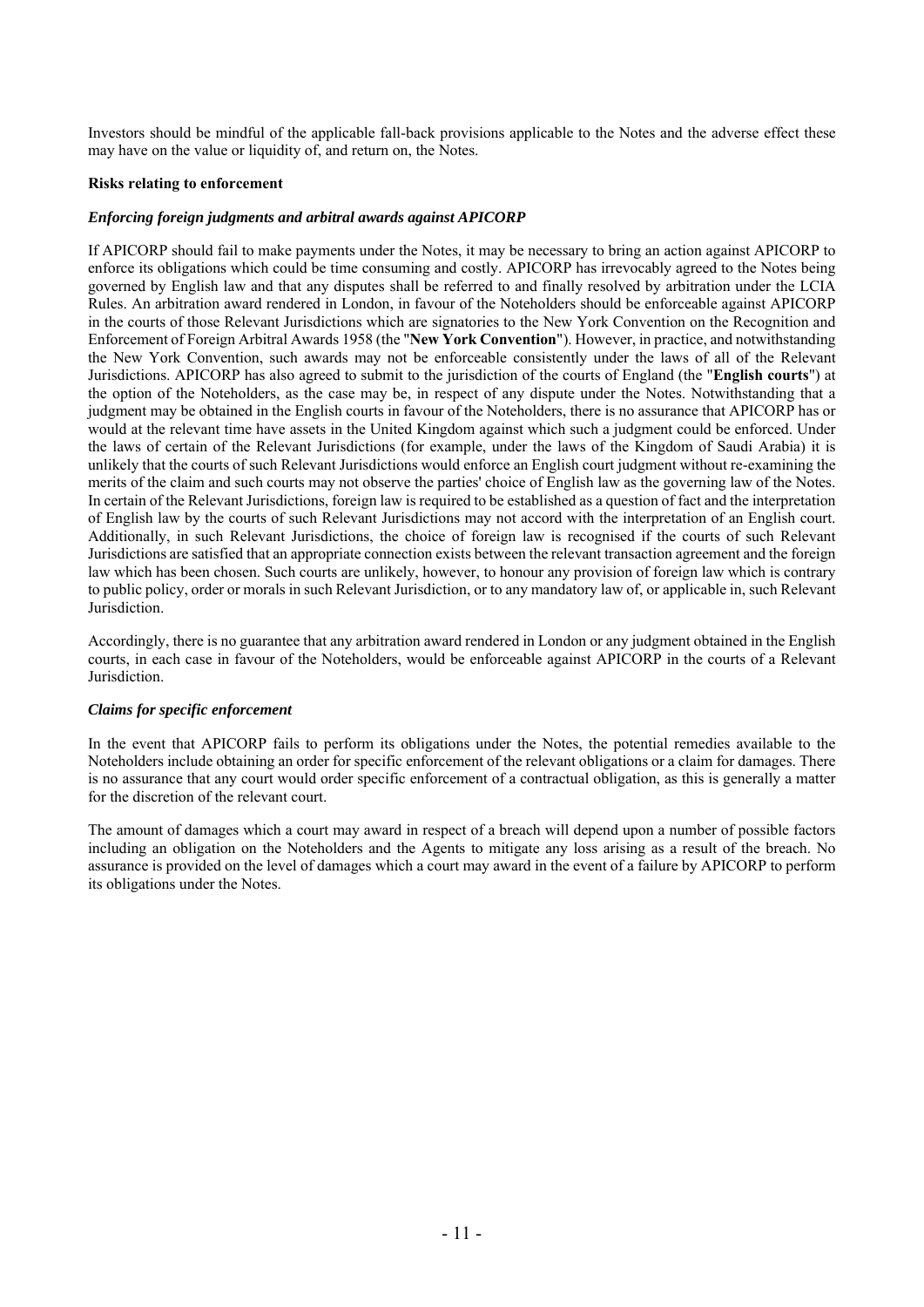## **DOCUMENTS INCORPORATED BY REFERENCE**

The information set out in the table below shall be deemed to be incorporated in, and to form part of, this Prospectus provided however that any statement contained in any document incorporated by reference in, and forming part of, this Prospectus shall be deemed to be modified or superseded for the purpose of this Prospectus to the extent that a statement contained herein modifies or supercedes such statement.

For ease of reference, the tables below set out the relevant page references for the consolidated financial statements, the notes to the consolidated financial statements and the Auditors' reports for the years ended 31 December 2017 and 2018 for the Issuer, and the unaudited consolidated interim financial statements for the six months ended 30 June 2019 for the Issuer, as set out in the respective annual reports or interim report.

#### *Consolidated Financial Statements Year ended 31 December* **2017**

|                                                                         | Pages 74-77  |
|-------------------------------------------------------------------------|--------------|
|                                                                         | Page 78      |
|                                                                         | Page 79      |
|                                                                         | Page 80      |
|                                                                         | Pages 81-82  |
|                                                                         | Page 83      |
|                                                                         | Pages 84-152 |
| <b>Consolidated Financial Statements Year ended 31 December 2018</b>    |              |
|                                                                         | Pages 25-27  |
|                                                                         | Page 28      |
|                                                                         | Page 29      |
|                                                                         | Page 30      |
|                                                                         | Pages 31-32  |
|                                                                         | Page 33      |
|                                                                         | Pages 34-69  |
| Condensed Consolidated Interim Statements Six Months ended 30 June 2019 |              |
|                                                                         | Page 1       |
|                                                                         | Page 2       |
|                                                                         | Page 3       |
|                                                                         | Page 4       |
|                                                                         | Pages 5-6    |
|                                                                         | Page 7       |
| Notes to the condensed consolidated interim financial information       | Pages 8-19   |

This Prospectus will be available, in electronic format, on the website of the Euronext Dublin (http://www.ise.ie).

Copies of the documents specified above as containing information incorporated by reference in this Prospectus may be inspected, free of charge, on the website of the Issuer (i) in the case of the 2018 Financial Statements at http://www.apicorp.org/files/AR-2018/APICORP\_AR\_2018\_EN\_for\_Website\_Financials.pdf; (ii) in the case of the 2017 Financial Statements at http://www.apicorp.org/files/AR-2017/APICORP\_AR\_2017\_ENGLISH\_Consolidated\_Financial\_Statements.pdf; and in the case of the Interim Financial Statements at http://www.apicorp.org/Financials/INTERIM\_FINANCIALS/APICORP\_FS\_30\_JUN\_2019.pdf, and in each case upon request, free of charge, from the specified offices of the Fiscal Agent.

Any information contained in or incorporated by reference in any of the documents specified above which is not incorporated by reference in this Prospectus is either not relevant to investors or is covered elsewhere in this Prospectus and, for the avoidance of doubt, unless specifically incorporated by reference into this Prospectus, information contained on the website does not form part of this Prospectus.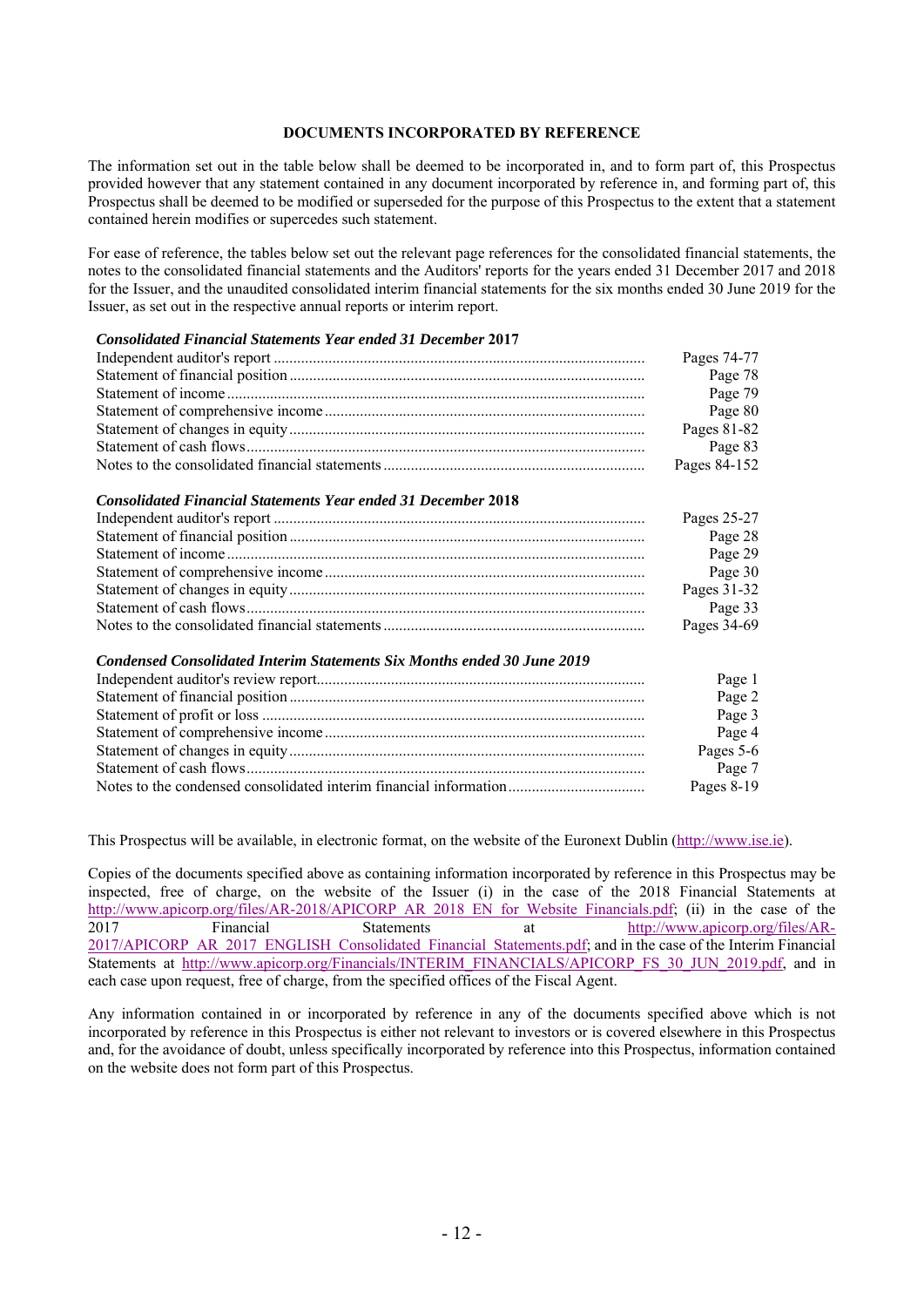#### **OVERVIEW**

*This overview must be read as an introduction to this Prospectus and any decision to invest in the Notes should be based on a consideration of the Prospectus as a whole, including the documents incorporated by reference. The following overview does not purport to be complete and is taken from, and is qualified in its entirety by, the remainder of this Prospectus.* 

*Words and expressions defined in the "Terms and Conditions of the Notes" below or elsewhere in this Prospectus have the same meanings in this overview.* 

| The Issuer:                   | Arab Petroleum Investments Corporation.                                                                                                                                                                                                                                                                                                                                                                                                                                        |
|-------------------------------|--------------------------------------------------------------------------------------------------------------------------------------------------------------------------------------------------------------------------------------------------------------------------------------------------------------------------------------------------------------------------------------------------------------------------------------------------------------------------------|
| <b>Lead Manager:</b>          | Standard Chartered Bank (Taiwan) Limited.                                                                                                                                                                                                                                                                                                                                                                                                                                      |
| <b>Other Managers:</b>        | Crédit Agricole Corporate and Investment Bank, Taipei Branch, Fubon<br>Securities Co., Ltd., HSBC Bank (Taiwan) Limited, KGI Securities Co.<br>Ltd., Mega International Commercial Bank Co., Ltd., SinoPac Securities<br>Corporation, Taishin International Bank Co., Ltd. and Yuanta Securities<br>Co., Ltd.                                                                                                                                                                  |
| <b>The Notes:</b>             | U.S.\$325,000,000 Floating Rate Notes due 2024.                                                                                                                                                                                                                                                                                                                                                                                                                                |
| <b>Issue Price:</b>           | 100 per cent. of the principal amount of the Notes.                                                                                                                                                                                                                                                                                                                                                                                                                            |
| <b>Issue Date:</b>            | 4 December 2019.                                                                                                                                                                                                                                                                                                                                                                                                                                                               |
| <b>Use of Proceeds:</b>       | The net proceeds of the issue of the Notes will be used by the Issuer for<br>general corporate purposes. See "Use and Estimated Net Amount of<br>Proceeds".                                                                                                                                                                                                                                                                                                                    |
| Interest:                     | The Notes will bear interest from 4 December 2019 at a rate of the sum of:<br>(i) 0.90 per cent. per annum; plus (ii) U.S. dollar 3 month LIBOR,<br>determined 2 Business Days (as defined herein) prior to the beginning of<br>each Interest Period (as defined herein) at 11.00 a.m. London time, with<br>reference to Reuters screen page "LIBOR01", payable quarterly in arrear<br>on 4 March, 4 June, 4 September and 4 December in each year commencing<br>4 March 2020. |
| Status:                       | The Notes are senior, unsubordinated, unconditional and unsecured<br>obligations of the Issuer.                                                                                                                                                                                                                                                                                                                                                                                |
| <b>Form and Denomination:</b> | The Notes will be issued in registered form in the denomination of<br>U.S.\$200,000 and integral multiples of U.S.\$1,000 in excess thereof.                                                                                                                                                                                                                                                                                                                                   |
| <b>Final Redemption:</b>      | 4 December 2024.                                                                                                                                                                                                                                                                                                                                                                                                                                                               |
| <b>Negative Pledge:</b>       | The Notes will have the benefit of a negative pledge as described in<br>Condition 3 (Negative Pledge).                                                                                                                                                                                                                                                                                                                                                                         |
| <b>Rating:</b>                | The Issuer has been assigned a long term rating of Aa2 (stable) by Moody's.<br>The Notes are expected to be rated Aa2 by Moody's.                                                                                                                                                                                                                                                                                                                                              |
|                               | A rating is not a recommendation to buy, sell or hold securities and may be<br>subject to suspension, change or withdrawal at any time by the assigning<br>rating agency.                                                                                                                                                                                                                                                                                                      |
| <b>Withholding Tax:</b>       | All payments of principal and interest in respect of the Notes by or on behalf<br>of the Issuer shall be made free and clear of, and without withholding or<br>deduction for or on account of, any present or future taxes, duties,<br>assessments or governmental charges of whatever nature imposed, levied,<br>collected, withheld or assessed by or on behalf of the Relevant Jurisdictions<br>or any political subdivision thereof or any authority therein or thereof    |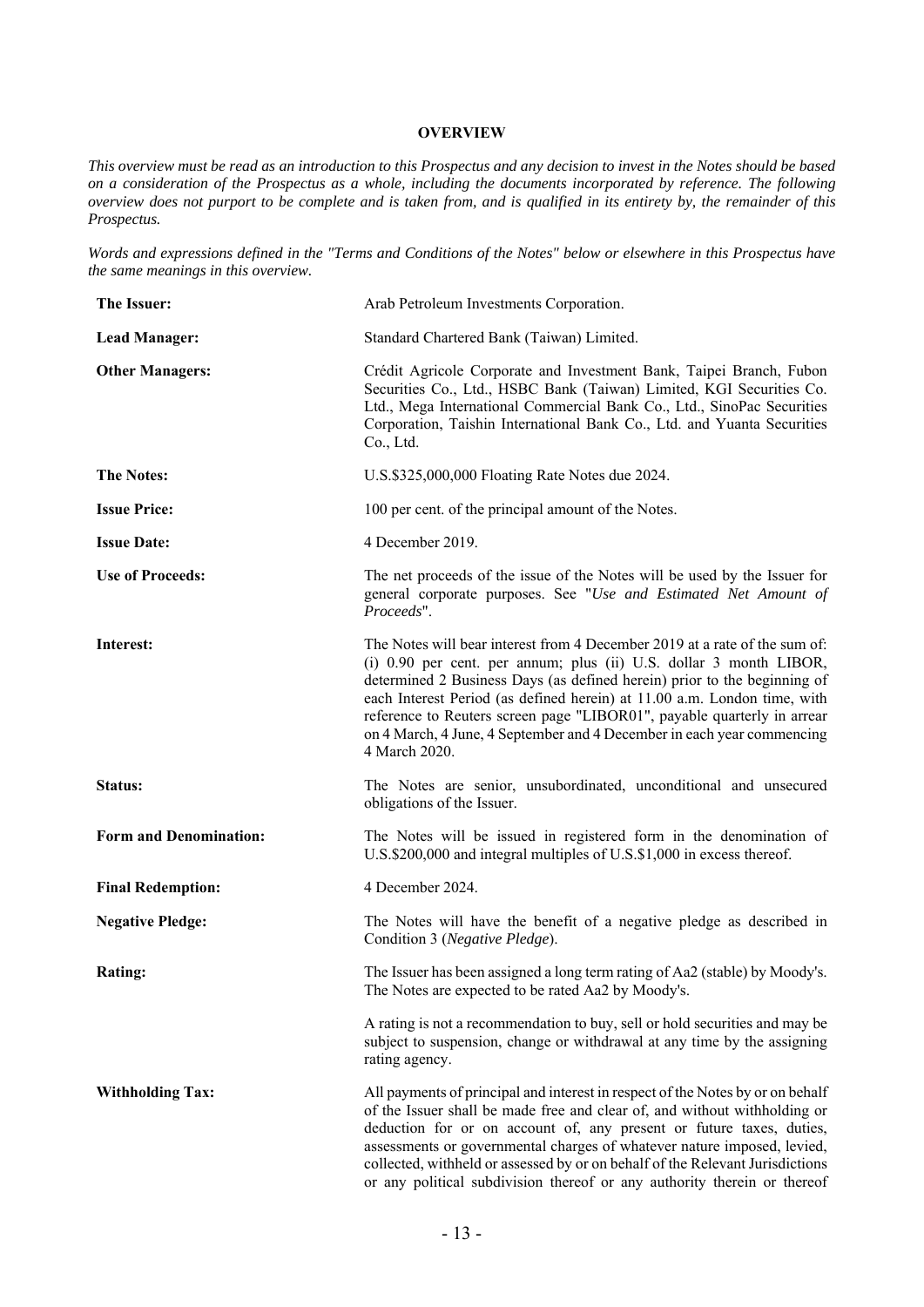|                                                         | having power to tax, unless the withholding or deduction of such taxes,<br>duties, assessments or governmental charges is required by law. In that<br>event, the Issuer shall pay such additional amounts as will result in receipt<br>by the Noteholders after such withholding or deduction of such amounts as<br>would have been received by them had no such withholding or deduction<br>been required, subject to certain exceptions as set out in Condition 7<br>(Taxation). |
|---------------------------------------------------------|------------------------------------------------------------------------------------------------------------------------------------------------------------------------------------------------------------------------------------------------------------------------------------------------------------------------------------------------------------------------------------------------------------------------------------------------------------------------------------|
| <b>Governing Law and Submission to</b><br>Jurisdiction: | The Notes and the Transaction Documents (as defined in the Conditions)<br>and any non-contractual obligations arising out of or in connection with<br>them are governed by, and shall be construed in accordance with, English<br>law.                                                                                                                                                                                                                                             |
|                                                         | In respect of any dispute under the Notes, the Transaction Documents and<br>the Subscription Agreement, the parties have consented to arbitration under<br>the LCIA Arbitration Rules. Any dispute may also be referred to the courts<br>in England (which shall have exclusive jurisdiction to settle any dispute<br>arising from such documents).                                                                                                                                |
| <b>Listing and Admission to Trading:</b>                | Application has been made for the Notes to be admitted to the official list<br>and trading on the regulated market of the Euronext Dublin.                                                                                                                                                                                                                                                                                                                                         |
|                                                         | Application will be made by the Issuer to the TPEx in the ROC for<br>permission to deal in and for the listing of the Notes on the TPEx.                                                                                                                                                                                                                                                                                                                                           |
| <b>Clearing Systems:</b>                                | Euroclear and/or Clearstream, Luxembourg.                                                                                                                                                                                                                                                                                                                                                                                                                                          |
| <b>Selling Restrictions:</b>                            | See "Subscription and Sale".                                                                                                                                                                                                                                                                                                                                                                                                                                                       |
| <b>Risk Factors:</b>                                    | Investing in the Notes involves certain risks. See "Risk Factors".                                                                                                                                                                                                                                                                                                                                                                                                                 |
|                                                         |                                                                                                                                                                                                                                                                                                                                                                                                                                                                                    |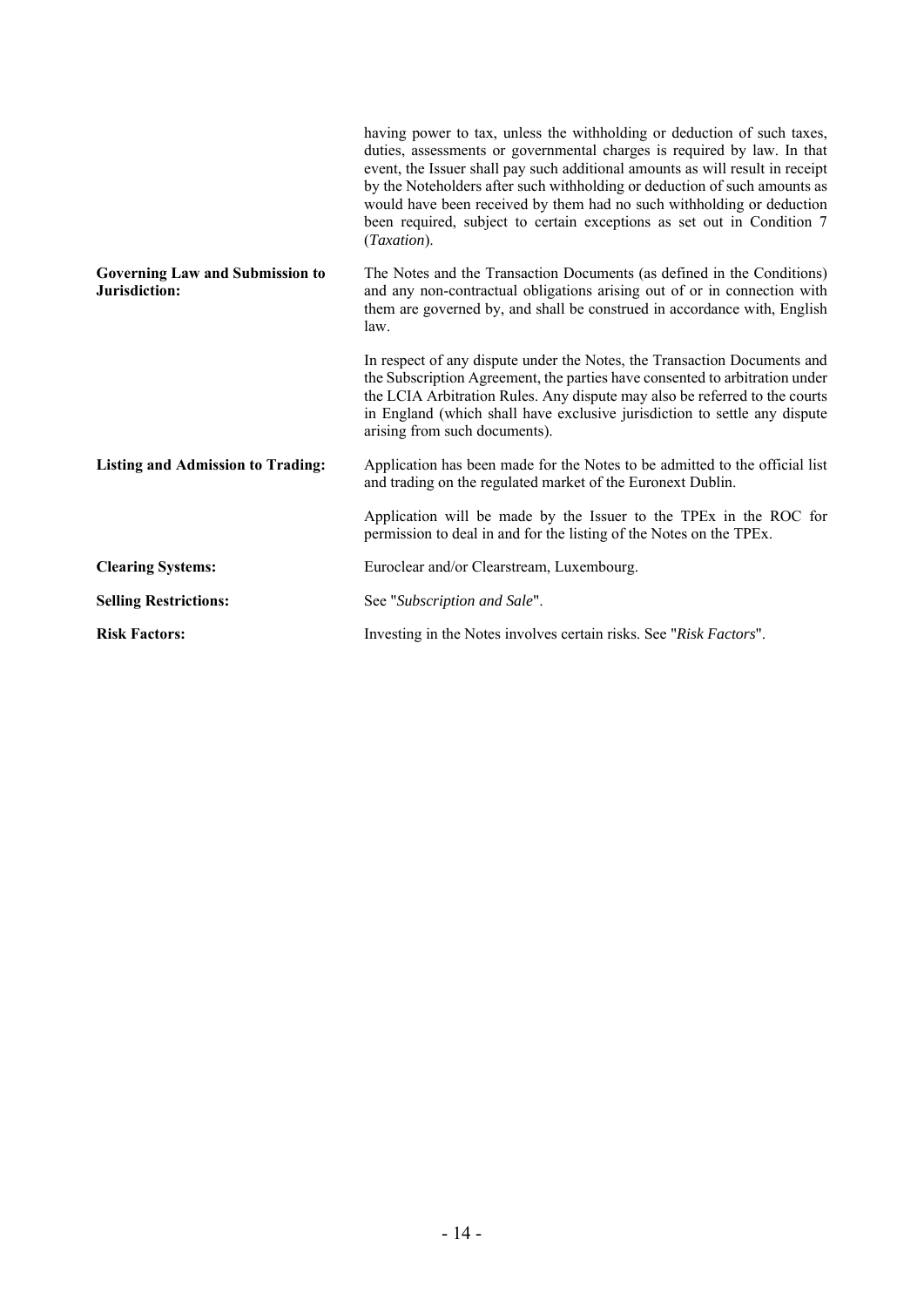#### **SUMMARY OF PROVISIONS RELATING TO THE NOTES IN GLOBAL FORM**

*Words and expressions defined in the "Terms and Conditions of the Notes" below or elsewhere in this Prospectus have the same meanings in this section.* 

The Notes will be represented by a Global Note Certificate which will be registered in the name of a nominee for, and deposited with, the common depositary for Euroclear and Clearstream, Luxembourg.

The Global Note Certificate will become exchangeable in whole, but not in part, for Individual Note Certificates if: (a) Euroclear or Clearstream, Luxembourg is closed for business for a continuous period of 14 days (other than by reason of legal holidays) or announces an intention permanently to cease business; or (b) any of the circumstances described in Condition 8 (*Events of Default*) occurs.

Whenever the Global Note Certificate is to be exchanged for Individual Note Certificates, such Individual Note Certificates will be issued in an aggregate principal amount equal to the principal amount of the Global Note Certificate within five business days of the delivery, by or on behalf of the registered Holder of the Global Note Certificate (the "**Holder**"), Euroclear and/or Clearstream, Luxembourg, to the Registrar of such information as is required to complete and deliver such Individual Note Certificates (including, without limitation, the names and addresses of the persons in whose names the Individual Note Certificates are to be registered and the principal amount of each such person's holding) against the surrender of the Global Note Certificate at the Specified Office of the Registrar. Such exchange will be effected in accordance with the provisions of the Agency Agreement and the regulations concerning the transfer and registration of Notes scheduled thereto and, in particular, shall be effected without charge to any Holder, but against such indemnity as the Registrar may require in respect of any tax or other duty of whatsoever nature which may be levied or imposed in connection with such exchange.

If:

- (a) Individual Note Certificates have not been issued and delivered by 5.00 p.m. (London time) on the thirtieth day after the date on which the same are due to be issued and delivered in accordance with the terms of the Global Note Certificate; or
- (b) any of the Notes evidenced by the Global Note Certificate has become due and payable in accordance with the Conditions or the date for final redemption of the Notes has occurred and, in either case, payment in full of the amount of principal falling due with all accrued interest thereon has not been made to the Holder of the Global Note Certificate on the due date for payment in accordance with the terms of the Global Note Certificate,

then the Global Note Certificate (including the obligation to deliver Individual Note Certificates) will become void at 5.00 p.m. (London time) on such thirtieth day (in the case of (a) above) or at 5.00 p.m. (London time) on such due date (in the case of (b) above) and the Holder will have no further rights thereunder (but without prejudice to the rights which the Holder or others may have under the Deed of Covenant). Under the Deed of Covenant, persons shown in the records of Euroclear and/or Clearstream, Luxembourg as being entitled to interests in the Notes will acquire directly against the Issuer all those rights to which they would have been entitled if, immediately before the Global Note Certificate became void, they had been the registered Holders of Notes in an aggregate principal amount equal to the principal amount of Notes they were shown as holding in the records of Euroclear and/or (as the case may be) Clearstream, Luxembourg.

In addition, the Global Note Certificate will contain provisions that modify the Terms and Conditions of the Notes as they apply to the Notes evidenced by the Global Note Certificate. The following is a summary of certain of those provisions:

*Payments on business days*: In the case of all payments made in respect of the Global Note Certificate "**business day**" means any day which is a day on which dealings in foreign currencies may be carried on in London, New York City and Taipei.

*Payment Record Date*: Each payment in respect of the Global Note Certificate will be made to the person shown as the Holder in the Register at the close of business (in the relevant clearing system) on the Clearing System Business Day before the due date for such payment (the "**Record Date**") where "**Clearing System Business Day**" means a day on which each clearing system for which the Global Note Certificate is being held is open for business.

*Notices*: Notwithstanding Condition 13 (*Notices*), so long as the Global Note Certificate is held on behalf of Euroclear, Clearstream, Luxembourg or any other clearing system (an "**Alternative Clearing System**"), notices to Holders of Notes represented by the Global Note Certificate may be given by delivery of the relevant notice to Euroclear, Clearstream, Luxembourg or (as the case may be) such Alternative Clearing System and such notices shall be deemed to have been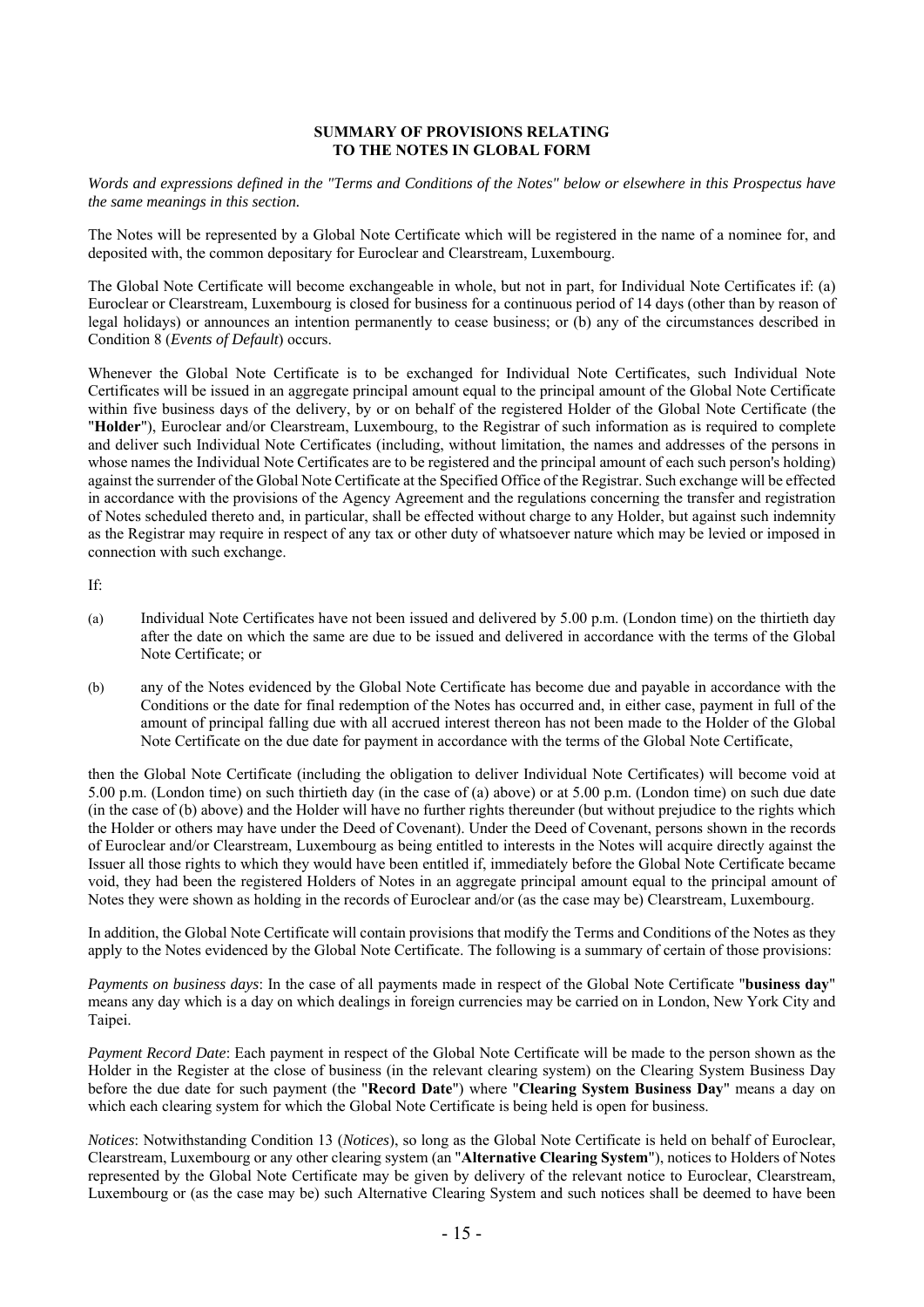given to the Noteholders in accordance with Condition 13 (*Notices*) on the date of delivery to Euroclear and/or Clearstream, Luxembourg and/or any Alternative Clearing System.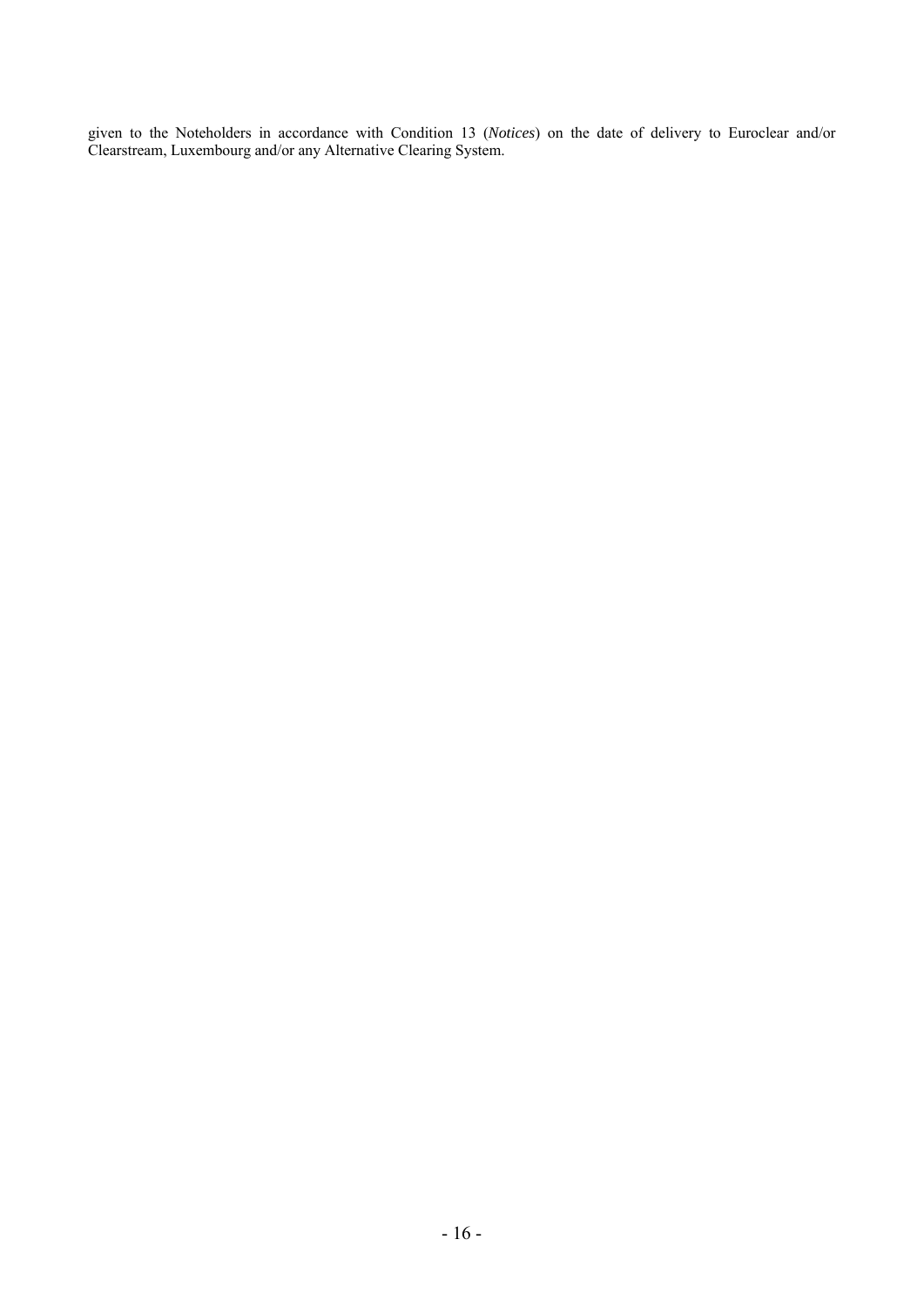## **TERMS AND CONDITIONS OF THE NOTES**

The U.S.\$325,000,000 Floating Rate Notes due 2024 (the "**Notes**") are constituted by a deed of covenant dated 4 December 2019 (as amended or supplemented from time to time, the "**Deed of Covenant**") entered into by Arab Petroleum Investments Corporation (the "**Issuer**") and are the subject of a fiscal agency agreement dated 4 December 2019 (as amended or supplemented from time to time, the "**Agency Agreement**" and together with the Deed of Covenant, the "**Transaction Documents**") between the Issuer, The Bank of New York Mellon SA/NV, Luxembourg Branch as registrar (the "**Registrar**", which expression includes any successor registrar appointed from time to time in connection with the Notes), The Bank of New York Mellon, London Branch as fiscal agent (the "**Fiscal Agent**", which expression includes any successor fiscal agent appointed from time to time in connection with the Notes), as the transfer agent (the "**Transfer Agent**", which expression includes any successor or additional transfer agents appointed from time to time in connection with the Notes), as agent bank (the "**Agent Bank**", which expression includes any successor agent bank appointed from time to time in connection with the Notes) and the paying agents named therein (together with the Fiscal Agent, the "**Paying Agents**", which expression includes any successor or additional paying agents appointed from time to time in connection with the Notes). References herein to the "**Agents**" are to the Registrar, the Fiscal Agent, the Transfer Agent, the Agent Bank and the Paying Agents and any reference to an "**Agent**" is to any one of them. Certain provisions of these Conditions are summaries of the Agency Agreement and the Deed of Covenant and subject to their detailed provisions. The Noteholders (as defined below) are bound by, and are deemed to have notice of, all the provisions of the Agency Agreement and the Deed of Covenant applicable to them.

Copies of the Agency Agreement and the Deed of Covenant are available for inspection by Noteholders during normal business hours at the Specified Offices (as defined in the Agency Agreement) of each of the Agents.

#### 1. **Form, Denomination and Status**

- (a) *Form and denomination*: The Notes are in registered form in the denomination of U.S.\$200,000 and integral multiples of U.S.\$1,000 in excess thereof (each, an "**Authorised Denomination**").
- (b) *Status of the Notes*: The Notes are direct, unconditional and (subject to the provisions of Condition 3 (*Negative Pledge*)) unsecured obligations of the Issuer and (subject as provided above) rank and will rank *pari passu*, without any preference among themselves, with all other outstanding unsecured and unsubordinated obligations of the Issuer, present and future, but, in the event of insolvency, only to the extent permitted by applicable laws relating to creditors' rights.

#### 2. **Register, Title and Transfers**

- (a) *Register*: The Registrar will maintain a register (the "**Register**") in respect of the Notes in accordance with the provisions of the Agency Agreement. In these Conditions, the "**Holder**" of a Note means the person in whose name such Note is for the time being registered in the Register (or, in the case of a joint holding, the first named thereof) and "**Noteholder**" shall be construed accordingly. A certificate (each, a "**Note Certificate**") will be issued to each Noteholder in respect of its registered holding. Each Note Certificate will be numbered serially with an identifying number which will be recorded in the Register.
- (b) *Title*: The Holder of each Note shall (except as otherwise required by law) be treated as the absolute owner of such Note for all purposes (whether or not it is overdue and regardless of any notice of ownership, trust or any other interest therein, any writing on the Note Certificate relating thereto (other than the endorsed form of transfer) or any notice of any previous loss or theft of such Note Certificate) and no person shall be liable for so treating such Holder. No person shall have any right to enforce any term or condition of the Notes under the Contracts (Rights of Third Parties) Act 1999.
- (c) *Transfers*: Subject to paragraphs (f) (*Closed periods*) and (g) (*Regulations concerning transfers and registration*) below, a Note may be transferred upon surrender of the relevant Note Certificate, with the endorsed form of transfer duly completed, at the Specified Office of the Registrar or any Transfer Agent, together with such evidence as the Registrar or (as the case may be) such Transfer Agent may reasonably require to prove the title of the transferor and the authority of the individuals who have executed the form of transfer; *provided, however, that* a Note may not be transferred unless the principal amount of Notes transferred and (where not all of the Notes held by a Holder are being transferred) the principal amount of the balance of Notes not transferred are Authorised Denominations. Where not all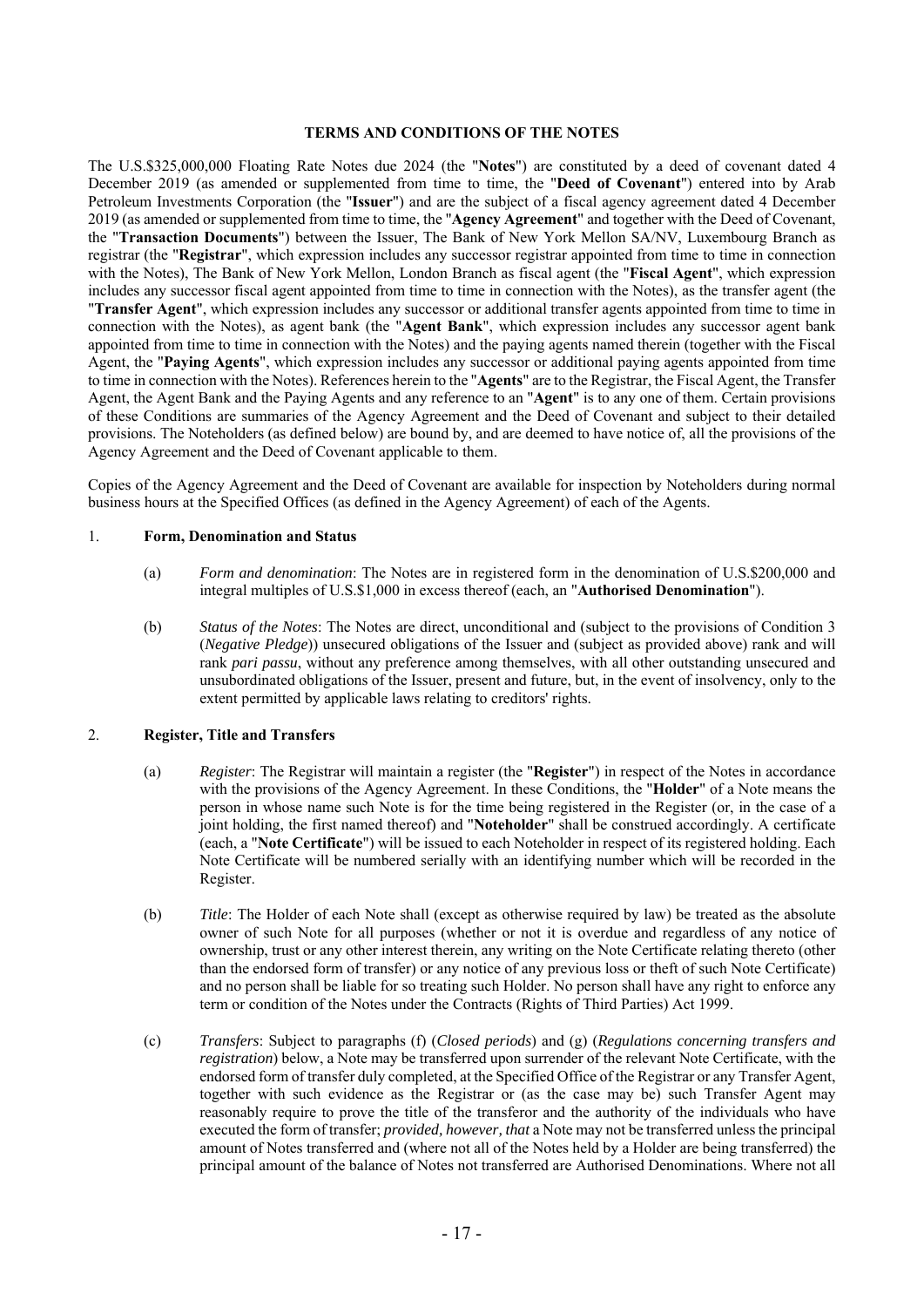the Notes represented by the surrendered Note Certificate are the subject of the transfer, a new Note Certificate in respect of the balance of the Notes will be issued to the transferor.

- (d) *Registration and delivery of Note Certificates*: Within five business days of the surrender of a Note Certificate in accordance with paragraph (c) (*Transfers*) above, the Registrar will register the transfer in question and deliver a new Note Certificate of a like principal amount to the Notes transferred to each relevant Holder at its Specified Office or (as the case may be) the Specified Office of any Transfer Agent or (at the request and risk of any such relevant Holder) by uninsured first class mail (airmail if overseas) to the address specified for the purpose by such relevant Holder. In this paragraph, "**business day**" means a day on which commercial banks are open for general business (including dealings in foreign currencies) in the city where the Registrar or (as the case may be) the relevant Transfer Agent has its Specified Office.
- (e) *No charge*: The transfer of a Note will be effected without charge by or on behalf of the Issuer, the Registrar or any Transfer Agent but against such indemnity as the Registrar or (as the case may be) such Transfer Agent may require in respect of any tax or other duty of whatsoever nature which may be levied or imposed in connection with such transfer.
- (f) *Closed periods*: Noteholders may not require transfers to be registered during the period of 15 days ending on (and including) the due date for any payment of principal or interest in respect of the Notes.
- (g) *Regulations concerning transfers and registration*: All transfers of Notes and entries on the Register are subject to the detailed regulations concerning the transfer of Notes scheduled to the Agency Agreement. The regulations may be changed by the Issuer with the prior written approval of the Registrar. A copy of the current regulations will be mailed (free of charge) by the Registrar to any Noteholder who requests in writing a copy of such regulations.

#### 3. **Negative Pledge**

So long as any Note remains outstanding (as defined in the Agency Agreement), the Issuer shall not, other than a Permitted Security Interest, create or permit to subsist any Security Interest upon the whole or any part of its present or future undertaking, assets or revenues (including uncalled capital) to secure any Relevant Indebtedness or Sukuk Obligation without: (a) at the same time or prior thereto securing the Notes equally and rateably therewith its obligations under the Notes; or (b) providing such other security or other arrangement for those obligations as may be approved by an Extraordinary Resolution (as defined in the Agency Agreement) of Noteholders.

In these Conditions:

"**Indebtedness**" means any indebtedness of any Person for money borrowed or raised including (without limitation) any indebtedness for or in respect of:

- (a) amounts raised by acceptance under any acceptance credit facility;
- (b) amounts raised under any note purchase facility;
- (c) the amount of any liability in respect of leases or hire purchase contracts which would, in accordance with applicable law and generally accepted accounting principles, be treated as finance or capital leases;
- (d) the amount of any liability in respect of any purchase price for assets or services the payment of which is deferred for a period in excess of 90 days; and
- (e) amounts raised under any other transaction (including, without limitation, any forward sale or purchase agreement) having the commercial effect of a borrowing;

"**Non-recourse Project Financing**" means any financing of all or part of the costs of the acquisition, construction or development of any project, provided that (i) any Security Interest given by the Issuer is limited solely to assets of the project, (ii) the person providing such financing expressly agrees to limit its recourse to the project financed and the revenues derived from such project as the principal source of repayment for the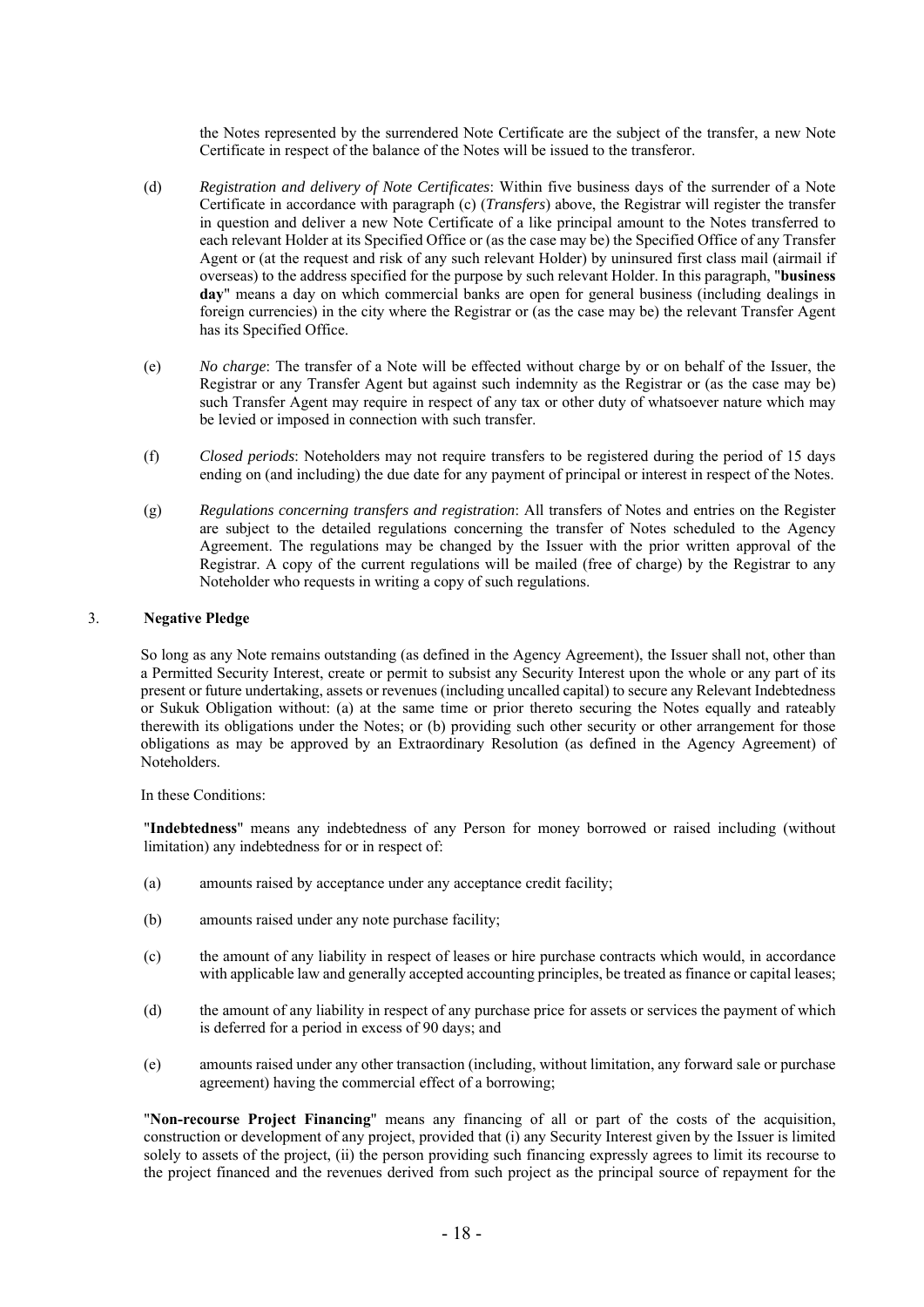monies advanced and (iii) there is no other recourse to the Issuer in respect of any default by any person under the financing;

#### "**Permitted Security Interest**" means:

- (a) any Security Interest existing on 4 December 2019;
- (b) any Security Interest securing Relevant Indebtedness of a person existing at the time such person is merged into, or consolidated with, the Issuer, provided that such Security Interest was not created in contemplation of such merger or consolidation and does not extend to any other assets or property of the Issuer;
- (c) any Security Interest existing on any property or assets prior to the acquisition thereof by the Issuer not created in contemplation of such acquisition; or
- (d) any renewal of or substitution for any Security Interest permitted by any of paragraphs (a) to (b) (inclusive) of this definition, provided that with respect to any such Security Interest the principal amount secured has not increased and the Security Interest has not been extended to any additional assets (other than the proceeds of such assets);

"**Person**" means any individual, company, corporation, firm, partnership, joint venture, association, organisation, state or agency of a state or other entity, whether or not having separate legal personality;

"**Relevant Indebtedness**" means any Indebtedness, other than Indebtedness incurred in connection with a Non-Recourse Project Financing or Securitisation, which is in the form of or represented by any bond, note, debenture, debenture stock, loan stock, certificate or other instrument which is, or is capable of being, listed, quoted or traded on any stock exchange or in any securities market (including, without limitation, any over-the-counter market);

"**Securitisation**" means any securitisation of existing or future assets and/or revenues, provided that: (a) any Security Interest given by the Issuer in connection therewith is limited solely to the assets and/or revenues which are the subject of the securitisation; (b) each person participating in such securitisation expressly agrees to limit its recourse to the assets and/or revenues so securitised as the principal source of repayment for the money advanced or payment of any other liability; and (c) there is no other recourse to the Issuer in respect of any default by any person under the securitisation;

"**Security Interest**" means any mortgage, charge, pledge, lien or other security interest including, without limitation, anything analogous to any of the foregoing under the laws of any jurisdiction;

"**Subsidiary**" means, in relation to any person (the "**first Person**") at any particular time, any other person (the "**second Person**"):

- (a) whose affairs and policies the first Person controls or has the power to control, whether this be through ownership of share capital, contract, the power to appoint or remove members of the governing body of the second Person or otherwise; or
- (b) whose financial statements are, in accordance with applicable law and generally accepted accounting principles, consolidated as a subsidiary with those of the first Person; and

"**Sukuk Obligation**" means any undertaking or other obligation to pay any money given in connection with any issue of certificates or other securities intended to be issued in compliance with the principles of *Shari'a*, whether or not in return for consideration of any kind, which for the time being are, or are intended to be, or are capable of being, quoted, listed or dealt in or traded on any stock exchange or over-the-counter or other securities market.

#### 4. **Interest**

(a) *Accrual of interest:* The Notes bear interest from 4 December 2019 (the "**Issue Date**"), payable on 4 March, 4 June, 4 September and 4 December in each year (each, an "**Interest Payment Date**"), subject as provided in Condition 6 (*Payments*); *provided, however, that*, if any Interest Payment Date would otherwise fall on a date which is not a Business Day (as defined below), it will be postponed to the next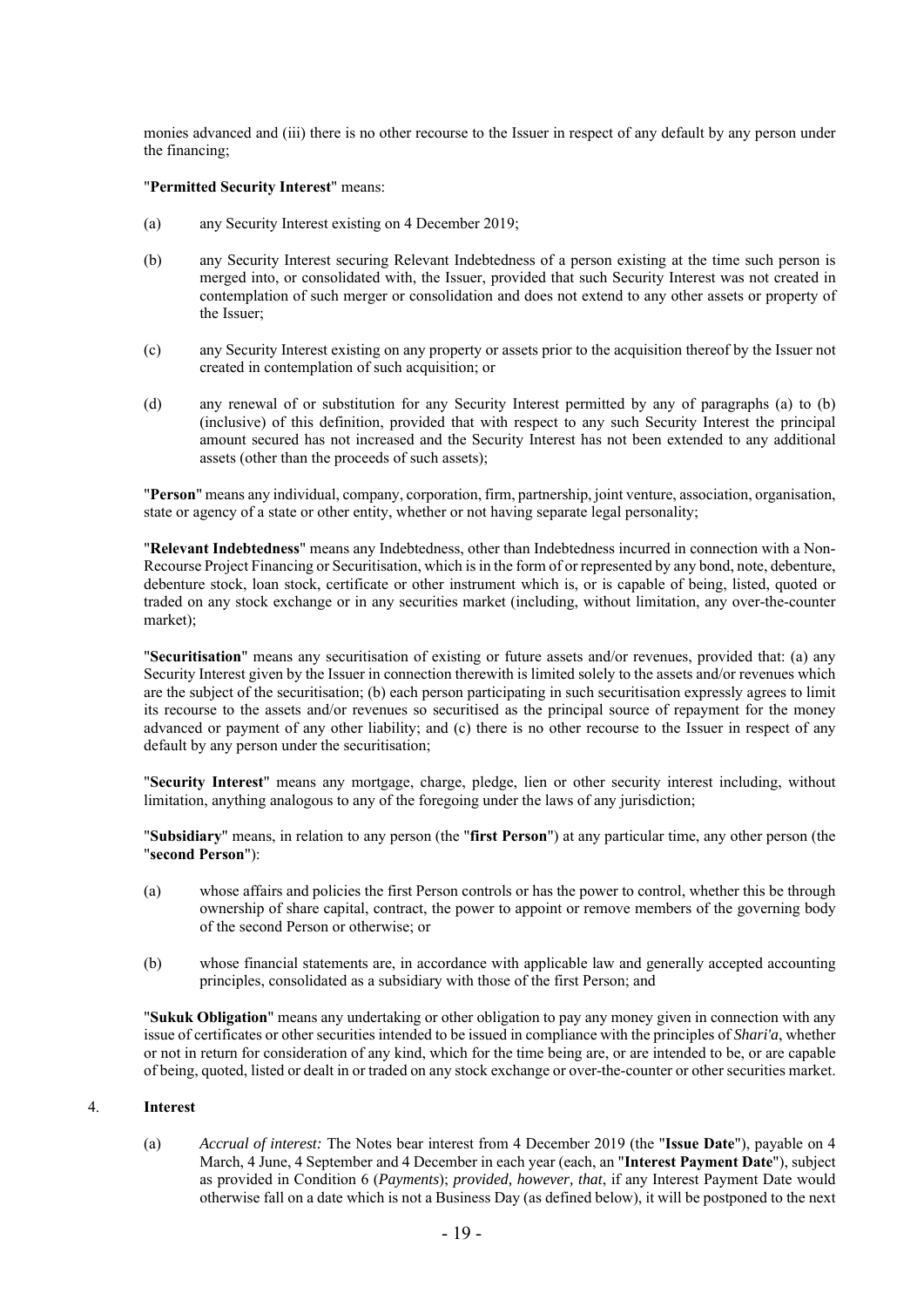Business Day unless it would thereby fall into the next calendar month, in which case it will be brought forward to the preceding Business Day. Each period beginning on (and including) the Issue Date or any Interest Payment Date and ending on (but excluding) the next Interest Payment Date is herein called an "**Interest Period**".

Each Note will cease to bear interest from the due date for redemption unless, upon due presentation, payment of principal is improperly withheld or refused, in which case it will continue to bear interest in accordance with this Condition 4(a) (both before and after judgment) until whichever is the earlier of (i) the day on which all sums due in respect of such Note up to that day are received by or on behalf of the relevant Noteholder and (ii) the day which is seven days after the Fiscal Agent has notified the Noteholders that it has received all sums due in respect of the Notes up to such seventh day (except to the extent that there is any subsequent default in payment).

- (b) *Rate of interest*: The rate of interest applicable to the Notes (the "**Rate of Interest**") for each Interest Period will be determined by the Agent Bank on the following basis:
	- (i) the Agent Bank will determine the rate for deposits in U.S. dollars for a period equal to the relevant Interest Period which appears on the display page designated LIBOR01 on Reuters (or such other page as may replace that page on that service, or such other service as may be nominated as the information vendor, for the purpose of displaying comparable rates) as of 11.00 a.m. (London time) on the second London Banking Day (as defined below) before the first day of the relevant Interest Period (the "**Interest Determination Date**");
	- (ii) if such rate does not appear on that page, the Agent Bank will:
		- (A) request the principal London office of each of four major banks in the London interbank market to provide a quotation of the rate at which deposits in U.S. dollars are offered by it in the London interbank market at approximately 11.00 a.m. (London time) on the Interest Determination Date to prime banks in the London interbank market for a period equal to the relevant Interest Period and in an amount that is representative for a single transaction in that market at that time; and
		- (B) determine the arithmetic mean (rounded, if necessary, to the nearest one hundred thousandth of a percentage point, 0.000005 being rounded upwards) of such quotations; and
	- (iii) if fewer than two such quotations are provided as requested, the Agent Bank will determine the arithmetic mean (rounded, if necessary, as aforesaid) of the rates quoted by major banks in New York City, selected by the Agent Bank, at approximately 11.00 a.m. (New York City time) on the first day of the relevant Interest Period for loans in U.S. dollars to leading European banks for a period equal to the relevant Interest Period and in an amount that is representative for a single transaction in that market at that time,

and the Rate of Interest for such Interest Period shall be the sum of 0.90 per cent. per annum and the rate or (as the case may be) the arithmetic mean so determined; *provided, however, that* if the Agent Bank is unable to determine a rate or (as the case may be) an arithmetic mean in accordance with the above provisions in relation to any Interest Period, and provided further that such failure is not due to the occurrence of a Benchmark Event (as defined in Condition 4(g) (*Benchmark Replacement*) below), the Rate of Interest applicable to the Notes during such Interest Period will be the sum of 0.90 per cent. per annum and the rate or (as the case may be) arithmetic mean last determined in relation to the Notes in respect of a preceding Interest Period.

If the Rate of Interest cannot be determined because of the occurrence of a Benchmark Event, the Rate of Interest shall be calculated in accordance with the terms of Condition 4(g) (*Benchmark Replacement*).

(c) *Calculation of Interest Amount:* The Agent Bank will, as soon as practicable after the Interest Determination Date in relation to each Interest Period, calculate the amount of interest (the "**Interest Amount**") payable in respect of each Note for such Interest Period. The Interest Amount will be calculated by applying the Rate of Interest for such Interest Period to the Calculation Amount, multiplying the product by the actual number of days in such Interest Period divided by 360, rounding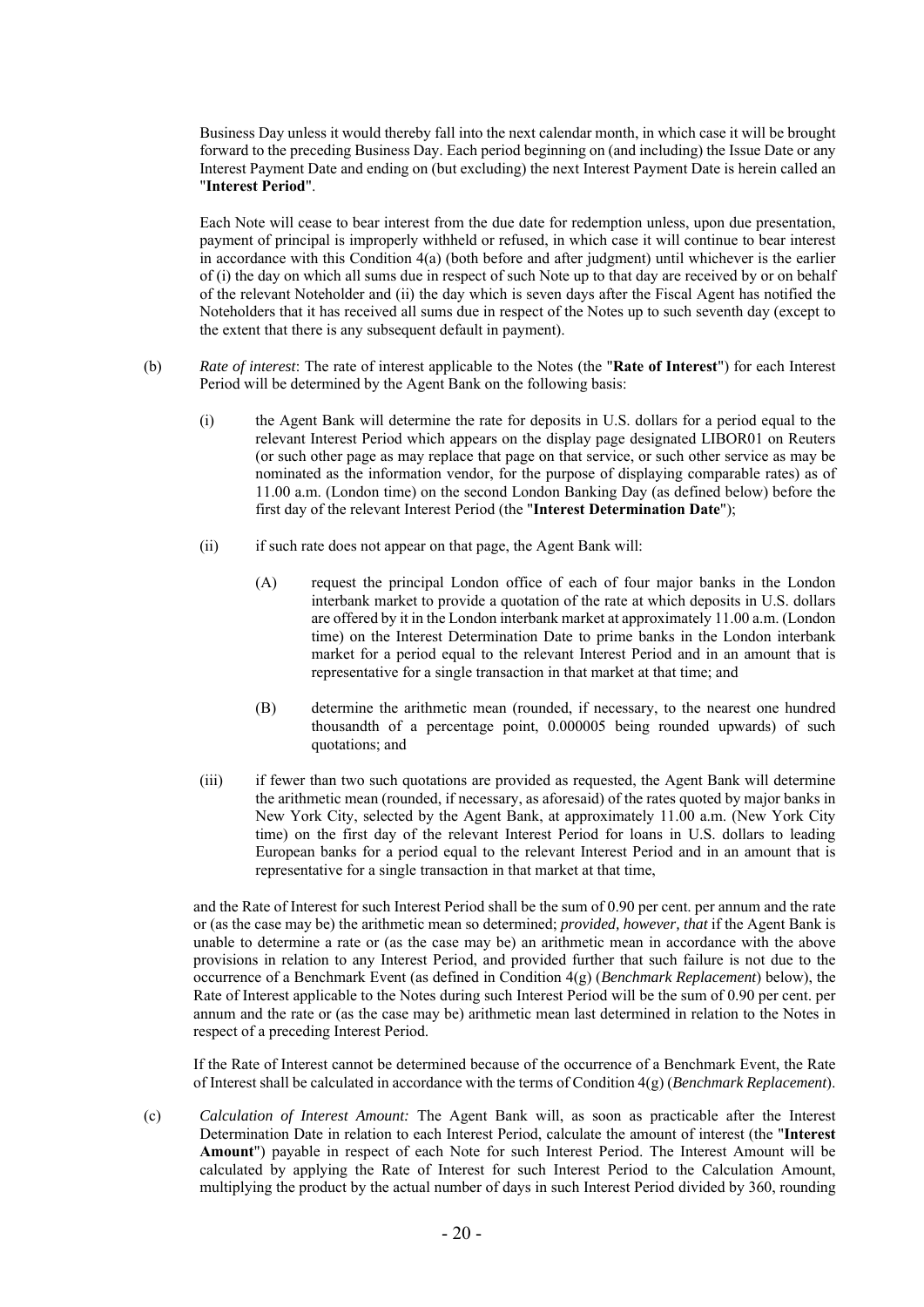the resulting figure to the nearest sub-unit of U.S. dollars (half a sub-unit being rounded upwards) and multiplying such rounded figure by a fraction equal to the Authorised Denomination of such Note divided by the Calculation Amount.

- (d) *Publication*: The Agent Bank will cause each Rate of Interest and Interest Amount determined by it, together with the relevant Interest Payment Date, to be notified to the other Agents as soon as practicable after such determination but in any event not later than the first day of the relevant Interest Period. Notice thereof shall also promptly be given to the Noteholders. The Agent Bank will be entitled to recalculate any Interest Amount (on the basis of the foregoing provisions) without notice in the event of an extension or shortening of the relevant Interest Period. If the Calculation Amount is less than the minimum Authorised Denomination, the Agent Bank shall not be obliged to publish each Interest Amount but instead may publish only the Calculation Amount and the Interest Amount in respect of a Note having the minimum Authorised Denomination.
- (e) *Notifications etc:* All notifications, opinions, determinations, certificates, calculations, quotations and decisions given, expressed, made or obtained for the purposes of this Condition 4 by the Agent Bank will (in the absence of manifest error) be binding on the Issuer, the Agents and the Noteholders and (subject as aforesaid) no liability to any such person will attach to the Agent Bank in connection with the exercise or non-exercise by it of its powers, duties and discretions for such purposes.
- (f) *Interpretation*: In these Conditions:

"**Calculation Amount**" means U.S.\$1,000;

"**Business Day**" means a day on which commercial banks and foreign exchange markets settle payments and are open for general business (including dealings in foreign exchange and foreign currency deposits) in London, New York City and Taipei; and

"**London Banking Day**" means a day on which commercial banks are open for general business (including dealings in foreign exchange and foreign currency deposits) in London.

- (g) *Benchmark Replacement*: Notwithstanding the provisions in Condition 4(b) above, if the Issuer determines that a Benchmark Event has occurred in relation to the Reference Rate or the Issuer considers that there may be a Successor Rate in relation to the Reference Rate when the Rate of Interest (or the relevant component part thereof) in respect of the Notes remains to be determined by the Reference Rate, then the following provisions shall apply:
	- (i) the Issuer shall use reasonable endeavours to appoint, as soon as reasonably practicable, an Independent Adviser to determine, no later than five Business Days prior to the relevant Interest Determination Date relating to the next succeeding Interest Period (the "**IA Determination Cut-off Date**"), a Successor Rate or, alternatively, if there is no Successor Rate, an Alternative Rate and (in either case) any Adjustment Spread for purposes of determining the Rate of Interest (or the relevant component part thereof) applicable to the Notes;
	- (ii) if the Issuer is unable to appoint an Independent Adviser, or the Independent Adviser appointed by it fails to determine a Successor Rate or an Alternative Rate prior to the IA Determination Cut-off Date, the Issuer (acting in good faith and in a commercially reasonable manner) may determine a Successor Rate or, if there is no Successor Rate, an Alternative Rate and (in either case) any Adjustment Spread;
	- (iii) if a Successor Rate or, failing which, an Alternative Rate (as applicable) is determined in accordance with the preceding provisions, such Successor Rate or, failing which, an Alternative Rate (as applicable) shall be the Reference Rate for each of the future Interest Periods (subject to the subsequent operation of, and to adjustment as provided in this Condition  $4(g)$ ; provided that if Condition  $4(g)(ii)$  applies and the Issuer is unable to or does not determine a Successor Rate or an Alternative Rate prior to the relevant Interest Determination Date, the Rate of Interest applicable to the next succeeding Interest Period shall be equal to the Rate of Interest last determined in relation to the Notes in respect of the preceding Interest Period (or alternatively, if there has not been a first Interest Payment Date, the rate of interest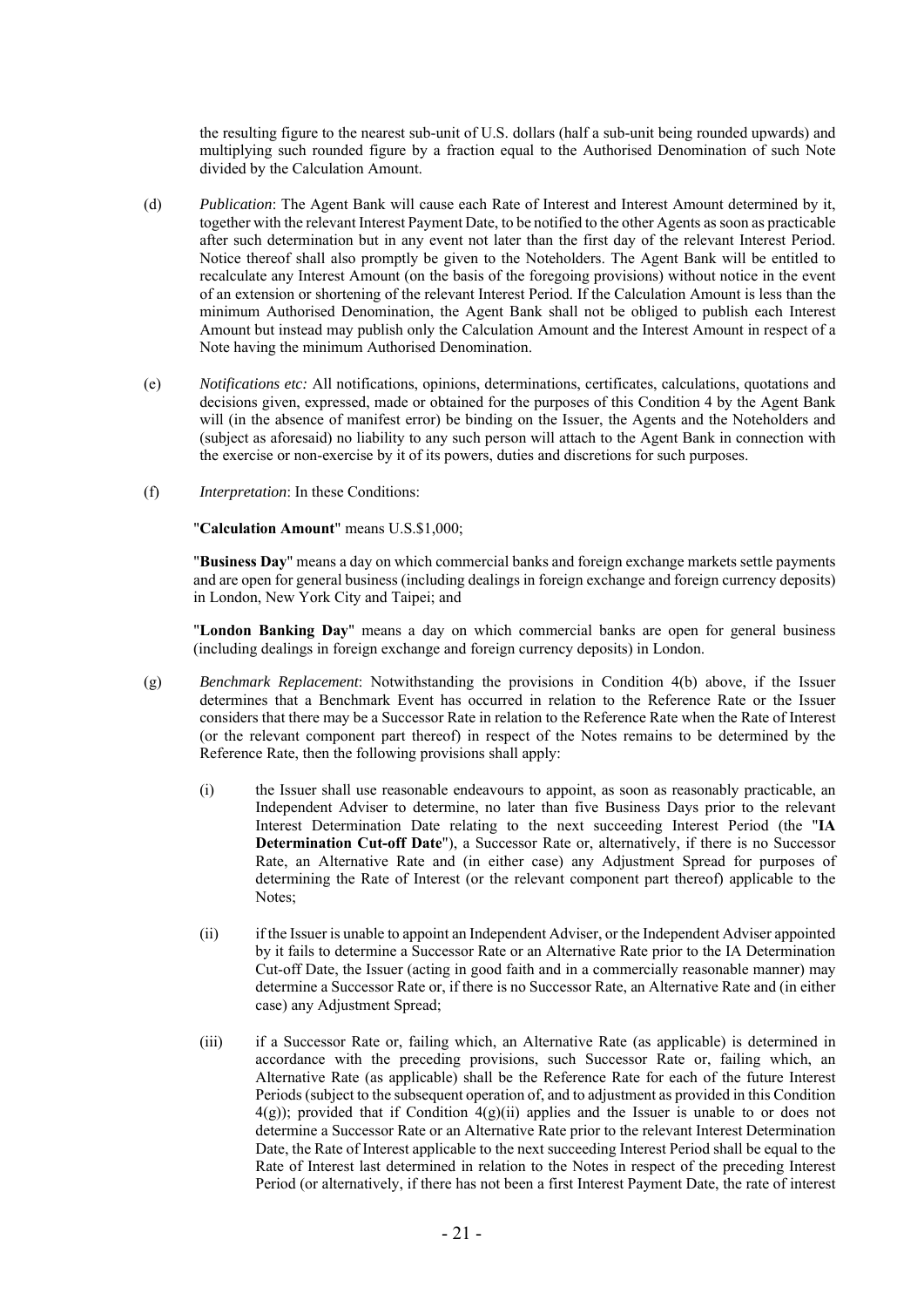shall be the initial Rate of Interest); for the avoidance of doubt, the proviso in this Condition 4(g)(iii) shall apply to the relevant Interest Period only and any subsequent Interest Periods are subject to the subsequent operation of and to adjustment as provided in this Condition  $4(g)$ ;

- (iv) if the Independent Adviser or the Issuer (as applicable) determines a Successor Rate or, failing which, an Alternative Rate (as applicable) in accordance with the above provisions, the Independent Adviser or the Issuer (as applicable), may also (without the consent or approval of Noteholders), acting in good faith and in a commercially reasonable manner, specify changes to these Conditions, and the method for determining the fallback rate in relation to the Notes, in order to ensure the proper operation of such Successor Rate or Alternative Rate (as the case may be) and (in either case) any Adjustment Spread. If the Independent Adviser (in consultation with the Issuer) or the Issuer (as applicable) determines that an Adjustment Spread is required to be applied to the Successor Rate or the Alternative Rate (as applicable) and determines the quantum of, or a formula or methodology for determining, such Adjustment Spread, then such Adjustment Spread shall be applied to the Successor Rate or the Alternative Rate (as applicable). If the Independent Adviser or the Issuer (as applicable) is unable to determine the quantum of, or a formula or methodology for determining such Adjustment Spread, then such Successor Rate or Alternative Rate (as applicable) will apply without an Adjustment Spread;
- (v) if any Successor Rate, Alternative Rate or Adjustment Spread is determined in accordance with this Condition  $4(g)$  and the Issuer, following consultation with the Independent Adviser (if appointed) and acting in good faith and in a commercially reasonable manner, determines (x) that amendments to these Conditions and the Transaction Documents are necessary to ensure the proper operation of such Successor Rate, Alternative Rate and/or Adjustment Spread (such amendments, the "**Benchmark Amendments**") and (y) the terms of the Benchmark Amendments, then the Issuer shall, subject to giving notice thereof in accordance with Condition  $4(g)(vi)$ , without any requirement for the consent or approval of Noteholders, vary these Conditions and/or the Transaction Documents to give effect to such Benchmark Amendments with effect from the date specified in such notice;
- (vi) the Issuer shall promptly, following the determination of any Successor Rate or Alternative Rate (as applicable) or Adjustment Spread and the specific terms of any Benchmark Amendments to these Conditions and/or the Transaction Documents, promptly give notice thereof to the Fiscal Agent, the Agent Bank and the Noteholders. Such notice shall be irrevocable and shall specify the effective date of the Benchmark Amendments, if any;
- (vii) the Successor Rate or Alternative Rate and the Adjustment Spread (if any) and the Benchmark Amendments (if any) specified in the notice referred to in Condition  $4(g)(vi)$  (in the absence of manifest error in the determination of the Successor Rate or Alternative Rate and the Adjustment Spread (if any) and the Benchmark Amendments (if any)), which are to be determined solely by the Issuer following consultation with the Independent Adviser (if appointed), will be binding on the Issuer, the Agents, and the Noteholders; and
- (viii) an Independent Adviser appointed pursuant to this Condition 4(g) shall act in good faith as an expert and (in the absence of bad faith or fraud) shall have no liability whatsoever to the Issuer, the Agents or the Noteholders for any determination made by it or for any advice given to the Issuer in connection with any determinations made by the Issuer, pursuant to this Condition.

In this Condition  $4(g)$ :

"**Adjustment Spread**" means a spread (which may be positive or negative) or formula or methodology for calculating a spread, which the Independent Adviser (in consultation with the Issuer) or the Issuer (as applicable) determines is required to be applied to the Successor Rate or the Alternative Rate (as applicable) in order to reduce or eliminate, to the extent reasonably practicable in the circumstances, any economic prejudice or benefit (as applicable) to Noteholders as a result of the replacement of the Reference Rate with the Successor Rate or the Alternative Rate (as applicable) and is the spread, formula or methodology which: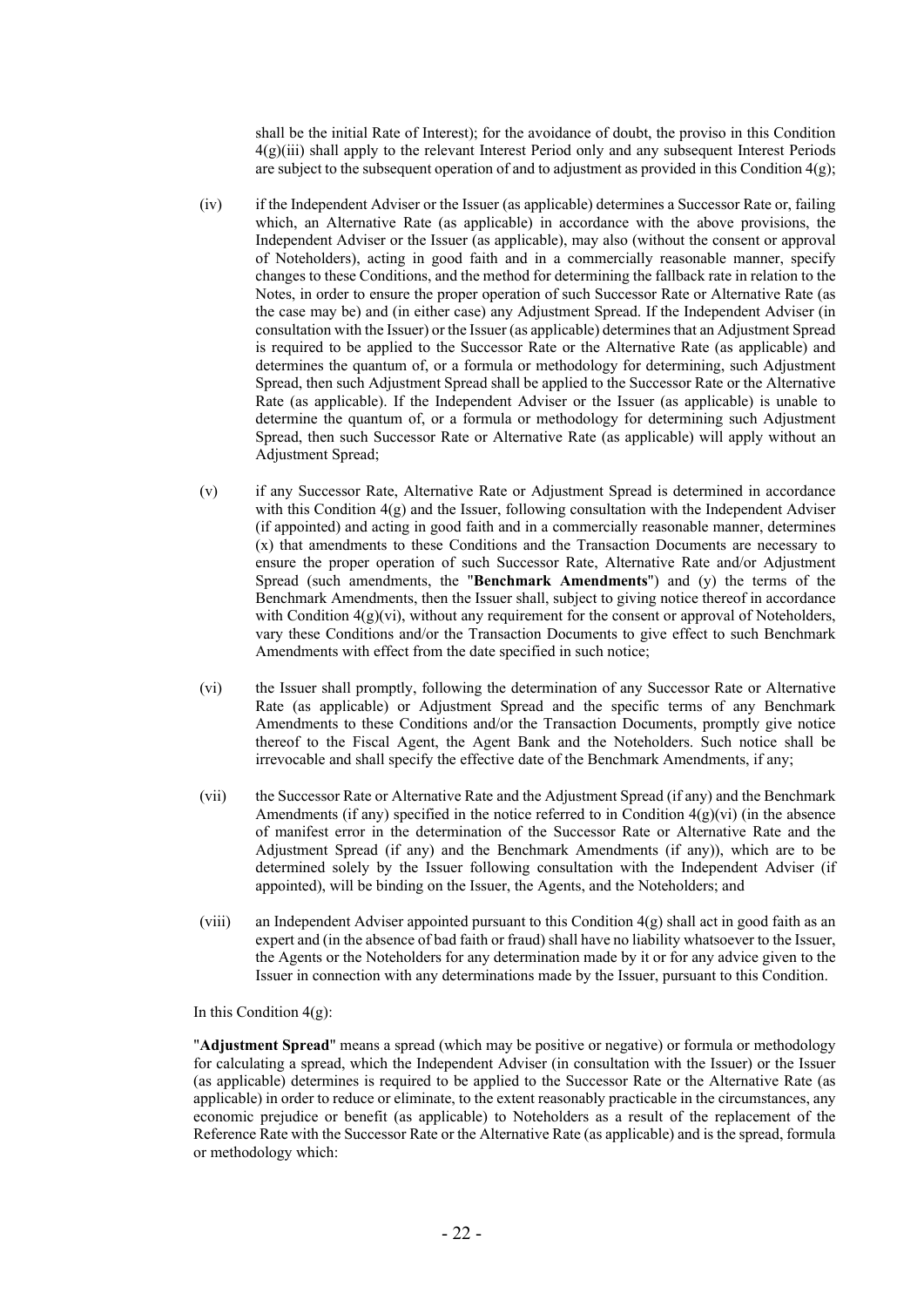- (i) in the case of a Successor Rate, is formally recommended in relation to the replacement of the Reference Rate with the Successor Rate by any Relevant Nominating Body;
- (ii) in the case of a Successor Rate for which no such recommendation has been made or in the case of an Alternative Rate, the Independent Adviser (in consultation with the Issuer) or the Issuer (as applicable) determines is recognised or acknowledged as being in customary market usage in international debt capital markets transactions which reference the Reference Rate, where such rate has been replaced by the Successor Rate or the Alternative Rate (as applicable); or
- (iii) if no such customary market usage is recognised or acknowledged, the Independent Adviser (in consultation with the Issuer) or the Issuer in its discretion (as applicable) determines (acting in good faith and in a commercially reasonable manner) to be appropriate;

"**Alternative Rate**" means the rate that the Independent Adviser or the Issuer (as applicable) determines has replaced the Reference Rate in customary market usage in the international debt capital markets for the purposes of determining interest rates in respect of notes denominated in U.S. Dollars and of a comparable duration to the relevant Interest Period, or, if the Independent Adviser or the Issuer (as applicable) determines that there is no such rate, such other rate as the Independent Adviser or the Issuer (as applicable) determines in its sole discretion is most comparable to the Reference Rate;

"**Benchmark Event**" means (i) the Reference Rate ceases to be published or ceases to exist; (ii) a public statement by the administrator of the Reference Rate that it will, by a specified date within the following six months, cease publishing the Reference Rate permanently or indefinitely (in circumstances where no successor administrator has been appointed that will continue publication of the Reference Rate); (iii) a public statement by the supervisor of the administrator of the Reference Rate that the Reference Rate has been or will, by a specified date within the following six months, be permanently or indefinitely discontinued; (iv) a public statement by the supervisor of the administrator of the Reference Rate that means the Reference Rate will be prohibited from being used or that its use will be subject to restrictions or adverse consequences; or  $(v)$  it has become unlawful to calculate any payments due to be made to any Noteholder using the Reference Rate (including, without limitation, under the Benchmark Regulation (EU) 2016/1011, if applicable);

"**Independent Adviser**" means an independent financial institution of international repute or other independent financial adviser experienced in the international debt capital markets, in each case appointed by the Issuer and at the Issuer's expense;

"**Reference Rate**" means the London interbank offered rate;

"**Relevant Nominating Body**" means, in respect of the Reference Rate: (i) the central bank for the currency to which the Reference Rate relates, or any central bank or other supervisory authority which is responsible for supervising the administrator of the Reference Rate; or (ii) any working group or committee sponsored by, chaired or co-chaired by or constituted at the request of (A) the central bank for the currency to which the Reference Rate relates, (B) any central bank or other supervisory authority which is responsible for supervising the administrator of the Reference Rate, (C) a group of the aforementioned central banks or other supervisory authorities, (D) the Financial Stability Board or any part thereof, or (E) the International Swaps and Derivatives Association, Inc. or any part thereof; and

"**Successor Rate**" means the reference rate (and related alternative screen page or source, if available) that the Independent Adviser or the Issuer (as applicable) determines is a successor to or replacement of the Reference Rate (for the avoidance of doubt, whether or not such Reference Rate has ceased to be available) which is formally recommended by any Relevant Nominating Body.

#### 5. **Redemption and Purchase**

- (a) *Scheduled redemption*: Unless previously redeemed, or purchased and cancelled, the Notes will be redeemed at their principal amount on the Interest Payment Date falling in December 2024, subject as provided in Condition 6 (*Payments*).
- (b) *Redemption for tax reasons*: The Notes may be redeemed at the option of the Issuer in whole, but not in part, on any Interest Payment Date, on giving not less than 30 nor more than 60 days' notice to the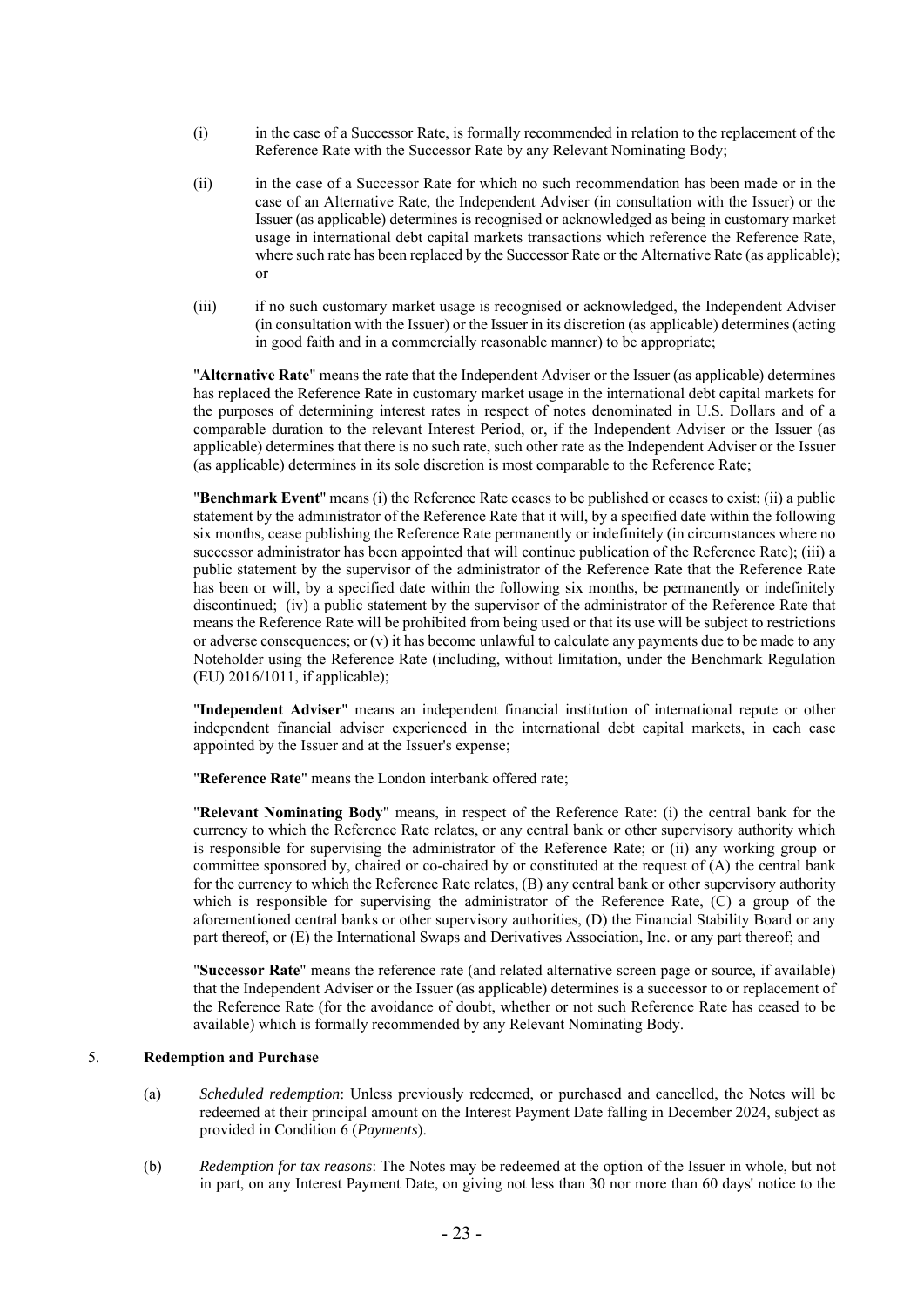Noteholders (which notice shall be irrevocable) at their principal amount, together with interest accrued to the date fixed for redemption, if:

- (i) the Issuer has or will become obliged to pay additional amounts as provided or referred to in Condition 7 (*Taxation*) as a result of any change in, or amendment to, the laws or regulations of the Relevant Jurisdictions or any political subdivision or any authority thereof or therein having power to tax, or any change in the application or official interpretation of such laws or regulations (including a holding by a court of competent jurisdiction), which change or amendment becomes effective on or after 4 December 2019; and
- (ii) such obligation cannot be avoided by the Issuer taking reasonable measures available to it;

*provided, however, that* no such notice of redemption shall be given earlier than 60 days prior to the earliest date on which the Issuer would be obliged to pay such additional amounts if a payment in respect of the Notes were then due.

Prior to the publication of any notice of redemption pursuant to this paragraph, the Issuer shall deliver to the Fiscal Agent:

- (A) a certificate signed by two directors of the Issuer stating that the Issuer is entitled to effect such redemption and setting forth a statement of facts showing that the conditions precedent to the right of the Issuer so to redeem have occurred; and
- (B) an opinion of independent legal advisers of recognised standing to the effect that the Issuer has or will become obliged to pay such additional amounts as a result of such change or amendment.

Upon the expiry of any such notice as is referred to in this Condition 5(b), the Issuer shall be bound to redeem the Notes in accordance with this Condition 5(b).

- (c) *No other redemption*: The Issuer shall not be entitled to redeem the Notes otherwise than as provided in paragraphs (a) (*Scheduled redemption*) to (b) (*Redemption for tax reasons*) above.
- (d) *Purchase*: The Issuer or any of its subsidiaries may at any time purchase Notes in the open market or otherwise and at any price and such Notes may be held, resold or, at the option of the Issuer, surrendered to the Registrar for cancellation.

#### 6. **Payments**

- (a) *Principal*: Payments of principal shall be made by U.S. dollar cheque drawn on, or, upon application by a Holder of a Note to the Specified Office of the Fiscal Agent not later than the fifteenth day before the due date for any such payment, by transfer to a U.S. dollar account maintained by the payee with, a bank in New York City and (in the case of redemption) upon surrender (or, in the case of part payment only, endorsement) of the relevant Note Certificates at the Specified Office of any Paying Agent.
- (b) *Interest*: Payments of interest shall be made by U.S. dollar cheque drawn on, or, upon application by a Holder of a Note to the Specified Office of the Fiscal Agent not later than the fifteenth day before the due date for any such payment, by transfer to a U.S. dollar account maintained by the payee with, a bank in New York City and (in the case of interest payable on redemption) upon surrender (or, in the case of part payment only, endorsement) of the relevant Note Certificates at the Specified Office of any Paying Agent.
- (c) *Payments subject to fiscal laws*: All payments in respect of the Notes are subject in all cases to any applicable fiscal or other laws and regulations in the place of payment, but without prejudice to the provisions of Condition 7 (*Taxation*). No commissions or expenses shall be charged to the Noteholders in respect of such payments.
- (d) *Payments on business days*: Where payment is to be made by transfer to a U.S. dollar account, payment instructions (for value the due date, or, if the due date is not a business day, for value the next succeeding business day) will be initiated and, where payment is to be made by U.S. dollar cheque, the cheque will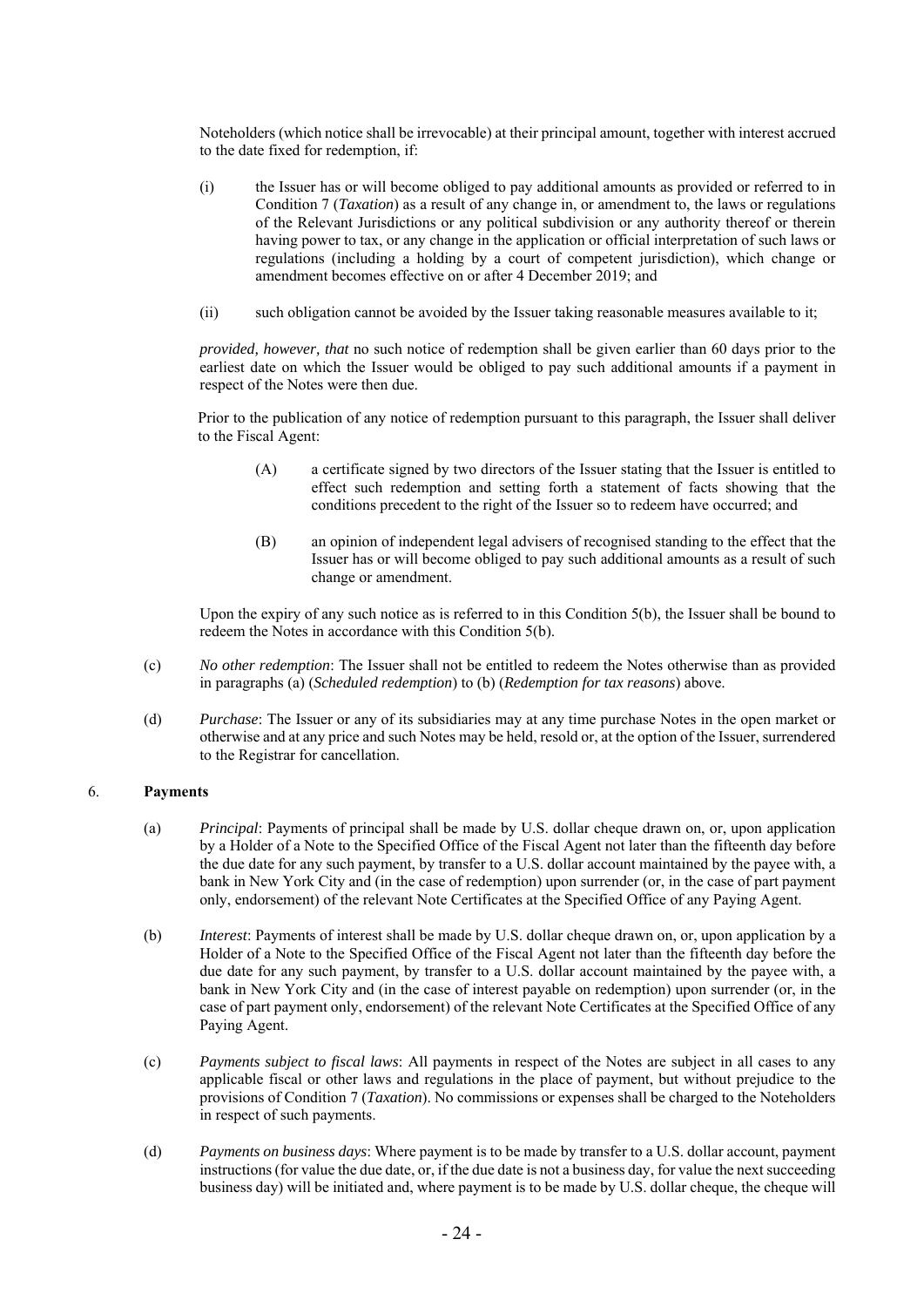be mailed (i) (in the case of payments of principal and interest payable on redemption) on the later of the due date for payment and the day on which the relevant Note Certificate is surrendered (or, in the case of part payment only, endorsed) at the Specified Office of a Paying Agent and (ii) (in the case of payments of interest payable other than on redemption) on the due date for payment. A Holder of a Note shall not be entitled to any interest or other payment in respect of any delay in payment resulting from (A) the due date for a payment not being a business day or (B) a cheque mailed in accordance with this Condition 6 (*Payments*) arriving after the due date for payment or being lost in the mail. In this paragraph, "**business day**" means any day on which banks are open for general business (including dealings in foreign currencies) in London, New York City and Taipei and, in the case of surrender (or, in the case of part payment only, endorsement) of a Note Certificate, in the place in which the Note Certificate is surrendered (or, as the case may be, endorsed).

- (e) *Partial payments*: If a Paying Agent makes a partial payment in respect of any Note, the Issuer shall procure that the amount and date of such payment are noted on the Register and, in the case of partial payment upon presentation of a Note Certificate, that a statement indicating the amount and the date of such payment is endorsed on the relevant Note Certificate.
- (f) *Record date*: Each payment in respect of a Note will be made to the person shown as the Holder in the Register at the opening of business in the place of the Registrar's Specified Office on the fifteenth day before the due date for such payment (the "**Record Date**"). Where payment in respect of a Note is to be made by cheque, the cheque will be mailed to the address shown as the address of the Holder in the Register at the opening of business on the relevant Record Date.

### 7. **Taxation**

All payments of principal and interest in respect of the Notes by or on behalf of the Issuer shall be made free and clear of, and without withholding or deduction for or on account of, any present or future taxes, duties, assessments or governmental charges of whatever nature imposed, levied, collected, withheld or assessed by or on behalf of the Relevant Jurisdictions or any political subdivision therein or any authority therein or thereof having power to tax, unless the withholding or deduction of such taxes, duties, assessments or governmental charges is required by law. In that event the Issuer shall pay such additional amounts as will result in receipt by the Noteholders after such withholding or deduction of such amounts as would have been received by them had no such withholding or deduction been required, except that no such additional amounts shall be payable in respect of any Note:

- (a) held by a Holder which is liable to such taxes, duties, assessments or governmental charges in respect of such Note by reason of its having some connection with the Relevant Jurisdictions by which such taxes, duties, assessments or charges have been imposed, levied, collected, withheld or assessed other than the mere holding of the Note; or
- (b) where the relevant Note Certificate is surrendered for payment more than 30 days after the Relevant Date except to the extent that the relevant Holder would have been entitled to such additional amounts if it had surrendered the relevant Note Certificate on the last day of such period of 30 days.

In these Conditions, "**Relevant Date**" means whichever is the later of (1) the date on which the payment in question first becomes due and (2) if the full amount payable has not been received in New York City by the Fiscal Agent on or prior to such due date, the date on which (the full amount having been so received) notice to that effect has been given to the Noteholders.

Any reference in these Conditions to principal or interest shall be deemed to include any additional amounts in respect of principal or interest (as the case may be) which may be payable under this Condition 7 (*Taxation*).

If the Issuer becomes subject at any time to any taxing jurisdiction other than the Relevant Jurisdictions, references in these Conditions to the Relevant Jurisdictions shall be construed as references to the Relevant Jurisdictions and/or such other jurisdiction.

Notwithstanding anything herein to the contrary, in no event will the Issuer (or any successor of the Issuer) pay any additional amounts in respect of any taxes, withholding or deduction imposed pursuant to the provisions of Sections 1471 through 1474 of the Code (including any successor provisions or amendments thereof), any current or future regulations or agreements thereunder, any official interpretations thereof or any law implementing an intergovernmental approach thereto.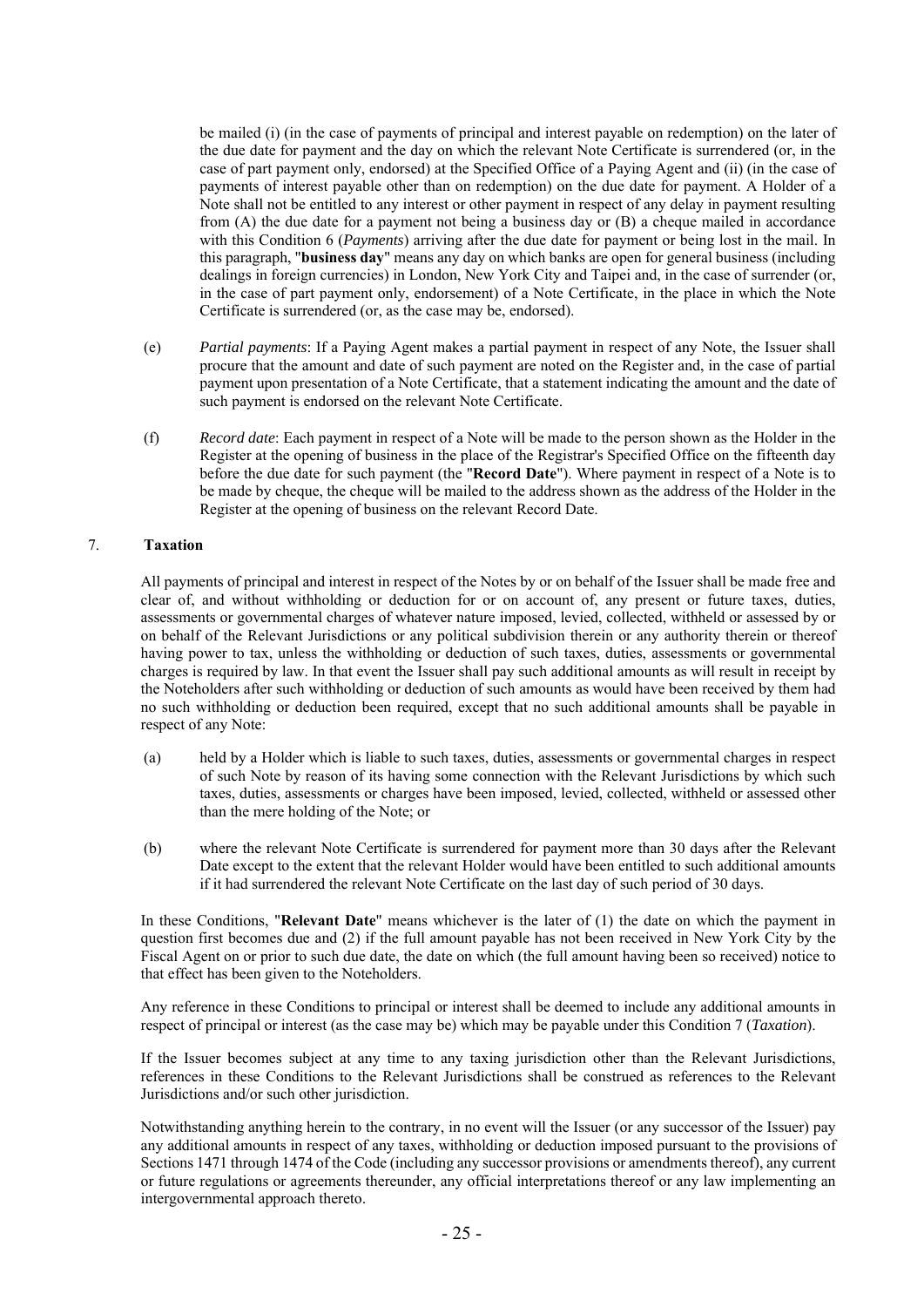# 8. **Events of Default**

If any of the following events occurs and is continuing:

- (a) *Non-payment*: the Issuer fails to pay any amount of principal in respect of the Notes on the due date for payment thereof or fails to pay any amount of interest in respect of the Notes within 90 days of the due date for payment thereof; or
- (b) *Breach of other obligations*: the Issuer defaults in the performance or observance of any of its other obligations under or in respect of the Notes and such default is incapable of remedy or, if capable of remedy, such default remains unremedied for 90 days; or
- (c) *Cross-default of Issuer*: the Issuer fails to pay any Indebtedness or Sukuk Obligation when due or (as the case may be) within any originally applicable grace period and provided that: (i) the amount of such Indebtedness or Sukuk Obligation, individually or in the aggregate, exceeds U.S.\$25,000,000 (or its equivalent in any other currency or currencies); and (ii) such failure has continued for a period of 90 days,

then Noteholders holding not less than one-quarter of the aggregate principal amount of the outstanding Notes may, by written notice addressed to the Issuer and delivered to the Issuer or to the Specified Office of the Fiscal Agent, declare the Notes to be immediately due and payable, whereupon they shall become immediately due and payable at their principal amount together with accrued interest without further action or formality. Notice of any such declaration shall promptly be given to all other Noteholders.

### 9. **Prescription**

Claims for principal and interest on redemption shall become void unless the relevant Note Certificates are surrendered for payment within ten years of the appropriate Relevant Date.

### 10. **Replacement of Note Certificates**

If any Note Certificate is lost, stolen, mutilated, defaced or destroyed, it may be replaced at the Specified Office of the Registrar, subject to all applicable laws and stock exchange requirements, upon payment by the claimant of the expenses incurred in connection with such replacement and on such terms as to evidence, security, indemnity and otherwise as the Issuer may reasonably require. Mutilated or defaced Note Certificates must be surrendered before replacements will be issued.

### 11. **Agents**

In acting under the Agency Agreement and in connection with the Notes, the Agents act solely as agents of the Issuer and do not assume any obligations towards or relationship of agency or trust for or with any of the Noteholders.

The initial Agents and their initial Specified Offices are listed below. The Issuer reserves the right at any time to vary or terminate the appointment of any Agent and to appoint a successor registrar, fiscal agent or agent bank and additional or successor paying agents and transfer agents; *provided, however, that* the Issuer shall at all times maintain a fiscal agent, a registrar and an agent bank.

Notice of any change in any of the Agents or in their Specified Offices shall promptly be given to the Noteholders.

## 12. **Meetings of Noteholders; Modification**

(a) *Meetings of Noteholders*: The Agency Agreement contains provisions for convening meetings of Noteholders to consider matters relating to the Notes, including the modification of any provision of these Conditions. Any such modification may be made if sanctioned by an Extraordinary Resolution. Such a meeting may be convened by the Issuer and shall be convened by it upon the request in writing of Noteholders holding not less than one-tenth of the aggregate principal amount of the outstanding Notes. The quorum at any meeting convened to vote on an Extraordinary Resolution will be two or more persons holding or representing one more than half of the aggregate principal amount of the outstanding Notes or, at any adjourned meeting, two or more persons being or representing Noteholders whatever the principal amount of the Notes held or represented; *provided, however, that* certain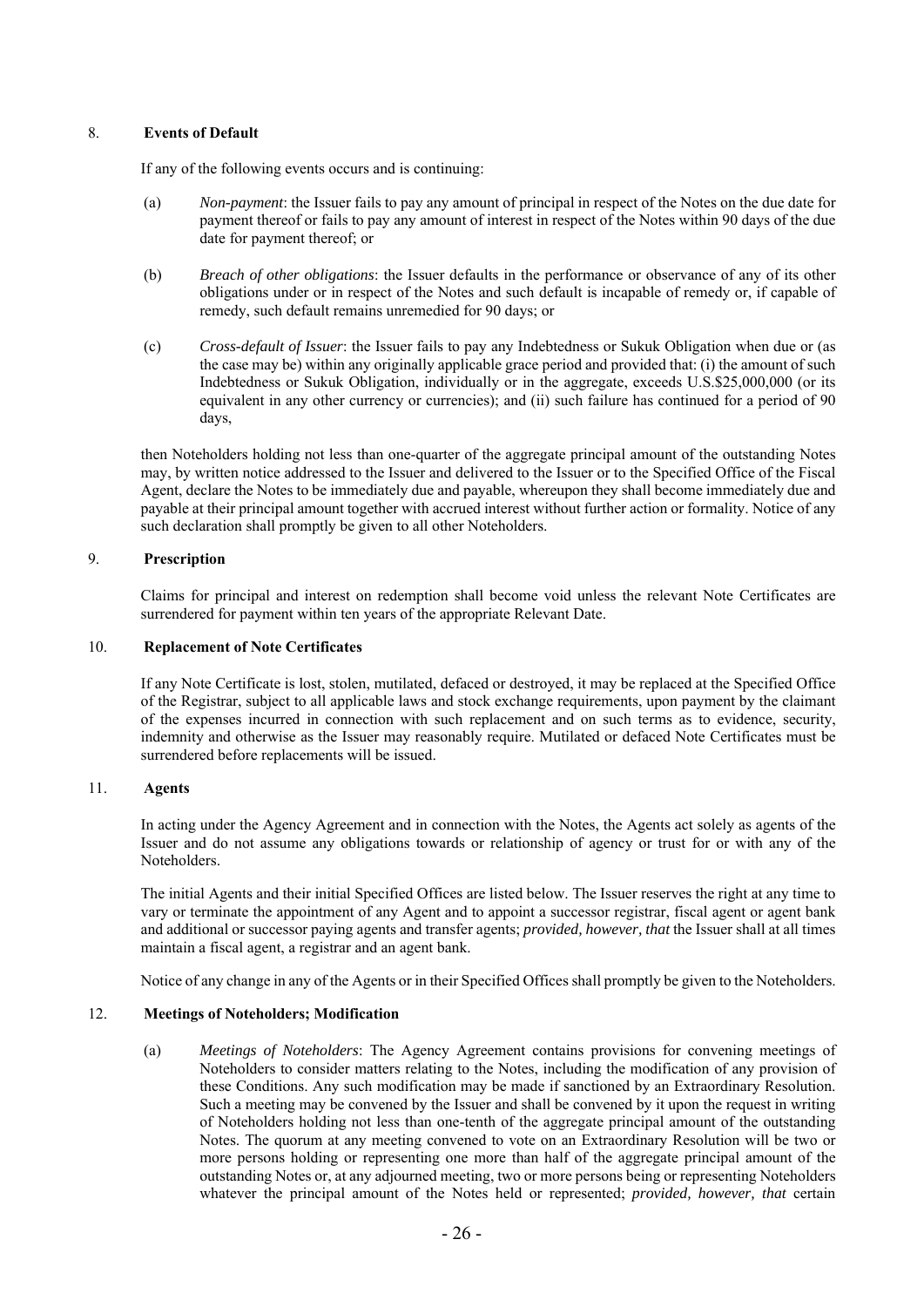proposals (including any proposal to change any date fixed for payment of principal or interest in respect of the Notes, to reduce the amount of principal or interest payable on any date in respect of the Notes, to alter the method of calculating the amount of any payment in respect of the Notes or the date for any such payment, to change the currency of payments under the Notes or to change the quorum requirements relating to meetings or the majority required to pass an Extraordinary Resolution (each, a "**Reserved Matter**")) may only be sanctioned by an Extraordinary Resolution passed at a meeting of Noteholders at which two or more persons holding or representing not less than three-quarters or, at any adjourned meeting, one quarter of the aggregate principal amount of the outstanding Notes form a quorum. Any Extraordinary Resolution duly passed at any such meeting shall be binding on all the Noteholders, whether present or not.

In addition, a resolution in writing signed by or on behalf of all Holders of not less than 90 per cent. in aggregate face amount of the Notes outstanding who for the time being are entitled to receive notice of a meeting of Noteholders will take effect as if it were an Extraordinary Resolution. Such a resolution in writing may be contained in one document or several documents in the same form, each signed by or on behalf of one or more Noteholders.

(b) *Modification*: The Notes, these Conditions and the Deed of Covenant may be amended without the consent of the Noteholders to correct a manifest error. In addition, the parties to the Agency Agreement may agree to modify any provision thereof, but the Issuer shall not agree, without the consent of the Noteholders, to any such modification unless it is of a formal, minor or technical nature, it is made to correct a manifest error or it is, in the opinion of such parties, not materially prejudicial to the interests of the Noteholders.

#### 13. **Notices**

Notices to the Noteholders will be sent to them by first class mail (or its equivalent) or (if posted to an overseas address) by airmail at their respective addresses on the Register. Any such notice shall be deemed to have been given on the fourth day (being a day other than a Saturday or a Sunday) after the date of mailing.

#### 14. **Further Issuances**

To the extent permitted by applicable authorities in the ROC and subject to the receipt of all necessary regulatory and listing approvals from such authorities, including but not limited to the TPEx and the Taiwan Securities Association (the "**TSA**"), the Issuer may from time to time, without the consent of the Noteholders, create and issue further notes having the same terms and conditions as the Notes in all respects (or in all respects except for the amount and date of the first payment of interest thereon and the date from which interest starts to accrue) so as to form a single series with the Notes.

## 15. **Currency Indemnity**

If any sum due from the Issuer in respect of the Notes or any order or judgment given or made in relation thereto has to be converted from the currency (the "**first currency**") in which the same is payable under these Conditions or such order or judgment into another currency (the "**second currency**") for the purpose of: (a) making or filing a claim or proof against the Issuer; (b) obtaining an order or judgment in any court or other tribunal; or (c) enforcing any order or judgment given or made in relation to the Notes, the Issuer shall indemnify each Noteholder, on the written demand of such Noteholder addressed to the Issuer and delivered to the Issuer or to the Specified Office of the Fiscal Agent, against any loss suffered as a result of any discrepancy between: (i) the rate of exchange used for such purpose to convert the sum in question from the first currency into the second currency; and (ii) the rate or rates of exchange at which such Noteholder may in the ordinary course of business purchase the first currency with the second currency upon receipt of a sum paid to it in satisfaction, in whole or in part, of any such order, judgment, claim or proof.

This indemnity constitutes a separate and independent obligation of the Issuer and shall give rise to a separate and independent cause of action.

#### 16. **Governing Law and Jurisdiction**

(a) *Governing law*: The Notes, the Transaction Documents and any non-contractual obligations arising out of or in connection with the same are governed by, and shall be construed in accordance with, English law.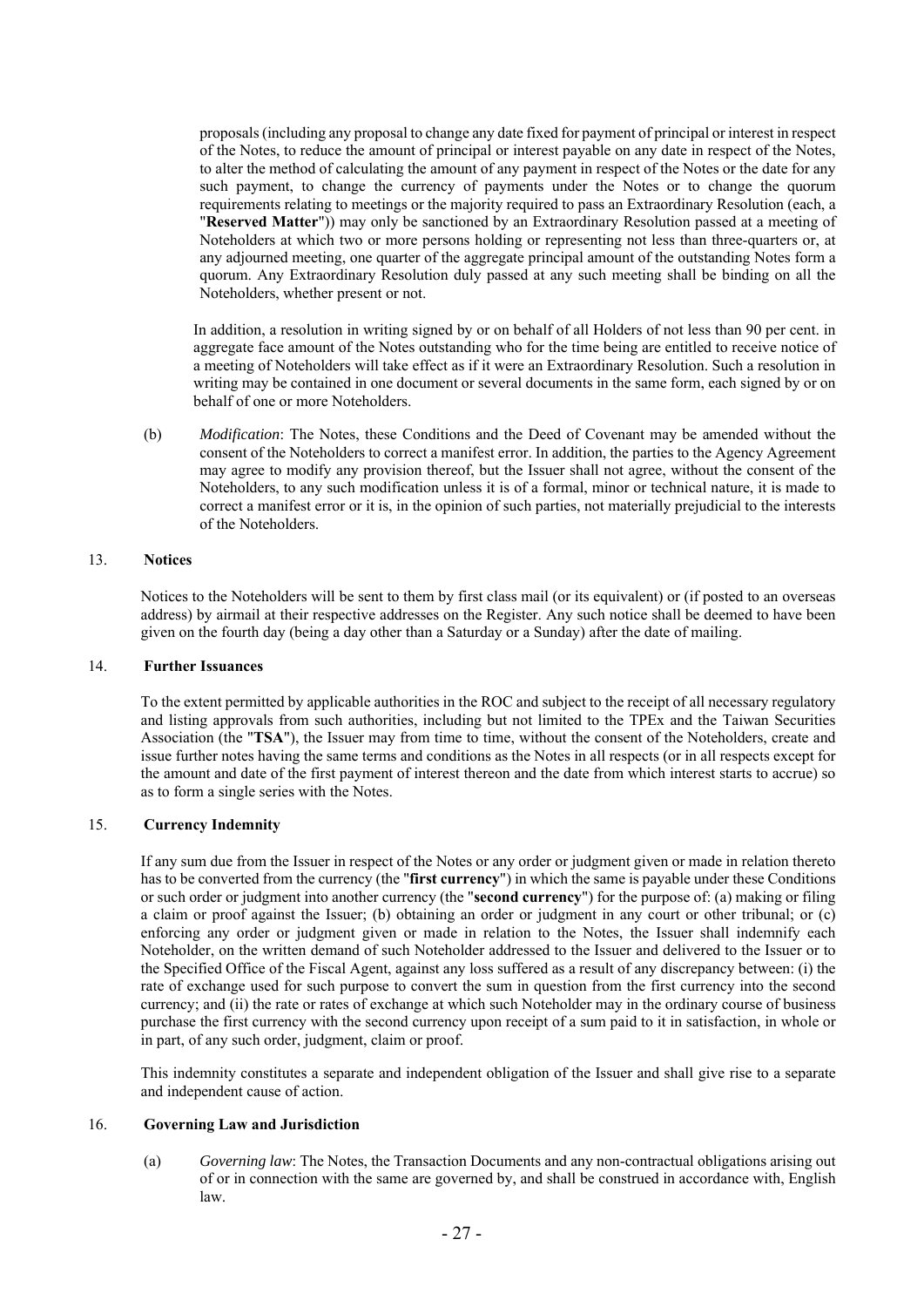- (b) *Arbitration:* Subject to Condition 16(c) (*Option to litigate*), any dispute, claim, difference or controversy arising out of, relating to or having any connection with the Transaction Documents and the Notes (including these Conditions) (including a dispute regarding the existence, validity, interpretation, performance, breach or termination or the consequences of the nullity of the same and any dispute relating to any non-contractual obligations arising out of or in connection with the same) (a "**Dispute**") shall be referred to and finally resolved by arbitration under the London Court of International Arbitration ("**LCIA**") Arbitration Rules (the "**Rules**"), which Rules (as amended from time to time) are incorporated by reference into this Condition 16(b). For these purposes*:* 
	- (i) the seat of arbitration shall be London, England;
	- (ii) there shall be three arbitrators, each of whom shall be disinterested in the arbitration, shall have no connection with any party thereto and shall be an attorney experienced in international securities transactions; and
	- (iii) the language of the arbitration shall be English.
- (c) *Option to litigate:* Notwithstanding Condition 16(b) (*Arbitration*) above, any Noteholder (only where permitted so to do in accordance with the terms of the Deed of Covenant) may, in the alternative, and at its sole discretion, by notice in writing to the Issuer*:* 
	- (i) within 28 days of service of a Request for Arbitration (as defined in the Rules); or
	- (ii) in the event no arbitration is commenced,

require that a Dispute be heard by a court of law. If any Noteholder (only where permitted so to do in accordance with the terms of the Deed of Covenant) gives such notice, the Dispute to which such notice refers shall be determined in accordance with Condition 16(e) (*Court proceedings*) and, subject as provided below, any arbitration commenced under Condition 16(b) (*Arbitration*) in respect of that Dispute will be terminated. Each of the parties to the terminated arbitration will bear its own costs in relation thereto*.* 

- (d) *Termination of arbitration:* If any notice to terminate is given after service of any Request for Arbitration in respect of any Dispute, the relevant Noteholder (only where permitted so to do in accordance with the terms of the Deed of Covenant and as applicable) must also promptly give notice to the LCIA Court and to any Tribunal (each as defined in the Rules) already appointed in relation to the Dispute that such Dispute will be settled by the courts. Upon receipt of such notice by the LCIA Court, the arbitration and any appointment of any arbitrator in relation to such Dispute will immediately terminate. Any such arbitrator will be deemed to be functus officio. The termination is without prejudice to*:* 
	- (i) the validity of any act done or order made by that arbitrator or by the court in support of that arbitration before his appointment is terminated;
	- (ii) such arbitrator's entitlement to be paid his proper fees and disbursements; and
	- (iii) the date when any claim or defence was raised for the purpose of applying any limitation bar or any similar rule or provision.
- (e) *Court proceedings:* In the event that a notice pursuant to Condition 16(c) (*Option to litigate*) is issued, the following provisions shall apply:
	- (i) subject to Condition  $16(e)$ (iii) below, the courts of England shall have exclusive jurisdiction to settle any Dispute and the Issuer submits to the exclusive jurisdiction of such courts;
	- (ii) the Issuer agrees that the courts of England are the most appropriate and convenient courts to settle any Dispute and, accordingly, that it will not argue to the contrary; and
	- (iii) this Condition 16(e)(iii) is for the benefit of the Noteholders only. As a result, and notwithstanding Condition 16(e)(iii) above, the Noteholder (only where permitted so to do in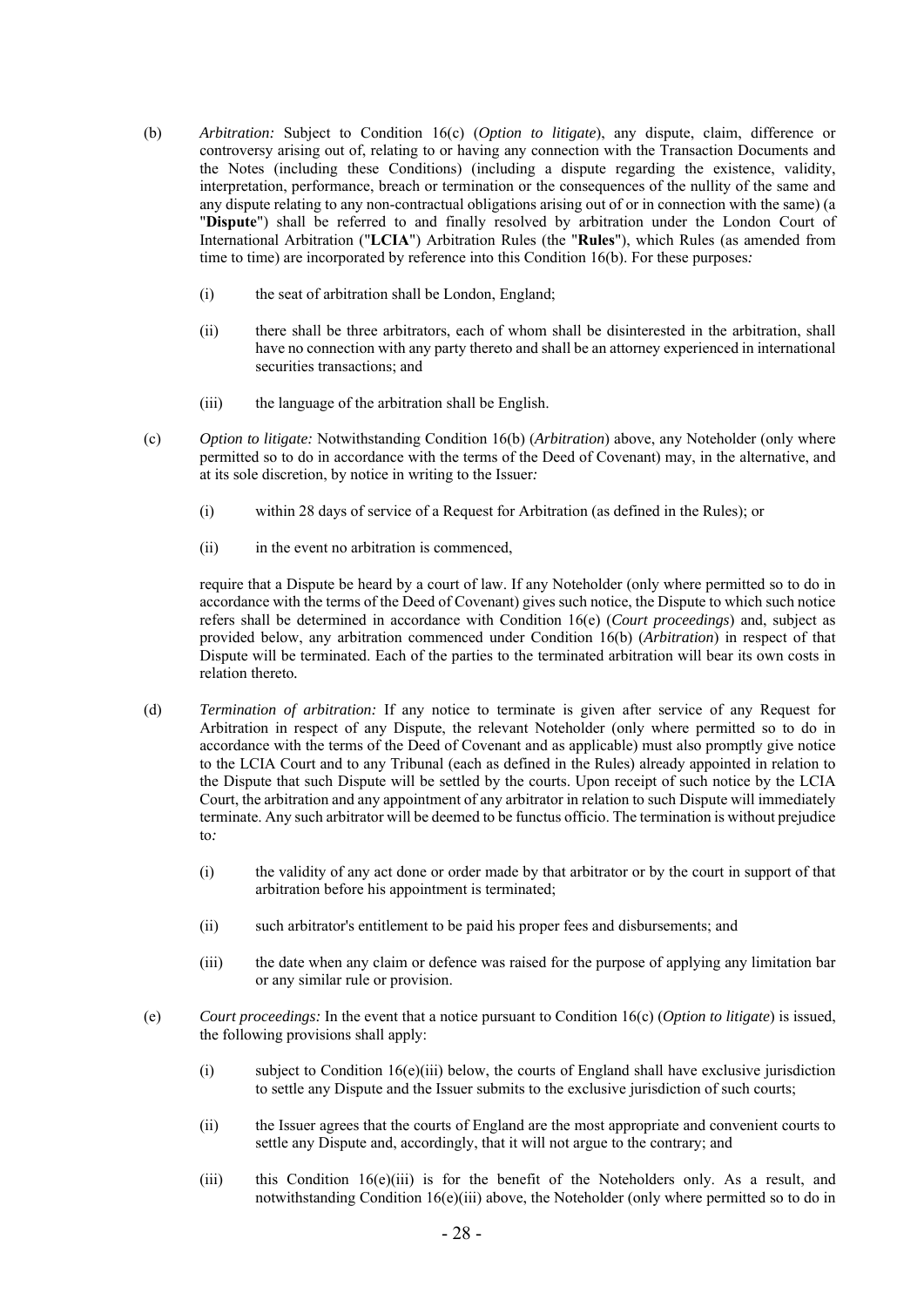accordance with the terms of the Deed of Covenant) may take proceedings relating to a Dispute ("**Proceedings**") in any other courts with jurisdiction. To the extent allowed by law, the Noteholder (only where permitted so to do in accordance with the terms of the Deed of Covenant) may take concurrent Proceedings in any number of jurisdictions.

- (f) *Process Agent*: The Issuer agrees that the documents which start any Proceedings and any other documents required to be served in relation to those Proceedings may be served on it by being delivered to Maples and Calder at its registered office at 11th Floor, 200 Aldersgate Street, London EC1A 4HD, or to such other person with an address in England or Wales and/or at such other address in England or Wales as the Issuer may specify by notice in writing to the Noteholders. Nothing in this paragraph shall affect the right of any Noteholder to serve process in any other manner permitted by law. This Condition applies to Proceedings in England and to Proceedings elsewhere.
- (g) *Waiver of immunity*: To the extent that the Issuer has, or hereafter may (whether on the grounds of sovereignty or otherwise), acquire any immunity from any Proceedings or from execution of judgment, the Issuer agrees that no such immunity shall be claimed by or on behalf of it or with respect to its assets, and the Issuer has consents generally in respect of any such Proceedings to the giving of any relief or the issue of any process in connection with any such Proceedings including, without limitation, the making, enforcement or execution against any property whatsoever of any order or judgment which may be made or given in such Proceedings.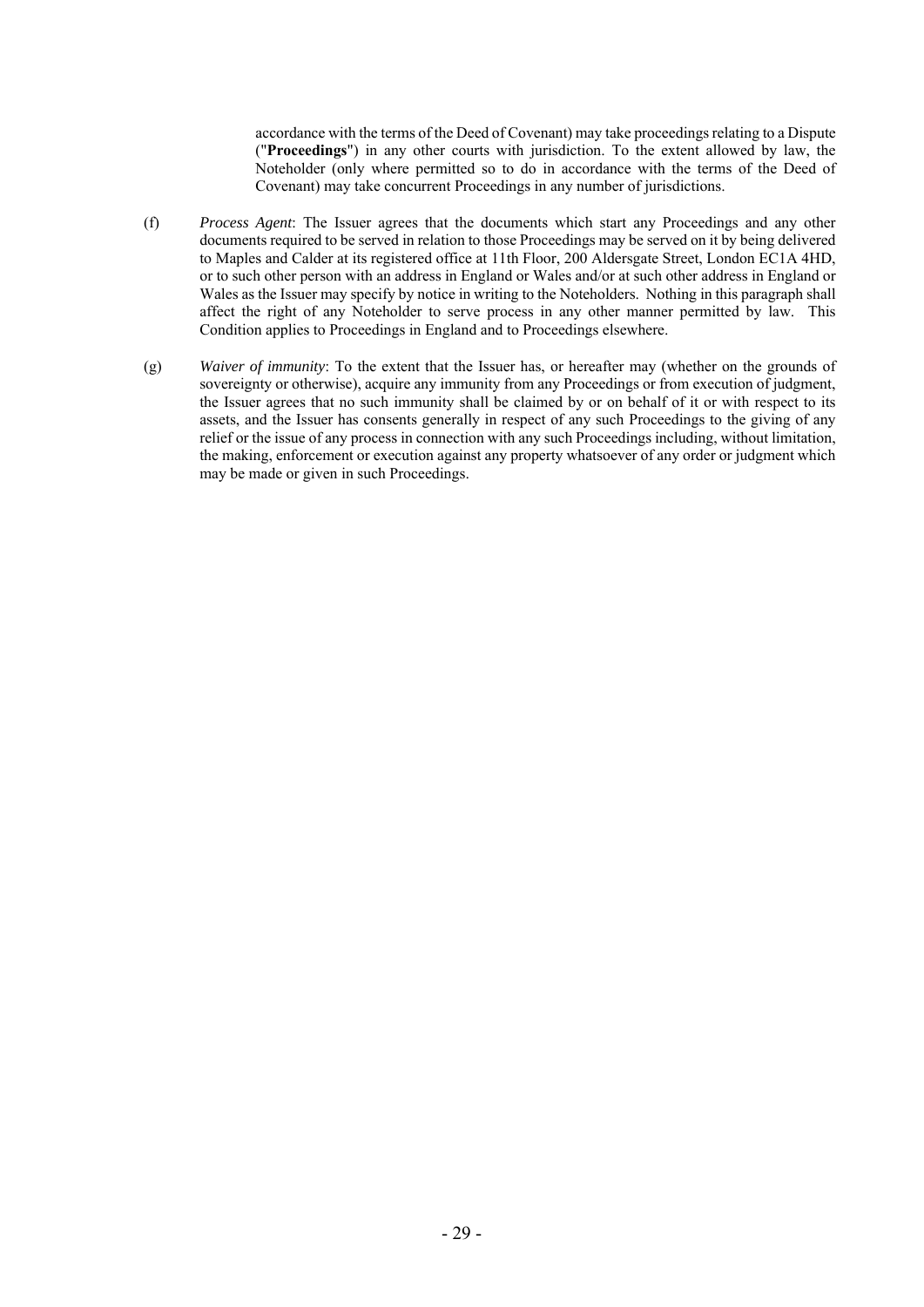# **USE AND ESTIMATED NET AMOUNT OF PROCEEDS**

The net proceeds of the issue of the Notes, expected to amount to U.S.\$324,502,000 after deduction of commissions, fees and estimated expenses in connection with the issue of the Notes, will be used by the Issuer for general corporate purposes.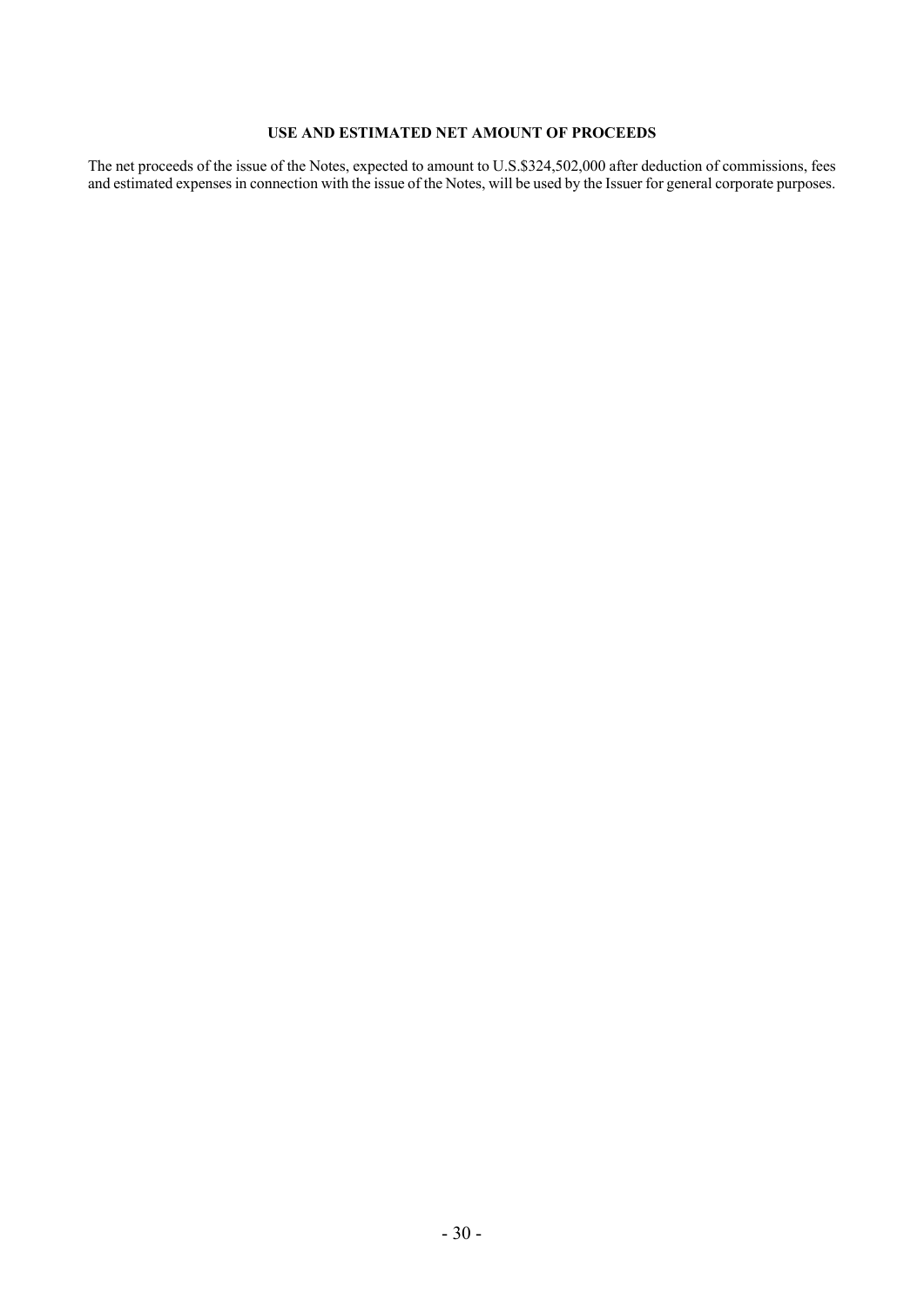### **DESCRIPTION OF THE GROUP**

#### **OVERVIEW**

APICORP, which is a multilateral development bank focused on the hydrocarbon industry, was established on 23 November 1975 pursuant to the Establishing Agreement.

The Establishing Agreement defines APICORP's purpose as:

- participating in financing petroleum projects and industries, and in fields of activity which are derived from, ancillary to, associated with or complementary to petroleum projects and industries; and
- giving priority to Arab joint ventures which benefit the OAPEC Member States and enhance their ability to utilise their petroleum resources and to invest their savings to strengthen their economic and financial potential.

APICORP seeks to achieve this purpose by supporting relevant projects through participating in syndicated loans or making direct loans and/or through equity investments. It also participates in trade financing activities, provides projectrelated financial advisory services and publishes research relating to the hydrocarbon industry.

The table below shows details of APICORP's shareholders (the "**Shareholders**") as at 31 December 2018.

| <b>Member State</b> | Authorised<br>capital $(1)$ | Subscribed<br>capital $^{(2)}$ | <b>Issued and fully</b><br>paid | Callable   | Percentage<br>ownership $^{(3)}$ |
|---------------------|-----------------------------|--------------------------------|---------------------------------|------------|----------------------------------|
|                     |                             |                                | (U.S.S.million)                 |            | (per cent.)                      |
|                     | 408                         | 340                            | 170                             | 170        | 17.0                             |
|                     | 408                         | 340                            | 170                             | 170        | 17.0                             |
|                     | 408                         | 340                            | 170                             | 170        | 17.0                             |
|                     | 360                         | 300                            | 150                             | 150        | 15.0                             |
|                     | 240                         | 200                            | 100                             | 100        | 10.0                             |
|                     | 240                         | 200                            | 100                             | 100        | 10.0                             |
|                     | 120                         | 100                            | 50                              | 50         | 5.0                              |
|                     |                             | 60                             | 30                              | 30         | 3.0                              |
|                     |                             | 60                             | 30                              | 30         | 3.0                              |
|                     |                             | 60                             | 30                              | $30^{(4)}$ | 3.0                              |
|                     | 2.400                       | 2.000                          | 1.000                           | 1.000      | 100.0                            |

Notes:

- (1) All shares have a nominal value of U.S.\$1,000.
- Subscribed capital is the sum of issued and fully paid capital and capital which remains callable if recommended by the Board of Directors and approved by APICORP's general assembly. In April 2016, APICORP's subscribed capital was increased to U.S.\$2,000 million from U.S.\$1,500 million.
- (3) Based on issued and fully paid capital.<br>(4)  $\mathbf{R}_{\text{eerticted}}$  due to APICORP sanctions.
- Restricted due to APICORP sanctions compliance policy.

In May 2011, APICORP's shareholders agreed to change the capital structure by introducing callable capital in the amount of U.S.\$750 million. Callable capital, which can be requested in order to service debt, to expand development operations (while maintaining capital adequacy ratios) or to absorb losses from treasury or development-related assets, is a joint and several obligation of each member country to provide additional capital within two months when called. In April 2016, the shareholders' U.S.\$1 billion line of credit was replaced with additional callable capital, which increased total callable capital to U.S.\$1 billion. Although APICORP does not have specific guarantees from its shareholders, APICORP believes that the introduction of callable capital demonstrates stronger support than the line of credit made available by its shareholders in 2008. See "*Risk Factors—APICORP is a multilateral development bank without guarantee-related support from its shareholders*".

The rights of the Shareholders are contained in the Establishing Agreement and APICORP is managed in accordance with the provisions contained in the Establishing Agreement. The Establishing Agreement ensures that APICORP is not controlled by any single member state. All resolutions are required to be approved by a majority of the votes cast, with each Shareholder having one vote per share held.

APICORP is independent in its administration and in the performance of its activities and carries out its operations on a commercial basis with the intention of generating a profit.

APICORP's financial year corresponds to the calendar year. As at 31 December 2018, the Group had total assets of U.S.\$6,952.7 million, including U.S.\$3,492.9 million in syndicated and direct loans and U.S.\$1,002.0 million in direct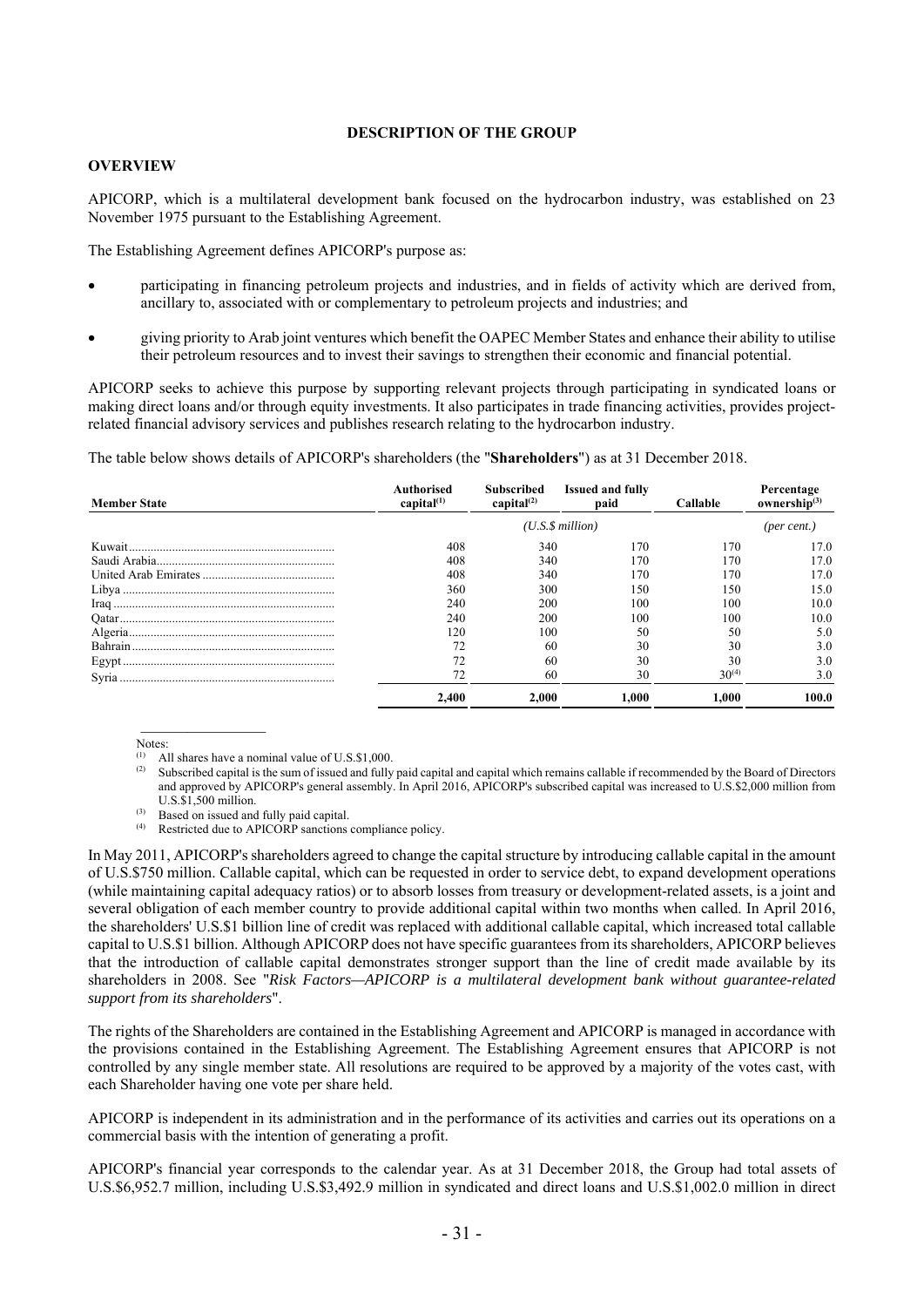equity investments, including an investment in an associate. The Group also has a significant treasury investment portfolio of investments at FVTOCI (primarily fixed income securities), amounting to U.S.\$1,401.8 million as at 31 December 2018, which is intended to provide earnings which are not correlated to the Group's two other more cyclical business lines of lending to, and making equity investments in, relevant projects.

In 2018, the Group had net interest income of U.S.\$111.0 million and received U.S.\$56.4 million in dividend income. The Group's profit for 2018 was U.S.\$182.3 million.

The Group's headquarters are located in Dammam, Saudi Arabia. In addition, APICORP has a wholesale banking branch in Manama, Bahrain, which is regulated by the Central Bank of Bahrain. Its headquarters office address is Dammam Coast Road, Al Rakkah, P.O. Box 9599, 31423 Dammam, Saudi Arabia and its telephone number is +966 (0) 3 847 0444.

# **HISTORY**

Following its establishment, APICORP commenced loan financing and direct equity investment activity with various Arab petroleum companies. Trade financing of petroleum, gas and petrochemicals began in 1987. In 2001, the Group commenced financial advisory services to assist the OAPEC Member States and companies within them with the financing of their projects. In the same year, the Board of Directors (the "**Board**") approved the Group's expansion into the power generation sector, with a strategic focus on generation or transmission facilities which support the development of energy-related industry projects. In 2007, the Board approved the financing of energy intensive industries such as aluminium and the establishment of energy funds. The Group continued to support the hydrocarbon and related energy sector throughout the global financial crisis, including at times when market liquidity was significantly constrained.

In 2006, APICORP established its branch in Bahrain with a view to broadening its financing services.

APICORP's initial authorised share capital was SAR 3.6 billion (U.S.\$960 million), which increased in May 2011 to U.S.\$2.4 billion. When it was established, APICORP's subscribed capital was SAR 1.2 billion (U.S.\$320 million). APICORP's subscribed capital has increased since then, most recently to U.S.\$2.0 billion in April 2016.

# **LEGAL STATUS OF APICORP**

APICORP is a corporation established in accordance with a special international agreement, the Establishing Agreement, is hosted by Saudi Arabia and enjoys, with respect to OAPEC Member States and third parties, all the rights and privileges of nationality which national companies enjoy in each Member State. APICORP is subject to the provisions of the Establishing Agreement, which are expressed to prevail in the event that there is a conflict with the internal laws of any OAPEC Member State. APICORP is also exempt from the payment of duties, taxes and all public financial costs and burdens in respect of all operations related to its objectives. APICORP is also exempted from any special fees related to subscription, incorporation, registration, increase of capital, dissolution and liquidation. The Establishing Agreement explicitly grants APICORP privileges throughout the OAPEC Member States. These privileges include:

- an undertaking by the OAPEC Member States, jointly and severally, to support APICORP, although see "*Risk Factors—Factors that may affect APICORP's ability to fulfil its obligations under the Notes—APICORP is a multilateral development bank without guarantee-related support from its shareholders*";
- APICORP's rights and privileges of nationality within any OAPEC Member State;
- APICORP's exemptions from payment of duties and all public and financial costs within OAPEC Member States;
- APICORP's exemption from any currency controls, including from convertibility and transfer restrictions;
- support for APICORP's personnel in entry and residency throughout the OAPEC Member States; and
- an undertaking by the OAPEC Member States to refrain from appropriating any of APICORP's assets.

APICORP's shareholders and their shareholdings have remained unchanged since it was established. The Establishing Agreement provides that only member countries of OAPEC may be shareholders in APICORP. If any shareholder ceases to be an OAPEC Member State, it would also cease to be a shareholder in APICORP and its shares would be distributed among the remaining OAPEC Member State shareholders on a *pro rata* basis.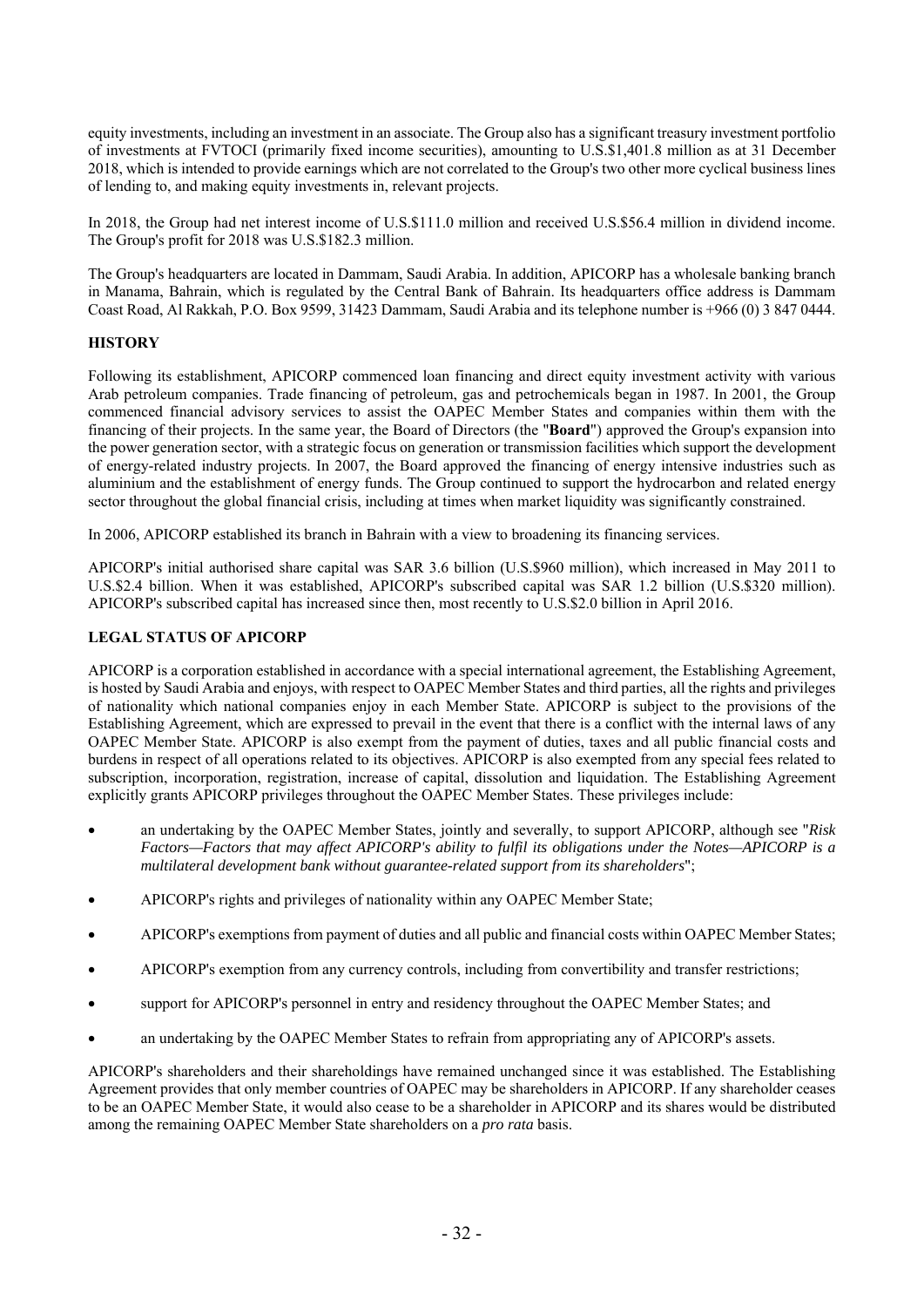# **STRATEGY**

APICORP is a multilateral development bank that contributes to the growth, development and transformation of the Arab hydrocarbon and related energy industries through the following activities:

- providing debt funding in the form of project finance, asset-based finance and structured trade finance;
- providing financial structuring and advisory services;
- providing equity funding to companies and projects; and
- providing industry and economic research.

APICORP believes that the energy sector in the MENA region offers significant prospects for investors both in terms of the number of energy and related projects and the scale of the investment required.

APICORP aims to consolidate its role as a leading development institution that focuses on the hydrocarbon and related energy industries.

The Group has been implementing and refining its current strategy since 2014. The current strategy was developed with the assistance of Boston Consulting Group and approved by the Board towards the end of 2013. The Board set a number of strategy milestones which have been substantially or fully completed and the Group continues to implement and refine its strategy.

The Group's main strategic initiatives include:

- maintaining the Group's developmental role and mandate, whilst becoming more commercially focused;
- achieving an optimum asset mix by growing the balance sheet size and rebalancing the portfolio. The strategy also envisages the Group growing its fee income and enhancing its product development activities;
- enhancing sub-sector diversification in the broader energy and related sectors and achieving greater geographic diversification;
- strengthening its funding profile by focusing on lengthening funding maturities and improving the overall cost of funding;
- achieving greater operational efficiencies through enhancements in the people, processes and systems dimensions; and
- strengthening the Group's risk and control frameworks.

### **STRENGTHS**

The Group believes that it benefits from a number of strengths. These include:

### **Sovereign ownership and special privileges**

APICORP is 100 per cent. owned by OAPEC Member State governments, 64.0 per cent. owned by GCC governments and 51 per cent. owned by Kuwait, Saudi Arabia and the UAE collectively. APICORP benefits from a number of special privileges afforded to it by the Establishing Agreement, see "—*Legal status of APICORP*" above. APICORP also has de facto preferred creditor status by virtue of its status as a multilateral development bank. De facto preferred creditor status is based solely on historical practice in relation to multilateral development banks. Preferred creditor status is not, however, a legal status. The preferred creditor status enjoyed by APICORP is also reflected in the fact that the OAPEC Member States have, in the Establishing Agreement, exempted APICORP from all restrictions relating to currency control and fund transfer.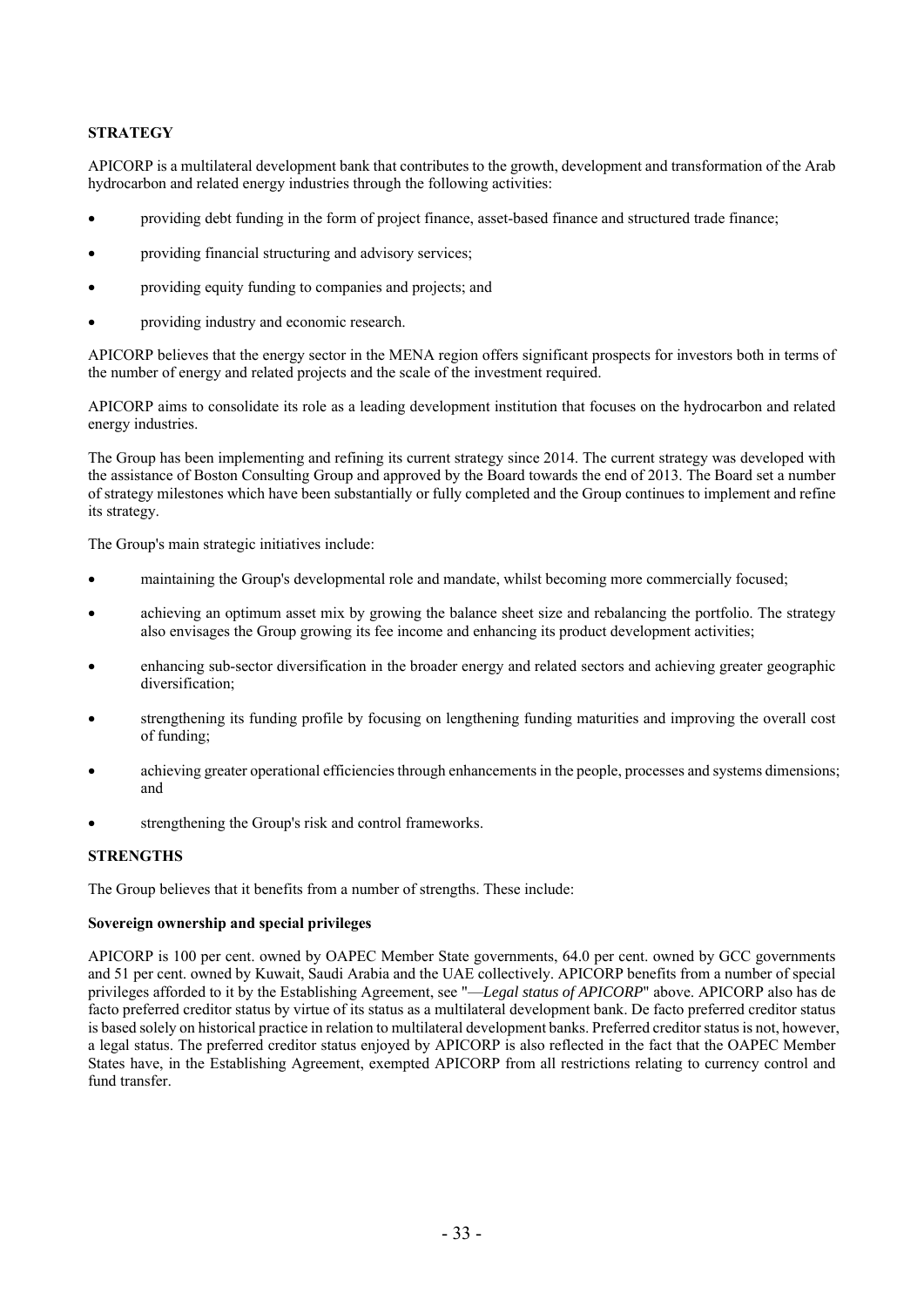## **Strong shareholder support**

The Establishing Agreement provides that the OAPEC Member States undertake:

- jointly and severally, to support APICORP, protect it and embrace its causes in every way that ensures the protection of its rights and interests internationally and otherwise (although APICORP does not benefit from a specific guarantee from its shareholders); and
- to facilitate all the activities related to APICORP's objectives and to adopt all possible measures to that end.

The OAPEC Member States have supported each of APICORP's five issued and fully paid capital increases since it was established and have also supported it with significant deposits. The Group also benefits from U.S.\$1 billion in callable capital, which provides a further indication of potential future shareholder support. In addition, the OAPEC Member States elected not to declare dividends in respect of each of 2008, 2009, 2010, 2012, 2013, 2014 and 2016 to further strengthen APICORP's financial position. A total dividend of U.S.\$30 million was declared in respect of 2017. A total dividend of U.S.\$30.8 million was declared in respect of 2018. OAPEC Member States, through their representatives on the Board, provide APICORP with opportunities to participate in, or initiate, projects in OAPEC Member States.

The Moody's report rates the strength of APICORP's shareholder support as very high and notes that this is reinforced by APICORP's incremental capitalisation from retained earnings.

### **Solid capitalisation and low leverage**

As at 31 December 2018, the Group's capital adequacy ratios determined in accordance with Basel II methodology were 28.88 per cent. (for total capital) and 28.34 per cent. (for Tier 1 capital). The Group's total capital ratio has remained around 28 per cent. since 2009, supported by the quality of its asset portfolio and its strong track record of profitability.

The Group seeks to maintain conservative leverage levels, which it calculates as its total liabilities divided by its total equity and non-controlling interests. As at 31 December in each of 2018, 2017 and 2016, the Group's leverage levels were 2.07 times, 1.90 times and 2.07 times, respectively.

### **Sustained and strong financial performance**

The Group has been profitable in almost every year since it was established, including throughout the global financial crisis. In October 2012, Moody's upgraded APICORP's ratings from A1 to Aa3 with a stable outlook, principally reflecting its improved shareholder capital and funding position. This Aa3 rating has been maintained since that date.

The Group also has a low and stable amount of NPLs which were U.S.\$12.47 million as at 31 December 2018 and U.S.\$63.6 million as at 31 December in each of 2017 and 2016. These mainly comprised Iraqi loans and one Libyan loan, which are fully covered by provisions and cash collateral held. The Group's NPLs comprised 0.34 per cent., 2.05 per cent. and 2.06 per cent., respectively, of its total gross loans as at 31 December in each of 2018, 2017 and 2016. As of 31 December 2018, the Group's NPLs reduced to U.S. \$12.47 million, or 0.34 per cent. of its total gross loans, as a result of a settlement agreement, with the Government of Iraq in relation to the overdue Iraqi loan.

### **Focus on strategic hydrocarbon sector and geographically focussed on the GCC**

The Group focuses on financing projects in the oil and gas, petrochemical and energy sectors and has developed significant expertise in these areas since it was established in 1975. As at 31 December 2018, 72.5 per cent. of APICORP's assets were located in the GCC and 32.2 per cent. and 7.9 per cent. were located in Saudi Arabia and Qatar, respectively.

# **SUMMARY FINANCIAL INFORMATION**

The table below shows a summary of APICORP's consolidated statement of financial position as at 31 December in each of 2018, 2017 and 2016.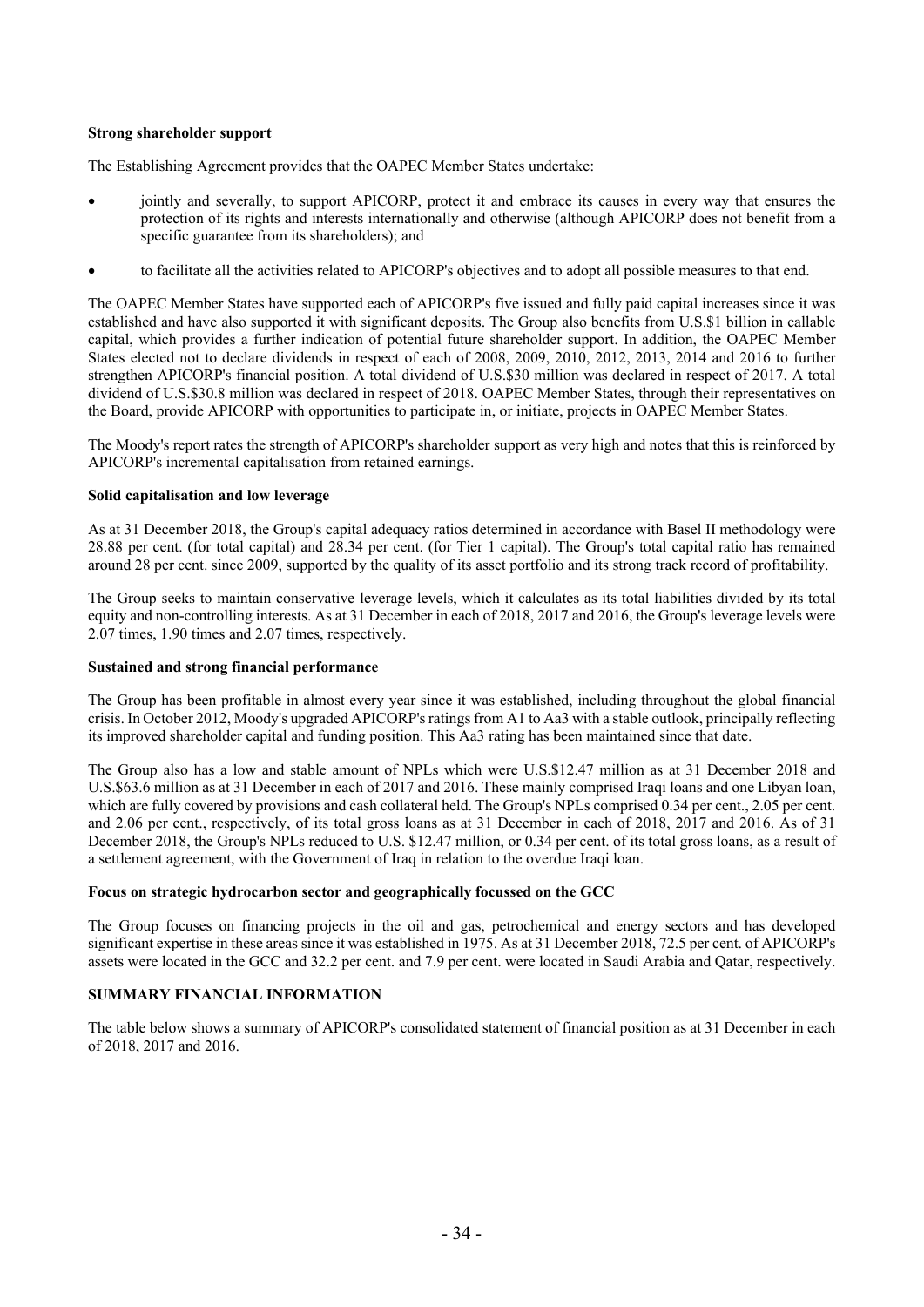|                                                              | As at 31 December |                      |         |
|--------------------------------------------------------------|-------------------|----------------------|---------|
|                                                              | 2018              | 2017                 | 2016    |
|                                                              |                   | $(U.S.\$ \$ million) |         |
| <b>Assets</b>                                                |                   |                      |         |
|                                                              | 26.0              | 65.4                 | 21.8    |
|                                                              | 777.9             | 459.7                | 816.8   |
|                                                              |                   | 110.6                |         |
|                                                              | 2,432.3           | 2,447.6              | 2,083.5 |
|                                                              | 27.8              | 27.6                 | 107.2   |
|                                                              | 3,492.9           | 2,965.0              | 2.951.6 |
|                                                              | 102.2             | 112.0                | 117.4   |
|                                                              | 93.6              | 48.9                 | 43.4    |
|                                                              | 6,952.7           | 6,236.8              | 6,141.7 |
| <b>Liabilities</b>                                           |                   |                      |         |
|                                                              | 139.4             | 175.6                | 286.9   |
|                                                              | 415.2             | 1,051.3              | 1,133.6 |
|                                                              | 114.0             | 110.8                | 108.8   |
| Securities sold under agreements to repurchase               | 150.8             | 153.1                | 157.8   |
|                                                              | 121.7             | 76.5                 | 76.1    |
|                                                              | 1,438.6           | 1,063.4              | 1,520.2 |
|                                                              | 2,305.1           | 1,455.8              | 855.1   |
|                                                              | 4,684.8           | 4,086.5              | 4,138.5 |
| <b>Equity</b>                                                |                   |                      |         |
|                                                              | 1,000.0           | 1,000.0              | 1.000.0 |
|                                                              | 223.0             | 204.5                | 194.0   |
|                                                              | 331.0             | 279.3                | 195.5   |
|                                                              | 546.7             | 570.8                | 527.4   |
|                                                              | 165.1             | 93.1                 | 83.8    |
| Total equity attributable to shareholders of the corporation | 2,265.9           | 2,147.7              | 2,000.7 |
|                                                              | 2.1               | 2.6                  | 2.5     |
| Total liabilities, equity and non controlling interests      | 6,952.7           | 6,236.8              | 6,141.7 |

As indicated in the table above, the Group's principal assets are its syndicated and direct loans, its direct equity investments (including its investment in an associate) and its treasury investment portfolio, each of which are discussed in more detail below. As at 31 December 2018, the Group's syndicated and direct loans and its direct equity investments aggregated U.S.\$5,953.0 million, or 85.6 per cent. of its total assets. APICORP's principal liabilities are its bank term financing and its bond and sukuk issued, which are described under "*Funding and liquidity*" below.

The table below shows APICORP's consolidated statement of income data for each of the years ended 31 December 2018, 31 December 2017 and 31 December 2016.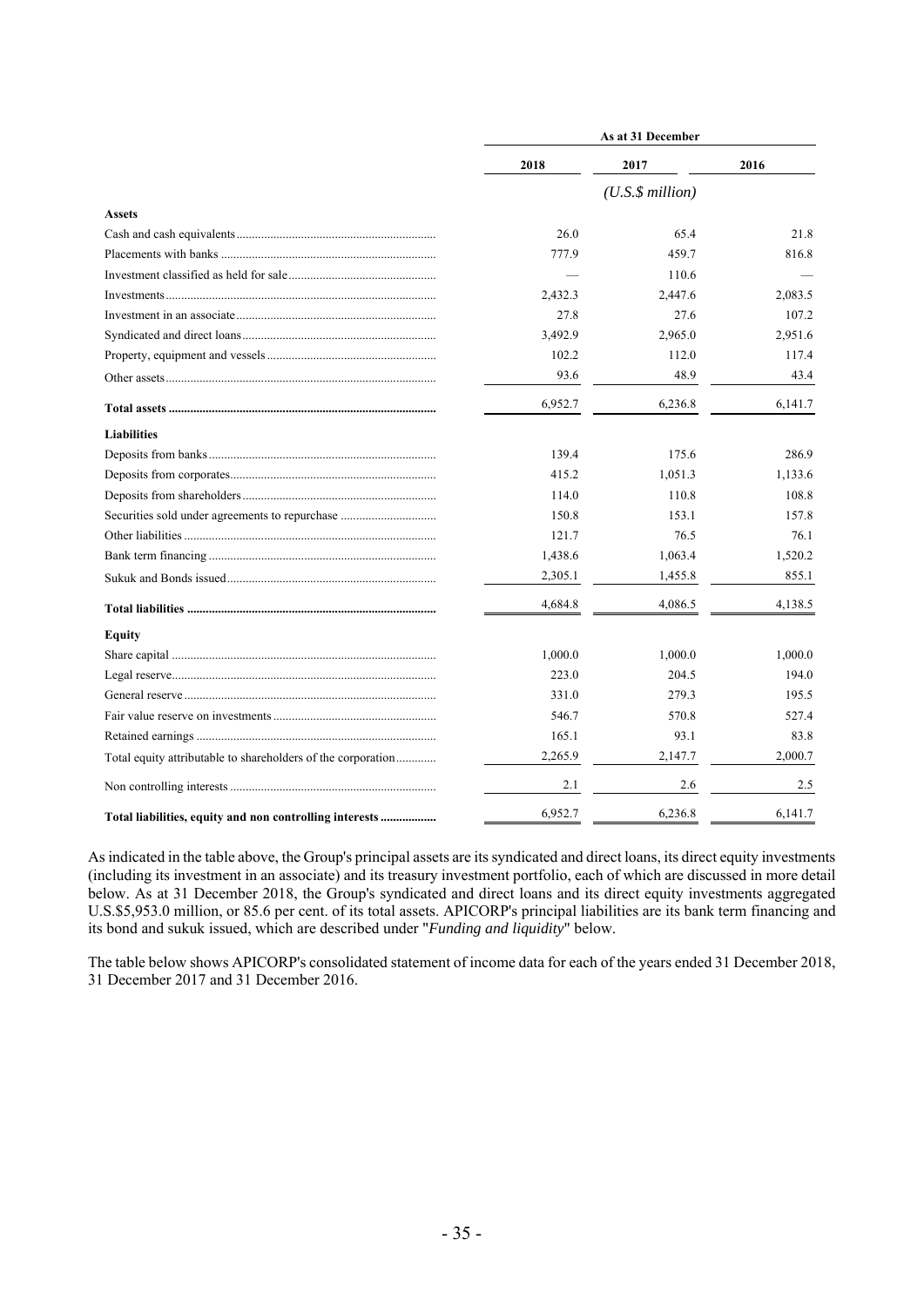|                                      | <b>Year ended 31 December</b> |                      |                |
|--------------------------------------|-------------------------------|----------------------|----------------|
|                                      | 2018                          | 2017                 | 2016           |
|                                      |                               | $(U.S.\$ \$ million) |                |
|                                      | 245.6                         | 159.5                | 125.7          |
|                                      | (134.6)                       | (93.3)               | (71.9)         |
|                                      | 111.0                         | 66.2                 | 53.8           |
|                                      | 56.4                          | 37.3                 | 59.4           |
|                                      | 86.7                          |                      |                |
|                                      | (9.0)                         | 15.2                 |                |
|                                      | (0.1)                         | 0.1                  | 0.7            |
|                                      | 0.3                           | 0.6                  | $0.7^{(1)}$    |
|                                      | 7.4                           | 22.1                 | 20.8           |
|                                      | 252.7                         | 141.5                | 131.6          |
|                                      | (44.8)                        | (37.3)               | $(36.1)^{(1)}$ |
|                                      | (25.6)                        | (0.6)                | (2.1)          |
|                                      | 182.3                         | 103.6                | 93.4           |
| Profit for the year attributable to: |                               |                      |                |
|                                      | 182.8                         | 103.6                | 93.3           |
|                                      | (0.5)                         |                      | 0.1            |
| Profit for the year                  | 182.3                         | 103.6                | 93.4           |

Notes:

(1) 2016 financial information has been derived from the 2017 Financial Statements.

APICORP's net interest income represents the difference between its interest income (which it principally earns on the loans made by it, its available for sale debt securities portfolio and its placements with banks) and its interest expense (which principally represents the interest that it pays on the deposits it accepts and on its borrowings). APICORP also generates a significant amount of dividend income from its direct equity investments.

The table below shows a summary of APICORP's consolidated statement of comprehensive income data for each of the years ended 31 December 2018, 31 December 2017 and 31 December 2016.

|                                                                                   | <b>Year ended 31 December</b> |                      |       |
|-----------------------------------------------------------------------------------|-------------------------------|----------------------|-------|
|                                                                                   | 2018                          | 2017                 | 2016  |
|                                                                                   |                               | $(U.S.\$ \$ million) |       |
|                                                                                   | 182.3                         | 103.6                | 93.4  |
| Other comprehensive income/(loss)                                                 |                               |                      |       |
| Items that will not be reclassified subsequently to the consolidated statement of |                               |                      |       |
| income                                                                            |                               |                      |       |
|                                                                                   | (8.0)                         | 43.4                 | 15.3  |
| Items that may be reclassified subsequently to the consolidated                   |                               |                      |       |
| statement of income                                                               |                               |                      |       |
|                                                                                   | (14.0)                        | (0.0)                | 22.8  |
|                                                                                   | (22.0)                        | 43.4                 | 38.2  |
|                                                                                   | 160.3                         | 147.0                | 131.6 |

APICORP's other comprehensive income is principally driven by changes in the fair value of its direct equity investments. At 31 December 2018, only 15.6 per cent. of APICORP's direct equity investments, representing two investments, were quoted on active markets, enabling a market-price related fair value to be established. The fair value of the remaining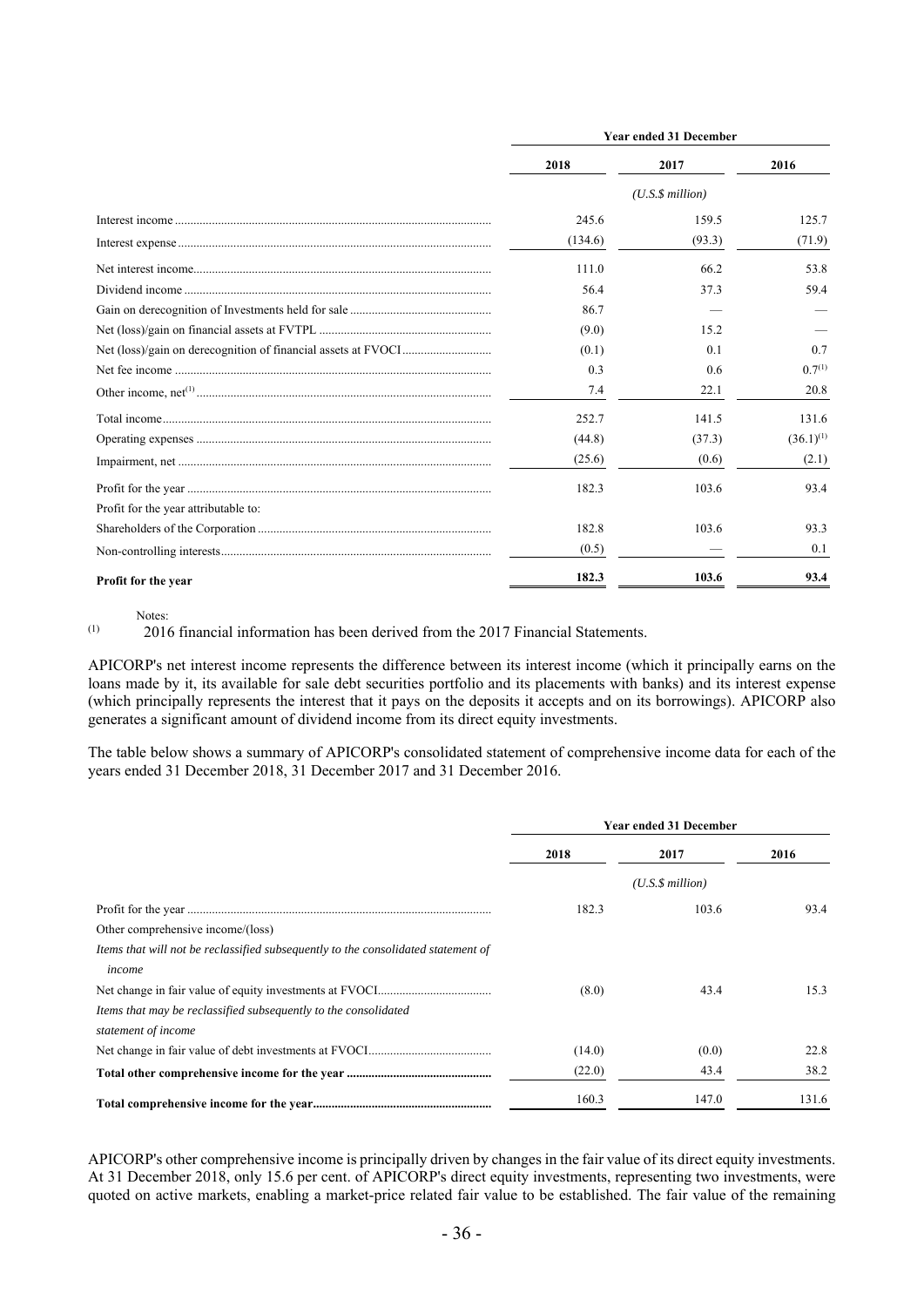84.4 per cent. of APICORP's direct equity investment portfolio is based on internal valuations performed using industry standard valuation methods, including discounted cash flow valuation and comparable peer multiple valuations.

The table below shows a summary of APICORP's consolidated statement of cash flows data for each of the years ended 31 December 2018, 31 December 2017 and 31 December 2016.

| <b>Year ended 31 December</b> |                 |         |
|-------------------------------|-----------------|---------|
| 2018                          | 2017            | 2016    |
|                               | (U.S.S.million) |         |
| (800.4)                       | 384.4           | (249.5) |
| 213.7                         | (287.1)         | (113.2) |
| 547.3                         | (53.7)          | 361.5   |
| 65.4                          | 21.8            | 23.0    |
| 26.0                          | 65.4            | 21.8    |

The table below shows certain ratios for APICORP at, and for each of the years ended, 31 December 2018, 2017 and 2016.

|                                                                   | As at / year ended 31 December |       |       |
|-------------------------------------------------------------------|--------------------------------|-------|-------|
|                                                                   | 2018                           | 2017  | 2016  |
|                                                                   | 2.62                           | 1.66  | 1.52  |
|                                                                   | 8.04                           | 4.82  | 4.66  |
|                                                                   | 18.23                          | 10.36 | 9.34  |
|                                                                   | 28.88                          | 27.76 | 27.63 |
|                                                                   | 28.34                          | 27.43 | 23.63 |
| Total shareholders' funds/total assets <sup>(5)</sup> (per cent.) | 32.59                          | 34.44 | 32.58 |

 $\overline{p}$  Profit for the period divided by total assets at the end of the period.

<sup>(2)</sup> Profit for the period divided by total equity and non-controlling interests at the end of the period.

 $(3)$  Profit for the period divided by share capital at the end of the period.

(4) Calculated in accordance with Basel II requirements.

 $(5)$  Total equity attributable to shareholders of the corporation divided by total assets.

#### **BUSINESS**

The Group has three principal business areas:

- project finance, asset-based finance, trade finance, structured commodity finance and financial advisory (together referred to as "**Corporate Finance**");
- captive private equity investments through direct or indirect equity investments (together referred to as "**Investments**"); and
- funding and liquidity management and the investment of excess liquidity in the Group's investment portfolio (together referred to as treasury and capital markets or "**T&CM**").

Corporate Finance principally provides debt finance and financial advisory services to businesses and projects in the oil and gas and related energy sectors.

Investments principally invests in businesses and projects in the oil and gas and related energy sectors through direct equity investments and through funds.

T&CM is principally responsible for funding and managing the Group's liquidity needs and for investing its excess liquidity.

The Group also publishes macro-economic research, with a focus on the oil and gas and related energy sectors.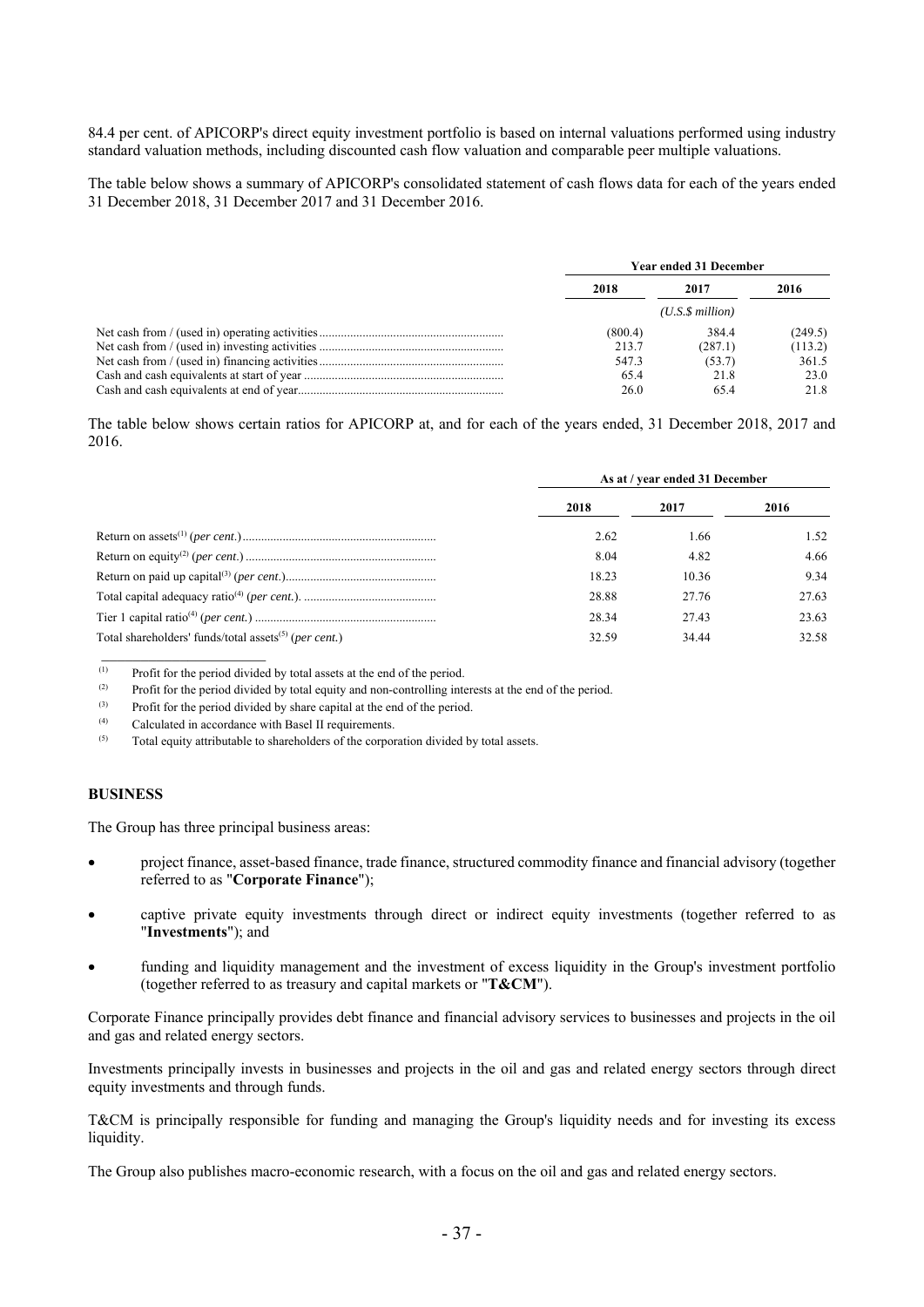# **Corporate Finance**

## *Introduction*

Corporate Finance arranges financing through loans and credits for projects developed by local, regional and international sponsors in the energy and hydrocarbon sectors. This financing activity is a major contributor to the Group's interest income, with syndicated and direct loans contributing U.S.\$133.4 million, or 54.3 per cent., of the Group's total interest income in 2018. The Group also provides financial advisory services to clients when specifically requested, primarily to assist them in raising finance but also in terms of project development guidance, financial feasibility studies, validation of commercial viability and structure and transaction structuring. This advice generates a small amount of fee income. Including other minor sources of income, Corporate Finance generated total income of U.S.\$150.8 million in 2018, U.S.\$107.6 million in 2017 and U.S.\$75.7 million in 2016, equal to 59.7 per cent., 76.0 per cent. and 57.8 per cent., respectively, of the Group's total income in each year.

## *Products and services*

Corporate Finance principally arranges medium- to long-term finance, although it also offers shorter-term trade finance and structured commodity finance. The Group offers loans and credits both on a conventional and on an Islamic finance basis. Key medium- to long-term finance products include project finance, asset-based finance (vessels and rigs), reservebased finance, acquisition finance, equity bridge finance and working capital finance.

The Group offers a complete suite of trade finance products and services, comprising letters of credit ("**LCs**") and letters of guarantee; and the handling of export LCs, including advising, negotiation and confirmation. The Group's range of structured commodity finance products includes transactional and inventory financings, borrowing base facilities, preexport financings and prepayment facilities.

Although the Group does not have its own Islamic banking unit and *Shari'a* board, it typically arranges and advises on Islamic transactions and has established strong relationships with major participants in the Islamic finance industry. In line with its current strategy, in 2014, the Group launched an initiative to increase the visibility of its Islamic finance capabilities, and started to systematically offer *Shari'a*-compliant finance solutions to its clients along with conventional products. As a result, the share of Islamic finance assets as a percentage of the Group's total unimpaired loan portfolio grew from approximately 32.2 per cent. at 1 January 2016 to approximately 41.5 per cent. at 31 December 2018.

### *Clients*

Corporate Finance's client base includes the national oil and gas companies of the OAPEC Member States, international companies which are active in the MENA region and a select group of privately owned companies from the MENA region. Corporate Finance's particular focus in relation to its medium- and longer-term financing is investment projects that are deemed strategic because of their economic impact, size, location, technology or diversification. These projects typically have strong support from their sponsors, which frequently include governments. Through participating in arranging and implementing the financing for these investments, Corporate Finance has developed close and long-standing relationships with the sponsors of these projects.

Corporate Finance also enjoys close relationships with all the major international and regional financial institutions which are active in financing the hydrocarbon and energy industries throughout the MENA region, and beyond when the project or trade transaction financed benefits the MENA region. The Group exclusively finances the energy and hydrocarbon sector and is active throughout the energy value chain. The segments within these sectors financed by the Group include:

- *upstream*: oil and gas production; oil field services and drilling; offshore service vessels; and mining;
- *midstream:* oil and product tankers; liquefied natural gas ("**LNG**") tankers; and oil and product terminals;
- *downstream*: refinery, petrochemical and gas to liquid projects;
- *utilities*: conventional power and water desalination projects; water treatment; hydrocarbon-related waste management and renewables projects; and
- *energy intensive*: aluminium and metals; cement; and polysilicon.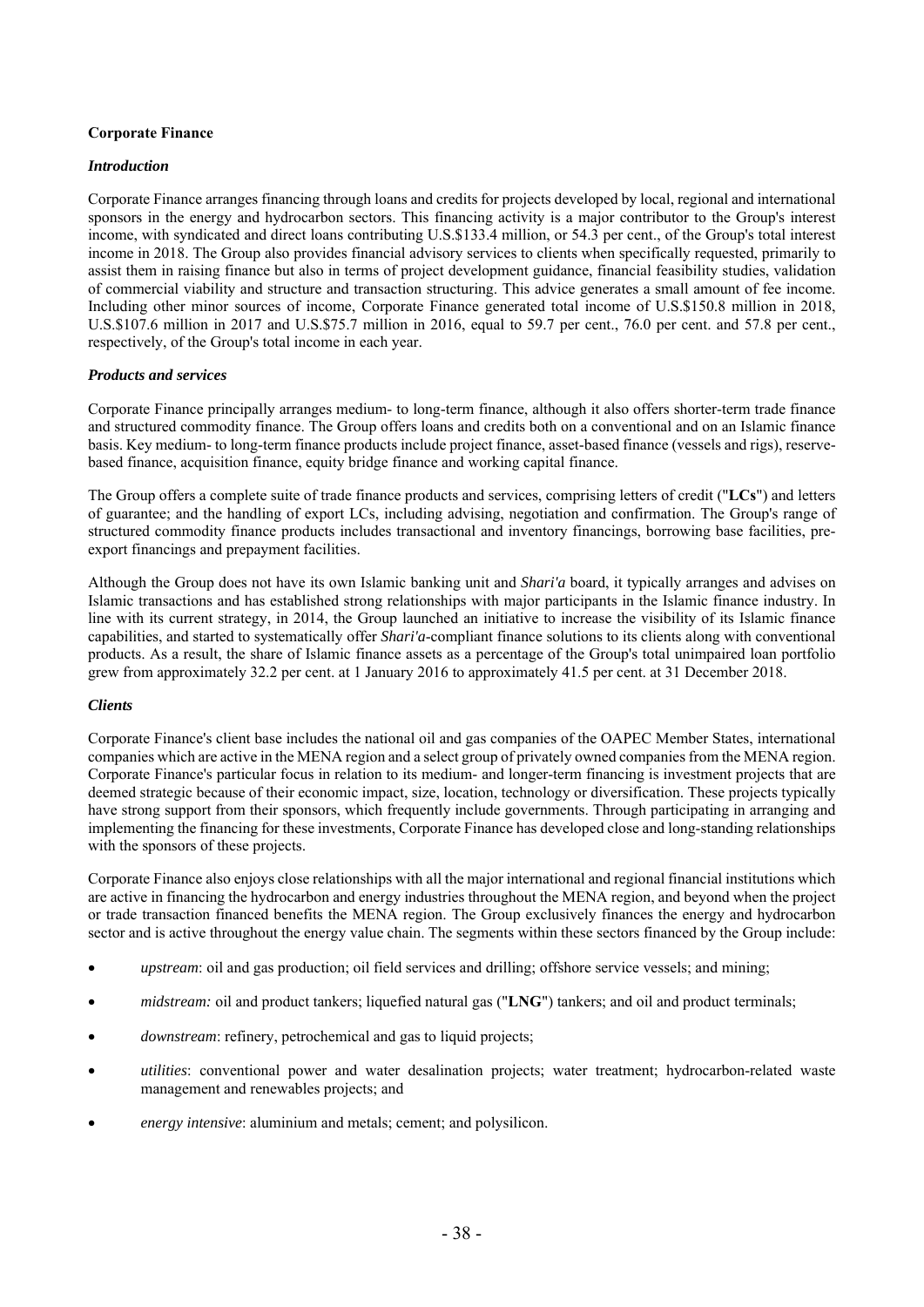# *Lending criteria*

Corporate Finance aims to finance investment projects which have a strong economic rationale and that meet a strategic purpose. The criteria applied by the Group when selecting projects for investment include:

- the quality of the sponsors, the degree of their commitment and the strength of the Group's relationship with them;
- the economic rationale and competitiveness of the project;
- the degree of "off-shorisation" of the project (revenue in U.S. dollars for U.S. dollar loans, for example);
- the degree of protection of the project from local factors, such as exchange rates, inflation and regulation;
- the resilience of the project;
- the maximisation of export credits and multilateral loans in the financing of a project in difficult countries;
- the role and visibility of the Group in the financing; and
- the remuneration –the Group provides medium-to long-term financing at market rates. However while profit is an important factor, its decision to advance financing is not solely driven by profitability and it also takes into account the developmental impact of the project.

As a general rule, a country which has significant economic or political challenges is considered a less robust sponsor. In these instances, the Group's criteria concerning equity, project structure, guarantees, export-credits and multilateral financings are more stringent.

The Group requires prior approval from its credit and investment committee and from the Board before committing to any funded or unfunded credit facility. Each approval is required to be supported by a detailed credit application, which includes a comprehensive rating scorecard specific to the nature of the transaction.

APICORP maintains country specific lending limits, single obligor limits, single group level limits and rating wise portfolio limits for its Corporate Finance business.

The country limit for member countries is limited to 10 times their respective equity contributions, while the country cap for non-member countries is linked to their sovereign ratings as well as to a certain percentage of APICORP's total shareholders' equity, the maximum being 30 per cent. The maximum single obligor limit is 10 per cent. of the Group's net worth (being its total assets less its total liabilities). In addition, no lending commitment to any one group of companies may exceed 25 per cent. of the Group's net worth.

## **Lending portfolio**

See "*Lending*" below *for a discussion of the Group's direct and syndicated loan portfolio.* 

### **LENDING**

The Group provides syndicated and direct loans for projects developed by local, regional and international sponsors in the energy and hydrocarbon sectors

### *Portfolio status and risk classification*

The table below shows the status of the Group's syndicated and direct loans outstanding as at 31 December in each of 2018, 2017 and 2016.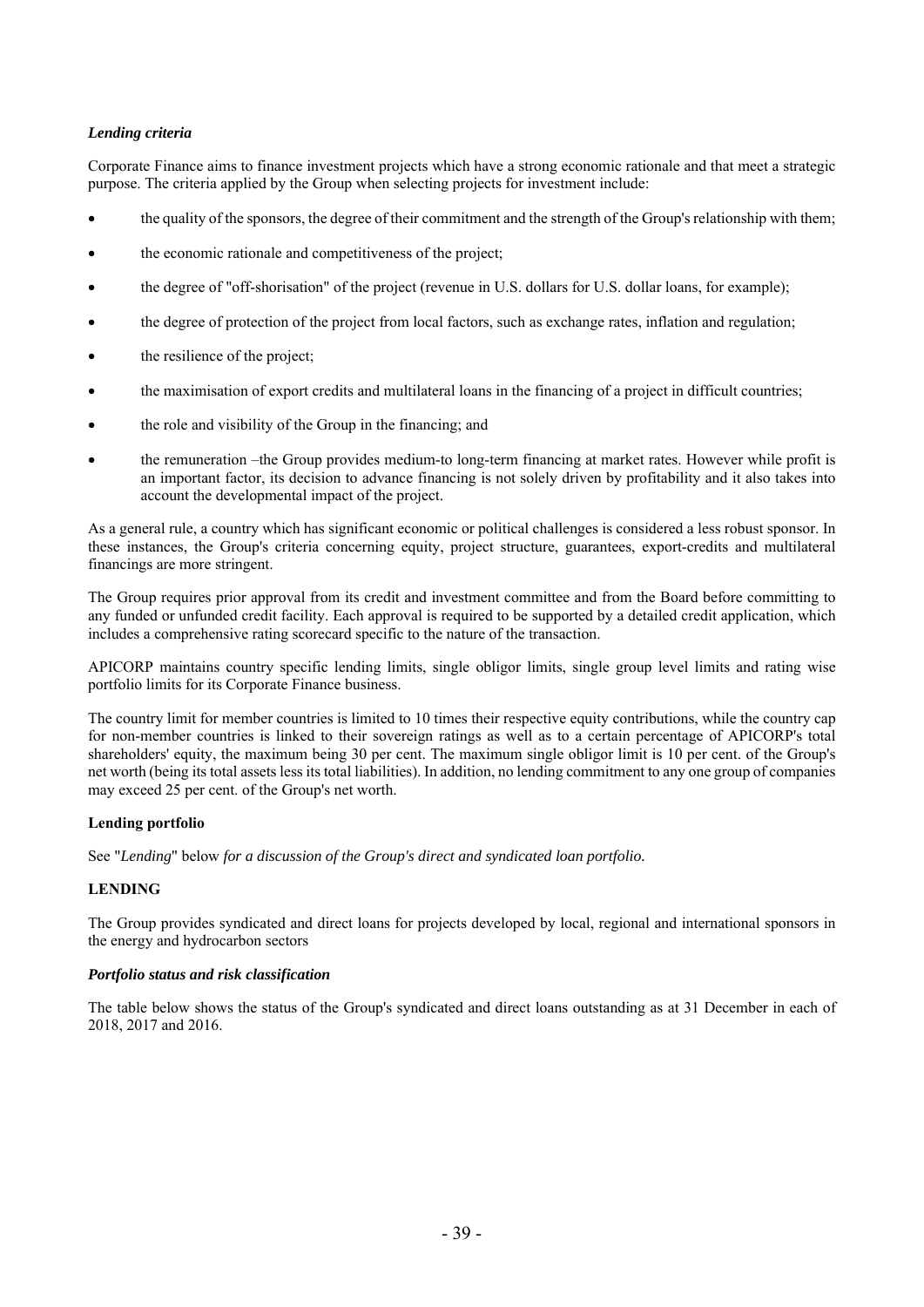|                                                         |         | As at 31 December       |         |
|---------------------------------------------------------|---------|-------------------------|---------|
|                                                         | 2018    | 2017                    | 2016    |
|                                                         |         | $(U.S.\$ \$ million $)$ |         |
| <b>Unimpaired loans</b>                                 |         |                         |         |
|                                                         | 1,491.4 | 1,176.1                 | 1,214.7 |
|                                                         | 2,099.7 | 1,865.9                 | 1,817.5 |
|                                                         | (55.0)  | (50.5)                  | (54.7)  |
| Expected credit loss/Collective impairment allowance    | (43.2)  | (25.8)                  | (25.2)  |
|                                                         | 3,492.9 | 2,965.7                 | 2,952.3 |
| <b>Impaired loans</b>                                   |         |                         |         |
|                                                         | 12.5    | 63.6                    | 63.6    |
|                                                         | (12.5)  | (18.8)                  | (18.8)  |
| Dividends due to the Government of Iraq, offset against |         | (45.5)                  | (45.5)  |
|                                                         |         |                         |         |
|                                                         | 3,492.9 | 2,965.0                 | 2,951.6 |

 $\mathcal{L}_\text{max}$ 

<sup>(1)</sup> As a result of the 1990-1991 second Gulf war, certain companies controlled by the Iraq government defaulted on loans amounting to U.S.\$51.8 million as at 31 December 2017. Accordingly, the Group, starting from 2003, offset the unpaid dividends due to the Government of Iraq, against the principal amounts of the defaulted loans due from the Government of Iraq controlled companies. During the first half of 2018, APICORP entered into a final settlement agreement with the Government of Iraq in relation to the overdue loans and related contractual charges under which APICORP set off the overdue principal and contractual charges on the impaired Iraqi loans due up to the date of settlement against the dividend payable by APICORP to the Government of Iraq.

The table below shows the internal rating classification of the Group's syndicated and direct loans outstanding as at 31 December 2018. For information regarding the Group's internal rating classifications, see "*Risk management—Credit risk management—Credit rating and measurement*".

|                                 | As at 31 December 2018 |
|---------------------------------|------------------------|
|                                 | (U.S.S.million)        |
| Neither past due nor impaired   |                        |
|                                 | 1,948.8                |
|                                 | 1,642.4                |
|                                 | 3,591.1                |
| <b>Impaired loans</b>           |                        |
|                                 | 12.5                   |
|                                 | 12.5                   |
|                                 |                        |
|                                 | (12.5)                 |
|                                 |                        |
| Collective impairment allowance | (43.2)                 |
|                                 | (55.0)                 |
|                                 | 3.492.9                |

#### *Portfolio sector and sub-sector* **concentration**

The Group's direct and syndicated loans are concentrated within the hydrocarbon and energy sector by virtue of APICORP's founding mandate. However, the Group seeks to maintain a diversified profile of loans within those sectors. The table below shows the classification by sub-sector within the hydrocarbon and energy sectors of the Group's syndicated and direct loans outstanding by amount as at 31 December in each of 2018, 2017 and 2016.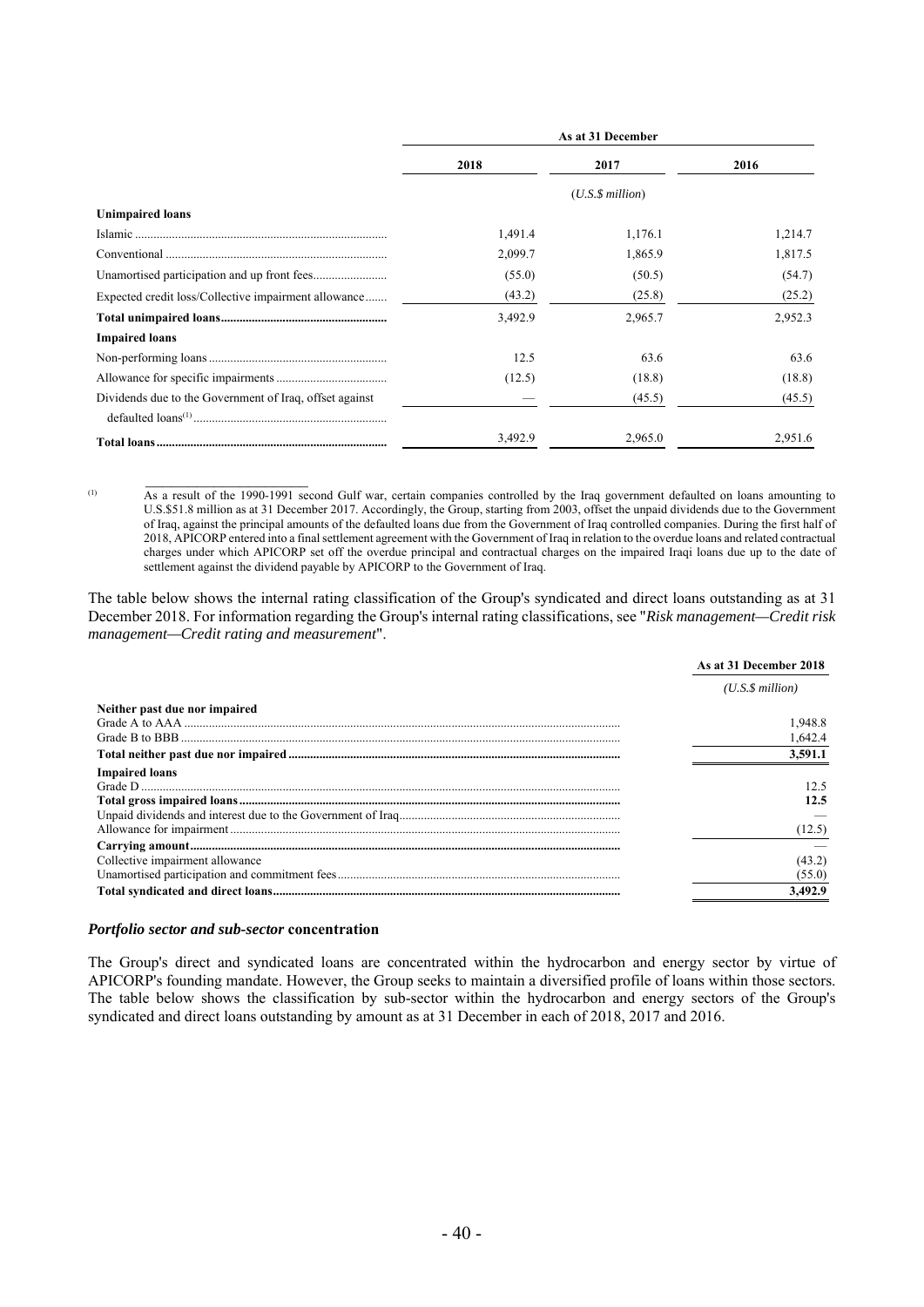|                                                        | As at 31 December |                      |         |  |
|--------------------------------------------------------|-------------------|----------------------|---------|--|
|                                                        | 2018              | 2017                 | 2016    |  |
|                                                        |                   | $(U.S.\$ \$ million) |         |  |
| Oilfield production development services               | 847.6             | 304.3                | 347.0   |  |
| Floating production, storage and offloading facilities |                   | 133.7                | 136.5   |  |
|                                                        | 367.6             | 133.9                | 130.1   |  |
|                                                        | 5.2               | 404.9                | 480.9   |  |
|                                                        | 0.5               | 167.3                | 128.7   |  |
|                                                        | 350.9             | 602.3                | 559.7   |  |
|                                                        | 1,484.1           | 469.0                | 482.9   |  |
|                                                        | 118.9             | 561.0                | 519.7   |  |
|                                                        | 44.6              | 83.6                 | 105.8   |  |
|                                                        | 156.5             |                      |         |  |
|                                                        | 117.1             | 105.0                | 60.3    |  |
| Total syndicated and direct loans                      | 3,492.9           | 2,965.0              | 2,951.6 |  |

The table below shows the classification by sub-sector within the hydrocarbon and energy sectors of the Group's syndicated and direct loans outstanding by proportion of the total as at 31 December in each of 2018, 2017 and 2016.

|                                          | As at 31 December |             |       |
|------------------------------------------|-------------------|-------------|-------|
|                                          | 2018              | 2017        | 2016  |
|                                          |                   | (per cent.) |       |
| Oilfield production development services | 24.3              | 10.3        | 11.8  |
|                                          |                   | 4.5         | 4.6   |
|                                          | 10.5              | 4.5         | 4.4   |
|                                          | 0.1               | 13.7        | 16.3  |
|                                          | 0.0               | 5.6         | 4.3   |
|                                          | 10.0              | 20.3        | 19.0  |
|                                          | 42.5              | 15.9        | 16.4  |
|                                          | 3.4               | 18.9        | 17.6  |
|                                          | 1.3               | 2.8         | 3.6   |
|                                          | 4.5               |             |       |
|                                          | 3.4               | 3.5         | 2.0   |
| Total syndicated and direct loans        | 100.0             | 100.0       | 100.0 |

### *Portfolio geographical concentration*

The table below shows the geographical classification of the Group's syndicated and direct loans outstanding by amount as at 31 December in each of 2018, 2017 and 2016.

|                                   | As at 31 December |         |         |
|-----------------------------------|-------------------|---------|---------|
|                                   | 2018              | 2017    | 2016    |
|                                   | (U.S.S.million)   |         |         |
|                                   | 989.5             | 933.5   | 1.083.2 |
|                                   | 436.6             | 532.4   | 633.9   |
|                                   | 1,154.8           | 927.7   | 823.2   |
|                                   | 409.7             | 207.9   | 211.7   |
|                                   | 2,990.6           | 2.601.5 | 2,752.0 |
|                                   | 188.6             | 159.4   | 104.1   |
|                                   | 175.0             | 142.9   | 62.9    |
|                                   | 138.7             | 61.2    | 32.6    |
| Total syndicated and direct loans | 3.492.9           | 2,965.0 | 2,951.6 |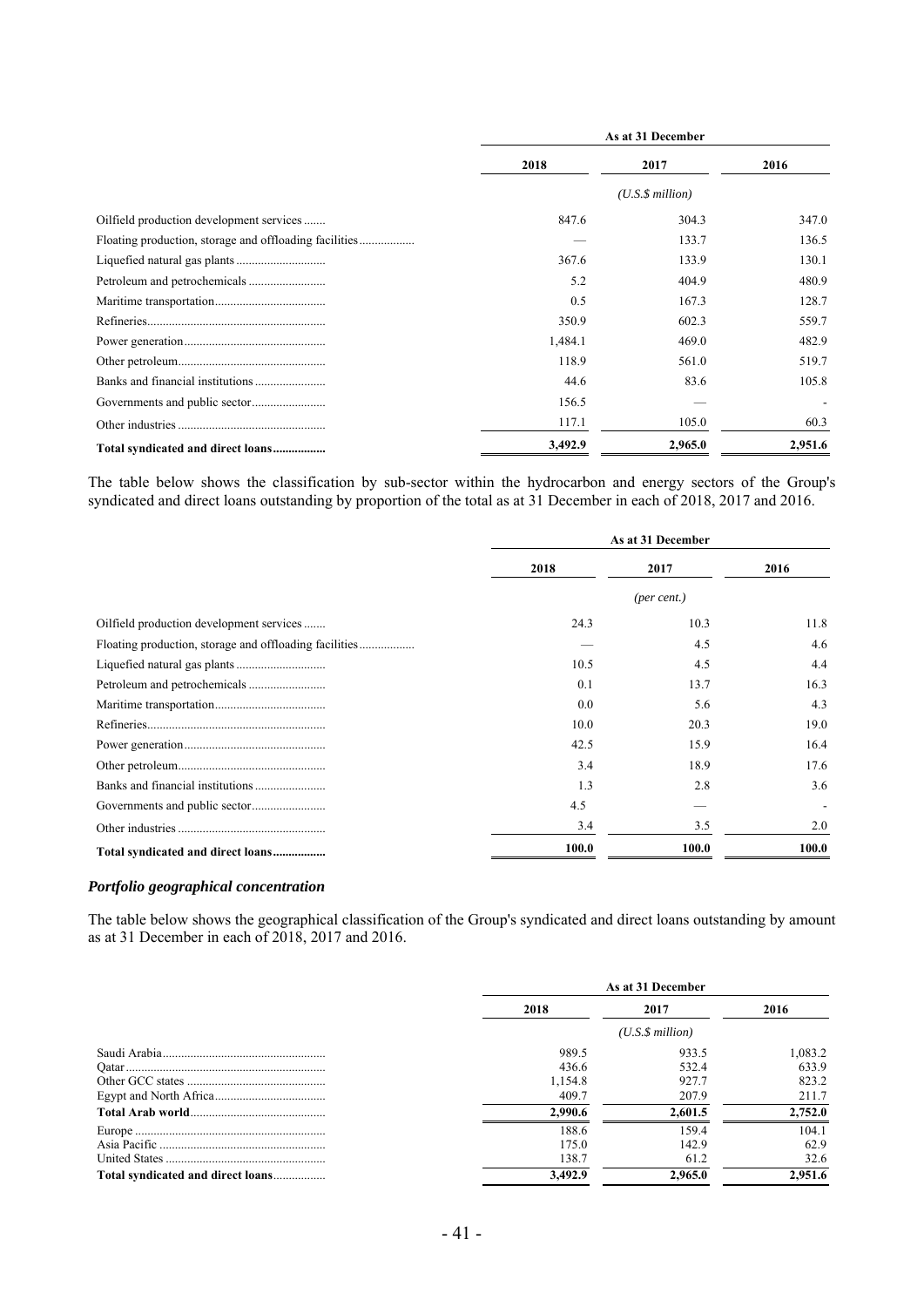The Group's direct and syndicated loans are also concentrated within the Arab world, again reflecting APICORP's mandate and its shareholder base. The table below shows the geographical classification of the Group's syndicated and direct loans outstanding by proportion of the total as at 31 December in each of 2018, 2017 and 2016.

|                                   | As at 31 December |       |       |
|-----------------------------------|-------------------|-------|-------|
|                                   | 2018              | 2017  | 2016  |
|                                   | (per cent.)       |       |       |
|                                   | 28.3              | 31.5  | 36.7  |
|                                   | 12.5              | 18.0  | 21.5  |
|                                   | 33.1              | 31.3  | 27.9  |
|                                   | 11.7              | 7.0   | 7.2   |
|                                   | 85.6              | 87.8  | 93.3  |
|                                   | 5.4               | 5.4   | 3.5   |
|                                   | 5.0               | 4.8   | 2.1   |
|                                   | 4.0               | 2.0   | 1.1   |
| Total syndicated and direct loans | 100.0             | 100.0 | 100.0 |

#### *Portfolio currency and interest rate breakdown*

The Group's loans are principally denominated in U.S. dollars although it also has a small amount of loans denominated in Saudi Arabian riyal. Almost all of the Group's loans bear interest at floating rates of interest that reprice within one year or less.

The table below shows the weighted average effective interest rates of the Group's syndicated and direct loans as at 31 December in each of 2018, 2017 and 2016.

| As at 31 December    |                      |                      |  |
|----------------------|----------------------|----------------------|--|
| 2018                 | 2017                 | 2016                 |  |
| 4.75<br>4.76<br>4.73 | 3.28<br>3.26<br>3.70 | 2.58<br>2.56<br>3.52 |  |

#### *Portfolio maturity breakdown*

*The table below shows a maturity profile of the Group's direct and syndicated loans as at 31 December 2018.*

| Up to $3$<br>months | to 1 year | 3 months 1 year to 5<br>vears | 5 vears<br>and over | Total   |
|---------------------|-----------|-------------------------------|---------------------|---------|
| 199.4               | 483.4     | .808.6                        | 1.001.5             | 3.492.9 |
| 57                  | 13.8      | 51.8                          | 28.7                | 100.0   |

#### **COMMITMENTS AND CONTINGENT LIABILITIES**

The Group's principal commitments are to underwrite and fund loans to be made by it and to subscribe capital to direct equity investees. The Group also has limited other commitments and a contingent liability in respect of a guarantee given by it in respect of a loan made to Egyptian Bahraini Gas Derivative Company, a fully impaired direct equity investment at FVTOCI. The Group's shares in Egyptian Bahraini Gas Derivative Company have been pledged to secure this guarantee.

The table below shows the Group's commitments and contingent liabilities as at 31 December 2018.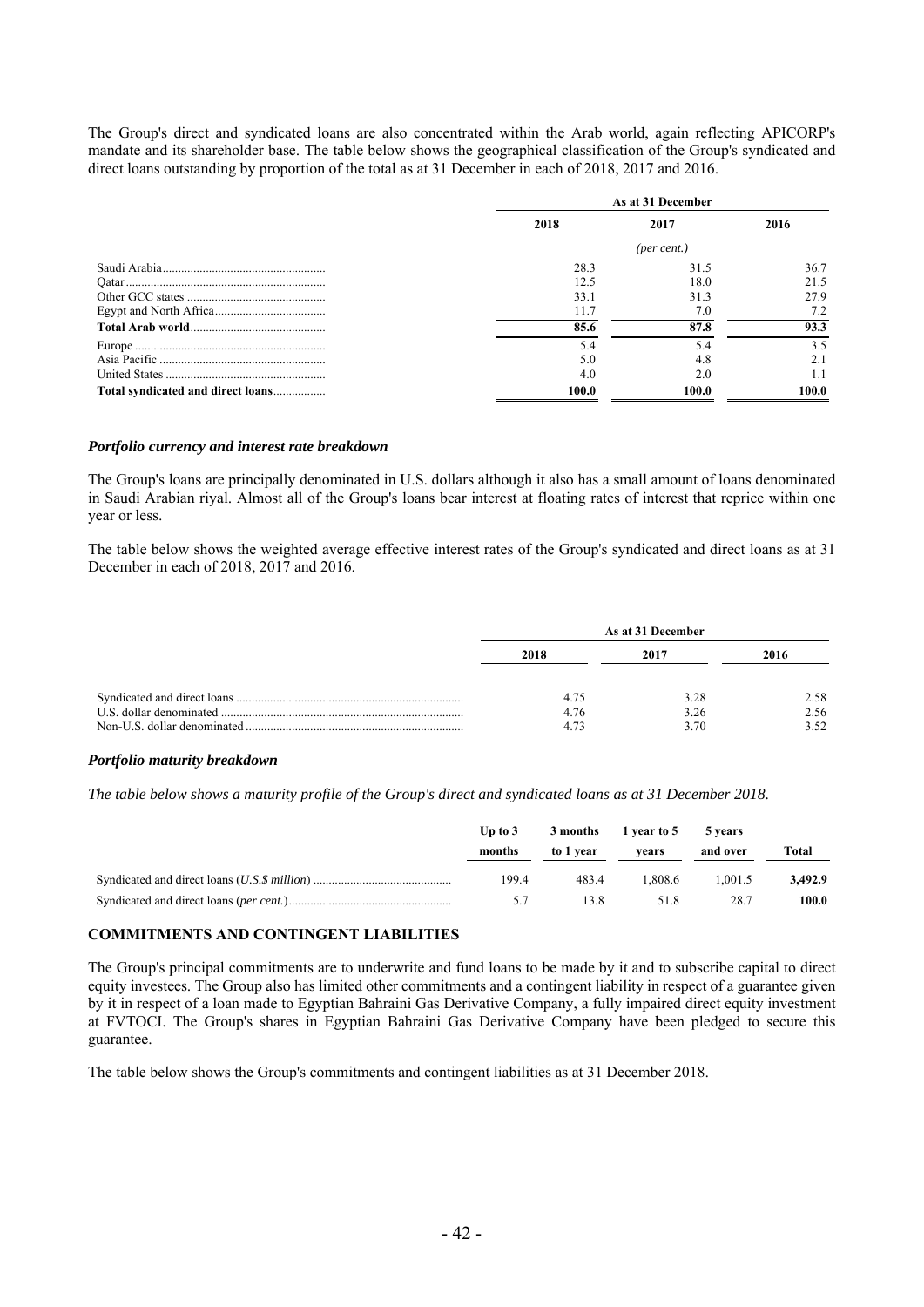|                                                                   | As at 31 December    |
|-------------------------------------------------------------------|----------------------|
|                                                                   | 2018                 |
|                                                                   | $(U.S.\$ \$ million) |
|                                                                   | 1,021.0              |
| Commitments to subscribe capital to investments in FVOCI (Equity) | 488.1                |
| Guarantees to bank on loans of investee companies                 | 8.8                  |
|                                                                   | 1.9                  |
|                                                                   | 5.0                  |
|                                                                   | 1,524.8              |

The table below shows the movements on the Group's undrawn loan commitments and guarantees during each of 2018, 2017 and, 2016.

|                                                          | <b>Year ended 31 December</b> |                         |           |  |
|----------------------------------------------------------|-------------------------------|-------------------------|-----------|--|
|                                                          | 2018                          | 2017                    | 2016      |  |
|                                                          |                               | $(U.S.\$ \$ million $)$ |           |  |
| Undrawn loan commitments and guarantees                  |                               |                         |           |  |
|                                                          | 787.3                         | 932.9                   | 713.6     |  |
| Additional underwriting and commitment during the period | 1.902.4                       | 1.810.1                 | 2.112.6   |  |
|                                                          | (1,540.0)                     | (942.8)                 | (1,127.9) |  |
|                                                          | (128.7)                       | (1,012.9)               | (765.4)   |  |
|                                                          | 1,021.0                       | 787.3                   | 932.9     |  |

### **Investments**

#### *Introduction*

Investments invests directly in private and public companies and/or indirectly in such companies through an investment in funds. The private companies invested in operate in the oil and gas industries, and in other industries derived from, ancillary to, associated with and/or complementary to, the oil and gas industry. Priority is given to Arab joint ventures which benefit OAPEC Member States and enhance their capability to utilise their petroleum resources.

As at 31 December 2018, the Group's direct equity investment portfolio comprised 16 direct equity investments in companies, one capital commitment in a fund, an equity interest in a shipping fund and a managed account arrangement with Goldman Sachs & Co. Of the investments in companies, 15 are in companies located in six Arab countries: six in Saudi Arabia, four in Egypt, two in Libya and one each in Bahrain, Iraq and Tunisia. The remaining investment is in a company located in the United Kingdom. The portfolio includes investments in six petrochemical companies; three oil and gas fields services ("**OFS**") companies; one liquefied petroleum gas ("**LPG**") extraction company; one engineering products manufacturer; one fertiliser manufacturing facility, one petroleum products storage company, one cement manufacturer, one services provider to the sub-sea and onshore environmental monitoring and inspection sectors and one independent power and water project. Six of the direct equity investments listed above have been fully impaired.

In addition to direct equity investments, the Group has also committed capital to invest in the IFC MENA Fund, as discussed further under *"—Direct equity investment portfolio*" below. The Group's commitment to the IFC MENA Fund is U.S.\$15 million.

The Group also has a 94 per cent. equity interest in APICORP Petroleum Shipping Fund ("**APSF**"), an investment vehicle that owns five medium range petroleum products tankers that were leased, on a bareboat basis (i.e. without a crew), to an international trading company. This charter expired in February 2018 and, since then, the vessels have been employed using a combination of index-linked charters and pool employment structures.

During 2017, APICORP entered into a managed account arrangement with Goldman Sachs & Co. for the creation of an investment partnership vehicle aimed at pursuing global energy co-investments. Goldman, Sachs & Co., through its Merchant Banking Division, acts as the Investment Manager for the investment partnership vehicle, which aims to make private equity co-investments in a diversified, global portfolio of energy assets, alongside Goldman Sachs' West Street Capital Partners VII funds. As at 31 December 2018, APICORP has completed two co-investments in North America through this investment vehicle, in the oil field services sector and in the natural gas and natural gas liquid gathering and processing sector.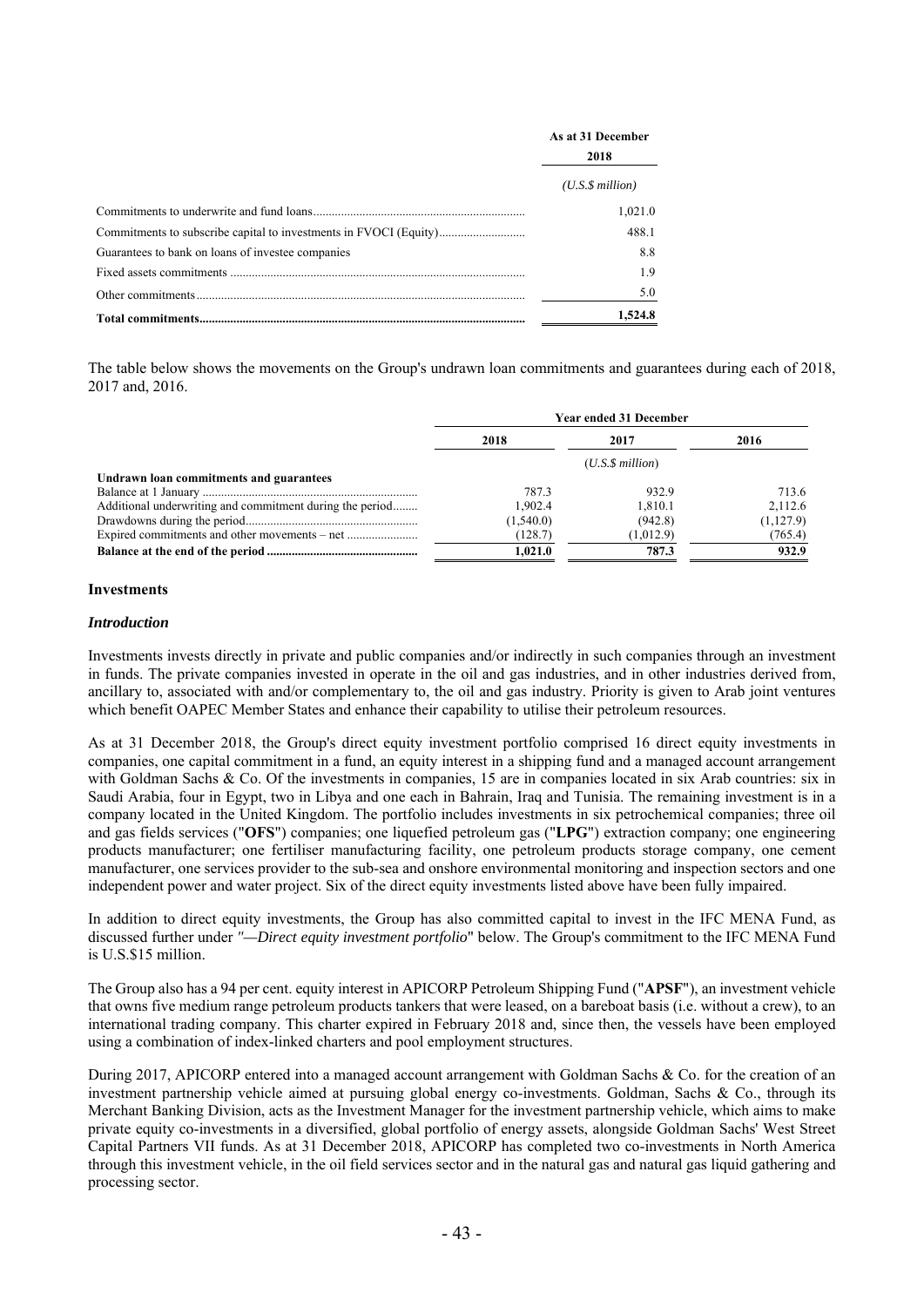In the third quarter of 2017, the Group agreed to sell one of its investments, being its 29.12 per cent. shareholding in NPS Holding Company, to a special purpose acquisition company ("**SPAC**") listed on NASDAQ. The transaction is subject to approvals from regulatory bodies and investors identified by the SPAC. The sale completed in June 2018.

The investments portfolio contributes to the Group's objectives of developing the hydrocarbon and energy industries in the MENA region. The total fair value of the Group's direct equity investments portfolio was U.S.\$ 1,002.0 million as at 31 December 2018. This portfolio generated dividend income of U.S.\$52.1 million in 2018, U.S.\$35.4 million in 2017 and U.S.\$57.3 million in 2016, equal to 20.6 per cent., 25.0 per cent. and 43.5 per cent., respectively, of the Group's total income in each year.

Most of the Group's direct equity investments are held on at fair value, although the portfolio also includes two investments, APSF and APICORP Managed Account Investment Vehicle, which are consolidated as subsidiaries and one investment, Falcon Cement Company, which is an equity accounted associate. In addition, both investments made through the managed account investment partnership vehicle with Goldman Sachs & Co. are held as investments designated at fair value through profit or loss ("**FVTPL**").

## *Investment criteria*

The Group typically invests in meaningful minority stakes when making direct equity investments and acts in a fiduciary and advisory capacity through board representation. The Group typically does not exercise significant direct influence over the management or operations of its investee companies.

The Group's investment guidelines for equity investments include:

- a targeted minimum level of dividend yield to be maintained in the overall equity investment portfolio;
- the targeting of investments in the hydrocarbon sector as well as in industries derived from, ancillary to, associated with, and/or complementary to, this sector. The guidelines also make allowance for a limited level of investment outside these sectors;
- the prioritisation of investments in the OAPEC Member States, the MENA region and investments with an Arab connection, with allowance for investments beyond these criteria subject to adhering to specific requirements;
- the provision for direct equity investments and indirect equity investments through funds;
- guidance on the collective level of investments in companies at different stages of the business life cycle, with a specific limit on investments in the early stages of development;
- guidance on targeted investment return ranges;
- guidance on preferred investment size ranges and a limit on the maximum size of each new investment;
- guidance on the preferred level of shareholding and board representation;
- guidance on the preferred and maximum investment periods;
- guidance on qualitative and developmental factors to be considered; and
- guidance on the preferred types of partners in equity investments.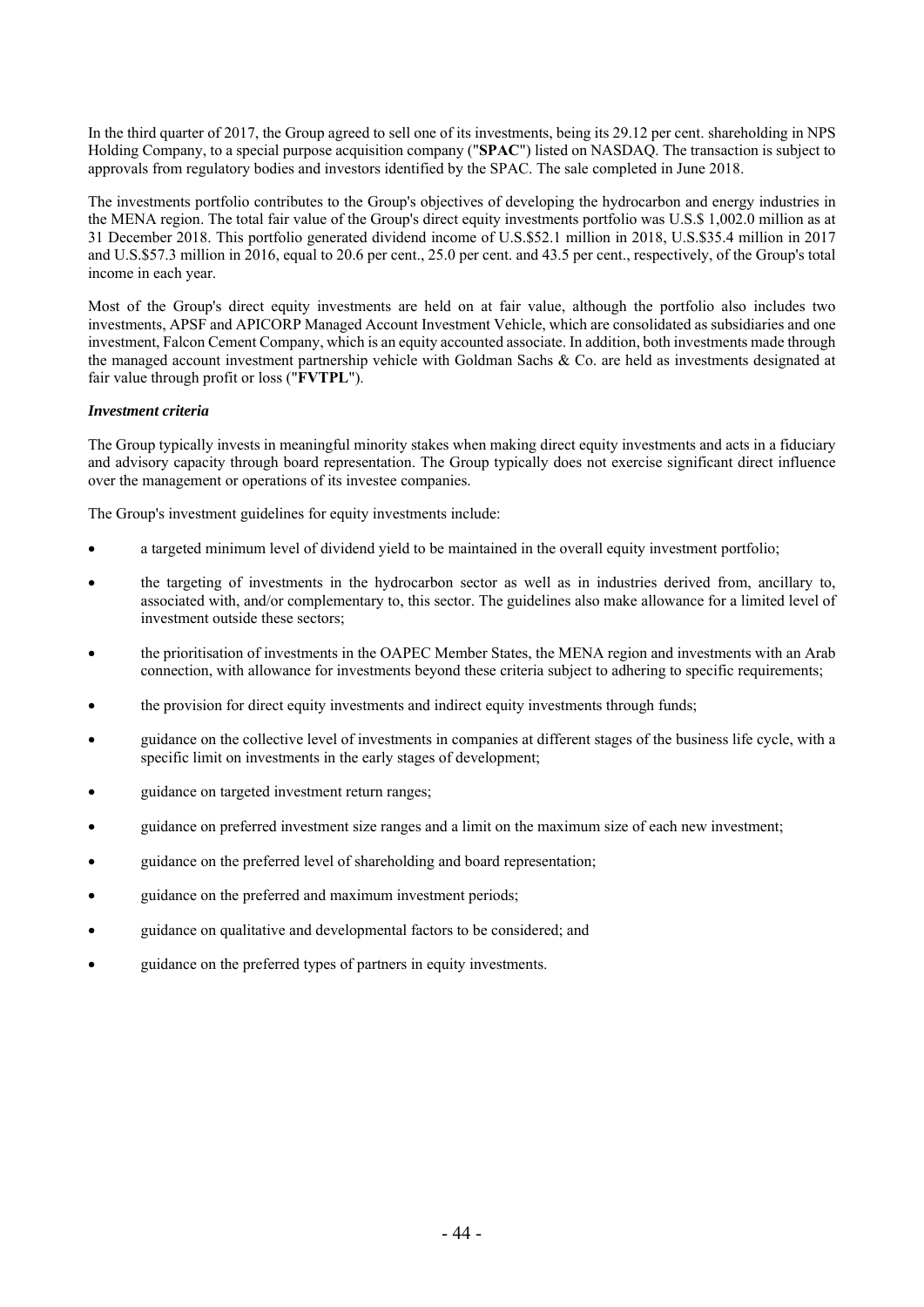# *Direct equity investment portfolio*

The table below summarises the Group's direct equity investments at 31 December 2018. These investments are at FVTOCI, save where noted below. All of the investees listed below are related parties.

| LD 60 million (equal to<br>Arab Petroleum Services Co. ("APSCO"), Drilling and related operations in the Arab<br>20.00%<br>Company (ADWOC), Libya <sup>(1)</sup><br>U.S.\$43.6 million as at 31<br>world<br>Libya<br>First Energy Bank, Bahrain<br>December 2018)<br>32.00%<br>Iraqi government<br>Arab Company for Detergent<br>ID 36 million (equal to<br>Production and marketing of linear alkyl<br>Chemicals (ARADET), Iraq <sup>(1)</sup><br>U.S.\$30,379.8 as at 31<br>Saudi Arabian government<br>benzene (LAB) and by-products<br>December 2018)<br>Kuwaiti government<br>Arab Mining Company, Amman, Jordan<br>The Arab Investments Co., Saudi Arabia<br>Tankage Mediterranee<br>20.00%<br>Tunisian Petro Enterprise<br>Storage and handling of petroleum products at<br>TD 30 million (equal to<br>(TANKMED), Tunisia<br>U.S.\$11.5 million as at 31<br>La Skhira terminal<br>National Oil Distribution Company<br>Bank of Tunisia/Saudi<br>December 2018)<br>Bank of Tunisia/Kuwait<br>Arab Geophysical Exploration<br>Providing seismic services for the oil and gas<br>LD 35 million (equal to $16.67\%$<br>APSCO, Libya<br>$U.S.S.25.4$ million as at 31<br>National Oil Company, Libya<br>industry in the Arab world<br>Services Company (AGESCO),<br>December 2018)<br>$Libva^{(1)}$<br>Saudi European Petrochemical<br>SAR 1,025 million (equal to 10.00%)<br>Basic<br>Corporation. Production and marketing of methyl tertiary<br>Saudi<br>Industries<br>$U.S.\$ \$273.3 million as at 31<br>("SABIC"), Saudi Arabia<br>butyl ether (MTBE) and polypropylene<br>Company (IBN ZAHR), Saudi<br>Arabia<br>December 2018)<br>Ecofuel, Italy<br>The Arabian Industrial Fibers<br>Production and marketing of aromatics,<br>SAR 8,510 million (equal to 3.45%)<br>SABIC, Saudi Arabia<br>Public Investments Fund ("PIF"), Saudi purified terephthalic acid (PTA) and polyester<br>Company (IBN RUSHD), Saudi<br>$U.S.\$ \$2,269.3 million as at<br>Arabia <sup>(1)</sup><br>31 December 2018)<br>Arabia<br>fibres<br>Alexandria Fiber Company<br>U.S.\$48.3 million<br>10.00%<br><b>Birla Group Companies</b><br>Production and marketing of acrylic fibres<br>(AFCO), Egypt <sup>(1)</sup><br>Sidi Kerir Petrochemical<br>Saudi Egyptian Industrial<br>Investment<br>Company<br>Yanbu National Petrochemical<br>SAR 5,625 million (equal to 1.32%)<br>SABIC, Saudi Arabia<br>Production and marketing of polyethylene,<br>U.S.\$150.7 million as at 31<br>Company (YANSAB), Saudi<br>ethylene glycol, polypropylene and other by-<br>December 2018)<br>Arabia<br>products<br>U.S.\$215 million<br>17.00%<br>Egyptian Methanex Methanol<br>Methanex Corporation, Canada<br>Production and marketing of methanol<br>Company (EMethanex), Egypt<br>Egyptian Petrochemicals Holding Company<br>(Echem), Egypt<br>Egyptian Natural Gas Holding Company<br>("Egas"), Egypt<br>Egyptian Natural Gas Company (EGASCO), | Company                    | Paid-up capital | <b>APICORP's share</b> | Other major shareholders | <b>Main activities</b> |
|------------------------------------------------------------------------------------------------------------------------------------------------------------------------------------------------------------------------------------------------------------------------------------------------------------------------------------------------------------------------------------------------------------------------------------------------------------------------------------------------------------------------------------------------------------------------------------------------------------------------------------------------------------------------------------------------------------------------------------------------------------------------------------------------------------------------------------------------------------------------------------------------------------------------------------------------------------------------------------------------------------------------------------------------------------------------------------------------------------------------------------------------------------------------------------------------------------------------------------------------------------------------------------------------------------------------------------------------------------------------------------------------------------------------------------------------------------------------------------------------------------------------------------------------------------------------------------------------------------------------------------------------------------------------------------------------------------------------------------------------------------------------------------------------------------------------------------------------------------------------------------------------------------------------------------------------------------------------------------------------------------------------------------------------------------------------------------------------------------------------------------------------------------------------------------------------------------------------------------------------------------------------------------------------------------------------------------------------------------------------------------------------------------------------------------------------------------------------------------------------------------------------------------------------------------------------------------------------------------------------------------------------------------------------------------------------------------------------------------------------------------------------------------------------------------------------------------------------------------------------------------------------------------------------------|----------------------------|-----------------|------------------------|--------------------------|------------------------|
|                                                                                                                                                                                                                                                                                                                                                                                                                                                                                                                                                                                                                                                                                                                                                                                                                                                                                                                                                                                                                                                                                                                                                                                                                                                                                                                                                                                                                                                                                                                                                                                                                                                                                                                                                                                                                                                                                                                                                                                                                                                                                                                                                                                                                                                                                                                                                                                                                                                                                                                                                                                                                                                                                                                                                                                                                                                                                                                              | Arab Drilling and Workover |                 |                        |                          |                        |
|                                                                                                                                                                                                                                                                                                                                                                                                                                                                                                                                                                                                                                                                                                                                                                                                                                                                                                                                                                                                                                                                                                                                                                                                                                                                                                                                                                                                                                                                                                                                                                                                                                                                                                                                                                                                                                                                                                                                                                                                                                                                                                                                                                                                                                                                                                                                                                                                                                                                                                                                                                                                                                                                                                                                                                                                                                                                                                                              |                            |                 |                        |                          |                        |
|                                                                                                                                                                                                                                                                                                                                                                                                                                                                                                                                                                                                                                                                                                                                                                                                                                                                                                                                                                                                                                                                                                                                                                                                                                                                                                                                                                                                                                                                                                                                                                                                                                                                                                                                                                                                                                                                                                                                                                                                                                                                                                                                                                                                                                                                                                                                                                                                                                                                                                                                                                                                                                                                                                                                                                                                                                                                                                                              |                            |                 |                        |                          |                        |
|                                                                                                                                                                                                                                                                                                                                                                                                                                                                                                                                                                                                                                                                                                                                                                                                                                                                                                                                                                                                                                                                                                                                                                                                                                                                                                                                                                                                                                                                                                                                                                                                                                                                                                                                                                                                                                                                                                                                                                                                                                                                                                                                                                                                                                                                                                                                                                                                                                                                                                                                                                                                                                                                                                                                                                                                                                                                                                                              |                            |                 |                        |                          |                        |
|                                                                                                                                                                                                                                                                                                                                                                                                                                                                                                                                                                                                                                                                                                                                                                                                                                                                                                                                                                                                                                                                                                                                                                                                                                                                                                                                                                                                                                                                                                                                                                                                                                                                                                                                                                                                                                                                                                                                                                                                                                                                                                                                                                                                                                                                                                                                                                                                                                                                                                                                                                                                                                                                                                                                                                                                                                                                                                                              |                            |                 |                        |                          |                        |
|                                                                                                                                                                                                                                                                                                                                                                                                                                                                                                                                                                                                                                                                                                                                                                                                                                                                                                                                                                                                                                                                                                                                                                                                                                                                                                                                                                                                                                                                                                                                                                                                                                                                                                                                                                                                                                                                                                                                                                                                                                                                                                                                                                                                                                                                                                                                                                                                                                                                                                                                                                                                                                                                                                                                                                                                                                                                                                                              |                            |                 |                        |                          |                        |
|                                                                                                                                                                                                                                                                                                                                                                                                                                                                                                                                                                                                                                                                                                                                                                                                                                                                                                                                                                                                                                                                                                                                                                                                                                                                                                                                                                                                                                                                                                                                                                                                                                                                                                                                                                                                                                                                                                                                                                                                                                                                                                                                                                                                                                                                                                                                                                                                                                                                                                                                                                                                                                                                                                                                                                                                                                                                                                                              |                            |                 |                        |                          |                        |
|                                                                                                                                                                                                                                                                                                                                                                                                                                                                                                                                                                                                                                                                                                                                                                                                                                                                                                                                                                                                                                                                                                                                                                                                                                                                                                                                                                                                                                                                                                                                                                                                                                                                                                                                                                                                                                                                                                                                                                                                                                                                                                                                                                                                                                                                                                                                                                                                                                                                                                                                                                                                                                                                                                                                                                                                                                                                                                                              |                            |                 |                        |                          |                        |
|                                                                                                                                                                                                                                                                                                                                                                                                                                                                                                                                                                                                                                                                                                                                                                                                                                                                                                                                                                                                                                                                                                                                                                                                                                                                                                                                                                                                                                                                                                                                                                                                                                                                                                                                                                                                                                                                                                                                                                                                                                                                                                                                                                                                                                                                                                                                                                                                                                                                                                                                                                                                                                                                                                                                                                                                                                                                                                                              |                            |                 |                        |                          |                        |
|                                                                                                                                                                                                                                                                                                                                                                                                                                                                                                                                                                                                                                                                                                                                                                                                                                                                                                                                                                                                                                                                                                                                                                                                                                                                                                                                                                                                                                                                                                                                                                                                                                                                                                                                                                                                                                                                                                                                                                                                                                                                                                                                                                                                                                                                                                                                                                                                                                                                                                                                                                                                                                                                                                                                                                                                                                                                                                                              |                            |                 |                        |                          |                        |
|                                                                                                                                                                                                                                                                                                                                                                                                                                                                                                                                                                                                                                                                                                                                                                                                                                                                                                                                                                                                                                                                                                                                                                                                                                                                                                                                                                                                                                                                                                                                                                                                                                                                                                                                                                                                                                                                                                                                                                                                                                                                                                                                                                                                                                                                                                                                                                                                                                                                                                                                                                                                                                                                                                                                                                                                                                                                                                                              |                            |                 |                        |                          |                        |
|                                                                                                                                                                                                                                                                                                                                                                                                                                                                                                                                                                                                                                                                                                                                                                                                                                                                                                                                                                                                                                                                                                                                                                                                                                                                                                                                                                                                                                                                                                                                                                                                                                                                                                                                                                                                                                                                                                                                                                                                                                                                                                                                                                                                                                                                                                                                                                                                                                                                                                                                                                                                                                                                                                                                                                                                                                                                                                                              |                            |                 |                        |                          |                        |
|                                                                                                                                                                                                                                                                                                                                                                                                                                                                                                                                                                                                                                                                                                                                                                                                                                                                                                                                                                                                                                                                                                                                                                                                                                                                                                                                                                                                                                                                                                                                                                                                                                                                                                                                                                                                                                                                                                                                                                                                                                                                                                                                                                                                                                                                                                                                                                                                                                                                                                                                                                                                                                                                                                                                                                                                                                                                                                                              |                            |                 |                        |                          |                        |
|                                                                                                                                                                                                                                                                                                                                                                                                                                                                                                                                                                                                                                                                                                                                                                                                                                                                                                                                                                                                                                                                                                                                                                                                                                                                                                                                                                                                                                                                                                                                                                                                                                                                                                                                                                                                                                                                                                                                                                                                                                                                                                                                                                                                                                                                                                                                                                                                                                                                                                                                                                                                                                                                                                                                                                                                                                                                                                                              |                            |                 |                        |                          |                        |
|                                                                                                                                                                                                                                                                                                                                                                                                                                                                                                                                                                                                                                                                                                                                                                                                                                                                                                                                                                                                                                                                                                                                                                                                                                                                                                                                                                                                                                                                                                                                                                                                                                                                                                                                                                                                                                                                                                                                                                                                                                                                                                                                                                                                                                                                                                                                                                                                                                                                                                                                                                                                                                                                                                                                                                                                                                                                                                                              |                            |                 |                        |                          |                        |
|                                                                                                                                                                                                                                                                                                                                                                                                                                                                                                                                                                                                                                                                                                                                                                                                                                                                                                                                                                                                                                                                                                                                                                                                                                                                                                                                                                                                                                                                                                                                                                                                                                                                                                                                                                                                                                                                                                                                                                                                                                                                                                                                                                                                                                                                                                                                                                                                                                                                                                                                                                                                                                                                                                                                                                                                                                                                                                                              |                            |                 |                        |                          |                        |
|                                                                                                                                                                                                                                                                                                                                                                                                                                                                                                                                                                                                                                                                                                                                                                                                                                                                                                                                                                                                                                                                                                                                                                                                                                                                                                                                                                                                                                                                                                                                                                                                                                                                                                                                                                                                                                                                                                                                                                                                                                                                                                                                                                                                                                                                                                                                                                                                                                                                                                                                                                                                                                                                                                                                                                                                                                                                                                                              |                            |                 |                        |                          |                        |
|                                                                                                                                                                                                                                                                                                                                                                                                                                                                                                                                                                                                                                                                                                                                                                                                                                                                                                                                                                                                                                                                                                                                                                                                                                                                                                                                                                                                                                                                                                                                                                                                                                                                                                                                                                                                                                                                                                                                                                                                                                                                                                                                                                                                                                                                                                                                                                                                                                                                                                                                                                                                                                                                                                                                                                                                                                                                                                                              |                            |                 |                        |                          |                        |
|                                                                                                                                                                                                                                                                                                                                                                                                                                                                                                                                                                                                                                                                                                                                                                                                                                                                                                                                                                                                                                                                                                                                                                                                                                                                                                                                                                                                                                                                                                                                                                                                                                                                                                                                                                                                                                                                                                                                                                                                                                                                                                                                                                                                                                                                                                                                                                                                                                                                                                                                                                                                                                                                                                                                                                                                                                                                                                                              |                            |                 |                        |                          |                        |
|                                                                                                                                                                                                                                                                                                                                                                                                                                                                                                                                                                                                                                                                                                                                                                                                                                                                                                                                                                                                                                                                                                                                                                                                                                                                                                                                                                                                                                                                                                                                                                                                                                                                                                                                                                                                                                                                                                                                                                                                                                                                                                                                                                                                                                                                                                                                                                                                                                                                                                                                                                                                                                                                                                                                                                                                                                                                                                                              |                            |                 |                        |                          |                        |
|                                                                                                                                                                                                                                                                                                                                                                                                                                                                                                                                                                                                                                                                                                                                                                                                                                                                                                                                                                                                                                                                                                                                                                                                                                                                                                                                                                                                                                                                                                                                                                                                                                                                                                                                                                                                                                                                                                                                                                                                                                                                                                                                                                                                                                                                                                                                                                                                                                                                                                                                                                                                                                                                                                                                                                                                                                                                                                                              |                            |                 |                        |                          |                        |
|                                                                                                                                                                                                                                                                                                                                                                                                                                                                                                                                                                                                                                                                                                                                                                                                                                                                                                                                                                                                                                                                                                                                                                                                                                                                                                                                                                                                                                                                                                                                                                                                                                                                                                                                                                                                                                                                                                                                                                                                                                                                                                                                                                                                                                                                                                                                                                                                                                                                                                                                                                                                                                                                                                                                                                                                                                                                                                                              |                            |                 |                        |                          |                        |
|                                                                                                                                                                                                                                                                                                                                                                                                                                                                                                                                                                                                                                                                                                                                                                                                                                                                                                                                                                                                                                                                                                                                                                                                                                                                                                                                                                                                                                                                                                                                                                                                                                                                                                                                                                                                                                                                                                                                                                                                                                                                                                                                                                                                                                                                                                                                                                                                                                                                                                                                                                                                                                                                                                                                                                                                                                                                                                                              |                            |                 |                        |                          |                        |
|                                                                                                                                                                                                                                                                                                                                                                                                                                                                                                                                                                                                                                                                                                                                                                                                                                                                                                                                                                                                                                                                                                                                                                                                                                                                                                                                                                                                                                                                                                                                                                                                                                                                                                                                                                                                                                                                                                                                                                                                                                                                                                                                                                                                                                                                                                                                                                                                                                                                                                                                                                                                                                                                                                                                                                                                                                                                                                                              |                            |                 |                        |                          |                        |
|                                                                                                                                                                                                                                                                                                                                                                                                                                                                                                                                                                                                                                                                                                                                                                                                                                                                                                                                                                                                                                                                                                                                                                                                                                                                                                                                                                                                                                                                                                                                                                                                                                                                                                                                                                                                                                                                                                                                                                                                                                                                                                                                                                                                                                                                                                                                                                                                                                                                                                                                                                                                                                                                                                                                                                                                                                                                                                                              |                            |                 |                        |                          |                        |
|                                                                                                                                                                                                                                                                                                                                                                                                                                                                                                                                                                                                                                                                                                                                                                                                                                                                                                                                                                                                                                                                                                                                                                                                                                                                                                                                                                                                                                                                                                                                                                                                                                                                                                                                                                                                                                                                                                                                                                                                                                                                                                                                                                                                                                                                                                                                                                                                                                                                                                                                                                                                                                                                                                                                                                                                                                                                                                                              |                            |                 |                        |                          |                        |
|                                                                                                                                                                                                                                                                                                                                                                                                                                                                                                                                                                                                                                                                                                                                                                                                                                                                                                                                                                                                                                                                                                                                                                                                                                                                                                                                                                                                                                                                                                                                                                                                                                                                                                                                                                                                                                                                                                                                                                                                                                                                                                                                                                                                                                                                                                                                                                                                                                                                                                                                                                                                                                                                                                                                                                                                                                                                                                                              |                            |                 |                        |                          |                        |
|                                                                                                                                                                                                                                                                                                                                                                                                                                                                                                                                                                                                                                                                                                                                                                                                                                                                                                                                                                                                                                                                                                                                                                                                                                                                                                                                                                                                                                                                                                                                                                                                                                                                                                                                                                                                                                                                                                                                                                                                                                                                                                                                                                                                                                                                                                                                                                                                                                                                                                                                                                                                                                                                                                                                                                                                                                                                                                                              |                            |                 |                        |                          |                        |
|                                                                                                                                                                                                                                                                                                                                                                                                                                                                                                                                                                                                                                                                                                                                                                                                                                                                                                                                                                                                                                                                                                                                                                                                                                                                                                                                                                                                                                                                                                                                                                                                                                                                                                                                                                                                                                                                                                                                                                                                                                                                                                                                                                                                                                                                                                                                                                                                                                                                                                                                                                                                                                                                                                                                                                                                                                                                                                                              |                            |                 |                        |                          |                        |
|                                                                                                                                                                                                                                                                                                                                                                                                                                                                                                                                                                                                                                                                                                                                                                                                                                                                                                                                                                                                                                                                                                                                                                                                                                                                                                                                                                                                                                                                                                                                                                                                                                                                                                                                                                                                                                                                                                                                                                                                                                                                                                                                                                                                                                                                                                                                                                                                                                                                                                                                                                                                                                                                                                                                                                                                                                                                                                                              |                            |                 |                        |                          |                        |
|                                                                                                                                                                                                                                                                                                                                                                                                                                                                                                                                                                                                                                                                                                                                                                                                                                                                                                                                                                                                                                                                                                                                                                                                                                                                                                                                                                                                                                                                                                                                                                                                                                                                                                                                                                                                                                                                                                                                                                                                                                                                                                                                                                                                                                                                                                                                                                                                                                                                                                                                                                                                                                                                                                                                                                                                                                                                                                                              |                            |                 |                        |                          |                        |
|                                                                                                                                                                                                                                                                                                                                                                                                                                                                                                                                                                                                                                                                                                                                                                                                                                                                                                                                                                                                                                                                                                                                                                                                                                                                                                                                                                                                                                                                                                                                                                                                                                                                                                                                                                                                                                                                                                                                                                                                                                                                                                                                                                                                                                                                                                                                                                                                                                                                                                                                                                                                                                                                                                                                                                                                                                                                                                                              |                            |                 |                        |                          |                        |
|                                                                                                                                                                                                                                                                                                                                                                                                                                                                                                                                                                                                                                                                                                                                                                                                                                                                                                                                                                                                                                                                                                                                                                                                                                                                                                                                                                                                                                                                                                                                                                                                                                                                                                                                                                                                                                                                                                                                                                                                                                                                                                                                                                                                                                                                                                                                                                                                                                                                                                                                                                                                                                                                                                                                                                                                                                                                                                                              |                            |                 |                        |                          |                        |
| Egypt                                                                                                                                                                                                                                                                                                                                                                                                                                                                                                                                                                                                                                                                                                                                                                                                                                                                                                                                                                                                                                                                                                                                                                                                                                                                                                                                                                                                                                                                                                                                                                                                                                                                                                                                                                                                                                                                                                                                                                                                                                                                                                                                                                                                                                                                                                                                                                                                                                                                                                                                                                                                                                                                                                                                                                                                                                                                                                                        |                            |                 |                        |                          |                        |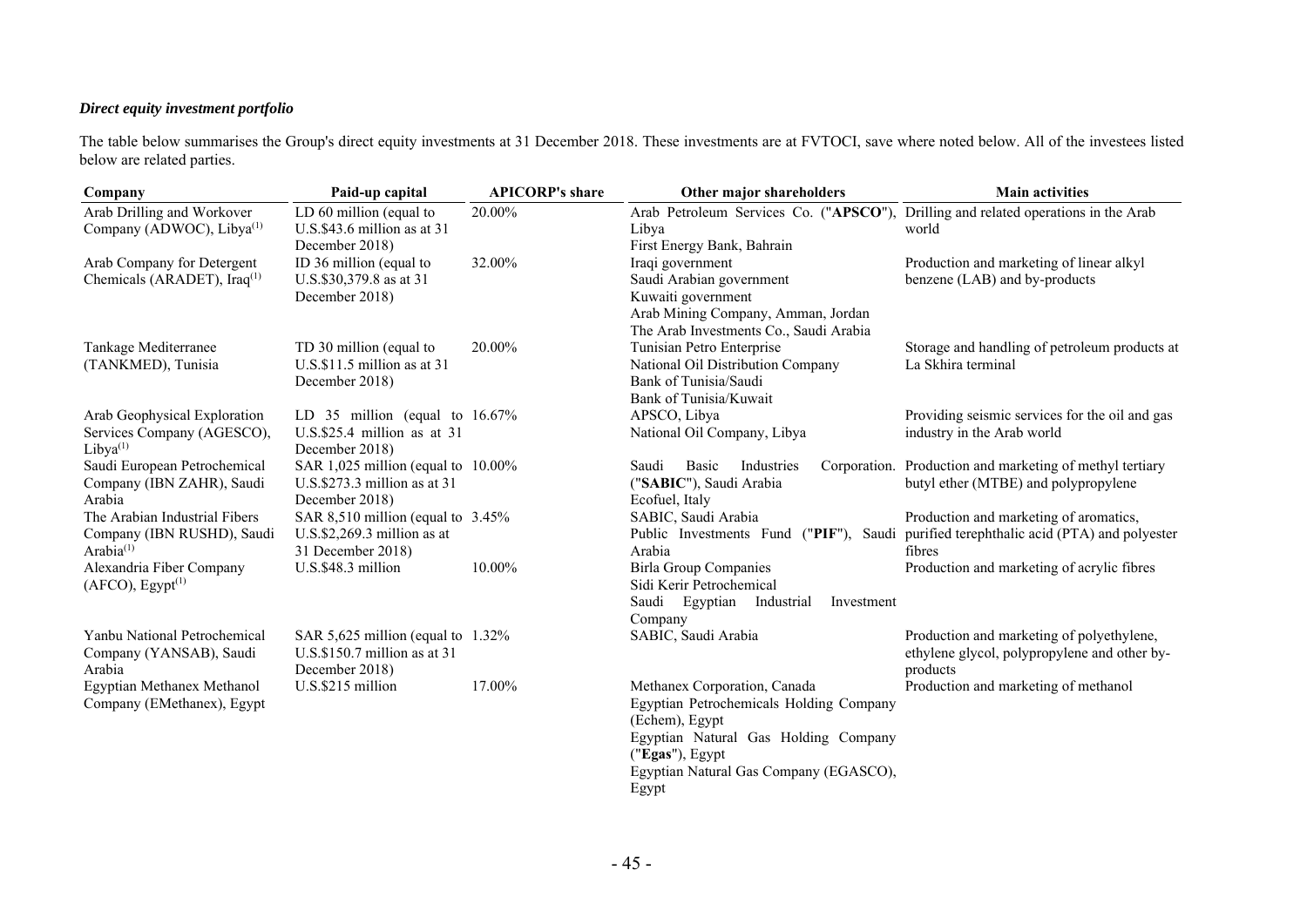| Company                                                                           | Paid-up capital                                                                          | <b>APICORP's share</b> | Other major shareholders                                                                                | <b>Main activities</b>                                                                                                                      |
|-----------------------------------------------------------------------------------|------------------------------------------------------------------------------------------|------------------------|---------------------------------------------------------------------------------------------------------|---------------------------------------------------------------------------------------------------------------------------------------------|
| Misr<br>Oil Processing Company<br>(MOPCO), Egypt                                  | EGP 2,291 million (equal to $3.03\%$<br>$U.S.S.128.2$ million as at 31<br>December 2018) |                        | Echem, Egypt<br>Agrium, Canada<br>National Investments Bank, Egypt<br>Egas, Egypt<br>EGASCO, Egypt      | Production and marketing of ammonia and<br>urea                                                                                             |
| The Egyptian Bahraini Gas<br>Derivative Company (EBGDCO),<br>Egypt <sup>(1)</sup> | U.S.\$25 million                                                                         | 20.00%                 | Egas, Egypt<br>Danagas, Bahrain                                                                         | Recovery and marketing of propane and<br>butane                                                                                             |
| The Industrialization & Energy<br>Services Company (TAQA),<br>Saudi Arabia        | SAR 5 billion (equal to<br>$U.S.\$ \$1,333.3 million as at<br>31 December 2018)          | 5.88%                  | PIF, Saudi Arabia<br>General Organization for Social Insurance<br>(GOSI), Saudi Arabia                  | Energy and related sectors (drilling, oil and<br>gas fields services, seamless pipe<br>manufacturing and industrial gases, among<br>others) |
| Saudi Mechanical Industries Co.<br>(SMI), Saudi Arabia                            | SAR 250 million (equal to<br>$U.S.$ \$66.6 million as at 31<br>December 2018)            | 15.00%                 | Fajr Capital<br>Jadwa Investment Company                                                                | Industrial Manufacturing (oil and gas, water<br>pump systems and engineering components)                                                    |
| Falcon Cement Company B.S.C.,<br>Bahrain <sup>(4)</sup>                           | U.S.\$41.9 million                                                                       | 30.00%                 | Gulf Finance House (GFH)<br><b>BCC Building Materials</b><br>Abu Dhabi Financial Group (ADFG)           | Production and marketing of cement                                                                                                          |
| Ashtead Technology, United<br>Kingdom                                             | GBP 27.9 million (equal to<br>$U.S.S36.8$ million as at 31<br>December 2018)             | 35.00%                 | <b>Buckthorn Partners LLP</b>                                                                           | Sub-sea equipment and services                                                                                                              |
| Shuqaiq International Water and<br>Electricity Company, Saudi<br>Arabia           | SAR 3 million (equal to<br>$U.S.S.80.8$ million as at 31<br>December 2018)               | 13.33%                 | <b>ACWA Power</b>                                                                                       | Holding company for the Shuqaiq<br>Independent Water & Power Project                                                                        |
| IFC Middle East and North<br>Africa Fund, LLP (IFC Fund)                          | U.S.\$162.4 million <sup>(2)</sup>                                                       | 9.23%                  | IFC Founder Partner, LLC<br>Arab Fund for Economic<br>and<br>Development<br>The Arab Investment Company | Investment in equity, quasi-equity or equity-<br>Social related investments in IFC's member countries<br>in the MENA region                 |
| <b>APICORP Petroleum Shipping</b><br>Fund $(APSF)^{(3)}$                          | U.S.\$37.34 million                                                                      | 94.00%                 | Tufton Oceanic (ME) Ltd                                                                                 | An investment vehicle that owns five medium<br>range petroleum products tankers                                                             |
| <b>APICORP Managed Account</b><br>Investment Vehicle, North<br>America (MAIV)     | U.S.\$52.8 million <sup>(5)</sup>                                                        | 100.00%                |                                                                                                         | Energy related                                                                                                                              |

 $\overline{\phantom{a}^{\text{(1)}}\phantom{\,}}$  Fully impaired investment.

(2) Total committed capital. IFC Middle East and North Africa Fund, LLP (IFC Fund) is classified as an investment at FVTPL.

 $^{(3)}$  Consolidated as a subsidiary.

 $^{(4)}$  Equity accounted associate.

<sup>(5)</sup> Capital contributed by APICORP as at 31 December 2018. This account is managed by Goldman, Sachs & Co. The two investments held by this vehicle as at 31 December 2018 are Lucid Energy Group II LLC, and, BJ Services, LLC, which are designated at fair value through profit and loss. The APICORP Managed Account Investment Vehicle, North America (MAIV) is consolidated as a subsidiary of APICORP.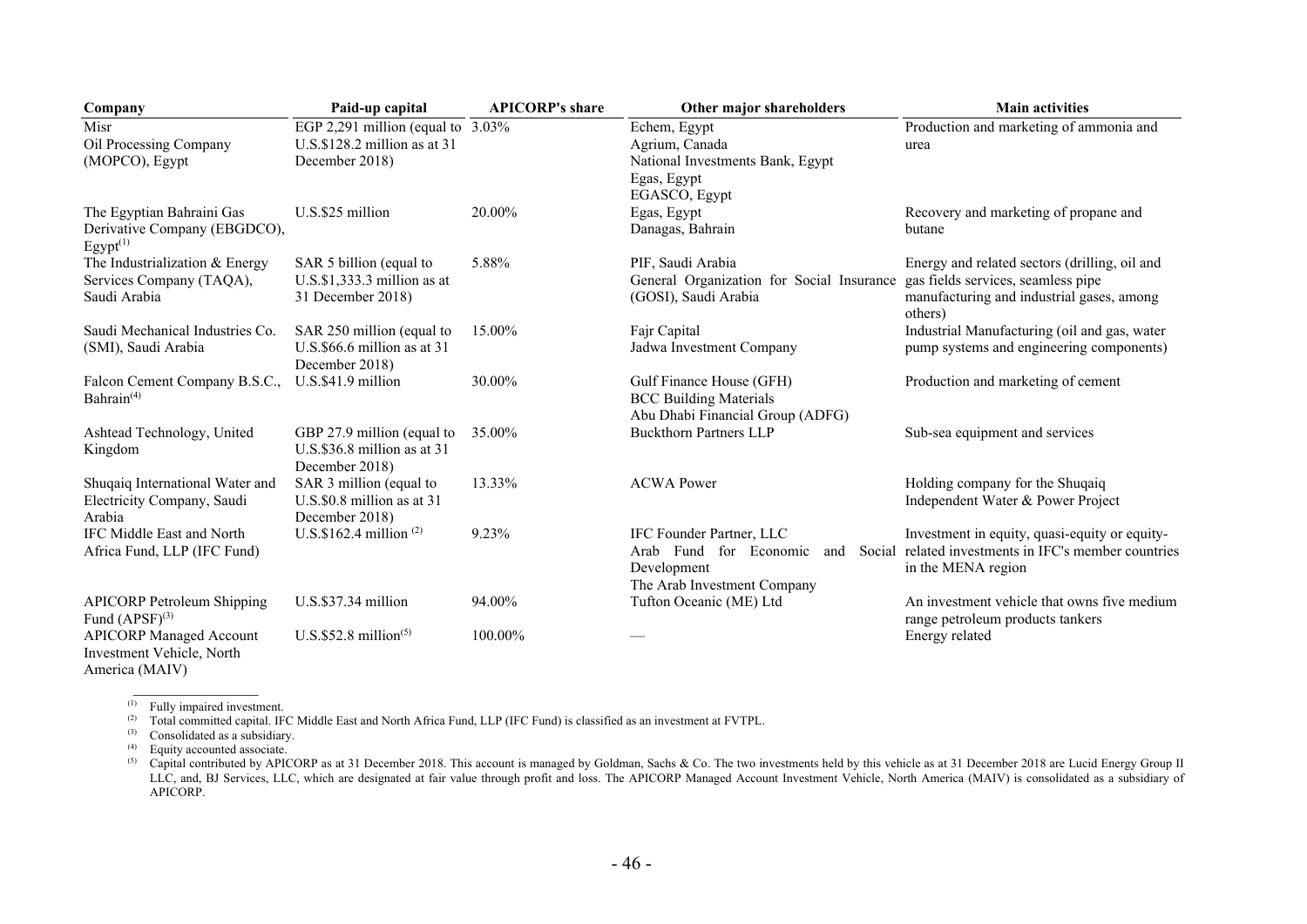The table below summarises the geographical spread of the Group's direct equity investment portfolio at 31 December 2018.

| Country  | Number of<br>investments | <b>Fair value</b><br>at 31<br>December<br>2018 | Percentage<br>of portfolio |
|----------|--------------------------|------------------------------------------------|----------------------------|
|          |                          | $(U.S.\$ \$ million $)$                        | (per cent.)                |
|          | 6                        | 729.4                                          | 72.8                       |
|          |                          | 161.6                                          | 16.1                       |
|          |                          |                                                |                            |
|          |                          | 6.2                                            | 0.6                        |
|          |                          |                                                |                            |
|          |                          | 3.3                                            | 0.3                        |
| Bahrain. |                          | 27.8                                           |                            |
|          |                          | 16.6                                           |                            |
|          |                          | 57.1                                           | 5.7                        |
|          | $19^{(3)}$               | 1.002.0                                        | 100.0                      |

(1) Comprises the investment in the IFC MENA Fund

 $\frac{1}{2}$ 

(2) Comprises the investments made through the managed account investment partnership with Goldman Sachs & Co.

 $\overline{a}^{(3)}$  Excludes the investment in APSF, which is a consolidated subsidiary.

Each company in the Group's direct equity investments portfolio has its own dividend policy, which is usually governed by the amount of the annual profit earned, the company's liquidity, its business growth plans and the policies and priorities of the majority shareholders.

## *Exit strategy*

Investments is responsible for identifying potential exit opportunities, assessing the feasibility and desirability of potential exits and recommending potential divestments to the appropriate decision making body in accordance with the Group's approved authority matrix. In addition, Investments is responsible for the effective execution of exit mandates in line with the Group's investment guidelines.

Given its development mandate, the Group's direct equity investments have typically been long-term and strategic in nature. For example, five of its current direct equity investments have been held for over 30 years and the average holding period in the direct equity investment portfolio is approximately 15 years.

The Group's only exit in relation to a direct equity investment since 1 January 2015 is the sale of its 29.12 per cent. interest in NPS Holding Limited, which completed in June 2018.

### **Treasury and capital markets (T&CM)**

#### *Introduction*

T&CM's mandate is to:

- ensure that APICORP is adequately funded and that a diverse range of counterparties, products and maturity profiles are available at any given time. See further "*Funding and liquidity-Funding*" below;
- manage market risks proactively. See further "*Risk management—Market risk management*"; and
- manage an investment portfolio with the aim of providing enhanced earnings not correlated to the Group's other two main cyclical business lines.

As at 31 December 2018, T&CM had assets of U.S.\$2,262.0 million. The total market value of the investments in T&CM's fixed income securities portfolio at 31 December 2018 was U.S.\$1,304 million, and was principally invested in issuers with ratings between AAA and A. The average rating of the portfolio as at 31 December 2018 was A. During 2018, the T&CM fixed income portfolio represented by interest income from available for sale securities (net) generated U.S.\$64.0 million of interest income, equal to 26.1 per cent. of the Group's total interest income in that year.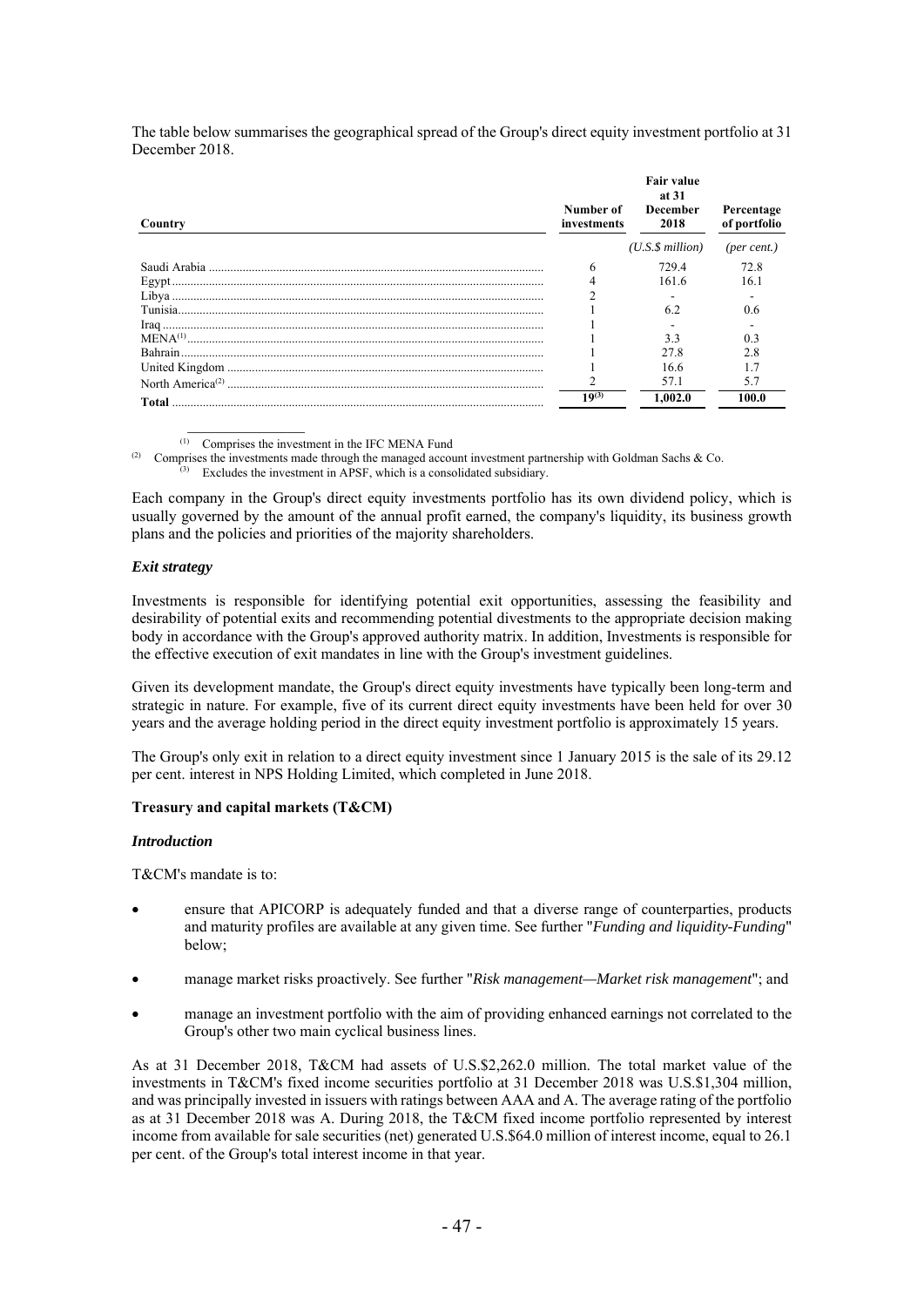#### *Investment strategy*

T&CM operates out of two centres: APICORP's head office in Dammam and APICORP's branch in Bahrain. Both treasuries work closely together, and consider their operations as one, except to the extent that local regulation dictates otherwise.

The Group's treasury investment strategy is conservative, targeting high quality assets and liquid investments aiming to provide a stable and reliable source of income throughout different economic and market conditions and un-correlated to the economic cycles inherent in the hydrocarbon-related Corporate Finance and Investments business lines. T&CM's investment policy permits investments in three major asset classes, fixed income securities (including treasury bills), funds and equities.

The aim of this strategy is to enhance profitability by providing stable year-on-year returns over cost of funds and to manage the Group's liquidity while remaining within defined risk parameters. The majority of the T&CM investment portfolio comprises fixed income securities which can either be sold or used to raise finance through sale and repurchase transactions if necessary.

The allocation of investments is mainly based on the performance outlook of each asset class, taking into account liquidity considerations, which on occasion leads the Group to adjust its asset mix to ensure that it maintains a conservative approach. T&CM endeavours to avoid significant volatility in its investment portfolio and focuses on capital preservation. Currently, the majority of the portfolio is invested in fixed income securities.

#### *T&CM investment portfolio*

T&CM's investment portfolio is discussed further under "*Investments*" below.

### *FUNDING AND LIQUIDITY*

#### *Funding*

The Group actively manages a net funding requirement of approximately between U.S.\$4 billion to U.S.\$4.5 billion a year. To this end, it maintains an active relationship with counterparties across the GCC, Europe, the United States, Asia and Africa, although the bulk of its funding was sourced from the GCC in each of 2018, 2017 and 2016.

APICORP's funding strategy relies on a mixture of shorter-term deposits and medium to longer-term borrowings and shorter-term deposits together with a small amount of funding raised from repo-transactions using securities in its investments portfolio. At 31 December 2018, deposits comprised 18.0 per cent. of APICORP's funding and borrowings comprised 82.0 per cent. The table below shows the Group's sources of funding by amount and proportion of the total as at 31 December in each of 2018, 2017 and 2016.

| As at 31 December |                 |         |  |
|-------------------|-----------------|---------|--|
| 2018              | 2017            | 2016    |  |
|                   | (U.S.S.million) |         |  |
| 3,743.7           | 2.519.2         | 2,375.3 |  |
| 668.6             | 1.337.7         | 1,529.3 |  |
| 150.8             | 153.1           | 157.7   |  |
| 4,563.1           | 4,010.0         | 4,062.4 |  |
|                   | (per cent.)     |         |  |
| 82.0              | 62.8            | 58.5    |  |
| 14.7              | 33.4            | 37.6    |  |
| 3.3               | 3.8             | 3.9     |  |
| 100.0             | 100.0           | 100.0   |  |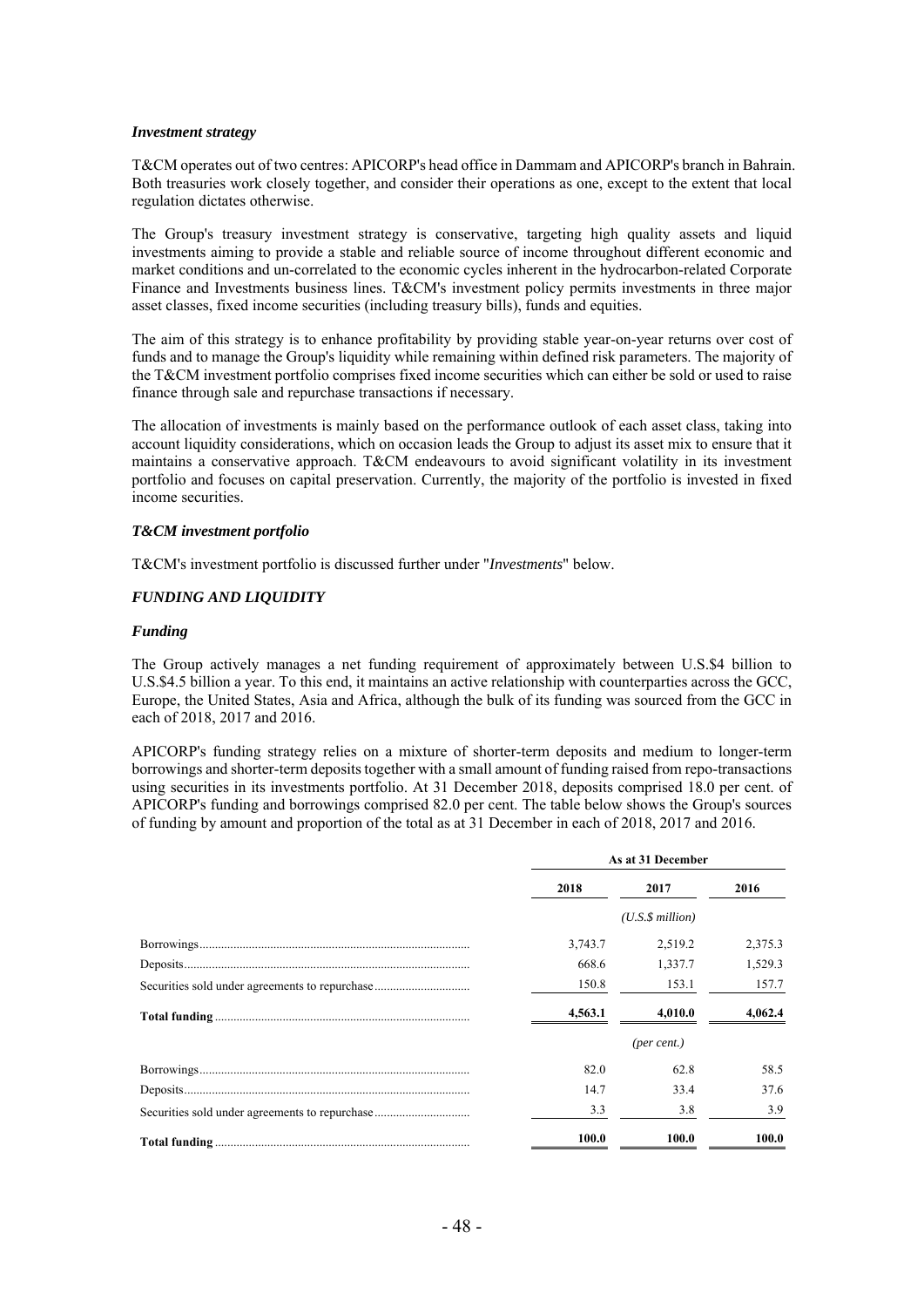In 2018, APICORP borrowed two medium term loans of U.S.\$150.0 million each from Mizuho Bank, Ltd. and First Abu Dhabi Bank PJSC, respectively.

#### **Deposits**

The Group is one of only a few multilateral development banks which accepts wholesale deposits.

Most of the Group's deposits are contractually short-term in nature and comprise a mix of conventional and Islamic bank deposits, deposits from corporates and deposits from APICORP's shareholders. As at 31 December 2018, these deposits together totalled U.S.\$819.4 million, of which 50.6 per cent. were demand deposits or deposits with maturities of up to three months and 18.8 per cent. had maturities of more than three months but less than one year. Notwithstanding the contractual maturities of the deposit portfolio, the Group's experience is that a significant portion of the portfolio is sticky in nature, with government, corporate and bank depositors holding an average year end balance of approximately U.S.\$1.5 billion in aggregate over the period from 31 December 2016 to 31 December 2018. Nevertheless, the fact that the Group's direct and syndicated lending has a more diversified maturity profile means that the Group typically has a significant short-term maturity gap as shown in note 29 to the 2018 Financial Statements and note 28 to the 2017 Financial Statements. See "*Risk Factors—Factors that may affect APICORP's ability to fulfil its obligations under the Notes—The Group is subject to the risk that liquidity may not always be readily available".*

The Group's deposit counterparty base includes a wide range of conventional and Islamic banks, companies, governments and government agencies.

The table below shows the Group's deposits by amount and proportion of the total as at 31 December in each of 2018, 2017 and 2016.

| As at 31 December |                      |         |  |  |
|-------------------|----------------------|---------|--|--|
| 2018              | 2017                 | 2016    |  |  |
|                   | $(U.S.\$ \$ million) |         |  |  |
| 139.5             | 175.6                | 286.9   |  |  |
| 415.2             | 1.051.3              | 1,133.6 |  |  |
| 113.9             | 110.8                | 108.8   |  |  |
| 668.6             | 1.337.7              | 1,529.3 |  |  |
|                   | $(\text{per cent.})$ |         |  |  |
| 20.9              | 13.1                 | 18.8    |  |  |
| 62.1              | 78.6                 | 74.1    |  |  |
| 17.0              | 8.3                  | 7.1     |  |  |
| 100.0             | 100.0                | 100.0   |  |  |

The Group accepts deposits in a range of currencies. As at 31 December 2018, 72.6 per cent. of its deposits were denominated in U.S. dollars, 0.4 per cent. were denominated in pounds sterling and the balance was denominated in other currencies.

The table below shows the weighted average effective interest rates of the Group's deposits as at 31 December in each of 2018, 2017 and 2016.

| As at 31 December |      |      |
|-------------------|------|------|
| 2018              | 2017 | 2016 |
|                   |      |      |
| 3.18              | 2.87 | 1.55 |
| 2.98              | 1.48 | 1.24 |
|                   |      | 152  |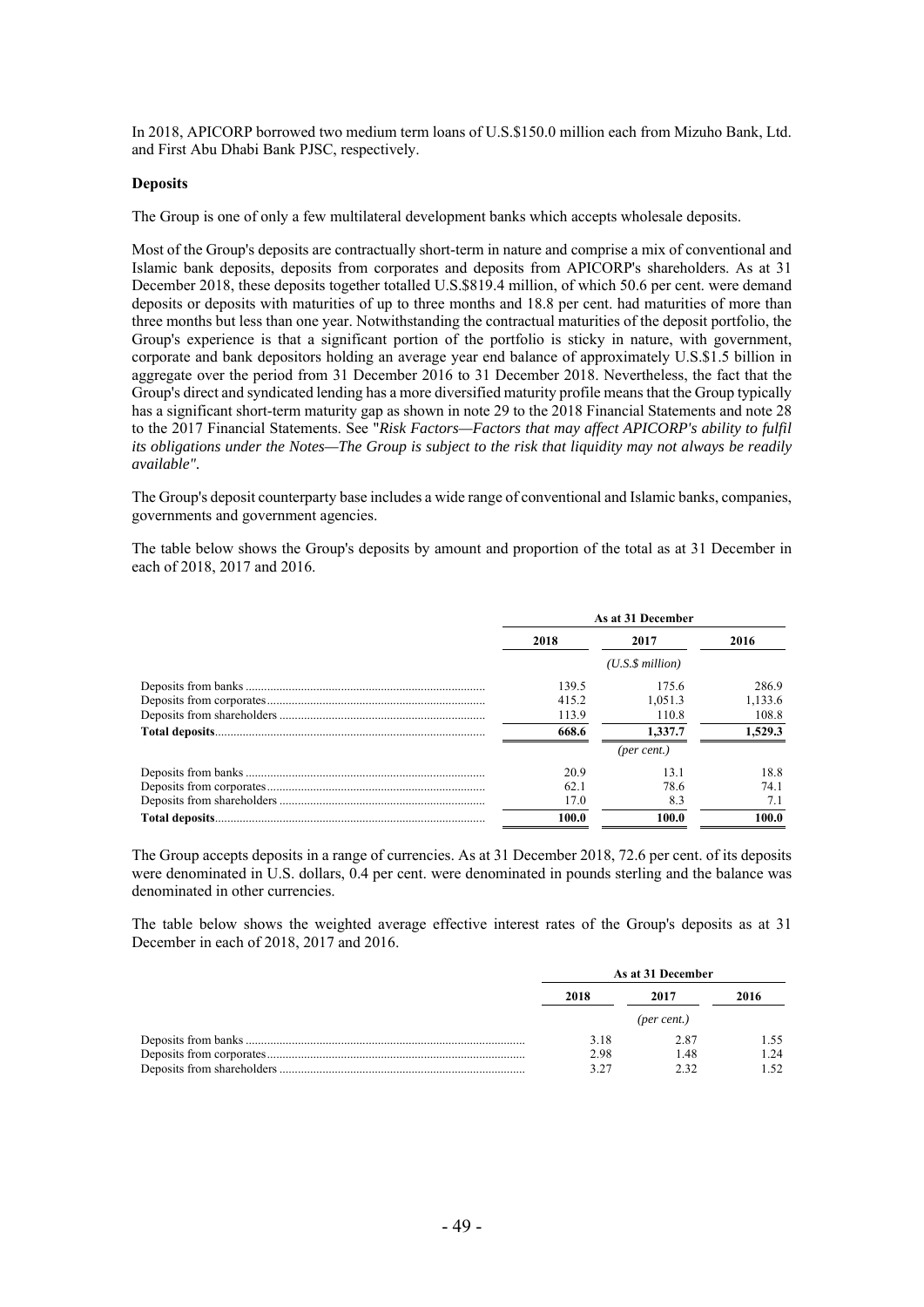### *Maturity profile of the Group's funding*

Of the Group's U.S.\$4,563.1 million funding outstanding as at 31 December 2018, 37.2 per cent. was scheduled to mature within 12 months. The table below summarises the maturity profile of the Group's funding (including short-term funding) as at 31 December 2018.

| As at 31 December 2018 |             |  |
|------------------------|-------------|--|
| (U.S.S. million)       | (per cent.) |  |
| 1.696.2                | 37.2        |  |
| 599.8                  | 13.1        |  |
| 2.267.1                | 49.7        |  |
|                        |             |  |
| 4.563.1                | 100         |  |

#### **Borrowings**

As at 31 December 2018, the Group had five fully drawn bank term loans outstanding. These term loans have margins between 0.55 per cent. and 0.6 per cent. over the Saudi riyal interbank or the London interbank offered rate, depending on the facility currency. The lenders under these facilities are leading regional and international banks.

The table below provides details of each of the Group's outstanding bank term loans as at 31 December 2018.

| As at $31$<br>December 2018 |
|-----------------------------|
| (U.S.S.million)             |
| 266.7                       |
| 800.0                       |
| 150.0                       |
| 150.0                       |
| 75.0                        |
| (3.1)                       |
| 1.438.6                     |

The Group's borrowings contain the following financial covenants:

- the ratio of total shareholders' funds to total assets must at all times be 16.67 per cent. or higher; and
- total shareholders' funds must at all times be higher than U.S.\$800 million for the bank financing.

The Group's total shareholders' funds amounted to U.S.\$2.3 billion as at 31 December 2018 and the ratio of total shareholders' funds to total assets as at that date was 32.6 per cent.

As at 31 December 2018, the Group also had three series of sukuk and four series of bonds outstanding.

The table below provides details of each of the Group's outstanding series of sukuk and bonds as at 31 December 2018.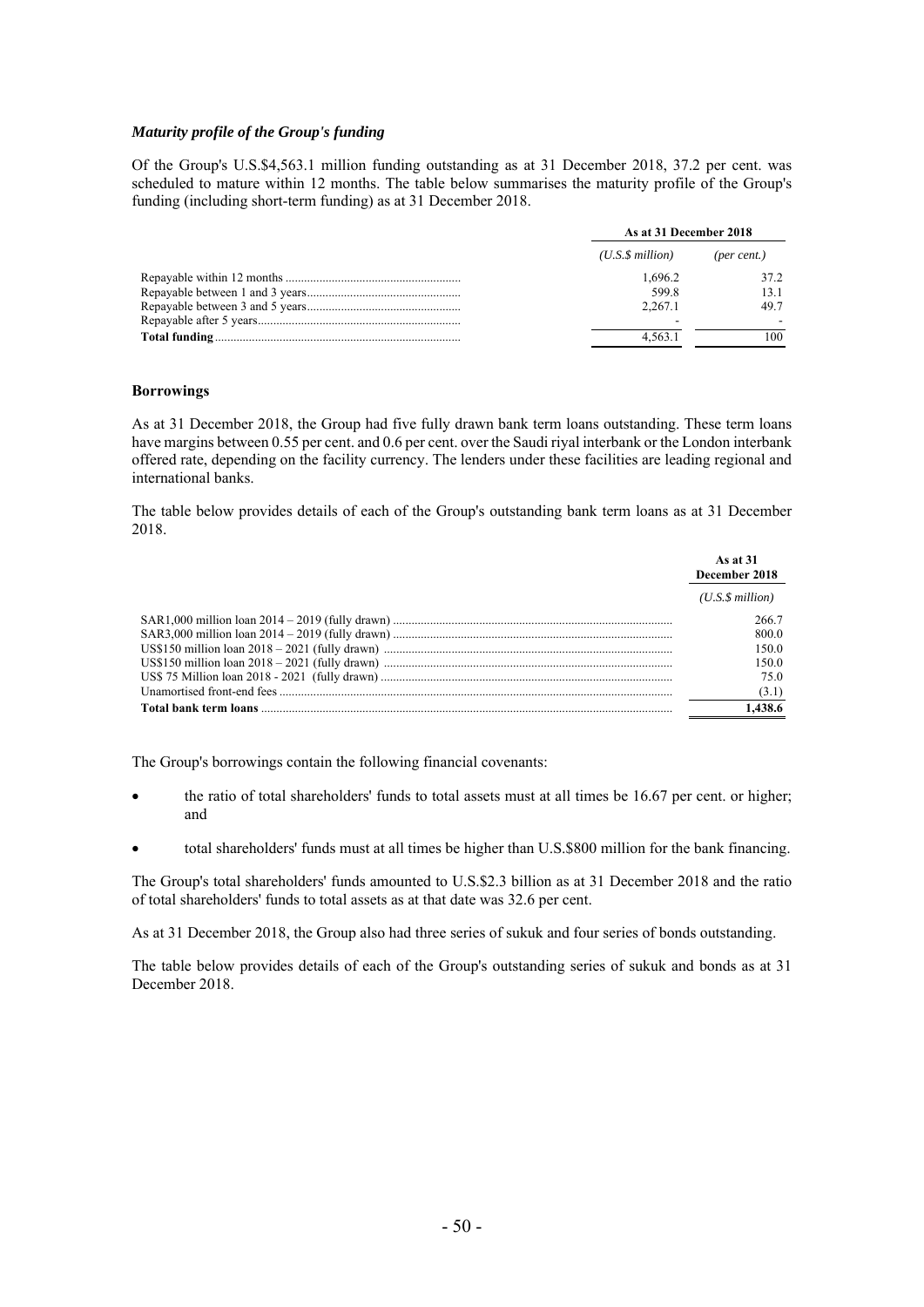|                                                  | As at 31<br>December 2018 |
|--------------------------------------------------|---------------------------|
|                                                  | (U.S.S.million)           |
| Sukuk                                            |                           |
|                                                  | 488.5                     |
|                                                  | 492.1                     |
|                                                  | 66.6                      |
| <b>Bonds</b>                                     |                           |
|                                                  | 300.0                     |
|                                                  | 105.0                     |
|                                                  | 94.8                      |
| U.S.\$750 million 4.125 per cent. bonds due 2022 | 762.3                     |
|                                                  | (4.2)                     |
|                                                  | 2,305.1                   |

All of the Group's bonds and sukuk issued are listed. The Group has entered into interest rate swaps in relation to each series of fixed rate sukuk with a view to hedging its exposure to changes in fair value as a result of changes in market interest rates.

### *Liquidity*

The Group's liquidity comprises its treasury investment portfolio, placements with banks and cash. The table below shows the Group's liquidity as at 31 December in each of 2018, 2017 and 2016.

| As at 31 December |                         |         |
|-------------------|-------------------------|---------|
| 2018              | 2017                    | 2016    |
|                   | $(U.S.\$ \$ million $)$ |         |
| 1.458.1           | 1.479.4                 | 1,203.5 |
| 777.9             | 459.7                   | 816.8   |
| 26.0              | 65.4                    | 21.8    |
| 2.262.0           | 2.004.5                 | 2.042.1 |

As at 31 December 2018, 62.6 per cent. of the Group's bank placements were with institutions that were rated AAA to A and 37.4 per cent. were with institutions that were rated BBB to BB.

#### **INVESTMENTS**

The Group, through its T&CM business line, manages a treasury investment portfolio with the aim of providing enhanced earnings not correlated to its other two main cyclical business lines, which are direct and syndicated lending to, and direct equity investments in, companies and other entities engaged in the oil and gas and energy industries. The treasury investment portfolio principally comprises fixed and floating rate bonds, which comprised approximately 57.4 per cent. of the portfolio as at 31 December 2018. Treasury bills, managed funds and other equities make up the balance of the portfolio and classified as investments at FVTOCI (debt), investments at FVTPL and investments at FVTOCI (equity), respectively, as at 31 December 2018.

#### *Portfolio breakdown by security type*

The table below shows a breakdown of the Group's treasury investment portfolio by amount and proportion of the total as at 31 December in each of 2018, 2017 and 2016.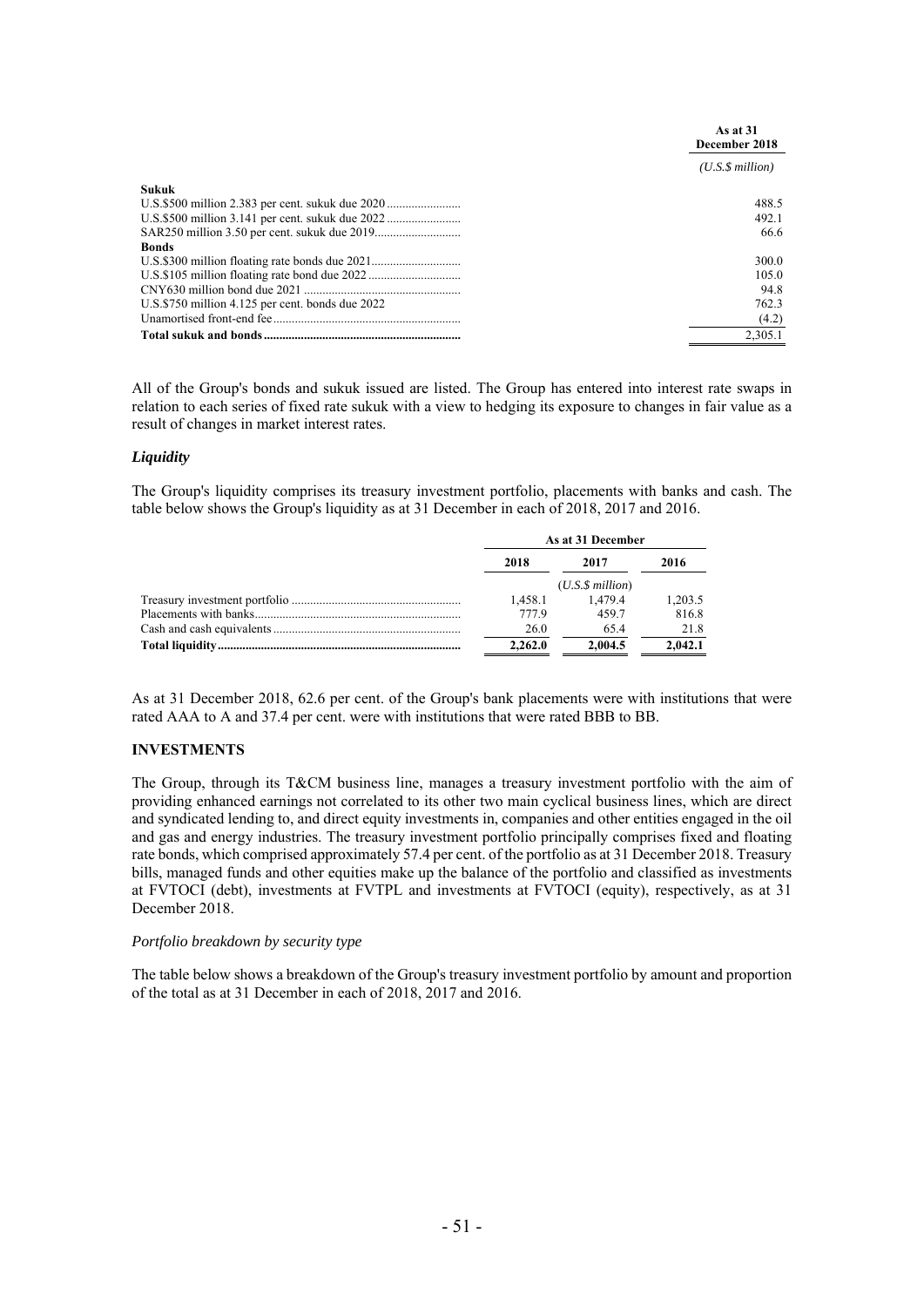| As at 31 December |                         |         |  |
|-------------------|-------------------------|---------|--|
| 2018              | 2017                    | 2016    |  |
|                   | $(U.S.\$ \$ million $)$ |         |  |
| 225.0             | 200.0                   |         |  |
| 989.4             | 980.4                   | 924.2   |  |
| 90.0              | 154.9                   | 192.9   |  |
| 56.3              | 109.6                   | 86.4    |  |
| 102.7             | 34.5                    |         |  |
| (5.3)             |                         |         |  |
| 1,458.1           | 1,479.4                 | 1,203.5 |  |
|                   | $(\text{per cent.})$    |         |  |
| 15.4              | 13.5                    |         |  |
| 67.9              | 66.3                    | 76.8    |  |
| 6.2               | 10.5                    | 16.0    |  |
| 3.9               | 7.4                     | 7.2     |  |
| 7.0               | 2.3                     |         |  |
| (0.4)             |                         |         |  |
| 100.0             | 100.0                   | 100.0   |  |

All of the Group's treasury investments are fair valued using quoted prices on active markets, except for managed funds which are valued based on significant observable inputs either directly or indirectly, at the end of each reporting period. The Group uses a portion of the securities within the portfolio as collateral for repo-based financing transactions. As at 31 December 2018, securities with a fair value of U.S.\$179.6 million had been pledged as collateral for these transactions, compared to U.S.\$189.2 million as at 31 December 2017 and U.S.\$189.4 million as at 31 December 2016.

#### *Portfolio maturity breakdown*

The table below shows a maturity profile of the Group's treasury investments, which are classified both under FVTOCI and FVTPL as at 31 December 2018.

|                                               | Up to $3$<br>months | 3 months<br>to 1 year | 1 year to 5<br>vears | 5 vears<br>and over | Total   |
|-----------------------------------------------|---------------------|-----------------------|----------------------|---------------------|---------|
| FVTOCI and FVTPL securities (U.S. \$ million) | 235.8               | 132.5                 | 700.3                | 389.8               | 1.458.1 |
|                                               | 16.2                | 9.1                   | 48.0                 | 26.7                | 100.0   |

### **Fixed income portfolio**

The Group's treasury investments comprise fixed and floating rate securities (its "**fixed income portfolio**"), and a small portfolio of treasury bills, managed funds and other equities. As at 31 December 2018, the Group's fixed income portfolio had a weighted average credit rating of 'A'.

The Group's fixed income portfolio principally comprises debt securities issued by financial institutions and governments and public sector bodies. The remaining securities are principally invested within the petroleum and energy sectors.

#### *Ratings classification of fixed income portfolio*

The table below shows the ratings classification by issuer type of the Group's fixed income portfolio by amount as at 31 December in each of 2018, 2017 and 2016.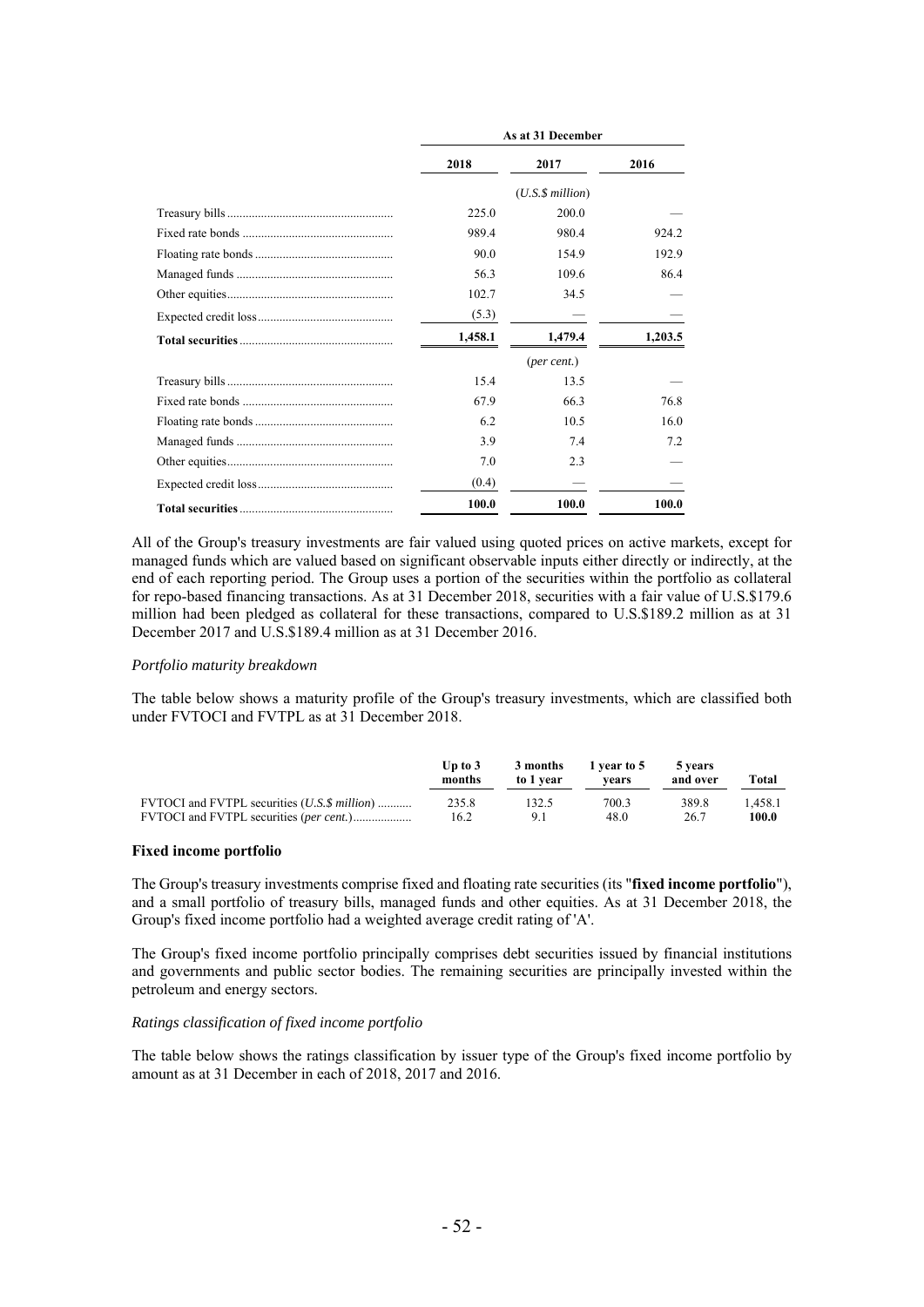|                               | As at 31 December |                      |         |
|-------------------------------|-------------------|----------------------|---------|
|                               | 2018              | 2017                 | 2016    |
|                               |                   | $(U.S.\$ \$ million) |         |
| of which:                     | 690.1             | 726.8                | 717.9   |
|                               | 134.4             | 238.8                | 298.6   |
|                               | 291.7             | 263.5                | 140.0   |
|                               | 264.0             | 224.5                | 279.3   |
| of which:                     | 388.0             | 361.3                | 352.6   |
|                               | 89.5              | 139.0                | 159.8   |
|                               | 83.2              | 109.1                | 109.2   |
|                               | 215.3             | 113.2                | 83.6    |
| of which:                     | 1.3               |                      |         |
|                               |                   |                      |         |
| Governments and public sector |                   |                      |         |
|                               | 1.3               |                      |         |
|                               |                   | 47.2                 | 46.6    |
|                               | 1,079.4           | 1,135.3              | 1,117.1 |

The table below shows the ratings classification by issuer type of the Group's fixed income portfolio by proportion of the total as at 31 December in each of 2018, 2017 and 2016.

|           |       | As at 31 December |       |
|-----------|-------|-------------------|-------|
|           | 2018  | 2017              | 2016  |
|           |       | (per cent.)       |       |
| of which: | 63.9  | 64.0              | 64.3  |
|           | 12.5  | 21.0              | 26.7  |
|           | 27.0  | 23.2              | 12.6  |
|           | 24.5  | 19.8              | 25.0  |
| of which: | 35.9  | 31.8              | 31.6  |
|           | 8.3   | 12.2              | 14.3  |
|           | 7.7   | 9.6               | 9.8   |
|           | 19.9  | 10.0              | 7.5   |
| of which: | 0.1   |                   |       |
|           |       |                   |       |
|           |       |                   |       |
|           | 0.1   |                   |       |
|           |       | 4.2               | 4.2   |
|           | 100.0 | 100.0             | 100.0 |

*Sectoral breakdown of fixed income portfolio* 

The table below shows the sectoral breakdown of the Group's fixed income portfolio by amount as at 31 December in each of 2018, 2017 and 2016.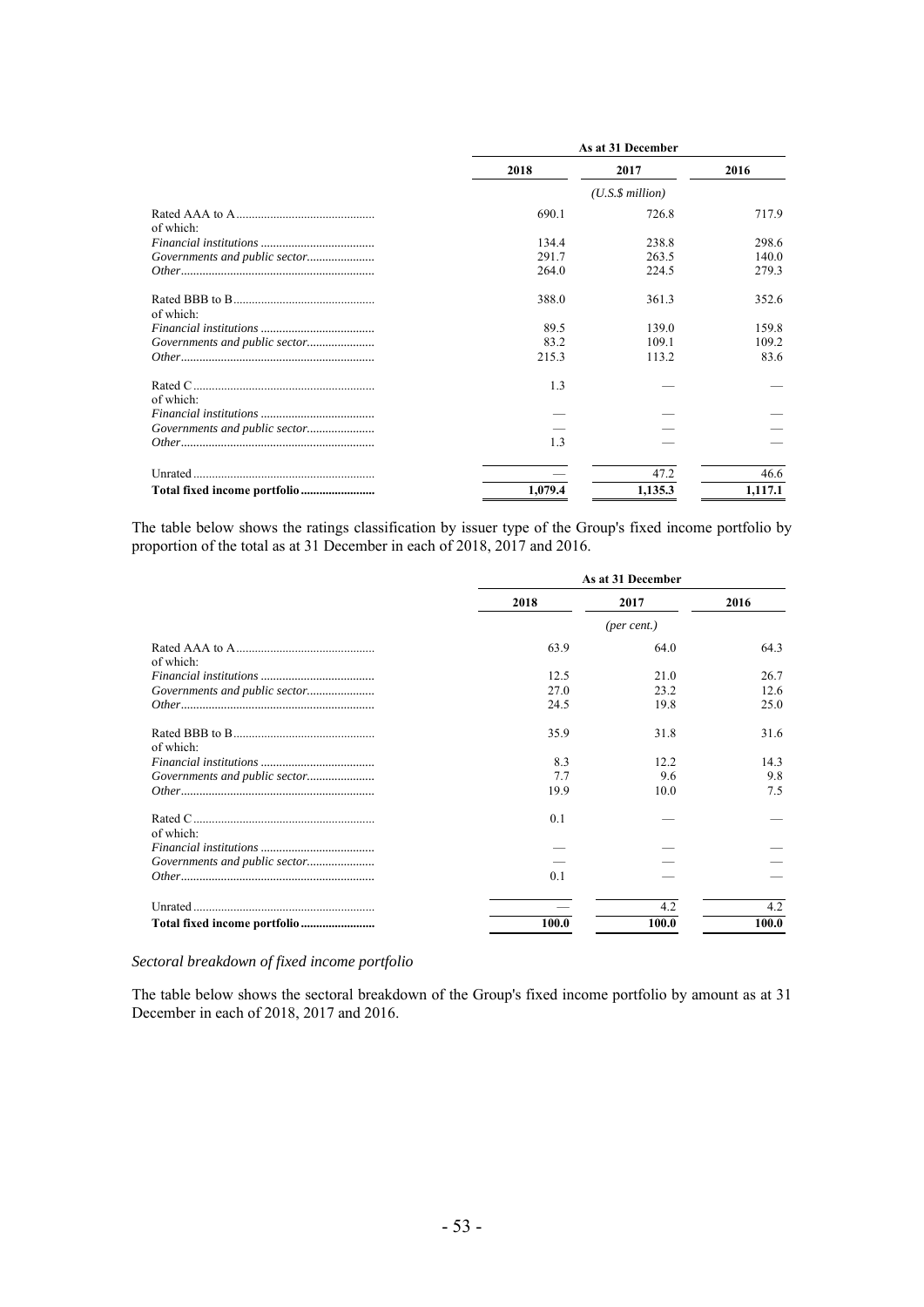| As at 31 December |                 |         |
|-------------------|-----------------|---------|
| 2018              | 2017            | 2016    |
|                   | (U.S.S.million) |         |
| 5.0               | 5.0             | 22.3    |
| 3.8               |                 |         |
| 61.0              | 43.5            |         |
| 58.1              | 58.0            | 60.1    |
| 2.0               | 1.2             |         |
| 74.8              | 53.1            | 6.8     |
| 44.8              | 67.9            | 57.0    |
| 304.7             | 392.9           | 469.1   |
| 147.9             | 372.6           | 302.8   |
| 377.4             | 139.4           | 199.0   |
| 1.079.4           | 1.135.3         | 1.117.1 |

The table below shows the sectoral breakdown of the Group's fixed income portfolio by proportion of the total as at 31 December in each of 2018, 2017 and 2016.

| As at 31 December |             |               |
|-------------------|-------------|---------------|
| 2018              | 2017        | 2016          |
|                   | (per cent.) |               |
| 0.5               | 0.4         | 2.0           |
| 0.3               | 0.2         | 0.1           |
| 5.6               | 3.8         |               |
| 5.3               | 5.1         | 5.4           |
| 0.2               | 0.1         |               |
| 6.9               | 4.7         | $0.6^{\circ}$ |
| 4.2               | 6.0         | 5.1           |
| 28.2              | 34.6        | 42.0          |
| 13.7              | 32.8        | 27.1          |
| 35.0              | 12.4        | 17.8          |
| 100.0             | 100.0       | 100.0         |

#### *Geographical concentration of fixed income portfolio*

The Group's fixed income portfolio principally comprises debt securities issued by Arab world issuers. The table below shows the geographical classification of the Group's fixed income portfolio by amount as at 31 December in each of 2018, 2017 and 2016.

| As at 31 December |                 |         |
|-------------------|-----------------|---------|
| 2018              | 2017            | 2016    |
|                   | (U.S.S.million) |         |
| 233.8             | 251.4           | 212.5   |
| 135.3             | 102.9           | 106.2   |
| 372.2             | 460.8           | 524.2   |
| 741.3             | 815.1           | 842.9   |
| 66.7              | 63.0            | 64.9    |
| 17.8              | 14.9            | 7.8     |
| 253.7             | 242.3           | 201.5   |
| 1.079.5           | 1.135.3         | 1.117.1 |

The table below shows the geographical classification of the Group's fixed income portfolio by proportion of the total as at 31 December in each of 2018, 2017 and 2016.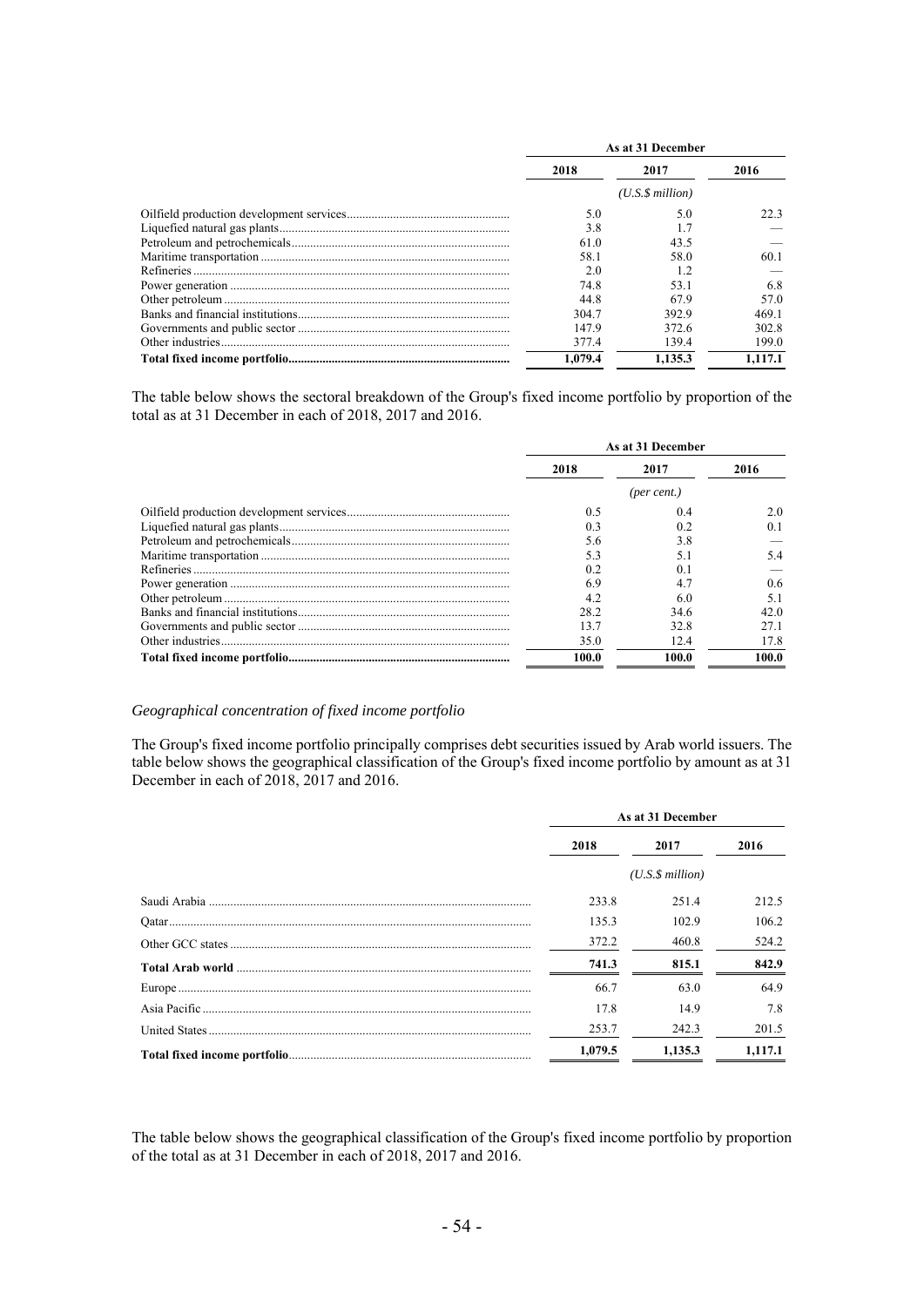| As at 31 December |                      |       |
|-------------------|----------------------|-------|
| 2018              | 2017                 | 2016  |
|                   | $(\text{per cent.})$ |       |
| 21.7              | 22.1                 | 19.0  |
| 12.5              | 9.1                  | 9.5   |
| 34.5              | 40.6                 | 46.9  |
| 68.7              | 71.8                 | 75.4  |
| 6.2               | 5.5                  | 5.8   |
| 1.6               | 1.3                  | 0.8   |
| 23.5              | 21.4                 | 18.0  |
| 100.0             | 100.0                | 100.0 |

*Interest rate structure of fixed income portfolio* 

The table below shows the weighted average effective interest rates of the Group's fixed income portfolio as at 31 December in each of 2018, 2017 and 2016.

| As at 31 December |                      |      |
|-------------------|----------------------|------|
| 2018              | 2017                 | 2016 |
|                   | $(\text{per cent.})$ |      |
| 4.67              | 4.50                 | 4.60 |
| 3.63              | 3.06                 | 3.10 |

## **CAPITAL ADEQUACY**

The Group's policy is to maintain a strong capital base so as to maintain investor, creditor and market confidence and to sustain the future development of its business. The Group recognises the need to maintain a balance between the higher returns that might be possible with greater gearing and the advantages and security afforded by a sound capital position. Although the Group is not subject to regulatory-imposed capital requirements, it monitors and manages its capital based on the capital adequacy ratios prescribed by the Basel Committee (Basel II) and also voluntarily complies with Basel III liquidity risk management guidelines. The Group's capital adequacy as at 31 December 2018 based on qualifying capital to total risk weighted exposure was 28.88 per cent.

The table below shows the Group's capital adequacy as at 31 December in each of 2018, 2017 and 2016.

|                                | As at 31 December                   |         |         |  |
|--------------------------------|-------------------------------------|---------|---------|--|
|                                | 2018                                | 2017    | 2016    |  |
|                                | $(U.S.\$ \$ million, except ratios) |         |         |  |
| <b>Risk weighted exposures</b> |                                     |         |         |  |
|                                | 7.111.0                             | 7,006.3 | 5,274.8 |  |
|                                | 884.4                               | 823.9   | 960.3   |  |
|                                | 7.995.4                             | 7,830.2 | 6,235.1 |  |
| Capital adequacy               |                                     |         |         |  |
|                                | 2.265.9                             | 2.147.7 | 1.473.3 |  |
|                                | 43.2                                | 25.8    | 249.2   |  |
|                                | 2.309.1                             | 2.173.5 | 1,722.5 |  |
|                                | 28.88%                              | 27.76%  | 27.63%  |  |
|                                | 28.34%                              | 27.43%  | 23.63%  |  |

(1) Comprises share capital, legal and general reserves and retained earnings.<br>(2) Comprises investments fair value reserve and collective impairment allow

Comprises investments fair value reserve and collective impairment allowance.

#### **RELATED PARTY TRANSACTIONS**

The Group's principal related parties are its shareholders. Although the Group does not transact any commercial business directly with the shareholders themselves, it is engaged in financing activities with companies which are either controlled by the shareholder governments or over which they have significant influence. Loans made by the Group to related parties are made at prevailing market interest rates and are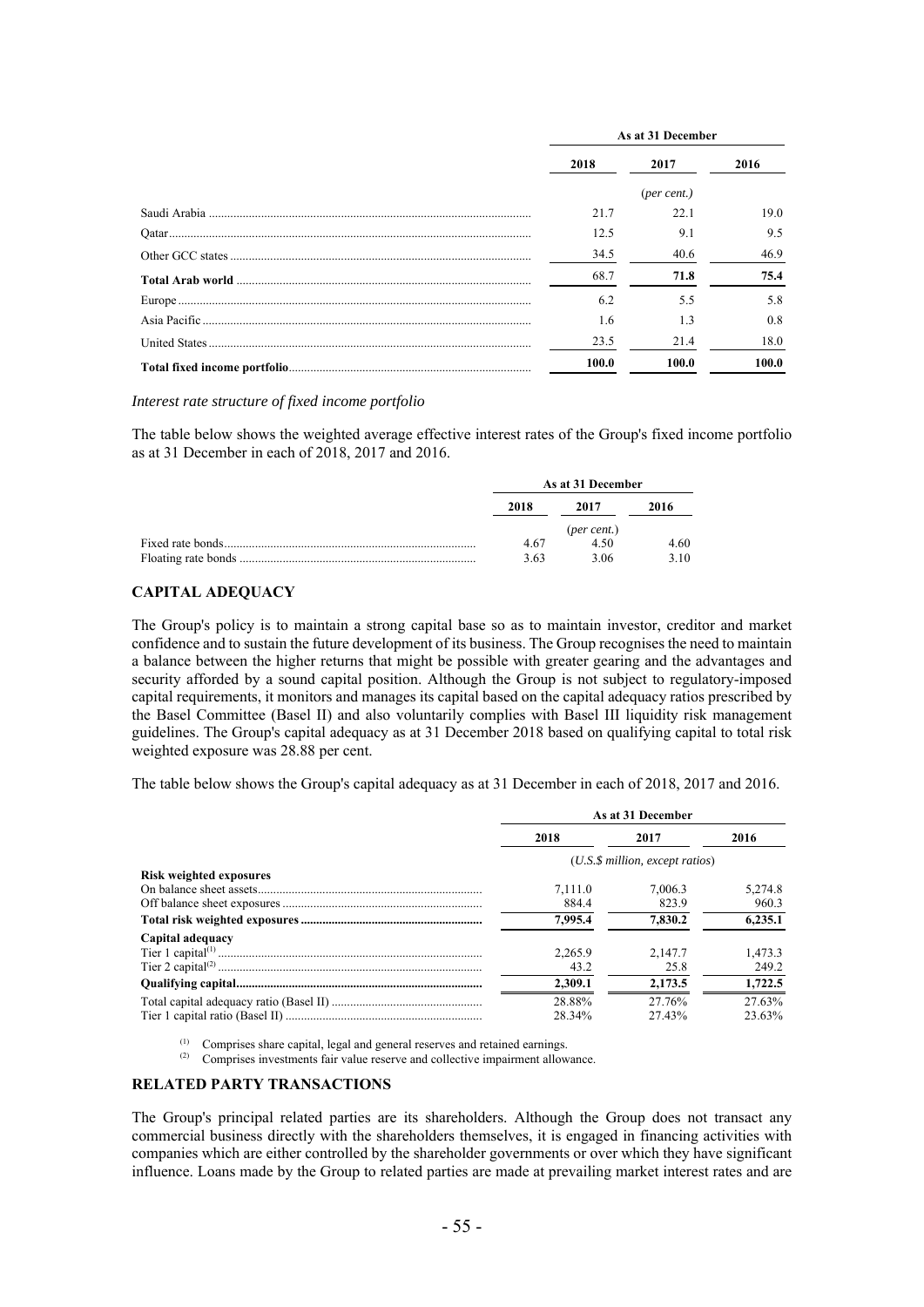subject to normal commercial negotiation as to terms. The majority of loans to related parties are syndicated, which means that participation and terms are negotiated by a group of arrangers, of which APICORP may, or may not, be a leader. No loans to related parties were written off in 2016, 2017 or, save following the settlement agreement with Government of Iraq, in 2018.

The table below summarises the Group's related party loans, direct equity investments in related parties and deposits from related parties as at, and for the years ended, 31 December 2018, 31 December 2017 and 31 December 2016.

|                                                                          | As at/year ended 31 December |         |         |
|--------------------------------------------------------------------------|------------------------------|---------|---------|
|                                                                          | 2018                         | 2017    | 2016    |
|                                                                          | $(U.S.\$ \$ million $)$      |         |         |
| Loans to related parties                                                 |                              |         |         |
|                                                                          | 2,382.3                      | 2,130.4 | 2,265.2 |
|                                                                          | (12.5)                       | (18.8)  | (18.8)  |
| Dividends due to the Government of Iraq, offset against defaulted loans. |                              | (45.5)  | (45.5)  |
|                                                                          | 539.3                        | 469.7   | 524.6   |
|                                                                          | 92.7                         | 62.0    | 43.6    |
|                                                                          | 12.5                         | 3.9     | 6.1     |
|                                                                          |                              |         | (5.5)   |
| <b>Investments in related parties</b>                                    |                              |         |         |
|                                                                          | 1,044.3                      | 954.3   | 987.2   |
|                                                                          |                              | 110.6   |         |
|                                                                          | 488.0                        | 514.7   | 73.5    |
|                                                                          | 8.8                          | 10.7    | 11.0    |
|                                                                          | 56.4                         | 35.4    | 57.7    |
| <b>Deposits</b>                                                          |                              |         |         |
|                                                                          | 415.2                        | 1,051.3 | 1,133.6 |
|                                                                          | 114.0                        | 110.8   | 108.8   |
|                                                                          | 13.7                         | 2.6     | 2.6     |
|                                                                          | 17.8                         | 17.5    | 15.8    |
| Interest expense on deposits from shareholders during the period         | 3.1                          | 2.0     | 1.4     |

As at 31 December 2018, the Group's gross loans outstanding to related parties were 65.8 per cent. of its total gross loans outstanding, compared to 68.6 per cent. as at 31 December 2017 and 73.2 per cent. as at 31 December 2016.

As at 31 December 2018, the Group's investments in related parties were 42.4 per cent. of its total investments, compared to 38.6 per cent. as at 31 December 2017 and 45.1 per cent. as at 31 December 2016.

As at 31 December 2018, the Group's deposits from related party corporates were 100 per cent. of its total deposits from corporates, compared to 100 per cent. as at 31 December 2017 and 31 December 2016.

|                                              | <b>Year ended 31 December</b> |                      |      |
|----------------------------------------------|-------------------------------|----------------------|------|
|                                              | 2018                          | 2017                 | 2016 |
|                                              |                               | $(U.S.\$ \$ million) |      |
| Loans to related parties                     |                               |                      |      |
|                                              | 93                            | 62                   | 44   |
|                                              | 13                            |                      | 6    |
|                                              |                               |                      |      |
| Direct equity investments in related parties |                               |                      |      |
|                                              | 56                            | 35                   | 58   |
| <b>Deposits</b>                              |                               |                      |      |
|                                              | 21                            |                      | [16] |

### **COMPETITION**

The Group's primary competition is from regional, international and development banks which have recognised expertise in project finance, ship finance and structured commodity finance as well as the financing of energy projects and energy trade in the MENA region. However, in many cases competitors on certain deals are also partners on other deals leading to competitive partnership. The Group is also increasingly facing competition from local banks in their own jurisdictions which have established expertise in the project financing area and are prepared to support aggressively their national champions and landmark projects. These banks also benefit from the ability to fund themselves with low cost retail deposits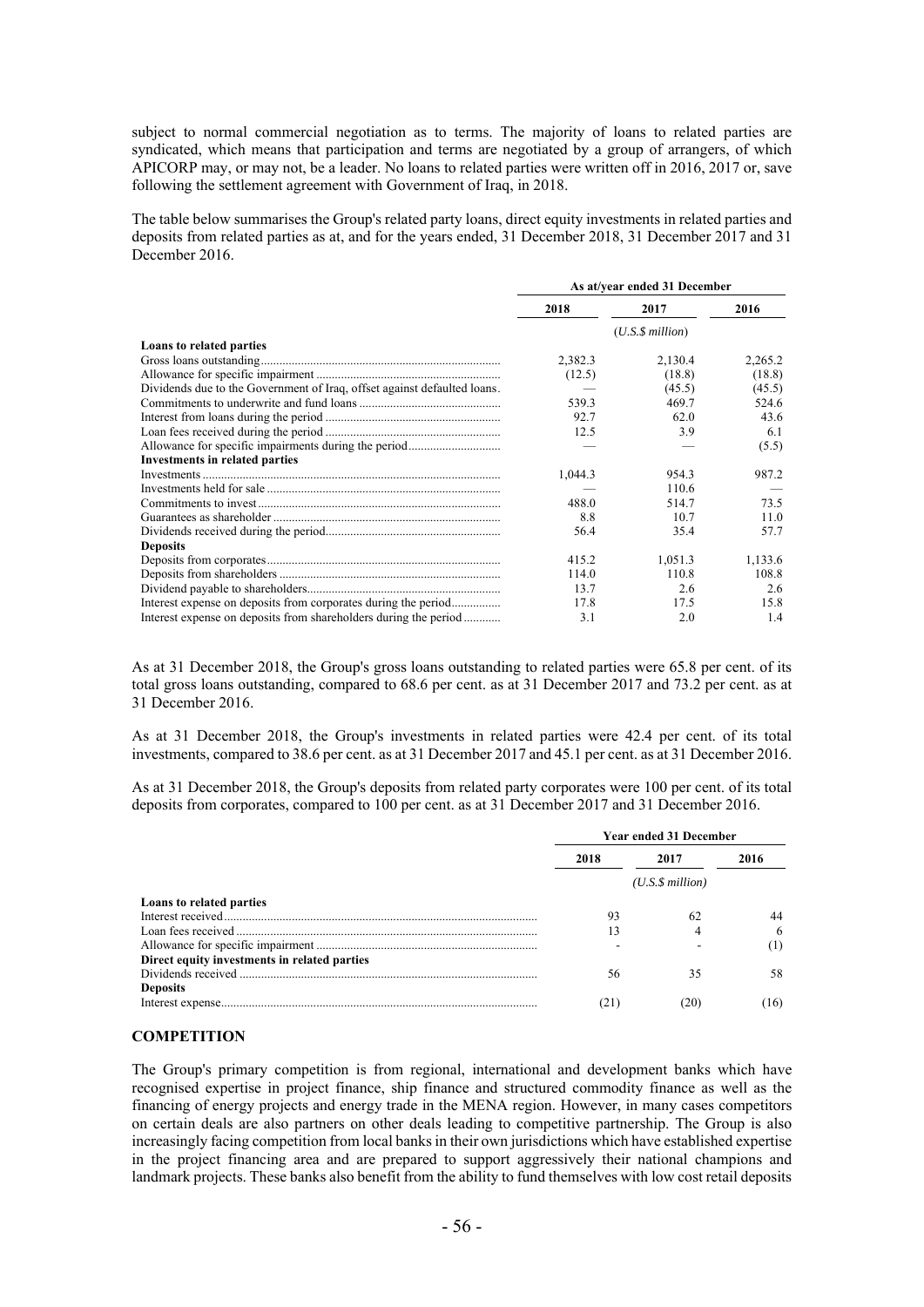in their local currency. This competition directly impacts the Group's ability to win advisory and structuring mandates and also affects the pricing of transactions, particularly at times where there is significant market liquidity. This competition may also lead to certain transactions being structured in a more aggressive manner than the Group considers appropriate in light of the risks involved.

With regard to direct equity investments, the Group's competition includes investment funds and private equity companies, large family holding companies with growing interest in the oil and gas industry, and energy project developers.

See generally "*Risk Factors—Factors that may affect APICORP's ability to fulfil its obligations under the Notes—APICORP—The Group faces significant and increasing competition*".

## **COMPLIANCE**

The Group is committed to building and maintaining a culture of ethical behaviour, corporate governance and regulatory compliance. The Group's compliance function is independent from its business activities. Among other things, the compliance function is responsible for:

- determining the internal measures and procedures needed to comply with applicable laws, regulations, procedures and internal standards and providing appropriate guidance to employees;
- monitoring adherence to all applicable laws, regulations, procedures and internal standards either directly or by delegating this responsibility to other clearly identified departments or persons as part of the Group's internal control process;
- assisting management in ensuring that all activities are conducted in conformity with all applicable requirements; and
- assessing the appropriateness of the Group's compliance-related guidelines and, where necessary, proposing amendments.

The Group's Compliance and Anti-money Laundering ("**AML**") Policy sets out minimum standards which must be complied with across the Group. These include:

- the appointment and approval of the Compliance Officer, who is responsible for overseeing compliance with relevant regulations, rules and best practices;
- the appointment and approval of the Money Laundering Reporting Officer (the "**MLRO**"), who is responsible for overseeing all AML activity within the Group;
- establishing and maintaining thorough customer due diligence, identification, verification and know your customer ("**KYC**") procedures, including enhanced due diligence for high risk counterparties (such as certain correspondent banks and politically exposed persons);
- in accordance with Central Bank of Bahrain regulations and Financial Action Task Force ("**FATF**") recommendations, the Group does not deal with banks that have no physical presence;
- ongoing monitoring of counterparty activities and frequent counterparty reviews;
- procedures for identifying and reporting suspicious transactions internally and/or to regulatory bodies (such as the Central Bank of Bahrain);
- the retention of records for minimum prescribed periods in accordance with applicable regulations; and
- appropriate reporting on compliance/AML matters to senior management and the Board (where material).

The Group is committed to preventing the use of its operations for money laundering, terrorist financing and other criminal purposes. In its approach to combat money laundering and terrorist financing, the Group is committed to adhering to all laws and regulations that are applicable in Saudi Arabia, Bahrain and other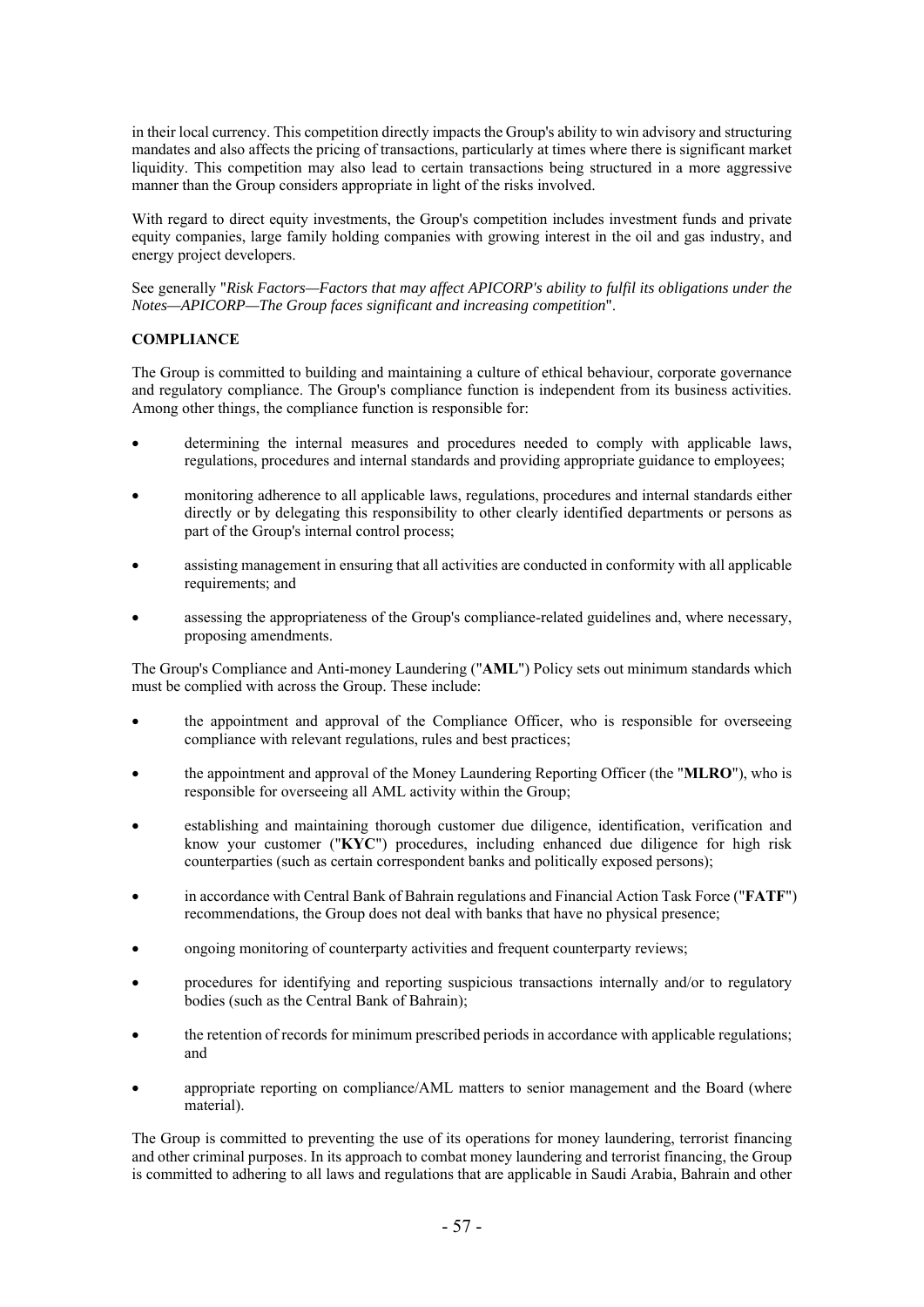countries in which it operates. It is also committed to complying with international best practices, especially those endorsed by the FATF, the Basel Committee on Banking Supervision and the Wolfsberg Group.

The Group seeks to ensure that it maintains full compliance with all applicable laws and regulations in all jurisdictions in which it does business (including those promulgated by the U.S. Office of Foreign Assets Control, the European Union and the United Nations). APICORP complies with all applicable laws and regulations on sanctioned countries or entities regardless of its shareholding status, be it Syria or Libya, including blocking transactions where appropriate, including with respect to shareholders, investments and lending activity. The Group's Sanctions Compliance Policy covers:

- screening customers/clients and transactions globally against the sanctions lists issued by the United Kingdom's HM Treasury, the European Union, the United Nations and the United States of America Department of the Treasury – Office of Foreign Assets Control;
- prohibiting business activity, including prohibitions on commencing or continuing customer relationships or providing products or services or facilitating transactions that the Group believes may violate applicable sanctions laws or its Sanctions Compliance Policy, including dealing with individuals or entities named on a sanctions list or conducting business, directly or indirectly, involving countries or territories subject to comprehensive sanctions;
- restricting business activity involving, directly or indirectly, countries or persons subject to more selective or targeted sanctions programmes, which impacts not only the types of products or services that the Group may make available but also the types of transactions the Group may process;
- investigating all customer/client alerts or transactions that are flagged in the Group's screening systems: and
- reporting breaches of sanctions laws to the relevant regulatory authority.

Effective AML and KYC procedures form a fundamental part of the Group's internal control regime. Ongoing KYC, AML and sanctions training is provided to all of the Group's employees on a regular basis.

### **INTERNAL AUDIT**

The Group has engaged Price Waterhouse Coopers ("**PwC**") to conduct the internal audit of all of its activities. PwC reports its findings to the Board Audit and Risk Committee.

# **INFORMATION TECHNOLOGY**

The Group operates in industries that are highly dependent on information and technologies and it is heavily reliant on its IT systems to process its transactions on an accurate and timely basis and to store and process substantially all of the Group's business and operating data. The proper functioning of the Group's financial control, risk management, credit analysis and reporting, accounting, customer service and other IT systems, as well as the communication networks between its offices and main data processing centres, are critical to its business and its ability to compete effectively. The Group's business would be materially adversely affected if there were a partial or complete failure of any of these IT systems or communications networks. Such failures can be caused by a variety of reasons some of which are outside of the Group's control, including natural disasters, extended power outages, and computer viruses and other external electronic attacks as discussed under. The proper functioning of the Group's IT systems also depends on accurate and reliable data and other system inputs, which are subject to internal human errors. Any failure or delay in recording or processing transaction data could subject the Group to claims for losses and regulatory fines and penalties. In addition to the above, the Group's IT support is crucial to the delivery of its business strategy.

The Group seeks to mitigate such failures and further its business strategy by using market leading software solutions and enterprise resource planning to provide services to its business and to respond to new trends in business strategies as they arise. In addition, the Group works with a range of hardware and software partners as well as outsourcing vendors to achieve its long-term strategic IT vision, which is to ensure that the IT services that it delivers are reliable, secure and business aligned.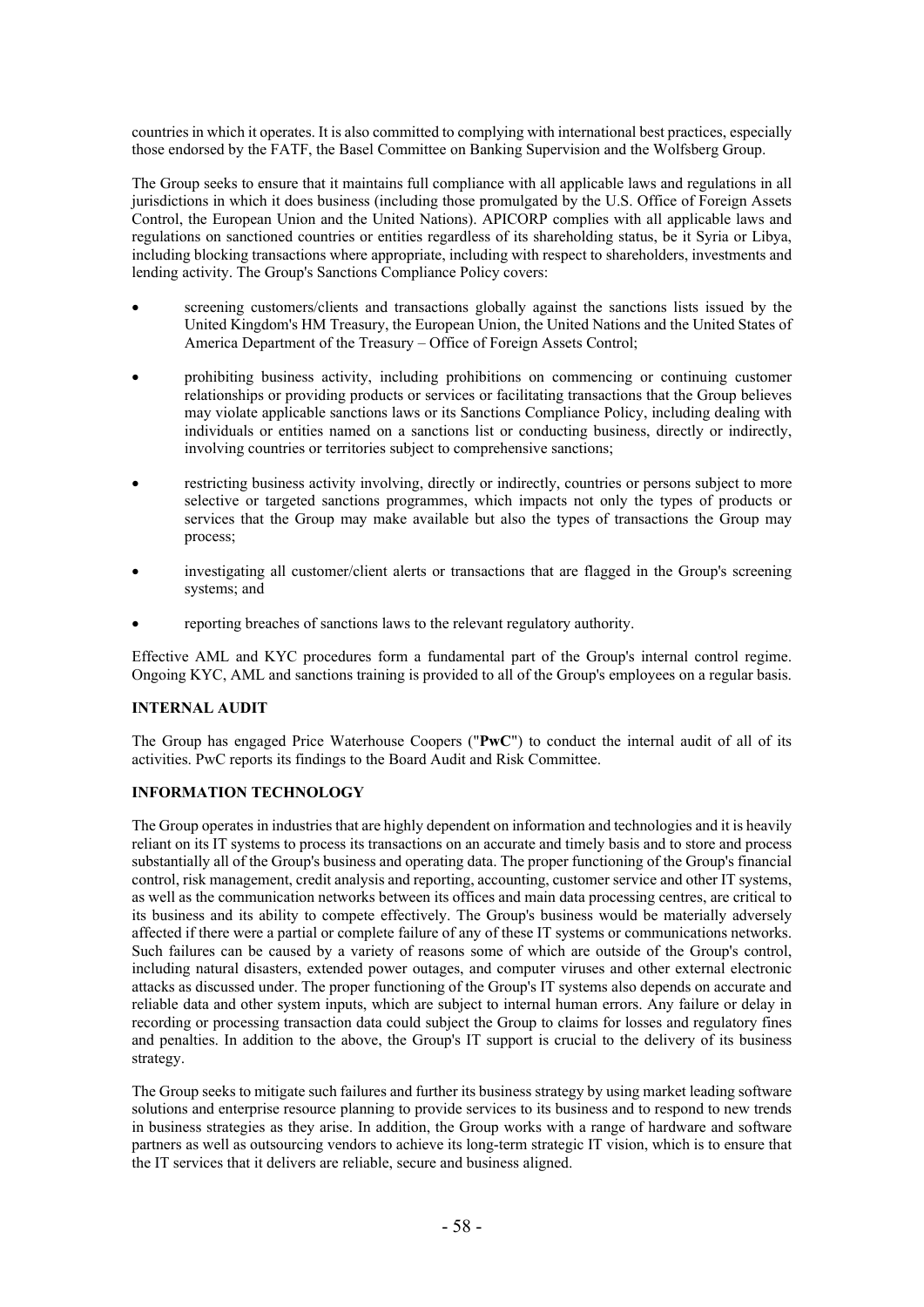The Group has a data centre with appropriate redundancy levels, high availability and a managed virtualised environment. It has also established a disaster recovery site which enables data replication with the main data centre for all critical applications.

As a financial institution, the Group is exposed to the very real and growing threat of security breaches and cyber-attacks. Activists, rogue states and cyber criminals are among those targeting IT systems such as those employed by the Group. Given the increasing sophistication and scope of potential cyber-attack, it is possible that future attacks may lead to significant breaches of security. The Group seeks to protect itself by employing cyber-security procedures aimed at ensuring the maximum information and network protection from cyber threats and these operate at four main levels:

- network security, which aims to ensure the security of APICORP's network from threats originating both inside and outside APICORP;
- application security, which is designed to ensure that any application developed or acquired meets stringent standards of security;
- information system security, which comprises the processes and methodologies involved in keeping information confidential and available and assuring its integrity; and
- end-users security, which seeks to protect APICORP from end-users' activity and end-users from threats emanating from both within and outside APICORP.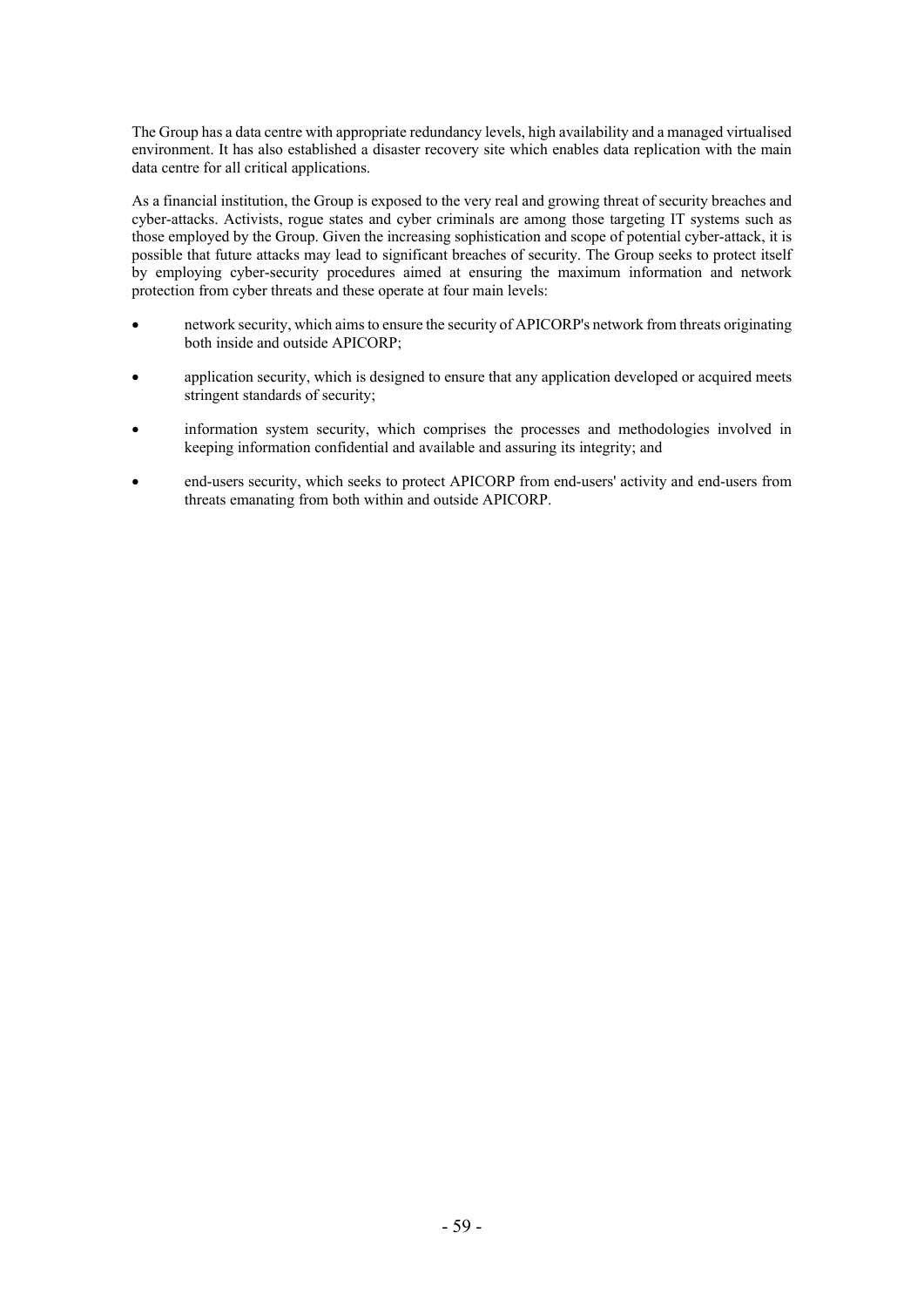### **RISK MANAGEMENT**

#### **INTRODUCTION**

The role of risk management is to understand, measure and manage risk in all aspects of the Group's business. The Group aims to embed a risk management culture in all of its business processes and to ensure that a risk management culture is adopted throughout the organisation. Accordingly, the Group seeks to continually improve its risk management in line with industry standards and Central Bank of Bahrain guidelines and by investing in the right people and systems.

The Group's risk management framework is focused on fully integrating enterprise-wide risk management into its operations and culture. The risk management structure covers credit risk, market risk, liquidity risk, operational risk and compliance. The Group seeks to ensure that risks are proactively identified and managed and it aims to achieve an appropriate balance between risk and return and to minimise potential adverse effects on its financial performance.

The Group's risk management policies are established to identify and analyse the risks which it faces, to set appropriate risk limits and controls, and to monitor risks and adherence to limits. The Group's risk management policies and systems are reviewed regularly to reflect changes in market conditions, emerging best practices and the products and services offered. The Group, through its training and management standards and procedures, aims to develop a disciplined and constructive control environment, in which all employees understand their roles and obligations.

#### **FINANCIAL RISK MANAGEMENT OBJECTIVES**

The Board has overall responsibility for the establishment and oversight of the Group's risk management framework. The Board has established a Board Audit and Risk committee, which is responsible for developing and monitoring the Group's risk management policies. In addition, the same committee oversees how management monitors compliance with the Group's risk management policies and procedures, and reviews the adequacy of the risk management framework in relation to the risks faced by the Group. The Board Audit and Risk committee is assisted in its oversight role by the internal audit function (which is outsourced to PwC), which undertakes both regular and *ad hoc* reviews of risk management controls and procedures.

The Risk and ALCO Committee, which is a management level committee, is responsible for developing and monitoring the Group's risk management policies to maintain effective oversight of the key risks faced. Risk management policies have been established to identify and analyse the risks faced by the Group; set appropriate risk limits and controls; and monitor risks and adherence to limits. The Group's risk management policies and systems are reviewed regularly to reflect changes in market conditions and the Group's activities. The Group is focusing on integrating risk management functions within its business lines and aims to develop a disciplined and integrated control environment that can optimise its risk-reward profile.

For a further discussion of the Group's Board and management committees, see "*Management and employees—Management*".

The Group's Risk Management Department is responsible for ensuring and maintaining effective enterprisewide risk management, as contained in the Group's Risk Charter; together with all risk management policies, risk exposure thresholds, rating models and related manuals.

### **CREDIT RISK MANAGEMENT**

#### **Introduction**

Credit risk is the risk that a borrower or counterparty will be unable or unwilling to meet a commitment that it has entered into with the Group, causing a financial loss to the Group. Credit risk principally arises from the Group's direct and syndicated lending, treasury and other activities undertaken by the Group. The Group has established policies and procedures to control and monitor such risks and monitors concentration of credit risk by sector and by geographic location.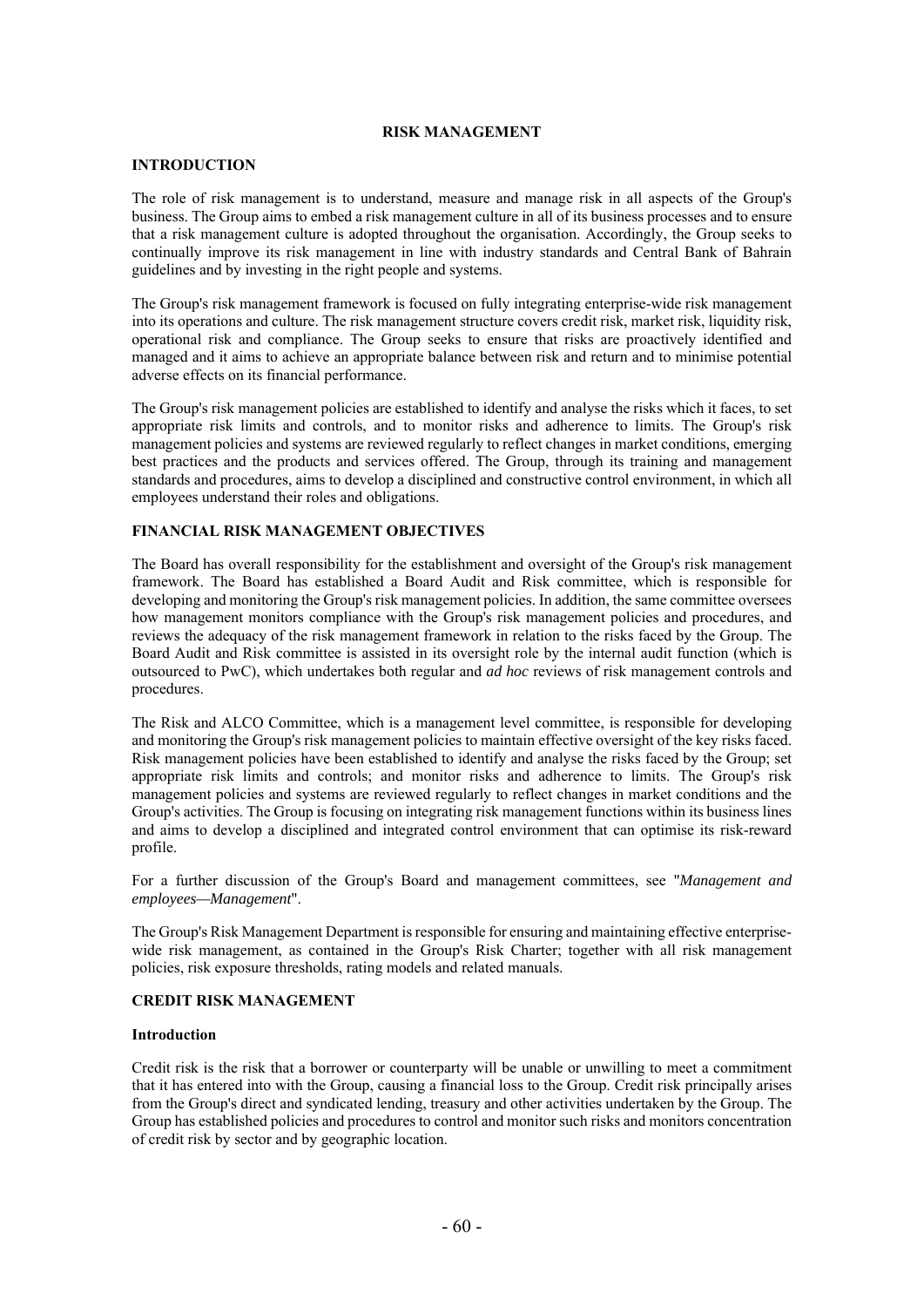Proposed loans and direct equity investments are subject to systematic investigation, analysis and appraisal as set forth below. Once approved, all loan commitments, whether drawn or undrawn, are subject to systematic monitoring so that potential problems may be detected early and remedial action taken.

The Group's treasury activities, including its investments in fixed income securities and its bank placements, are controlled by means of a framework of limits and external credit ratings. Investing in marketable securities is primarily restricted to GCC countries, the United States and major European stock exchanges. Dealings are only permitted with approved internationally rated banks, brokers and other counterparties. Securities portfolios and investing policies are reviewed from time to time by the Risk and ALCO Committee.

## **Credit approval process**

All of the Group's credit transactions undergo two levels of review before being proposed for Board approval, with interim approval being granted as a clearance to perform further due diligence. Final approval is only granted after detailed due diligence has been conducted and the results are considered satisfactory.

Applicants for direct credit are required to submit detailed information to the Group, including relevant background information as well as specific information on their management, business model, major suppliers and customers and bank relationships and limits. In addition, the Group typically requires audited financial statements for the last three years as well as current year financial information where available. The availability of sovereign guarantees and commitments and export credit agency cover are also key factors in the evaluation of a credit application.

Officers within Corporate Finance conduct a financial analysis of the applicant, propose an internal credit grade and negotiate the key terms of the proposed facility with the applicant. They also conduct screening checks and undertake site visits. All credit applications are also reviewed independently by the Risk Management Department. Risk queries are discussed with the transaction team and the queries and their resolution are reflected in the credit application. Reference checks are made through market sources and intermediaries. Where appropriate, specialist consultants may be engaged to undertake technical, financial and/or legal due diligence. Once the credit application has been completed, it and the accompanying risk review and any external due diligence reports obtained are submitted to the management level Credit and Investment Committee for review and approval.

Where the Group is participating in a syndicated loan, the Group typically receives and reviews the standard credit package submitted to all potential syndicate participants. The Group's review process for syndicated loan participations does not materially differ from that for its direct lending.

In each case, once all internal review and validation steps have been completed, the application is submitted to the Credit and Investment Committee, which makes an appropriate recommendation to the Board. The Board has the ultimate authority to sanction commitments.

#### **Credit rating and measurement**

The Group's risk rating system is the basis for determining the credit risk of its asset portfolio and, therefore, appropriate asset pricing, the portfolio management strategy and loss provisions and reserves. The risk rating is also a key factor in credit approval.

The Group's internal rating model considers multiple characteristics, including the strength of project sponsors, the relevant market and industry parameters and technical strengths of the borrower. In addition, transaction characteristics such as the security package, the political and legal environment and the financial strength of the borrower are also considered.

The Group has adopted a five-tiered asset classification, being Standard, Watch List, Substandard, Doubtful and Loss and grades its assets under 10 rating categories. Assets within the AAA to C rating band (that is, AAA, AA, A, BBB, BB, B and C) are considered to be performing assets and assets graded DDD, DD or D are considered to be non-performing assets.

The Group's internal ratings also form the basis for its specific impairment provisioning in respect of individual assets.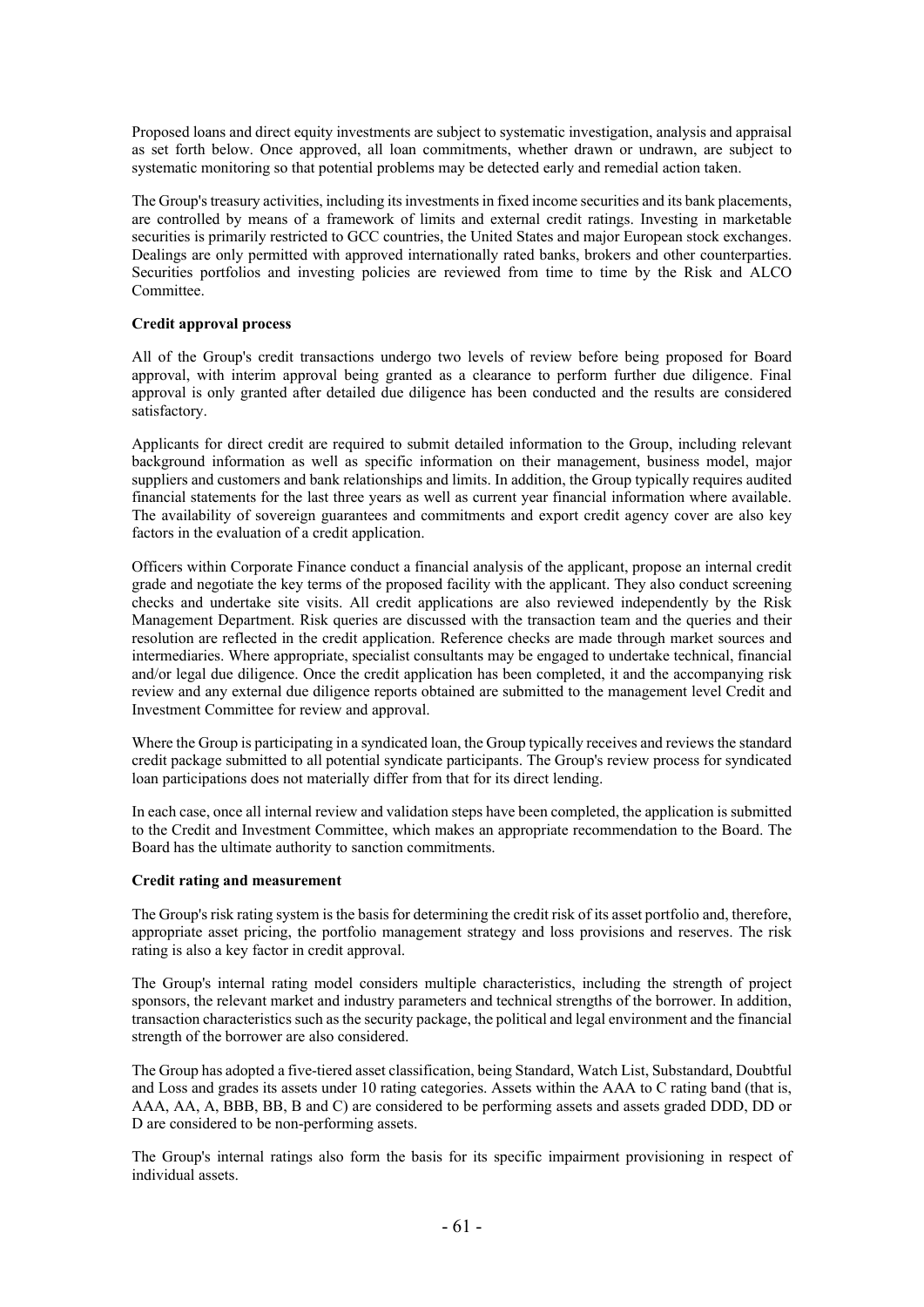| Internal rating | <b>Asset classification</b> | <b>Default indicator</b>                       | <b>Provision category</b> |
|-----------------|-----------------------------|------------------------------------------------|---------------------------|
|                 | Standard                    | No past due payments                           | Collective provision      |
|                 | Standard                    | No past due payments                           | Collective provision      |
|                 | Standard                    | No past due payments                           | Collective provision      |
|                 | Standard                    | No past due payments                           | Collective provision      |
|                 | NR.                         | No past due payments                           | Collective provision      |
|                 | Watch list                  | Past due payments of 90 days or<br><i>less</i> | Collective provision      |
|                 | Sub Standard                | Past due payment of 180 days or<br><i>less</i> | Specific provision        |
| DD.             | Doubtful                    | Past due payment of 360 days or<br>less        | Specific provision        |
|                 | Loss                        | Past due payment of more than 360<br>davs      | Specific provision        |

The table below summarises the Group's asset classification and grading model.

The Group has a risk-based pricing mechanism under which the allocation of capital for each loan is based on the loan's internal rating, in accordance with Basel guidance that riskier assets should require more capital. The Group's loans are priced to derive an acceptable return on capital which means that higher pricing is applied to riskier loans.

### **Credit monitoring**

The Group monitors its credit exposures on a regular basis as well as any external trends which may impact risk management outcomes. Internal risk management reports, containing information on key variables, portfolio delinquency and impairment performance, are presented to both the Risk and ALCO Committee and the Board Audit and Risk Committee. All exposures are monitored carefully for performance and reviewed formally on an annual basis or earlier. The Group's policies mandate client visits and monitoring of accounts to make sure that any concerns on the quality of the accounts are addressed proactively.

All non-performing accounts are monitored closely by the Corporate Finance team and the Finance and Risk Management departments. These accounts are re-evaluated and remedial actions are agreed and monitored. Remedial actions include, but are not limited to, exposure reduction, security enhancement and exit of the account.

## **Credit mitigation**

The Group seeks to mitigate potential credit losses from any given account, customer or portfolio using a range of tools, including taking collateral or guarantees in particular. The reliance that can be placed on these credit mitigation resources is carefully assessed taking into account their legal enforceability, the market value of any collateral and the counterparty risk of any guarantor.

The Group accepts a range of collateral types, including receivables; fixed assets such as plant and machinery; marketable securities; commodities; bank guarantees; and LCs. Risk mitigation policies control the approval of different collateral types.

The Group values its collateral in accordance with its risk mitigation policy, which prescribes the frequency of valuation for different collateral types. The valuation frequency is driven by the level of price volatility of each type of collateral and the nature of the underlying product or risk exposure. Collateral held against impaired financings is maintained at fair value.

The Group also purchases comprehensive non-payment insurance cover for certain exposures in noninvestment grade countries based on transaction credit assessments.

## **LIQUIDITY RISK**

Liquidity risk is the risk that the Group will encounter difficulty in meeting obligations associated with financial liabilities that are settled by delivering cash or another financial asset. Liquidity risk management aims to ensure that funds are available at all times to meet the Group's funding requirements.

The Group's liquidity management policies are designed to ensure that even under adverse conditions, the Group has access to adequate funds to meet its obligations, and to service its core investment and lending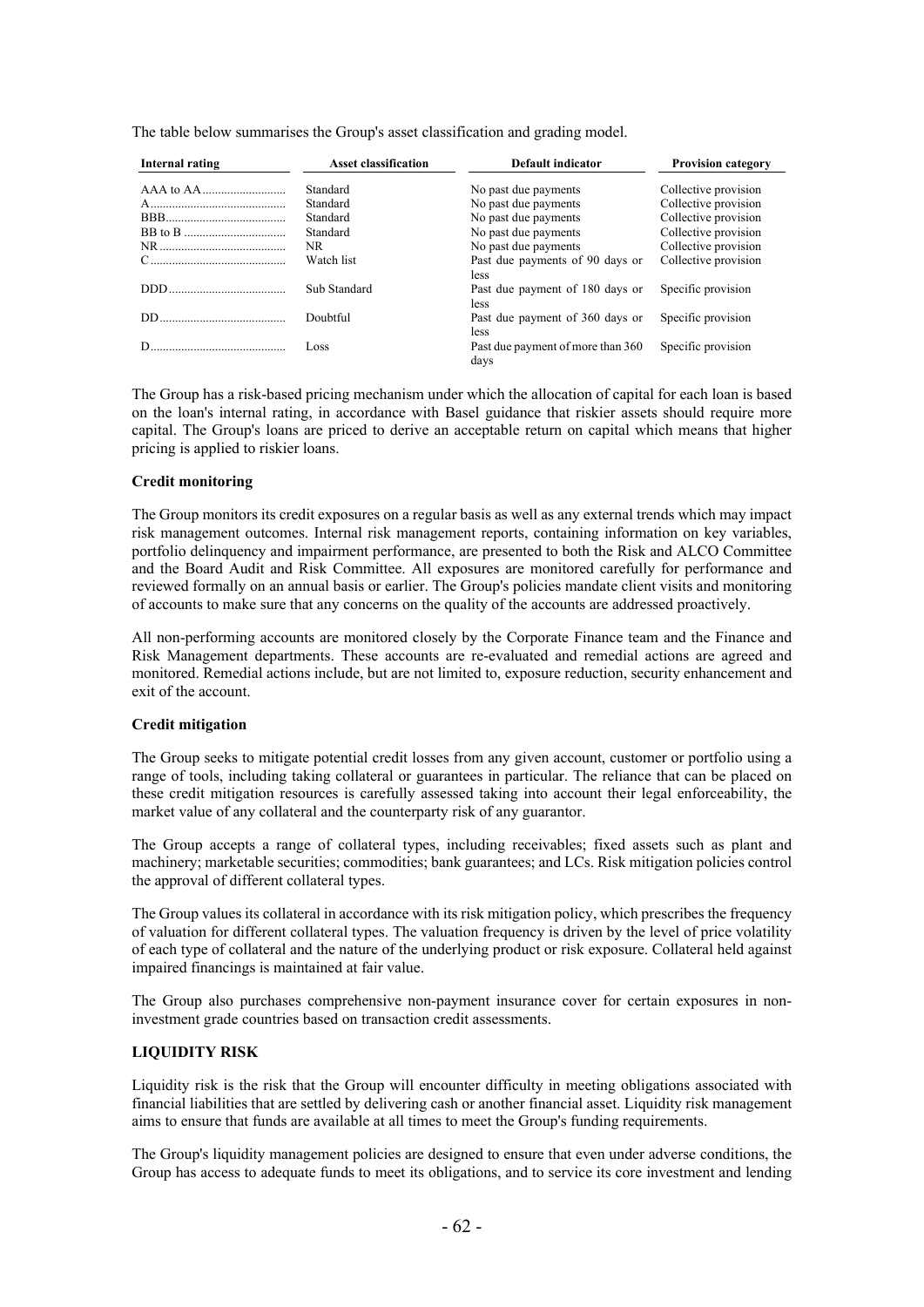functions. This is achieved by the application of prudent but flexible controls, which provide security of access to liquidity without undue exposure to increased costs from the liquidation of assets or the need to bid aggressively for deposits. The Group seeks to maintain an adequate level of quality liquid assets to continuously support its liquidity needs. Well-diversified sources of funding are also maintained, and liquidity mismatches are monitored and managed on a proactive basis. The Group's liquidity risk policy is in compliance with Basel III guidelines.

As part of liquidity management, the Group also seeks to ensure the availability of bank term financing at competitive rates at all times to meet its long-term funding requirements.

The Group's daily liquidity position is monitored and regular stress testing is conducted under a variety of scenarios covering both normal and more severe market conditions. All of the Group's liquidity policies are subject to review and approval by the Risk and ALCO Committee. Liquidity controls are provided for an adequately diversified deposit base in terms of maturities and the range of counterparties.

The table below summarises the Group's asset and liability maturity profile, based on management's estimates of repayment, as at 31 December in each of 2018, 2017 and 2016. A more detailed table showing individual statement of financial position line items is set out in note 29 to the 2018 Financial Statements and note 28 to the 2017 Financial Statements.

|                              | Up to $3$<br>months  | 3 months<br>to 1 year | 1 year to<br>5 years | 5 years<br>and over | Total     |
|------------------------------|----------------------|-----------------------|----------------------|---------------------|-----------|
|                              | $(U.S.\$ \$ million) |                       |                      |                     |           |
| 31 December 2018             |                      |                       |                      |                     |           |
|                              | 1,127.9              | 820.4                 | 2,508.9              | 2,495.5             | 6,952.7   |
| Total liabilities and equity | (788.2)              | (1,029.7)             | (2,866.9)            | (2,267.9)           | (6,952.7) |
|                              | 339.7                | (209.3)               | (358.0)              | 227.6               |           |
|                              | 339.7                | 130.5                 | (227.6)              |                     |           |
| 31 December 2017             |                      |                       |                      |                     |           |
|                              | 823.1                | 849.4                 | 2,548.1              | 2,016.2             | 6,236.8   |
|                              | (751.2)              | (514.9)               | (2,820.3)            | (2,150.4)           | 6,236.8   |
|                              | 71.9                 | 334.5                 | (272.3)              | (134.2)             |           |
|                              | 71.9                 | 406.4                 | 134.2                |                     |           |
| 31 December 2016             |                      |                       |                      |                     |           |
|                              | 1,092.0              | 438.6                 | 2,056.4              | 2,554.7             | 6,141.7   |
|                              | (1,521.2)            | (468.3)               | (2,128.5)            | (2,023.7)           | (6,141.7) |
|                              | (429.2)              | (29.7)                | (72.1)               | 531.0               |           |
|                              | (429.2)              | (458.9)               | (531.0)              |                     |           |

The Group's funding profile has been strengthened by increasing the amount of its medium- and long-term funding. As a result, the Group's liquidity mismatch position has improved as evidenced by the trend in maturity gaps shown in the table above.

#### **MARKET RISK MANAGEMENT**

Market risk is the risk that changes in market factors, such as interest rates, equity prices and foreign exchange rates, will affect the Group's income or the value of its holdings of financial instruments. The objective of market risk management is to manage and control market risk exposures within acceptable parameters, while optimising the return on risk.

The majority of the Group's investments (which are not actively traded) are fixed income debt securities. The Group also has a small amount of equity-related funds and equity securities. Treasury activities are controlled by the Risk and ALCO Committee and are also subject to a framework of Board-approved currency, industry and geographical limits and ratings by recognised rating agencies.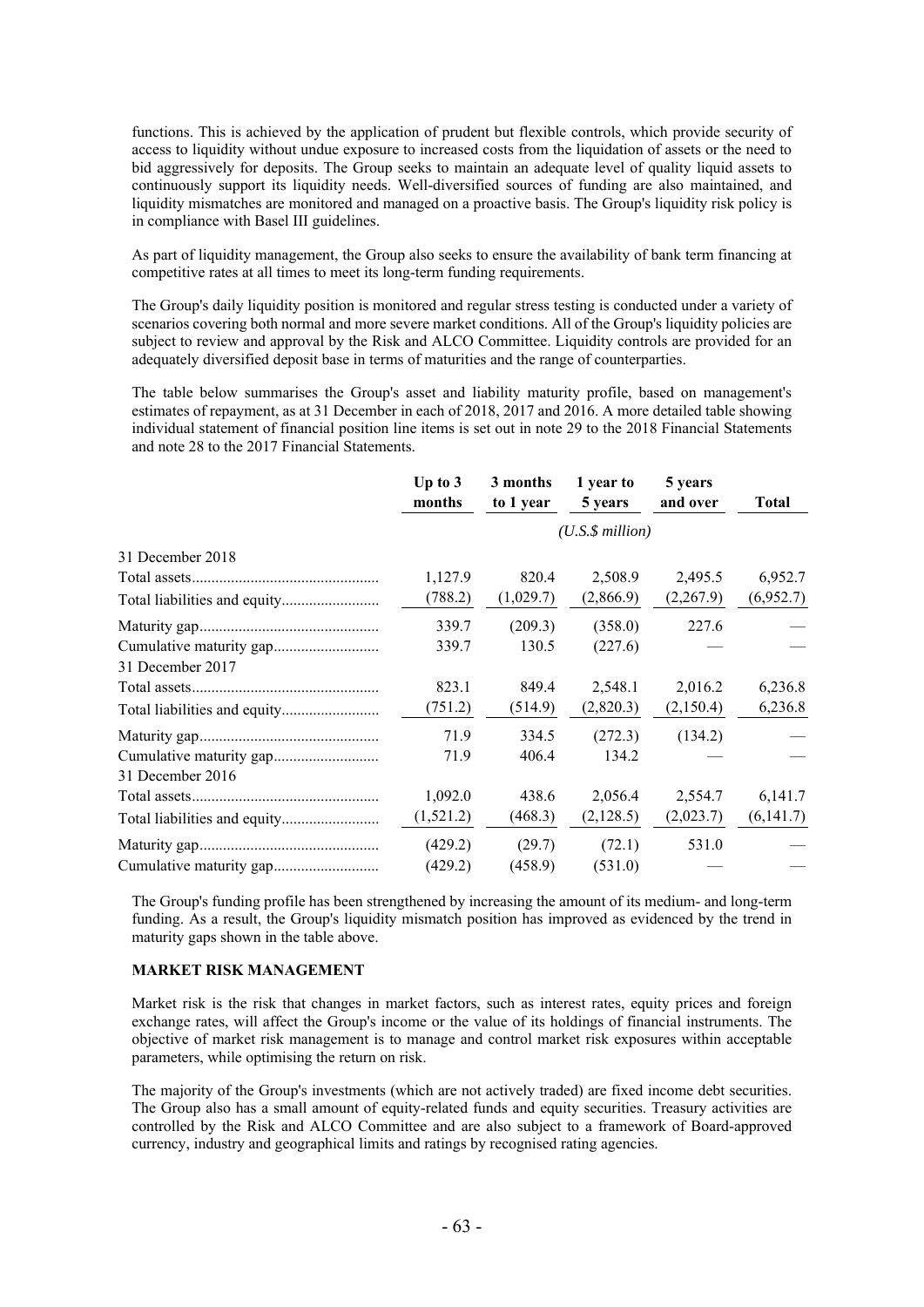The principal risk to which the Group's non-trading portfolios are exposed is the risk of loss from fluctuations in the future cash flows or fair values of its securities because of a change in market interest rates, foreign exchange rates and/or equity prices.

### **Interest rate risk**

The Group's syndicated and direct loans and its funding are principally denominated in U.S. dollars and the interest rates for both are typically linked to U.S. dollar LIBOR, giving the Group a significant degree of natural hedge. The Group's exposure to interest rate fluctuations on certain financial assets and liabilities is also contractually hedged through interest rate swap agreements.

The Group's exposure to interest rate risk is restricted by permitting only a limited mismatch between the re-pricing of the main components of its assets and liabilities. The table below summarises the Group's interest rate sensitivity gap by repricing period and its cumulative gap as at 31 December in each of 2018, 2017 and 2016. A more detailed table showing individual statement of financial position line items is set out in note 30 to the 2018 Financial Statements and note 29 to the 2017 Financial Statements.

|                  | Up to $3$<br>months  | 3 months<br>to 1 year | 1 year to<br>5 years | 5 years<br>and over | <b>Total</b> |
|------------------|----------------------|-----------------------|----------------------|---------------------|--------------|
|                  | $(U.S.\$ \$ million) |                       |                      |                     |              |
| 31 December 2018 |                      |                       |                      |                     |              |
|                  | 647.7                | (705.4)               |                      | 48.3                | (9.3)        |
|                  | 647.7                | (57.7)                | (57.7)               | (9.3)               |              |
| 31 December 2017 |                      |                       |                      |                     |              |
|                  | 220.3                | 582.6                 | (40.0)               | 44.2                | 807.1        |
|                  | 220.3                | 802.9                 | 762.9                | 807.1               |              |
| 31 December 2016 |                      |                       |                      |                     |              |
|                  | 355.6                | 138.5                 |                      | 44.2                | 538.3        |
|                  | 355.6                | 494.1                 | 494.1                | 538.3               |              |

A positive figure in the table above indicates that the Group has a higher volume of assets than liabilities which re-priced in the relevant period. As the Group's gaps are generally positive, this means that the Group typically benefits in an increasing interest rate environment but is adversely affected in a falling interest rate environment.

The management of interest rate risk against interest rate gap limits is supplemented by monitoring the sensitivity of the Group's financial assets and liabilities to various standard and non-standard interest rate scenarios. Standard scenarios that are considered on a periodic basis include a 100 basis point parallel fall or rise in all yield curves worldwide.

The table shows an analysis of the sensitivity of the Group's statement of income and equity as at 31 December in each of 2018, 2017 and 2016 to an increase or decrease in market interest rates (assuming no asymmetrical movement in yield curves and a constant statement of financial position).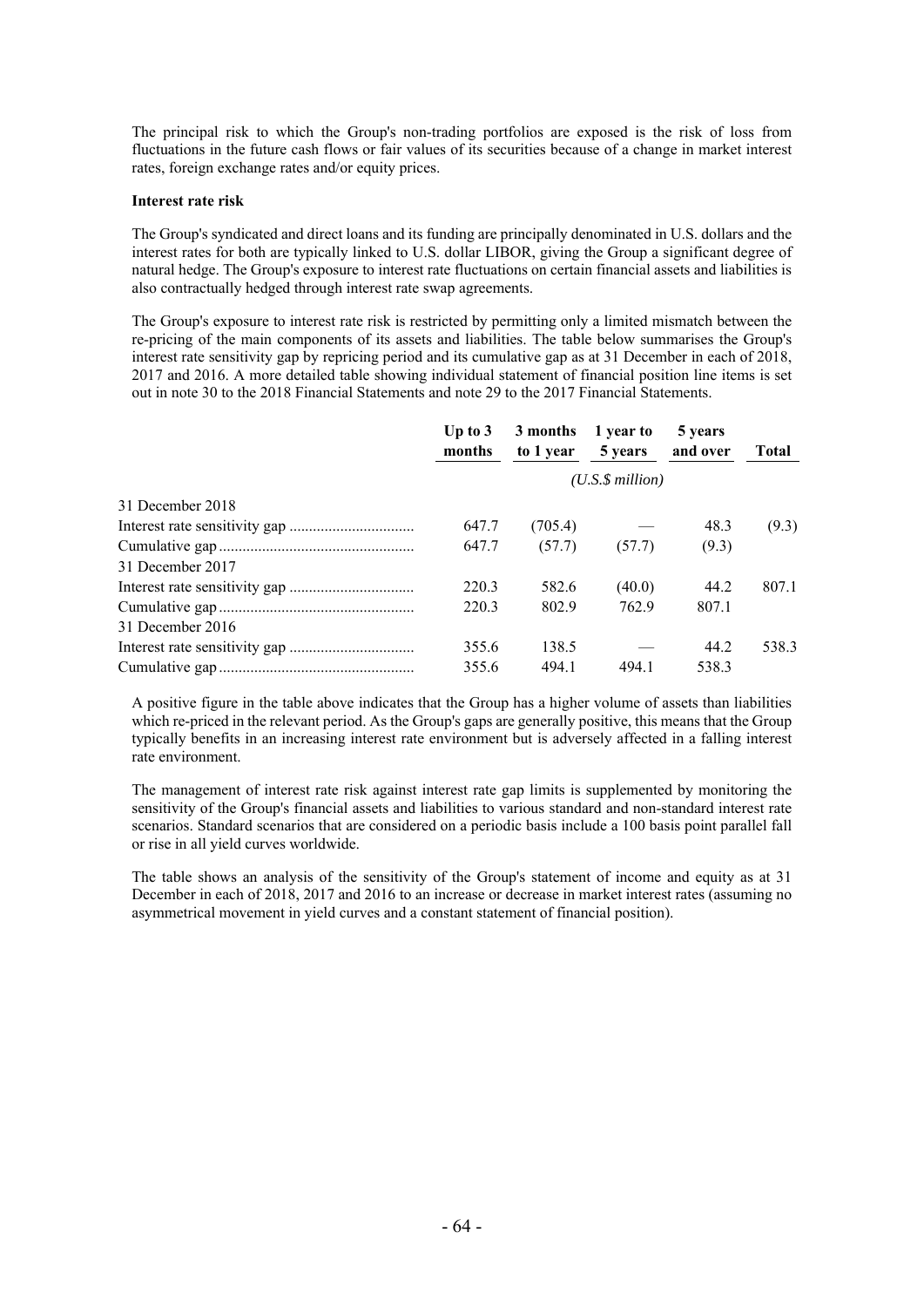| 100 basis point parallel<br>increase |        | 100 basis point parallel<br>decrease |        |
|--------------------------------------|--------|--------------------------------------|--------|
| <b>Profit/loss</b>                   | Equity | <b>Profit/loss</b>                   | Equity |
|                                      |        | (U.S.S.million)                      |        |
| 1.2                                  | 0.3    | (1.2)                                | (0.3)  |
| 1.0                                  | 0.1    | (1.0)                                | (0.1)  |
| 1.0                                  | 0.1    | (1.0)                                | (0.1)  |

#### **Currency risk**

Currency risk is minimised by conducting a regular review of exposures to currencies other than the U.S. dollar to ensure that no significant positions are taken which may expose the Group to undue risks. The Group does not trade in foreign exchange. The Group's exposures in currencies other than the U.S. dollar are also partially hedged by entering into forward contracts.

The table below shows an analysis of the sensitivity of the Group's statement of income to a 5 per cent. strengthening or a 5 per cent. weakening of the U.S. dollar against major un-pegged foreign currencies as at 31 December in each of 2018, 2017 and 2016. The analysis assumes that all other variables, in particular interest rates, remain the same.

|                        | 5 per cent.<br>strengtheni<br>ng of the<br>dollar | 5 per cent.<br>weakening<br>of the<br>dollar |  |
|------------------------|---------------------------------------------------|----------------------------------------------|--|
|                        | $(U.S.\$ \$ million)                              |                                              |  |
| As at 31 December 2018 |                                                   |                                              |  |
|                        | 0.1                                               | (0.1)                                        |  |
|                        | (0.5)                                             | 0.5                                          |  |
| As at 31 December 2017 |                                                   |                                              |  |
|                        | 0.9                                               | (0.9)                                        |  |
| As at 31 December 2016 |                                                   |                                              |  |
|                        | 0.8                                               | (0.8)                                        |  |
|                        | 0.4                                               | (0.4)                                        |  |

The Group also has minor sensitivities in other currencies. For further information see note 26 to the 2018 Financial Statements and note 25 to the 2017 Financial Statements. In addition, note 31 to the 2018 Financial Statements and note 30 to the 2017 Financial Statements contain information on the Group's exposures by currency. The Group's only significant exposures are in U.S. dollars and currencies linked to the U.S. dollar.

## **Equity price risk**

Equity price risk is the risk that the Group's quoted equity investments will depreciate in value due to movements in their quoted equity prices. The Risk and ALCO Committee is responsible for managing equity price risk. Periodic listed equity price movements are reviewed by executive management and the Risk and ALCO Committee. The Group believes that it has an insignificant exposure to listed equities.

### **OPERATIONAL RISK**

Operational risk is the risk of unexpected losses resulting from inadequate or failed internal controls or procedures, systems failures, fraud, business interruption, compliance breaches, human error, management failure or inadequate staffing. This includes risks such as deliberate employee misconduct or other frauds perpetrated against the Group and actual or alleged non-compliance with applicable regulations, which may lead to investigations and proceedings resulting in substantial penalties, civil lawsuits for damages or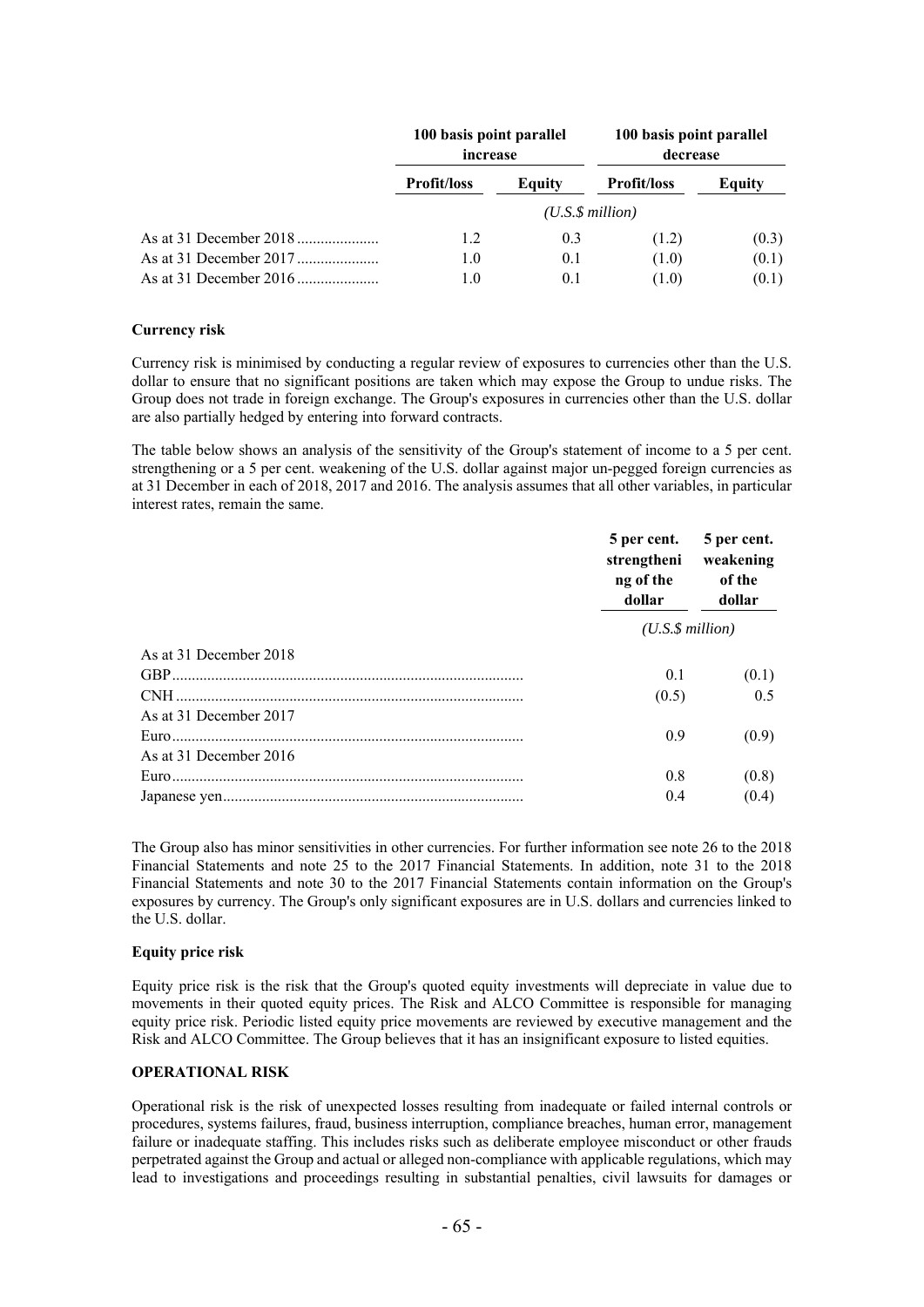damage to its reputation which could have material adverse effects on the Group. A framework and methodology has been developed to identify and control the Group's operational risks. While operational risk cannot be entirely eliminated, it is managed and mitigated by ensuring that the appropriate infrastructure, controls, systems, procedures, and trained and competent people are in place. The Group's internal audit function makes regular, independent appraisals of the control environment in all identified risk areas. Adequately tested contingency arrangements are also in place to support operations in the event of a range of possible disaster scenarios and, as part of the Group's overall business continuity planning, APICORP intends shortly to introduce crisis management communication guidelines to ensure that all appropriate initial steps are taken in relation to both internal and external stakeholders, such as customers, employees, regulators and counterparties, in the event of a crisis. In addition, an incident management system has been developed to report, assess and control operational risks across the Group.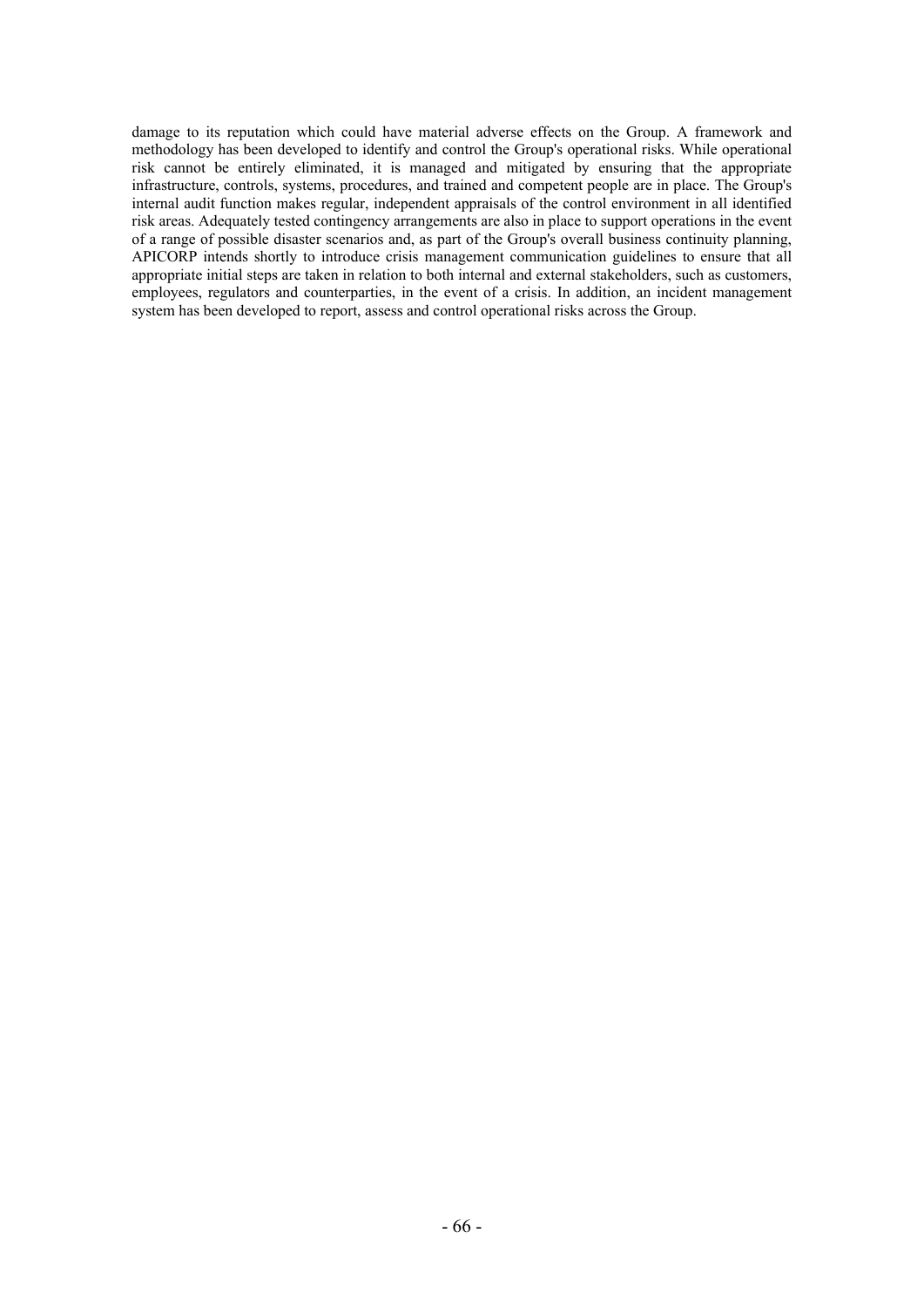## **MANAGEMENT AND EMPLOYEES**

#### **MANAGEMENT**

#### **Introduction**

APICORP's governing bodies include the General Assembly, the Board and its committees and the Office of the Chief Executive Officer. The Chief Executive Officer, appointed by the Board, is responsible for all the activities of the Group under the supervision of the Board. The Chief Executive Officer is assisted by the senior management team.

### **The Board**

The Board comprises one director appointed by each of the OAPEC Member States. The Board elects its chairman. Membership of the Board is for a term of four years and may be renewed for any number of successive terms. The Board meets once every three months.

The members of the current Board are listed below. Members of the Board represent their respective country's interest in APICORP and, as shown in the table below, most Board members are in current leadership positions in their countries.

| <b>Name</b>                          | <b>Title</b>       | <b>Principal occupation outside</b><br><b>APICORP</b>                         | Member State <sup>(1)</sup> |
|--------------------------------------|--------------------|-------------------------------------------------------------------------------|-----------------------------|
| Dr. Aabed bin Abdulla Al-<br>Saadoun | Chairman           | Deputy Minister for Companies<br>Affairs, Ministry of Petroleum &<br>Minerals | Saudi Arabia                |
| Mr. Salem Mohamed<br>Hnesh           | Deputy<br>Chairman | General Manager, Libyan Arab<br>Foreign Investment Company                    | Libya                       |
| Eng. Mohamed Hassan<br>Saafan        | Member             | First Undersecretary, Ministry of<br>Petroleum and Mineral Resources          | Egypt                       |
| Dr. Matar Hamed Al-<br>Neyadi        | Member             | Undersecretary, Ministry of Energy                                            | <b>UAE</b>                  |
| Dr. Sheikh. Nimr Fahad<br>Al-Sabah   | Member             | Undersecretary, Ministry of Oil                                               | Kuwait                      |
| Mr. Alaa Kidher Kadhum<br>Yasri      | Member             | General Manager of Marketing Oil<br>Company                                   | Iraq                        |
| Mr. Ebrahim Ahmad Al-<br>Mannai      | Member             | Manager, Project Finance and<br>Financial Controls, Qatar Petroleum           | Qatar                       |
| Mr. Farid Baka                       | Member             | General Manager for Budget,<br>Ministry of Finance                            | Algeria                     |
| Mr. Mahmood Hashim Al-<br>Kooheji    | Member             | Chief Executive Officer, Bahrain<br>Mumtalakat Holding Company                | Bahrain                     |

<sup>(1)</sup> Due to the current political situation in Syria, no representative from Syria is assigned to APICORP's Board at the date of this Prospectus.

The address of each Board member is the registered office of APICORP at Dammam Coastal Road, Al Rakkah, Dammam, Saudi Arabia. There are no actual or potential conflicts of interest between the private interests or other duties of the directors listed above and their duties to the Group.

#### *Board committees*

The Board has established two committees: the Audit and Risk Committee and the Board Remuneration and Governance Committee.

## *The Audit and Risk Committee*

The Audit and Risk Committee oversees the Group's financial activities, internal control, corporate governance and risk governance. The Committee is responsible for oversight of the Group's:

financial activities and reporting system;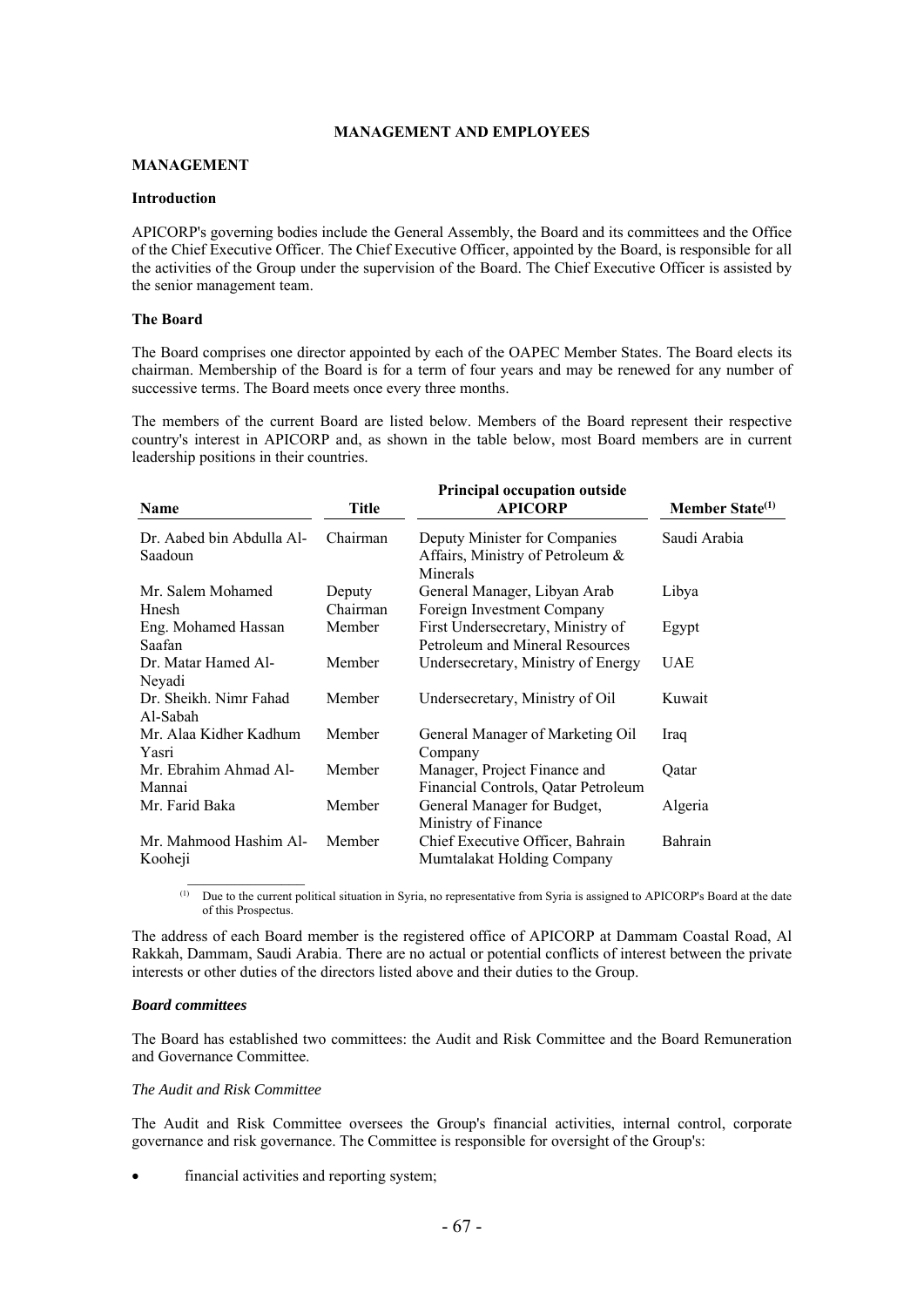- internal controls and risk management framework;
- audit functions; and
- legal and compliance requirements.

The Audit and Risk Committee comprises Dr. Sheikh. Nimr Fahad Al-Sabah (as Chairman), Dr. Matar Hamed Al-Neyadi (as Deputy Chairman), Mr. Farid Baka, Mr. Ebrahim Ahmad Al-Mannai and Mr. Alaa Kidher Kadhum Yasri (as members).

## *The Board Remuneration and Governance Committee*

The Board Remuneration and Governance Committee oversees overall corporate governance frameworks and employee compensation and benefits. The Committee is responsible for:

- recommending appropriate remuneration and reward policies to the Board;
- ensuring that human resources policies and practices are in line with applicable laws and regulations;
- developing and recommending to the Board APICORP's corporate governance framework, including the production of guidelines, and the reviewing and reassessing of the adequacy of those guidelines; and
- monitoring and benchmarking local and international developments in relevant regulations against APICORP's corporate governance framework.

The Governance and Remuneration Committee comprises Dr. Aabed bin Abdulla Al-Saadoun (as Chairman), Mr. Salem Mohamed Hnesh (as Deputy Chairman), Dr. Sheikh. Nimr Fahad Al-Sabah, Mr. Mahmood Hashim Al-Kooheji, Mr. Ebrahim Ahmad Al-Mannai and Eng. Mohamed Hassan Saafan (as members).

## *Senior management*

The members of the Group's senior management team are:

| <b>Name</b>           | Title                                                   |
|-----------------------|---------------------------------------------------------|
|                       | Chief Executive Officer                                 |
|                       | Managing Director, Investments                          |
|                       | Managing Director, Corporate Finance                    |
|                       | Managing Director, Treasury & Capital Markets           |
| Mr. Ali Hassan Fadel  | Director, Legal                                         |
|                       | Director, Risk and Compliance                           |
|                       | Director, Human Resources & Corporate Services          |
| Ms. Basema Al Mahroos | Director, Portfolio Management                          |
|                       | Chief Financial Officer, Finance & Financial Operations |
|                       | Director, Energy Research                               |
|                       | Director, Corporate Communications & Outreach           |
| Mr. Mohammad Khatib   | Director, Information Technology                        |
|                       |                                                         |

The address of each member of senior management is the registered office of APICORP at Dammam Coastal Road, Al Rakkah, Dammam, Saudi Arabia. There are no potential conflicts of interest between the private interests or other duties of the members of senior management listed above and their duties to the Group.

## *Dr. Ahmed Ali Attiga* (Chief Executive Officer)

Dr. Attiga's career and experience span over 26 years in investment management, development finance, private equity, research and teaching. He has served at the Board of Executive Directors of the World Bank Group in Washington, D.C. as well as a Manager of a Private Equity fund for the State of Wisconsin in the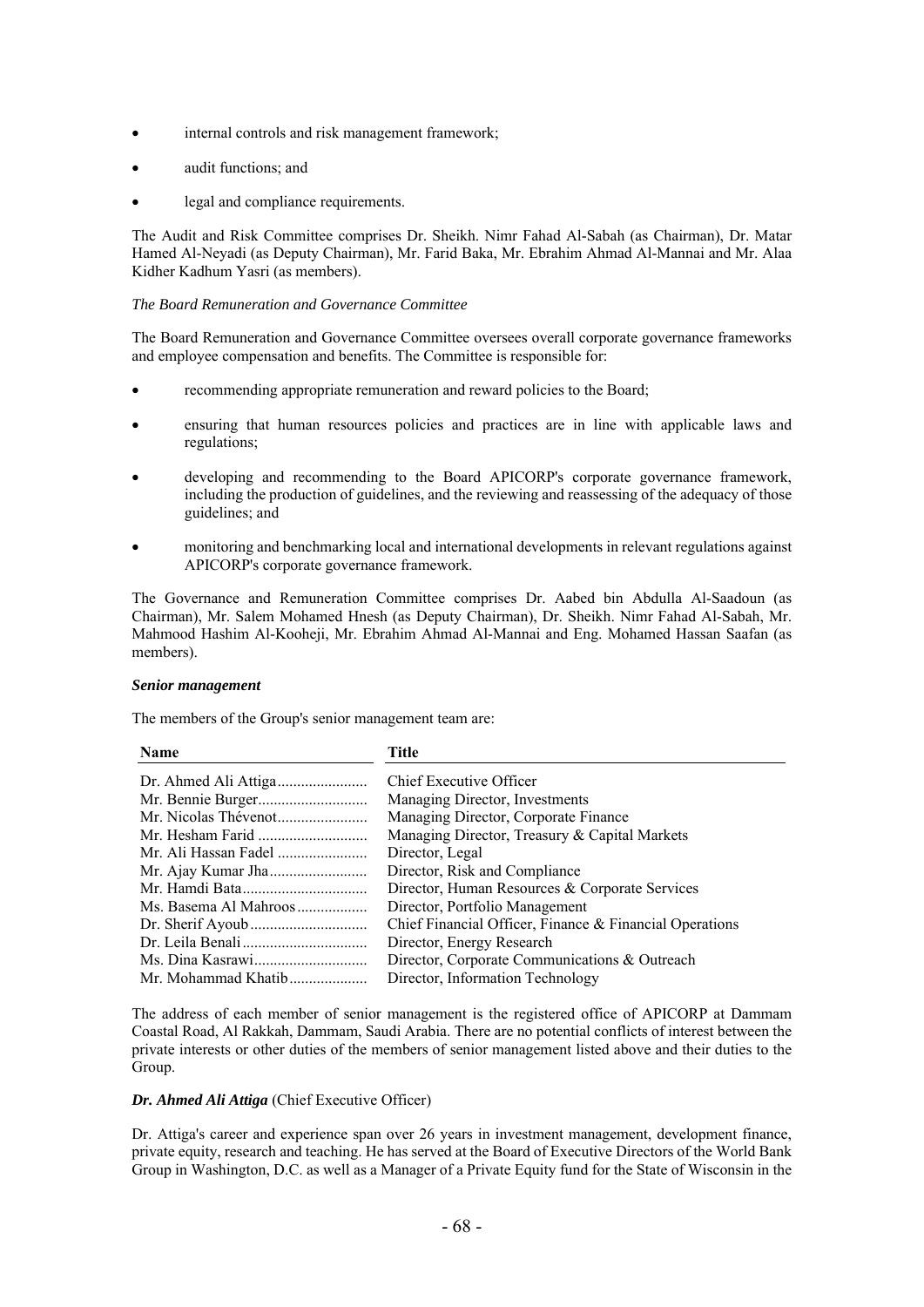United States of America. He also advised Saudi Arabia's Public Investment Fund on privatisation and restructuring strategies. In his early career, he held teaching and research positions at the University of Wisconsin-Madison and the Kuwait Institute for Scientific Research. He joined the Group in April 2017.

Dr. Attiga is a board member of the Emirates Development Bank and has served on the Royal International Commission to evaluate Jordan's privatisation programme. He is a trustee of the Al-Amman Fund for the Future of Orphans, chaired by Her Majesty Queen Rania Al-Abduallah, and a member of the Arab Thought Forum among other various professional affiliations.

Dr. Attiga, holds three graduate degrees from the University of Wisconsin-Madison: a Ph.D. in Finance & Development, an MBA, and an M.S. in International Economies. He obtained his B.A. in Economics (*Summa cum laude*) from Kuwait University.

## *Mr. Bennie Burger* (Managing Director, Investments)

Mr. Burger has over 26 years' experience in the financial services industry. He previously held a wide range of roles at The Standard Bank (at various times between 1990 and 2007), most recently as Regional Director: Corporate and Investment Banking for Southern Africa and Sector Head for Construction and Infrastructure. Between 1998 and 1999 he was a Team Leader: Commercial Banking at BOE Bank and between 1999 and 2001 he was Associate Director: Corporate Banking at PSG Investment Bank. Between 2008 and 2012 he held various roles at Al Rajhi Bank and Al Rajhi Capital, most recently as Director and Head of Investment Banking between 2010 and 2012. Between 2013 and 2014 he was Chief Financial Officer at Algihaz Holding in Saudi Arabia. He joined the Group in 2014.

Mr. Burger has a Bachelor's degree in Agricultural and Business Economics, a Bachelor's degree with Honours in Business Administration and a Master's degree in Business Administration from the University of Stellenbosch.

## *Mr. Nicolas Thévenot* (Managing Director, Corporate Finance)

Mr. Thévenot has 25 years' experience in the financial services industry. He has previously worked at Crédit Agricole Indosuez in a range of roles between 1992 and 2000, most recently as Vice President-Asset Based Finance/MENA (between 1998 and 2000). He joined the Group in 2000 as head of the business group for North Africa and the Mediterranean basin in the department that handles the Group's project finance, financial advisory and trade finance activities (**P&TF**). In October 2004, he was appointed head of P&TF.

Mr. Thévenot has a Bachelor's degree and a Master's degree in Public Administration and Economics from l'Institut d'Etudes Politiques de Paris and a post graduate diploma in International Economics from the same institution.

## *Mr. Hesham Farid* (Managing Director, Treasury &Capital Markets)

Mr. Farid has 32 years' experience in the financial services industry. He has previously been a credit officer at Misr Iran Development Bank (between 1984 and 1985) and he subsequently worked in a range of roles at Arab International Bank until 1996, most recently as Head of Fixed Income Investments (between 1990 and 1996). He joined the Group in 1996. He was promoted to Acting Executive Vice President – Treasury & Capital Markets Department in 2009 and assumed his current position in June 2010.

Mr. Farid has a Bachelor's degree and a Master's degree in Business Administration, both from The American University in Cairo.

## *Mr. Ali Hassan Fadel* (Director, Legal)

Mr. Fadel is a Solicitor of the Supreme Court of England and Wales. He is also a Certified Compliance Officer of the American Academy of Financial Management. Mr. Fadel practiced as an Advocate in Sudan between 1984 and 1993. He subsequently studied in London between 1994 and 1998 where he qualified as a Solicitor and he practiced as a Solicitor in London between 1999 and 2005. He joined the Group in 2005.

Mr. Fadel graduated from the University of Khartoum with a Bachelor's degree in Law. Mr. Fadel also has a Master's degree in Commercial Law from the Queen Mary & Westfield College of the University of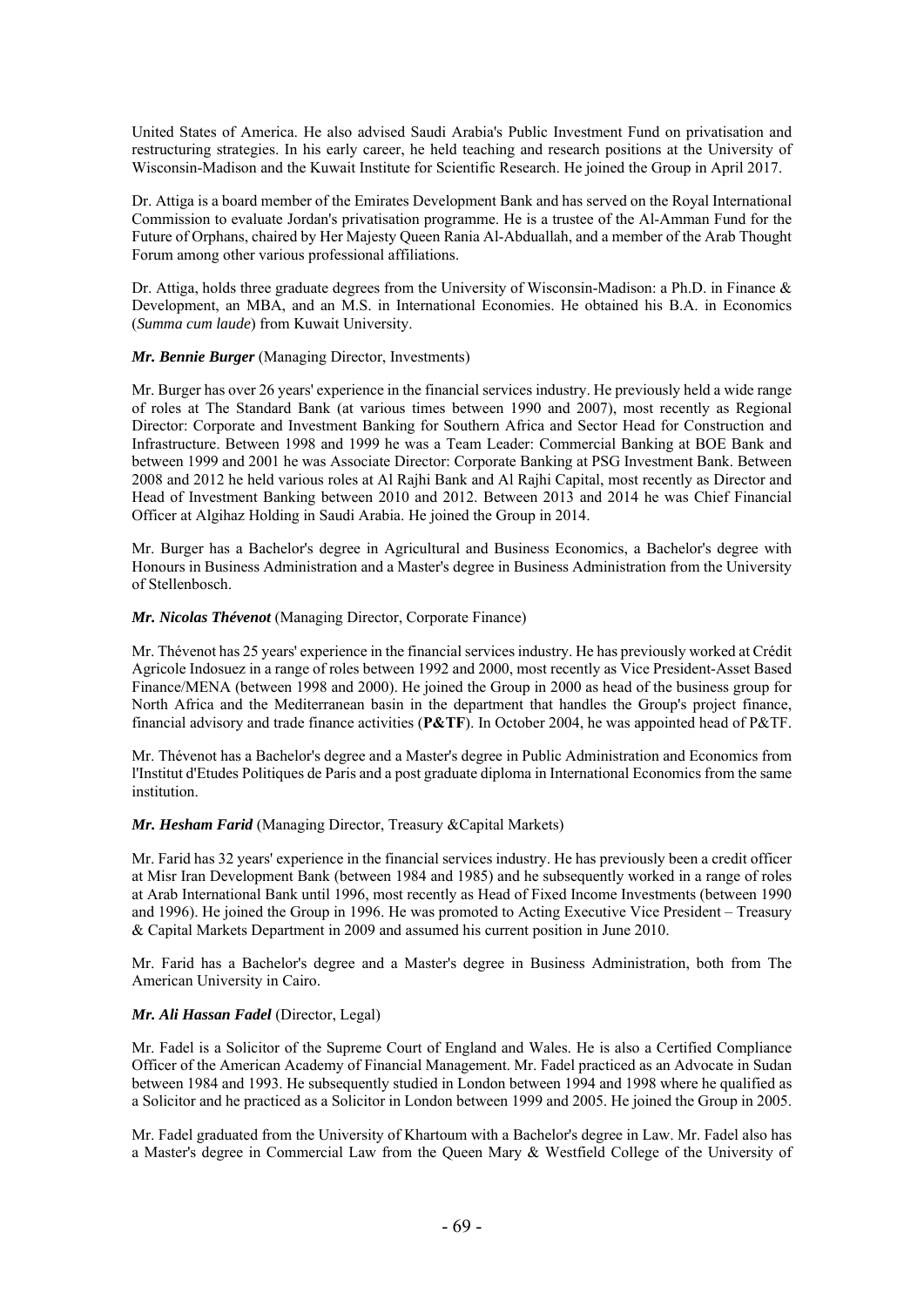London and post graduate diplomas in English Law (Common Professional Examination) and in Legal Practice (Legal Practice Course) from the London Guildhall University.

## *Mr. Ajay Kumar Jha* (Director, Risk and Compliance)

Mr. Jha has around 22 years' experience in the financial services industry. He has previously worked in a range of roles as follows: Loan Officer at TATA Finance Limited (1997 to 1999); Branch Manager at GE Capital, Indore (1999 to 2000); Regional Business Head, Mortgages at ICICI Bank, Kolkata (2001 to 2004); Assistant Vice President, Retail Banking at Citibank (2004 to 2008); Head-Credit & Risk Practice at Accenture (2008), Head of Risk at Amlak International Finance for Real Estate (2008 to 2009) and Head of Risk at Al Rajhi Capital (2009 to 2014). He joined the Group in 2014.

Mr. Jha has a Bachelor's degree in Chemistry from Delhi University and a Master's degree in Business Administration from the Institute of Management Studies, Indore, India.

### *Mr. Hamdi Bata* (Director, Human Resources & Corporate Services)

Mr. Bata has around 15 years' experience in human resources. He previously worked at La Roche College, Pittsburgh, USA (between 2003 and 2009), most recently as Director of Academic Support (2006 to 2009), as a Managing Consultant for the Hay Group (between 2010 and 2013) and Head of Shared Services and Organisational Transformation at Castrol (between 2013 and 2015). He joined the Group in 2015.

Mr. Bata has a Bachelor's degree in International Management and Information Systems and a Master's degree in Human Resource Management – Organisational Development & Change, both from the USA.

### *Ms. Basema Al Mahroos* (Director of Portfolio Management)

Ms. Al Mahroos has 23 years' experience in the oil and gas sector, She previously worked at BAPCO in a range of roles, including as Manager (Planning & Development), Senior Coordinator (Planning & Economics), Senior Coordinator (Supply and Marine Operations) and Senior Process Engineer. She joined the Group in 2010.

Ms. Al Mahroos has a Bachelor's degree in Chemical Engineering (University of Bahrain) and a Master's degree in Finance from DePaul University, Charles H. Kellstadt Graduate School of Business, USA.

#### *Dr. Sherif Ayoub* (Chief Financial Officer)

Dr. Ayoub has over 20 years' experience in the financial sector. He has previously held several senior roles at the Islamic Development Bank (IsDB) at the Africa Department and the Islamic Corporation for the Development of the Private Sector, the Islamic Financial Services Department. While with the Islamic Corporation for the Development of the Private Sector, he was seconded to the Islamic Financial Services Board (IFSB) in Kuala Lumpur, Malaysia where he served as Assistant Secretary General. Mr Ayoub has also previously worked at A.T. Kearney, the US Government, the United Nations, and the World Bank. He joined the Group in February 2019.

Dr. Ayoub has a PhD in Finance from Edinburgh University, a Master's degree from Columbia University and Bachelor's degree from Baldwin Wallace University. Dr Ayoub is also a CFA Charter holder and a Certified Public Accountant (CPA).

## *Dr. Leila Benali* (Chief Economist, Energy Economics, Strategy and Sustainability)

Dr. Benali has over 20 years' experience in strategy and sustainability. She previously worked at Saudi Aramco where she handled energy policy and gas strategy. Dr. Benali also served as a Director at HIS CERA (Cambridge Energy Research Associates), now IHSMarkit, and has also worked for Schlumberger. She has taught energy courses in various universities and is an active member of several leading energy associations. She joined the Group in December 2018.

Dr. Benali holds a Master of Science degree in Political Science and a PhD in Energy Economics from the Institute d'Etudes Politiques, France.

*Ms. Dina Kasrawi* (Director of Corporate Communications)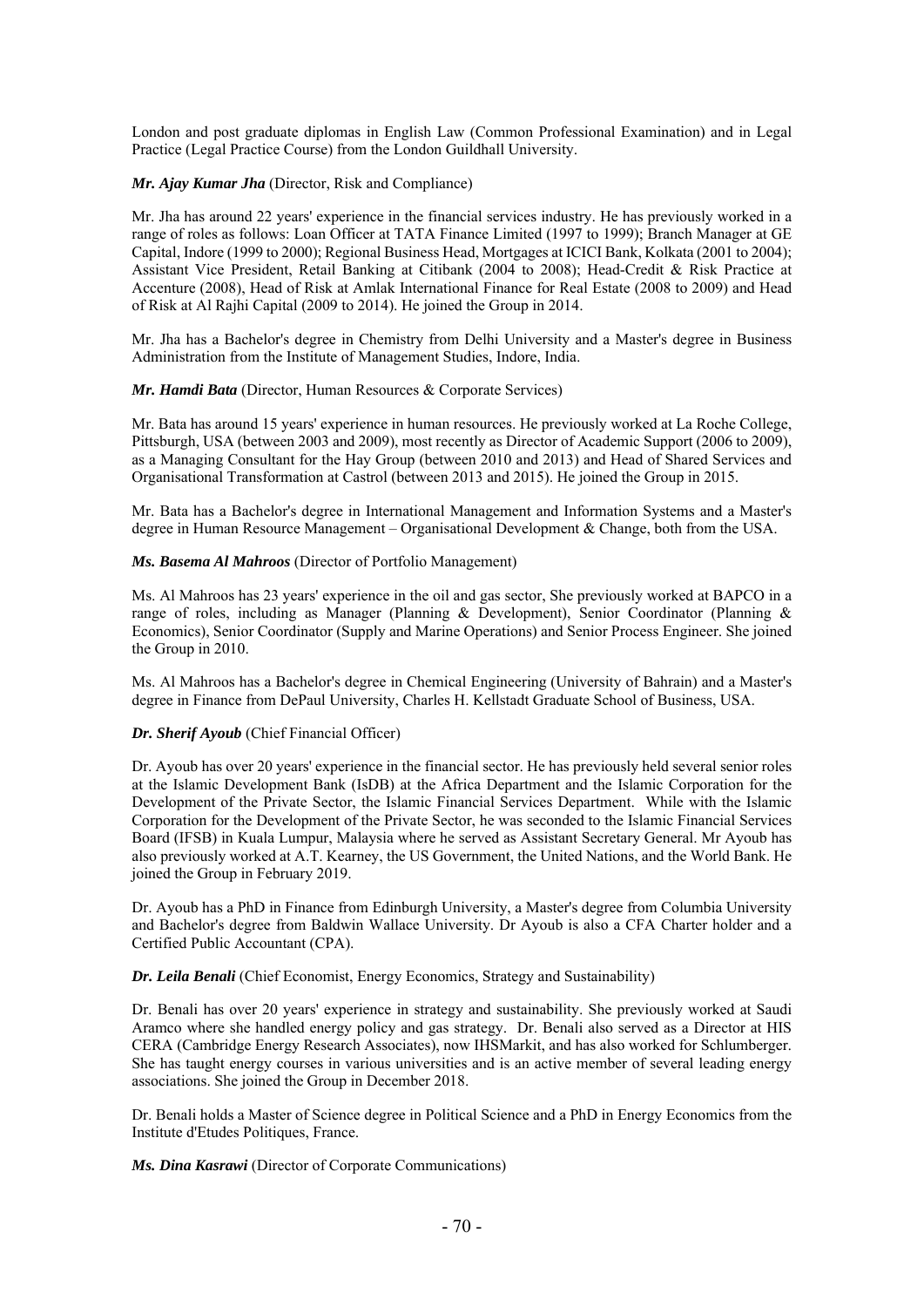Ms. Kasrawi has over 24 years' experience in strategic communications in financial services, government communications and fintech. Previously, she was Global Head of Marketing and Communications at PineBridge Investments, and Vice President of Communications at Bahrain's sovereign wealth fund, Bahrain Mumtalakat Holding Company. She has also worked with the World Bank on government economic communications on behalf of the governments of Kuwait, Bahrain, Malawi, Yemen, Qatar and Ras Al Khaimah. She has also led communications at the Bahrain Economic Development Board and advised the Abu Dhabi General Secretariat of the Executive Council. She joined the Group in November 2018.

Ms. Kasrawi has an MBA from Columbia Business School, an MA in International Public Communications from American University, Washington, D.C. and a BA in English Linguistics from the University of Kuwait.

## *Mr. Mohammad Khatib* (Director of Information Technology)

Mr. Khatib has over 24 years' experience in IT. Previously, he was a senior consultant with Market Management Improvement Services (MMIS). He served as the Chief Information Officer at the Amman Stock Exchange, and prior to that as Chief Information Officer at Bank Al Etihad. In his most recent role, he was a director at the Global Business Bureau in Dubai. He joined the Group in January 2019.

Mr. Khatib has a Master's degree in Analysis, Design and Management of Information Systems (ADMIS) at the London School of Economics.

#### *Management committees*

The Group has four management level committees.

### *Executive Management Committee*

The Executive Management Committee's responsibilities include:

- reviewing and recommending the Group's corporate strategy, annual budget, business plan, human resource policy and corporate governance policy;
- periodically reviewing the Group's financial performance against its approved plan; and
- managing dispute solutions, crisis situations and key reputational risk events.

The Executive Management Committee comprises the Chief Executive Officer (as Chairman), the Deputy Chief Executive Officer and the heads of T&CM, Investments, Corporate Finance, Finance, Corporate Strategy, Risk Management & Compliance, Legal, IT, Operations, Energy Research and Human Resources & Corporate Services.

The committee generally meets monthly.

### *Credit and Investment Committee*

The Credit and Investment Committee's responsibilities include:

- reviewing and recommending to the Board new debt-related transactions, equity investment proposals, and direct investment and exit guidelines;
- reviewing renewals and extensions of existing credit facilities and non-performing credit facilities;
- ensuring compliance with credit policies and procedures, and direct investments and exit guidelines; and
- reviewing joint ventures, feasibility studies and due diligence reports.

The Credit and Investment Committee comprises the Chief Executive Officer (as Chairman), the Deputy Chief Executive Officer and the heads of Finance, T&CM, Corporate Finance, Investments, Corporate Strategy, Risk Management & Compliance and Energy Research.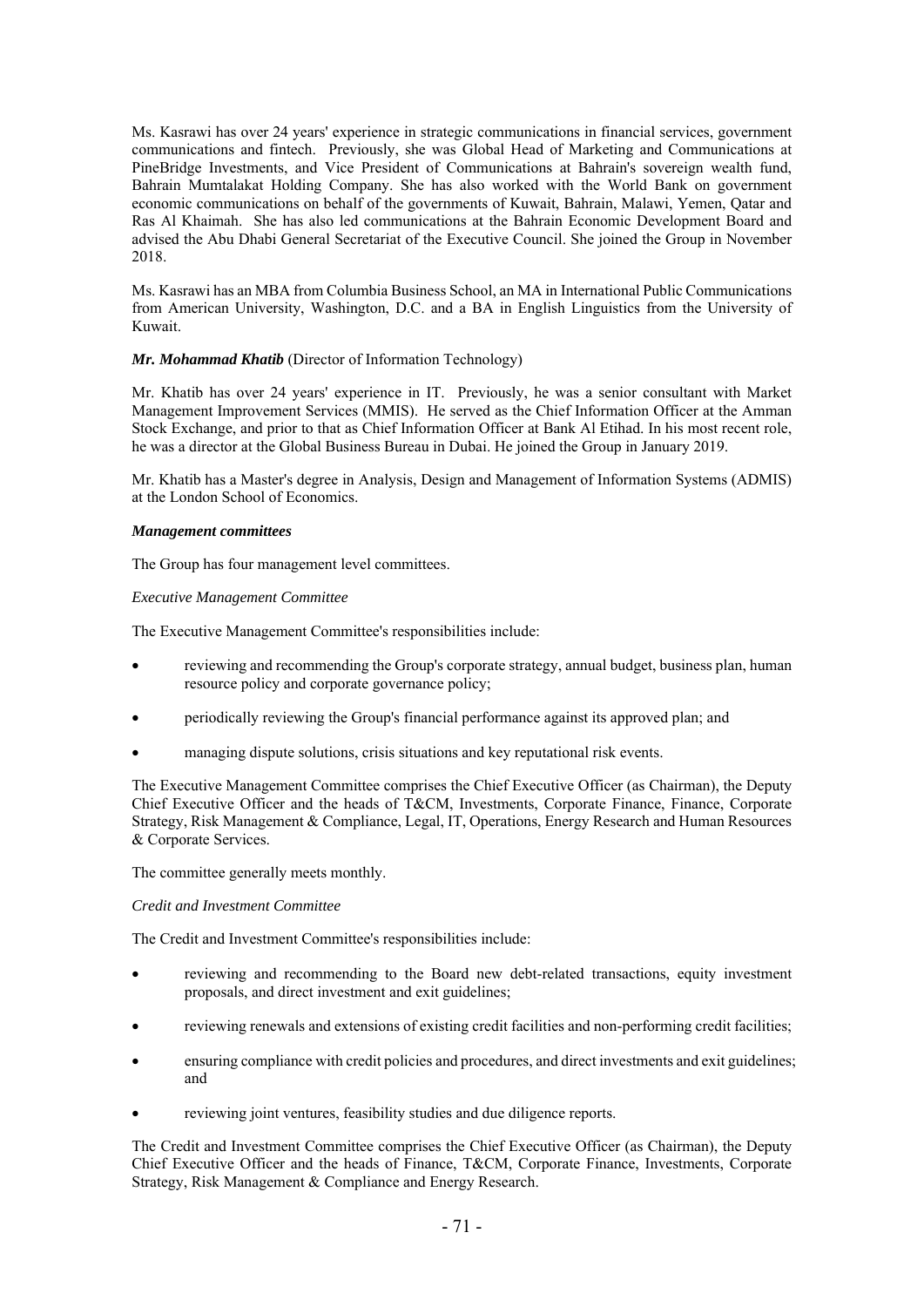The committee met more than 20 times in 2018 and more than 18 times in 2017.

## *The Risk and ALCO Committee*

The Risk and ALCO Committee's responsibilities include:

- reviewing the Group's funding strategy, external rating, asset and liability composition and maturity profile, capital structure and various financial ratios, including capital adequacy, cost of funding and pricing policies;
- reviewing and recommending risk management policies and procedures, internal rating models, asset liability management policy, liquidity policy and liquidity contingency policy and plan;
- recommending and reporting key risk parameters and positions to the Board Audit and Risk Committee;
- monitoring and reviewing all aspects of regulatory and legal compliance;
- performing oversight of market, interest and foreign exchange risks; and
- monitoring the Group's liquidity position.

The Risk and ALCO Committee comprises the Chief Executive Officer (as Chairman), the Deputy Chief Executive Officer and the heads of Corporate Strategy, Investments, Corporate Finance, T&CM, Risk Management & Compliance and Finance.

The committee met 6 times in 2018 and four times in 2017.

## *Tender and Bid Committee*

The Tender and Bid Committee's responsibilities include:

- approving and awarding contracts within its approved budget and authority;
- reviewing and recommending tender and bid policies and procedures, including the vendor selection process;
- ensuring the development of clear guidelines for bidders;
- ensuring that ethical practices are followed and recorded; and
- facilitating purchase decisions within its authority.

The Tender and Bid Committee comprises the Managing Director, T&CM (as Chairman) and the heads of Finance and Risk and Compliance and Head of Investments.

The committee met 49 times in 2018 and 14 times in 2017.

## **COMPENSATION**

The aggregate remuneration (comprising benefits, fees and charges) of the members of APICORP's Board and its key management amounted to U.S.\$4.7 million in 2018, U.S.\$5.2 million in 2017 and U.S.\$4.2 million in 2016.

# **EMPLOYEES**

As at 31 December 2018, APICORP had 118 full-time employees, compared to 110 at 31 December 2017 and 111 at 31 December 2016. APICORP embraces diversity and there were 18 different nationalities among its employees as at 31 December 2018.

APICORP is a performance-driven organisation and this is reflected in its reward philosophy which links performance to rewards. It aims to pay competitive rates of remuneration and seeks to match best pay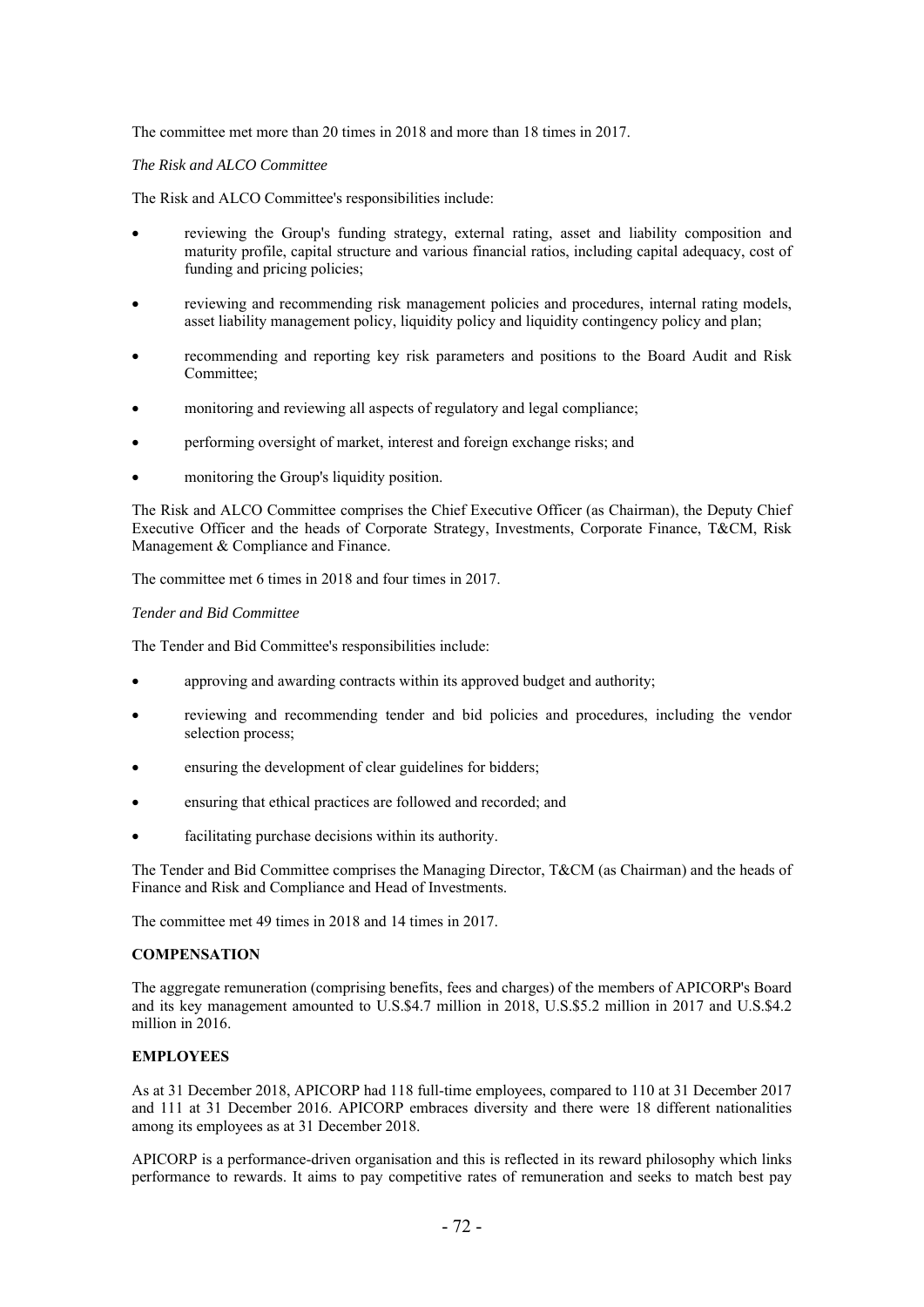practices in the GCC markets. It offers its employees a wide range of benefits, including housing and transportation allowances and annual air flight tickets to and from their countries of origin for employees and their families on a yearly basis. It also offers relocation packages, subscription allocations, premium health coverage, life insurance and different work life balance programmes. It pays employee-differentiated bonuses in accordance with performance scorecards, as well as paying above market average end of service benefits. It also provides a comprehensive training and development programme for all its employees.

APICORP believes that its employees are its most important asset and focuses on ensuring optimal working conditions for its employees.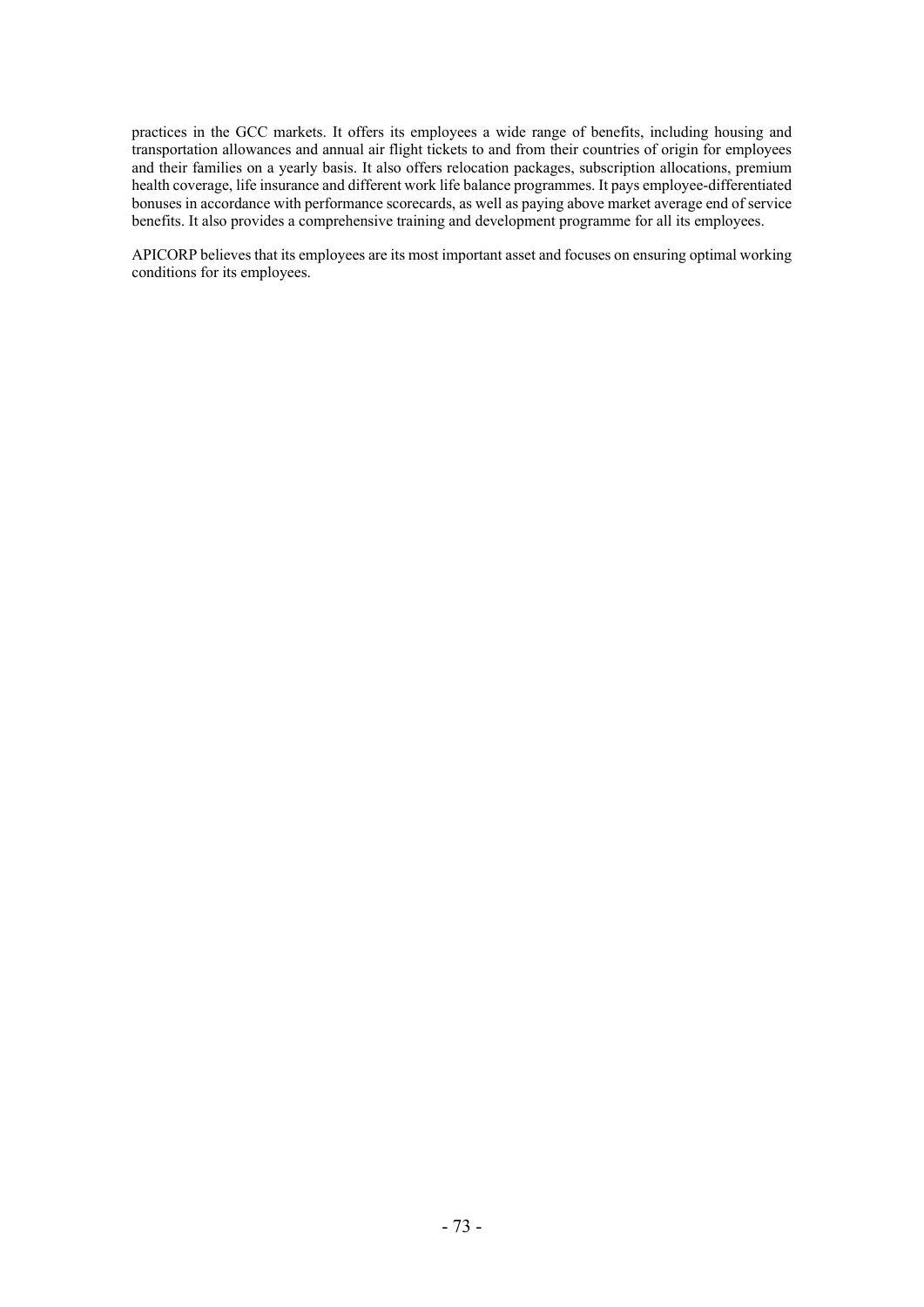## **TAXATION**

*The following is a general description of certain tax considerations relating to the Notes. It does not purport to be a complete analysis of all tax considerations relating to the Notes whether in those countries or elsewhere. Prospective purchasers of Notes should consult their own tax advisers as to the consequences under the tax laws of the country of which they are resident for tax purposes of acquiring, holding and disposing of Notes and receiving payments of interest, principal and/or other amounts under the Notes. This summary is based upon the law as in effect on the date of this Prospectus and is subject to any change in law that may take effect after such date.* 

*Also investors should note that the appointment by an investor in Notes, or any person through which an investor holds Notes, of a custodian, collection agent or similar person in relation to such Notes in any jurisdiction may have tax implications. Investors should consult their own tax advisers in relation to the tax consequences for them of any such appointment.* 

### **The proposed financial transactions tax ("FTT")**

On 14 February 2013, the European Commission published a proposal (the "**Commission's proposal**") for a Directive for a common FTT in Belgium, Germany, Estonia, Greece, Spain, France, Italy, Austria, Portugal, Slovenia and Slovakia (the "**participating Member States**"). However, Estonia has ceased to participate.

The Commission's proposal has very broad scope and could, if introduced, apply to certain dealings in the Notes (including secondary market transactions) in certain circumstances. The issuance and subscription of the Notes should, however, be exempt.

Under the Commission's proposal, FTT could apply in certain circumstances to persons both within and outside of the participating Member States. Generally, it would apply to certain dealings in the Notes where at least one party is a financial institution, and at least one party is established in a participating Member State. A financial institution may be, or be deemed to be, "established" in a participating Member State in a broad range of circumstances, including (a) by transacting with a person established in a participating Member State or (b) where the financial instrument which is subject to the dealings is issued in a participating Member State.

However, the FTT proposal remains subject to negotiation between participating Member States. It may therefore be altered prior to any implementation, the timing of which remains unclear. Additional EU Member States may decide to participate.

Prospective holders of the Notes are advised to seek their own professional advice in relation to the FTT.

## **FATCA**

Pursuant to certain provisions of the U.S. Internal Revenue Code of 1986, commonly known as FATCA, a "foreign financial institution" may be required to withhold on certain payments it makes ("**foreign passthru payments**") to persons that fail to meet certain certification, reporting, or related requirements. The Issuer may be a foreign financial institution for these purposes. A number of jurisdictions have entered into, or have agreed in substance to, intergovernmental agreements with the United States to implement FATCA ("**IGAs**"), which modify the way in which FATCA applies in their jurisdictions. Under the provisions of IGAs as currently in effect, a foreign financial institution in an IGA jurisdiction would generally not be required to withhold under FATCA or an IGA from payments that it makes. Certain aspects of the application of the FATCA provisions and IGAs to instruments such as the Notes, including whether withholding would ever be required pursuant to FATCA or an IGA with respect to payments on instruments such as the Notes, are uncertain and may be subject to change. Even if withholding would be required pursuant to FATCA or an IGA with respect to payments on instruments such as the Notes, such withholding would not apply prior to the date that is two years after the publication of the final regulations defining "foreign passthru payment" and Notes issued on or prior to the date that is six months after the date on which final regulations defining "foreign passthru payments" are filed with the U.S. Federal Register generally would be "grandfathered" for purposes of FATCA withholding unless materially modified after such date. However, if additional notes (as described under "*Terms and Conditions—Further Issuances*") that are not distinguishable from previously issued Notes are issued after the expiration of the grandfathering period and are subject to withholding under FATCA, then withholding agents may treat all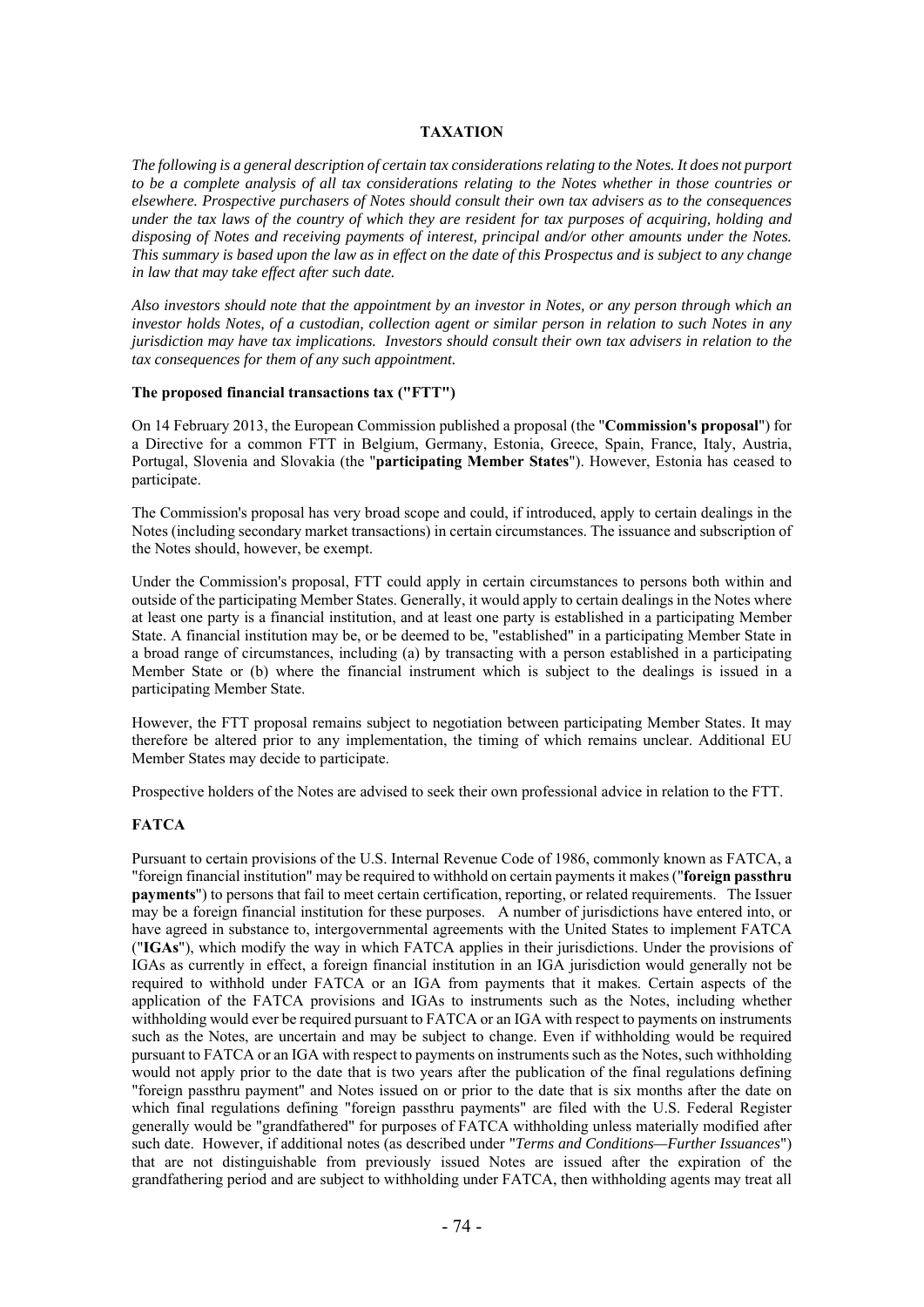Notes, including the Notes offered prior to the expiration of the grandfathering period, as subject to withholding under FATCA. Holders should consult their own tax advisors regarding how these rules may apply to their investment in the Notes.

## **ROC Taxation**

The following is a general description of the principal ROC tax consequences for investors receiving interest in respect of, or disposing of, the Notes and is of a general nature based on the Issuers' understanding of current law and practice. It does not purport to be comprehensive and does not constitute legal or tax advice.

This general description is based upon the law as in effect on the date hereof and that the Notes will be issued, offered, sold and re-sold to professional investors as defined under Paragraph 1, Article 2-1 of the Taipei Exchange Rules Governing Management of Foreign Currency Denominated International Bonds of the ROC only. This description is subject to change potentially with retroactive effect. Investors should appreciate that, as a result of changing law or practice, the tax consequences may be otherwise than as stated below. Investors (particularly those subject to special tax rules, such as banks, dealers, insurance companies and tax-exempt entities) should consult their professional advisers on the possible tax consequences of subscribing for, purchasing, holding or selling the Notes.

### *Payments on the Notes*

As the Issuer of the Notes is not an ROC statutory tax withholder, there is no ROC withholding tax on any payment to be paid by the Issuer on the Notes.

Payments of interests or deemed interests under the Notes to an ROC individual holder are not subject to ROC income tax as such payments received by him/her are not considered to be ROC sourced income. However, such holder must include the interests or deemed interests in calculating his/her basic income for the purpose of calculating his/her alternative minimum tax (the "**AMT**"), unless the sum of the interest and other non-ROC sourced income received by such holder and the person(s) who is/are required to jointly file the tax return in a calendar year is below NT\$1 million. If the amount of the AMT exceeds the annual income tax calculated pursuant to the ROC Basic Income Tax Act (also known as the AMT Act), the excess becomes such holder's AMT payable.

ROC corporate holders must include any interest or deemed interest receivable under the Notes as part of their taxable income and pay income tax at a flat rate of 20 per cent. (unless the total taxable income for a fiscal year is under NT\$500,000), as they are subject to income tax on their worldwide income on an accrual basis. The AMT is not applicable.

#### *Sale of the Notes*

In general, the sale of corporate bonds or financial bonds is subject to a 0.1 per cent. securities transaction tax (the "**STT**") on the transaction price. However, Article 2-1 of the Securities Transaction Tax Act of the ROC prescribes that STT will cease to be levied on the sale of corporate bonds and financial bonds from 1 January 2010 to 31 December 2026. Therefore, the sale of the Notes will be exempt from STT if the sale is conducted on or before 31 December 2026. Starting from 1 January 2027, any sale of the Notes will be subject to STT at 0.1 per cent. of the transaction price, unless otherwise provided by the tax laws that may be in force at that time.

Capital gains generated from the sale of bonds are exempt from income tax. Accordingly, ROC individual and corporate holders are not subject to income tax on any capital gains generated from the sale of the Notes. In addition, ROC individual holders are not subject to AMT on any capital gains generated from the sale of the Notes. However, ROC corporate holders should include the capital gains in calculating their basic income for the purpose of calculating their AMT. If the amount of the AMT exceeds the ordinary income tax calculated pursuant to the Income Basic Tax Act (also known as the AMT Act), the excess becomes the ROC corporate holders' AMT payable. Capital losses, if any, incurred by such holders could be carried over 5 years to offset against capital gains of same category of income for the purpose of calculating their AMT.

Non-ROC corporate holders with a fixed place of business (e.g., a branch) or a business agent in the ROC are not subject to income tax on any capital gains generated from the sale of the Notes. However, their fixed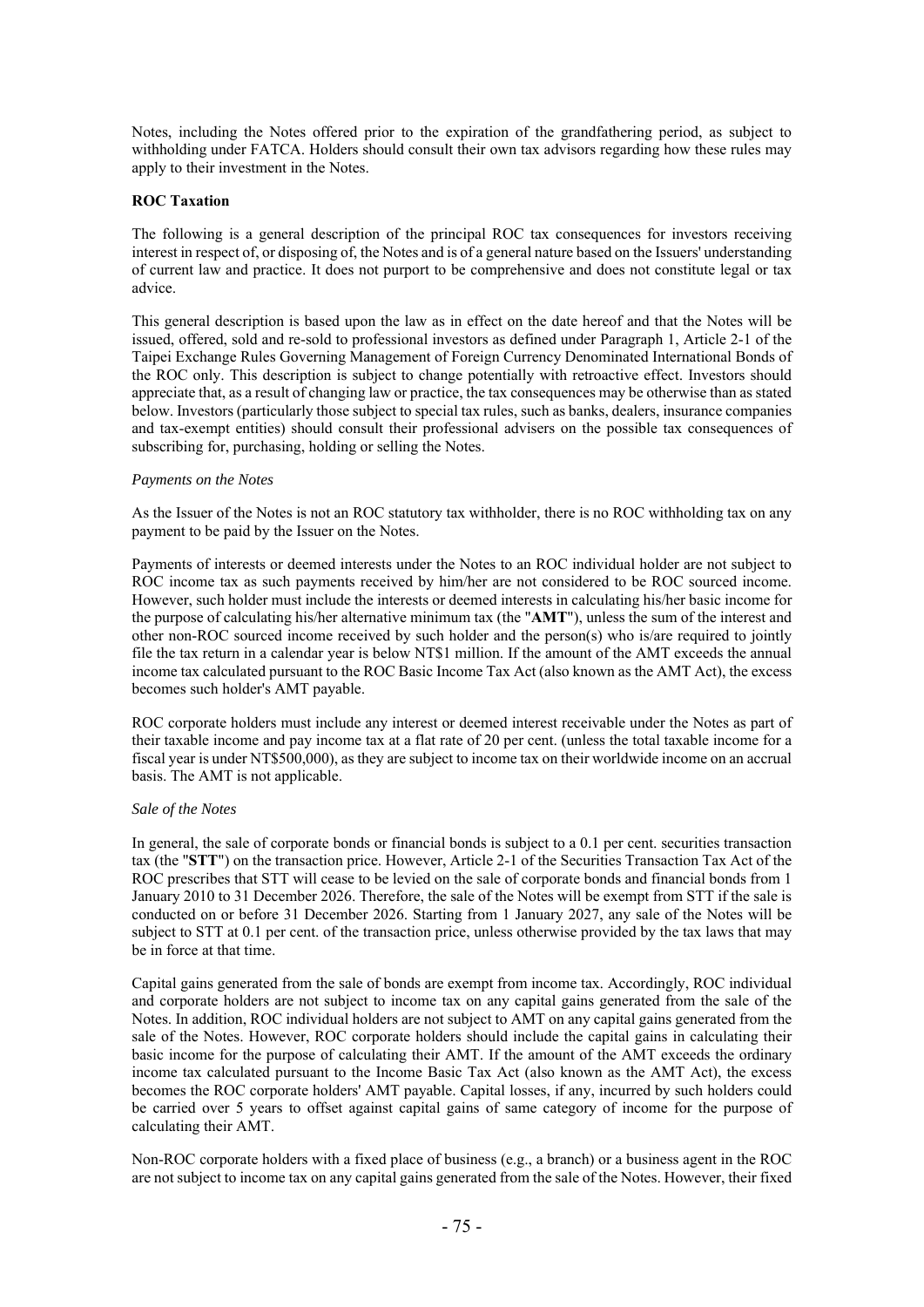place of business or business agent should include any such capital gains in calculating their basic income for the purpose of calculating AMT.

As to non-ROC corporate holders without a fixed place of business and a business agent in the ROC, they are not subject to income tax or AMT on any capital gains generated from the sale of the Notes.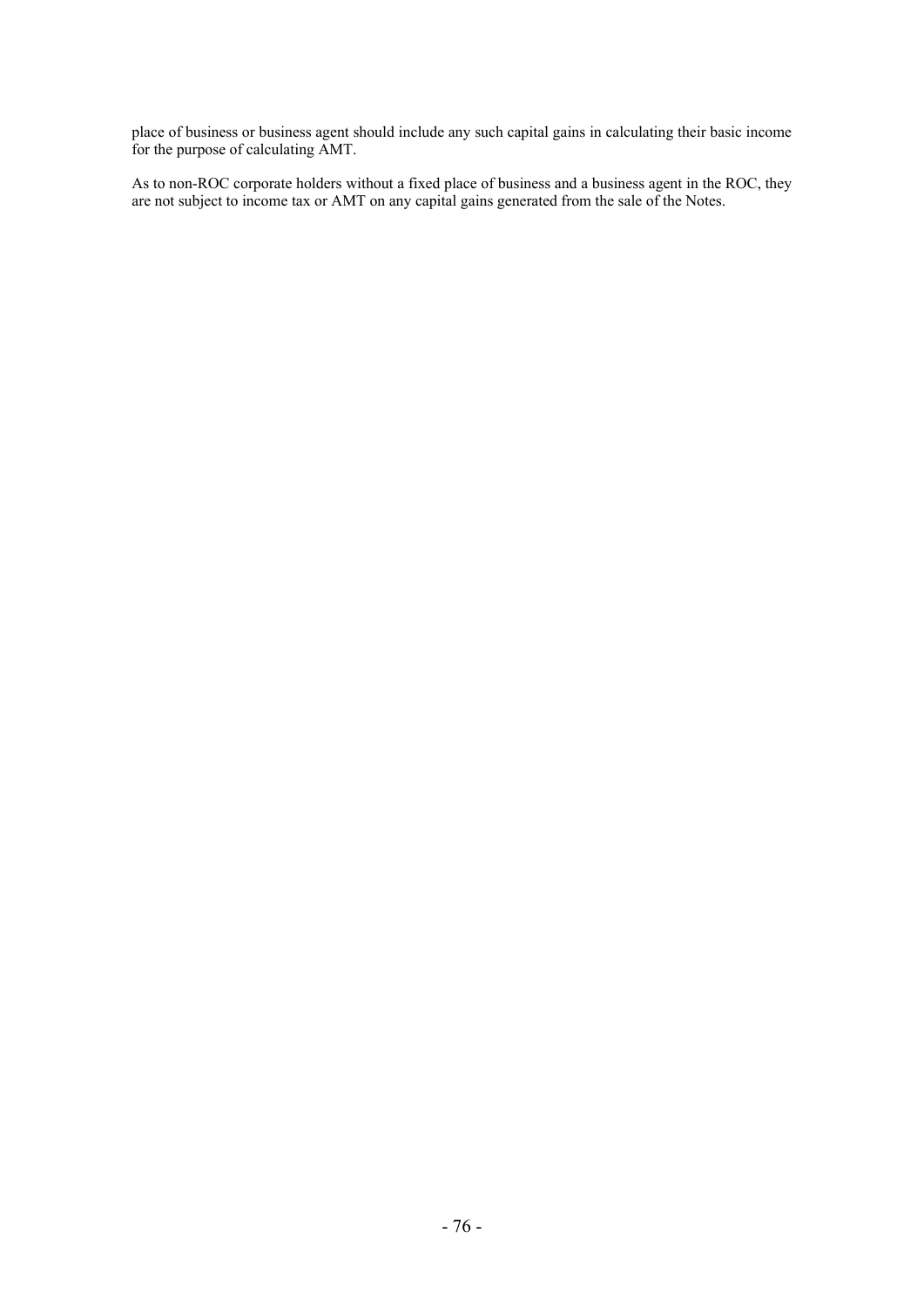### **SUBSCRIPTION AND SALE**

Crédit Agricole Corporate and Investment Bank, Taipei Branch, Fubon Securities Co., Ltd., HSBC Bank (Taiwan) Limited, KGI Securities Co. Ltd., Mega International Commercial Bank Co., Ltd., SinoPac Securities Corporation, Standard Chartered Bank (Taiwan) Limited, Taishin International Bank Co., Ltd. and Yuanta Securities Co., Ltd. (collectively, the "**Managers**"), have, in a subscription agreement dated 25 November 2019 (the "**Subscription Agreement**") and made between the Issuer and the Managers upon the terms and subject to the conditions contained therein, jointly and severally agreed to subscribe for the Notes at their issue price of 100 per cent. of their principal amount. The Issuer has also agreed to reimburse the Managers for certain of its expenses incurred in connection with the management of the issue of the Notes. The Managers are entitled in certain circumstances to be released and discharged from their obligations under the Subscription Agreement prior to the closing of the issue of the Notes.

### **United States of America**

The Notes have not been and will not be registered under the Securities Act or with any securities regulatory authority of any state or other jurisdiction of the United States and may not be offered or sold within the United States or to, or for the account or benefit of, U.S. persons except pursuant to an exemption from, or in a transaction not subject to, the registration requirements of the Securities Act. Terms used in this paragraph have the meanings given to them by Regulation S.

The Notes are subject to U.S. tax law requirements and may not be offered, sold or delivered within the United States or its possessions or to a United States person, except in certain transactions permitted by U.S. tax regulations. Terms used in this paragraph have the meanings given to them by the United States Internal Revenue Code and regulations thereunder.

Each Manager has agreed that, except as permitted by the Subscription Agreement, it will not offer, sell or deliver the Notes, (a) as part of their distribution at any time or (b) otherwise, until 40 days after the later of the commencement of the offering and the issue date of the Notes, within the United States or to, or for the account or benefit of, U.S. persons, and that it will have sent to each dealer to which it sells Notes during the distribution compliance period a confirmation or other notice setting forth the restrictions on offers and sales of the Notes within the United States or to, or for the account or benefit of, U.S. persons.

In addition, until 40 days after commencement of the offering, an offer or sale of Notes within the United States by a dealer (whether or not participating in the offering) may violate the registration requirements of the Securities Act.

### **Public Offer Selling Restriction under the Prospectus Regulation**

In relation to each Member State of the European Economic Area (each, a "**Relevant Member State**"), each Manager has represented and agreed that it has not made and will not make an offer of Notes to the public in that Relevant Member State except that it may make an offer of such Notes to the public in that Relevant Member State:

- (a) at any time to any legal entity which is a qualified investor as defined in the Prospectus Regulation;
- (b) at any time to fewer than 150 natural or legal persons (other than qualified investors as defined in the Prospectus Regulation), as permitted under the Prospectus Regulation subject to obtaining the prior consent of each of Crédit Agricole Corporate and Investment Bank, Taipei Branch, HSBC Bank (Taiwan) Limited and Standard Chartered Bank (Taiwan) Limited; or
- (c) at any time in any other circumstances falling within Article 1(4) of the Prospectus Regulation,

**provided that** no such offer of Notes referred to in (a) to (c) above shall require the Issuer or any Manager to publish a prospectus pursuant to Article 3 of the Prospectus Regulation or supplement a prospectus pursuant to Article 23 of the Prospectus Regulation.

For the purposes of this provision, the expression an "offer of Notes to the public" in relation to any Notes in any Relevant Member State means the communication in any form and by any means of sufficient information on the terms of the offer and the Notes to be offered so as to enable an investor to decide to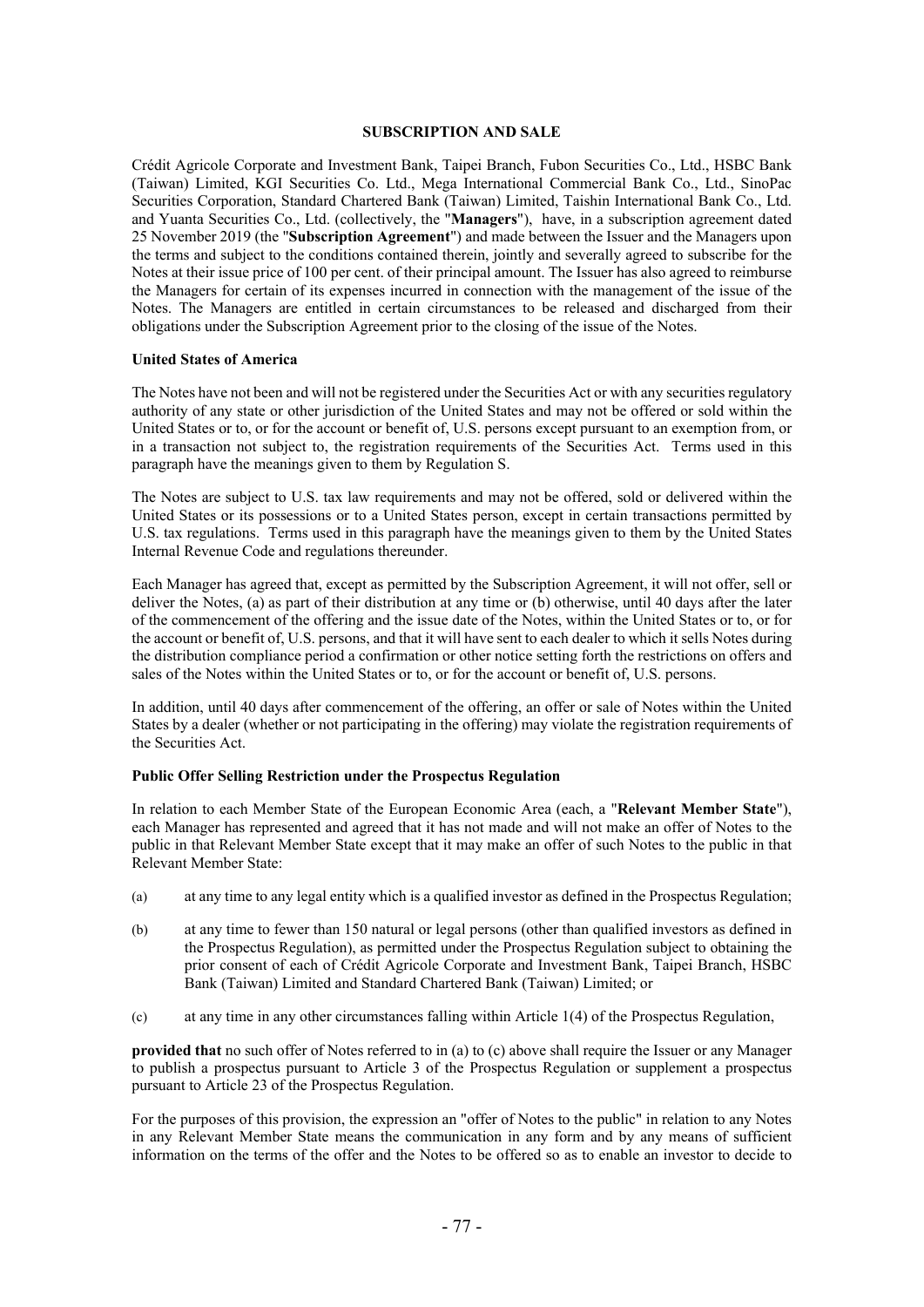purchase or subscribe the Notes and the expression Prospectus Regulation means Regulation (EU) 2017/1129.

### **United Kingdom**

Each of the Managers has represented, warranted and undertaken that:

- (a) it has only communicated or caused to be communicated and will only communicate or cause to be communicated an invitation or inducement to engage in investment activity (within the meaning of Section 21 of the Financial Services and Markets Act 2000, as amended (the "**FSMA**")) received by it in connection with the issue or sale of the Notes in circumstances in which Section 21(1) of the FSMA does not apply to the Issuer; and
- (b) it has complied and will comply with all applicable provisions of the FSMA with respect to anything done by it in relation to the Notes in, from or otherwise involving the United Kingdom.

### **Kingdom of Bahrain**

Each of the Managers has represented and agreed that it has not offered, and will not offer, Notes: (i) to the Public in the Kingdom of Bahrain except pursuant to the provisions of Articles 80-85 of the Central Bank of Bahrain and Financial Institutions Law; and (ii) except on a private placement basis to persons in the Kingdom of Bahrain who are "accredited investors".

For this purpose, an "accredited investor" means:

- (a) an individual holding financial assets (either singly or jointly with a spouse) of U.S.\$1,000,000 or more (excluding that person's principal place of residence);
- (b) a company, partnership, trust or other commercial undertaking which has financial assets available for investment of not less than U.S.\$1,000,000; or
- (c) a government, supranational organisation, central bank or other national monetary authority or a state organisation whose main activity is to invest in financial instruments (such as a state pension fund).

#### **United Arab Emirates (excluding the Dubai International Financial Centre)**

Each of the Managers has represented and agreed, that the Notes have not been and will not be offered, sold or publicly promoted or advertised by it in the United Arab Emirates other than in compliance with any laws applicable in the United Arab Emirates governing the issue, offering and sale of securities.

#### **Dubai International Financial Centre**

Each of the Managers has represented and agreed that it has not offered and will not offer the Notes to any person in the Dubai International Financial Centre unless such offer is:

- (d) an "**Exempt Offer**" in accordance with the Markets Rules (MKT) Module of the Dubai Financial Services Authority (the "**DFSA**") rulebook; and
- (e) made only to persons who meet the Professional Client criteria set out in Rule 2.3.3 of the DFSA Conduct of Business Module of the DFSA rulebook.

#### **Japan**

The Notes have not been and will not be registered under the Financial Instruments and Exchange Act of Japan (Act No. 25 of 1948, as amended, the "**FIEA**"). Accordingly, each of the Managers has represented and agreed that it has not, directly or indirectly, offered or sold Notes, and that it will not, directly or indirectly, offer or sell any Notes in Japan or to, or for the benefit of, any resident of Japan (as defined under Item 5, Paragraph 1, Article 6 of the Foreign Exchange and Foreign Trade Act (Act No. 228 of 1949, as amended)), or to others for re-offering or re-sale, directly or indirectly, in Japan or to, or for the benefit of, any resident of Japan, except pursuant to an exemption from the registration requirements of, and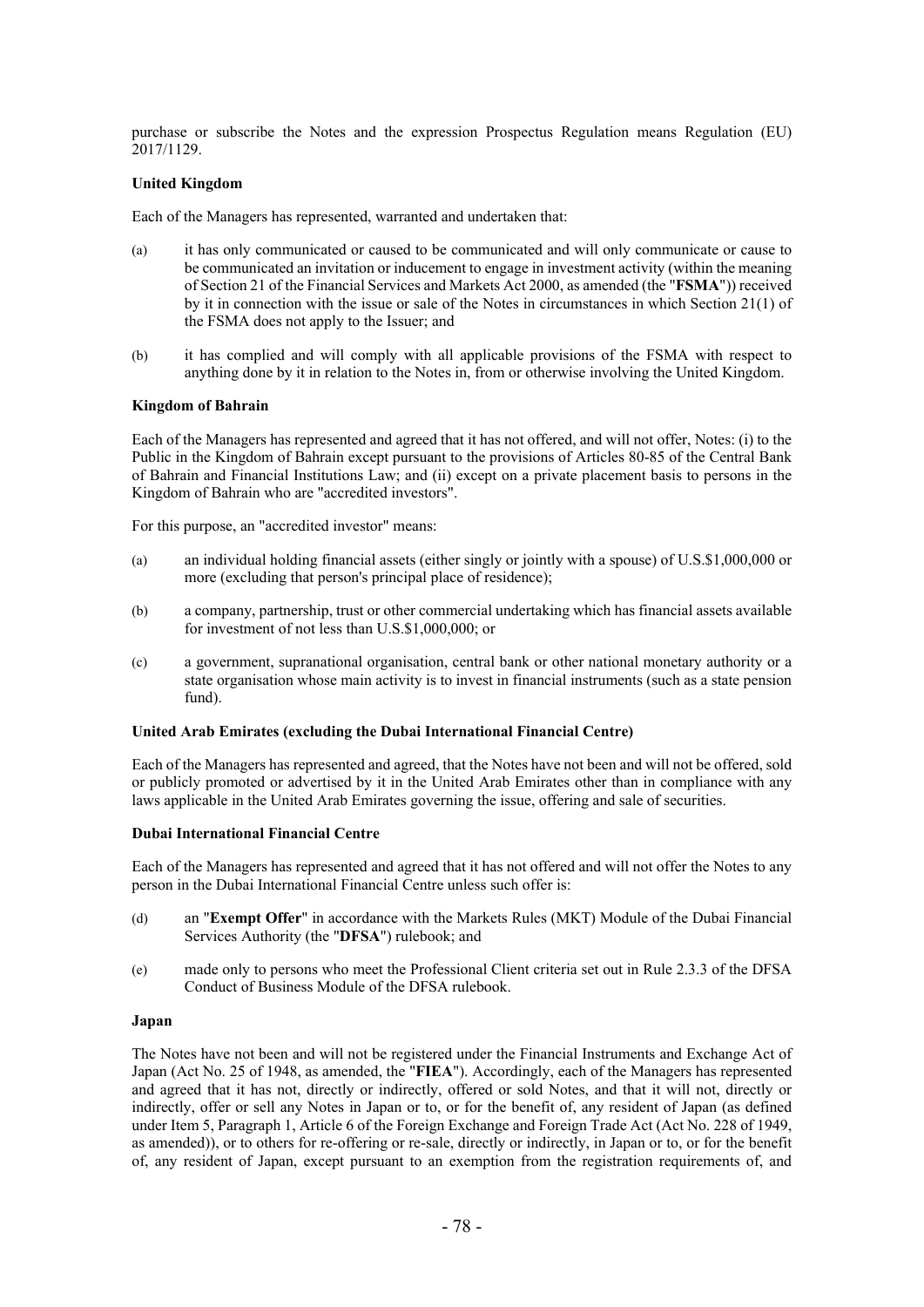otherwise in compliance with, the FIEA and any other relevant laws, regulations and ministerial guidelines of Japan.

## **Singapore**

Each of the Managers has acknowledged that this Prospectus has not been and will not be registered as a prospectus with the Monetary Authority of Singapore. Accordingly, each of the Managers has represented and agreed that it has not offered or sold any Notes or caused such Notes to be made the subject of an invitation for subscription or purchase and will not offer or sell such Notes or cause such Notes to be made the subject of an invitation for subscription or purchase and has not circulated or distributed, nor will it circulate or distribute this Prospectus or any other document or material in connection with the offer or sale or invitation for subscription or purchase, of such Notes, whether directly or indirectly, to any person in Singapore other than (i) to an institutional investor (as defined in Section 4A of the Securities and Futures Act (Chapter 289) of Singapore, as modified or amended from time to time (the "**SFA**")) pursuant to Section 274 of the SFA, (ii) to a relevant person (as defined in Section 275(2) of the SFA) pursuant to Section 275(1) of the SFA, or any person pursuant to Section 275(1A) of the SFA, and in accordance with the conditions specified in Section 275 of the SFA, or (iii) otherwise pursuant to, and in accordance with the conditions of, any other applicable provision of the SFA.

Where Notes are subscribed or purchased under Section 275 of the SFA by a relevant person which is:

- (i) a corporation (which is not an accredited investor (as defined in Section 4A of the SFA)) the sole business of which is to hold investments and the entire share capital of which is owned by one or more individuals, each of whom is an accredited investor; or
- (ii) a trust (where the trustee is not an accredited investor) whose sole purpose is to hold investments and each beneficiary of the trust is an individual who is an accredited investor,

securities or securities-based derivatives contracts (each term as defined in Section 2(1) of the SFA) of that corporation or the beneficiaries' rights and interest (howsoever described) in that trust shall not be transferred within six months after that corporation or that trust has acquired the Notes pursuant to an offer made under Section 275 of the SFA except:

- (a) to an institutional investor or to a relevant person, or to any person arising from an offer referred to in Section 275(1A) or Section 276(4)(i)(B) of the SFA;
- (b) where no consideration is or will be given for the transfer;
- (c) where the transfer is by operation of law;
- (d) as specified in Section 276(7) of the SFA; or
- (e) as specified in Regulation 37A of the Securities and Futures (Offers of Investments) (Securities and Securities-based Derivatives Contracts) Regulations 2018.

## **Hong Kong**

Each of the Managers has represented and agreed that:

- (a) it has not offered or sold and will not offer or sell in Hong Kong, by means of any document, any Notes, except for Notes which are a "structured product" as defined in the Securities and Futures Ordinance (Cap. 571) of Hong Kong (the "**SFO**"), other than: (a) to "**professional investors**" as defined in the SFO and any rules made under the SFO; or (b) in other circumstances which do not result in the document being a "prospectus" as defined in the Companies (Winding Up and Miscellaneous Provisions) Ordinance (Cap. 32) of Hong Kong (the "**C(WUMP)O**") or which do not constitute an offer to the public within the meaning of the C(WUMP)O; and
- (b) it has not issued or had in its possession for the purposes of issue, and will not issue or have in its possession for the purposes of issue (in each case whether in Hong Kong or elsewhere), any advertisement, invitation or document relating to the Notes, which is directed at, or the contents of which are likely to be accessed or read by, the public in Hong Kong (except if permitted to do so under the securities laws of Hong Kong) other than with respect to any Notes which are or are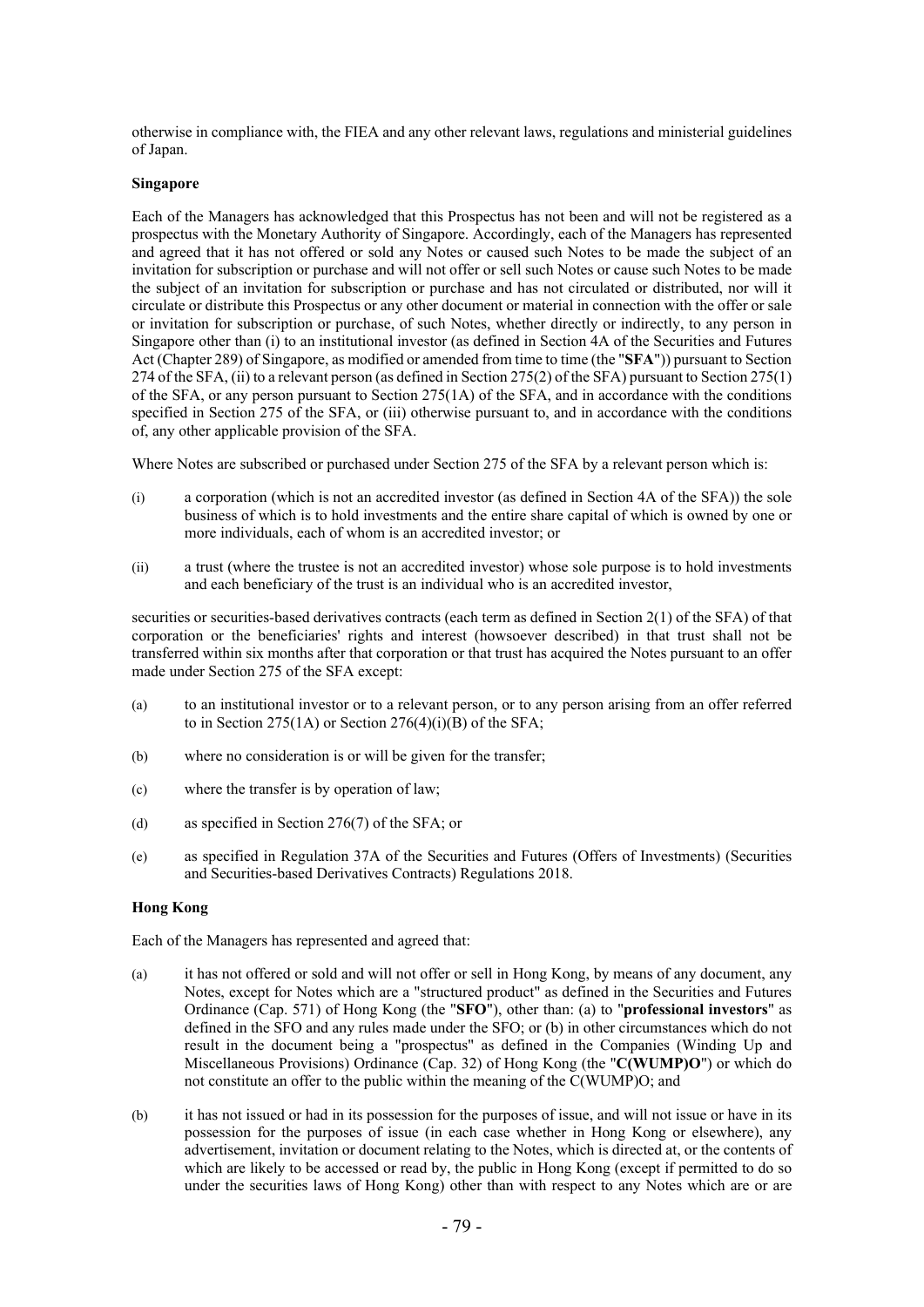intended to be disposed of only to persons outside Hong Kong or only to "**professional investors**" as defined in the SFO and any rules made under the SFO.

## **Malaysia**

Each of the Managers has represented and agreed that:

- (a) this Prospectus has not been registered as a prospectus with the Securities Commission of Malaysia under the Capital Market and Services Act 2007 of Malaysia (the "**CMSA**"); and
- (b) accordingly, the Notes have not been and will not be offered or sold, and no invitation to subscribe for or purchase the Notes has been or will be made, directly or indirectly, nor may any document or other material in connection therewith be distributed in Malaysia, other than to persons falling within any one of the categories of persons specified under Schedule 6 or Section 229(1)(b), and Schedule 7 or Section 230(1)(b) and Schedule 8 or Section 257(3), read together with Schedule 9 or Section 257(3) of the CMSA, subject to any law, order, regulation or official directive of the Central Bank of Malaysia, the Securities Commission of Malaysia and/or any other regulatory authority from time to time.

Residents of Malaysia may be required to obtain relevant regulatory approvals including approval from the Controller of Foreign Exchange to purchase the Notes. The onus is on the Malaysian residents concerned to obtain such regulatory approvals and none of the Managers are not responsible for any invitation, offer, sale or purchase of the Notes as aforesaid without the necessary approvals being in place.

### **Kingdom of Saudi Arabia**

No action has been or will be taken in the Kingdom of Saudi Arabia that would permit a public offering of the Notes. Any investor in the Kingdom of Saudi Arabia or who is a Saudi person (a "**Saudi Investor**") who acquires any Notes pursuant to an offering should note that the offer of Notes is a private placement under Article 9 or Article 10 of the "Rules on the Offer of Securities and Continuing Obligations" as issued by the Board of the Capital Market Authority resolution number 3-123-2017 dated 27 December 2017, as amended by the Board of the Capital Market Authority resolution number 3-45-2018 dated 23 April 2018 (the "**KSA Regulations**"), made through a person authorised by the Capital Market Authority ("**CMA**") to carry on the securities activity of arranging and following a notification to the CMA under Article 11 of the KSA Regulations.

The Notes may thus not be advertised, offered or sold to any person in the Kingdom of Saudi Arabia other than to "sophisticated investors" under Article 9 of the KSA Regulations or by way of a limited offer under Article 10 of the KSA Regulations. Each of the Managers has represented and agreed that any offer of Notes to a Saudi Investor will be made in compliance with Article 11 and either Article 9 or Article 10 of the KSA Regulations.

Each offer of Notes shall not therefore constitute a "public offer", an "exempt offer" or a "parallel market offer" pursuant to the KSA Regulations, but is subject to the restrictions on secondary market activity under Article 15 of the KSA Regulations. Any Saudi Investor who has acquired Notes pursuant to a private placement under Article 9 or Article 10 of the KSA Regulations may not offer or sell those Notes to any person unless the offer or sale is made through an authorised person appropriately licensed by the CMA and: (a) the Notes are offered or sold to a Sophisticated Investor (as defined in Article 9 of the KSA Regulations); (b) the price to be paid for the Notes in any one transaction is equal to or exceeds Saudi Riyals 1 million or an equivalent amount; or (c) the offer or sale is otherwise in compliance with Article 15 of the KSA Regulations.

#### **State of Qatar (including the Qatar Financial Centre)**

Each of the Managers has represented and agreed that it has not offered, delivered or sold, and will not offer, deliver or sell at any time, directly or indirectly, any Notes in the State of Qatar (including the Qatar Financial Centre), except: (a) in compliance with all applicable laws and regulations of the State of Qatar (including the Qatar Financial Centre); and (b) through persons or corporate entities authorised and licensed to provide investment advice and/or engage in brokerage activity and/or trade in respect of foreign securities in the State of Qatar (including the Qatar Financial Centre). This Prospectus has not been reviewed or approved by the Qatar Central Bank, the Qatar Exchange, the Qatar Financial Centre Regulatory Authority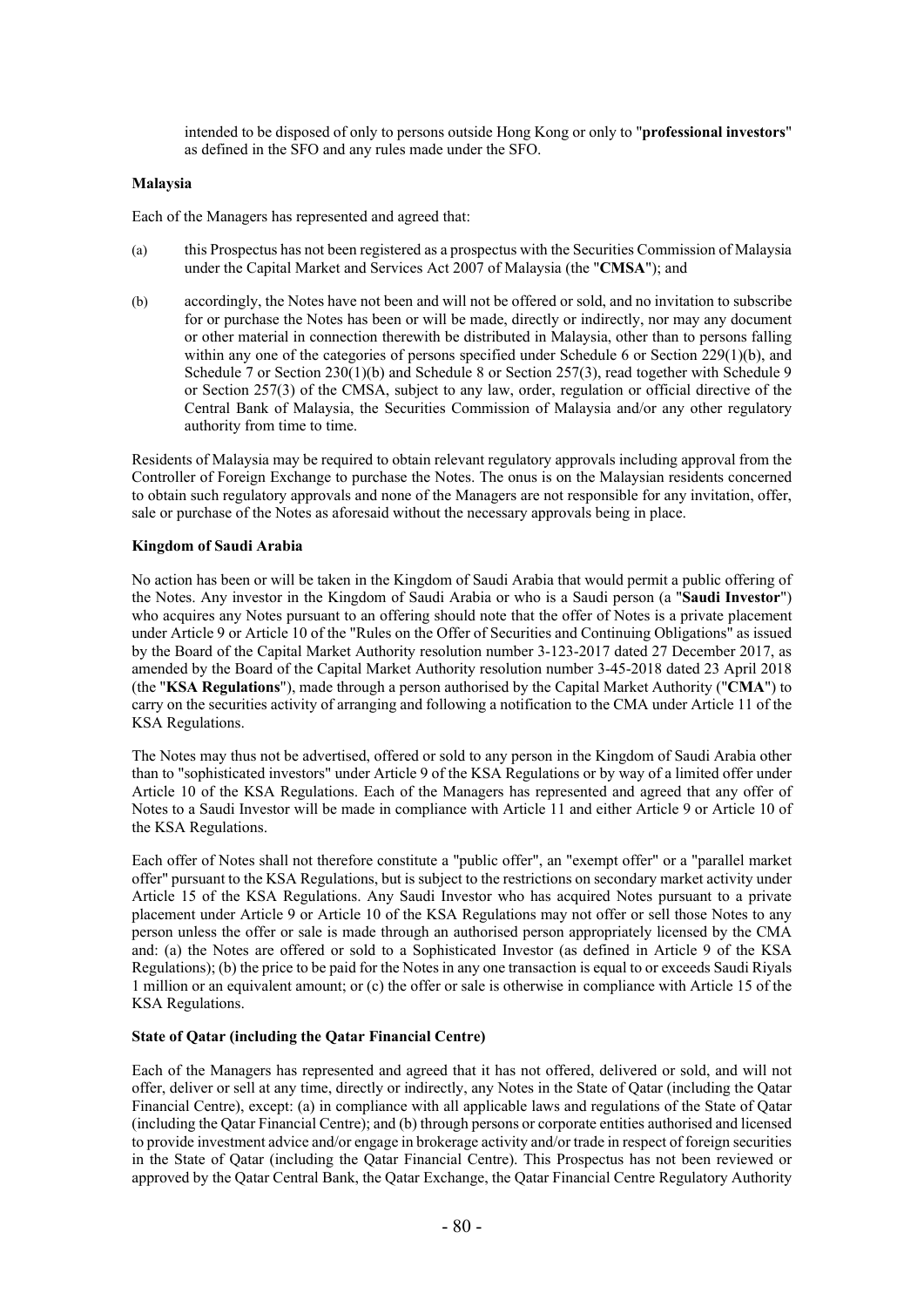or the Qatar Financial Markets Authority and is only intended for specific recipients, in compliance with the foregoing.

### **Sultanate of Oman**

Each of the Managers has represented and agreed that:

- (a) this Prospectus has not been filed with or registered as a prospectus with the Capital Market Authority of Oman pursuant to Article 3 of the Capital Market Authority Law SD 80/98 (Article 3), will not be offered or sold as an offer of securities in Oman (as contemplated by the Commercial Companies Law) or Article 3, nor does it constitute a sukuk offering pursuant to the Sukuk Regulation issued by the Capital Market Authority of Oman (CMA Decision 3/2016); and
- (b) the Notes will not be offered, sold or delivered, and no invitation to subscribe for or to purchase the Notes has been or will be made, directly or indirectly, nor may any document or other material in connection therewith be distributed in Oman to any person in Oman other than by an entity duly licensed by the Capital Market Authority of Oman to market non-Omani securities in Oman and then only in accordance with all applicable laws and regulations, including Article 139 of the Executive Regulations of the Capital Markets Law (Decision No. 1/2009, as amended).

#### **Taiwan**

The Notes have not been, and shall not be, offered, sold or re-sold, directly or indirectly to investors other than "professional investors" as defined under Paragraph 1, Article 2-1 of the Taipei Exchange Rules Governing Management of Foreign Currency Denominated International Bonds of the ROC, which currently include the following three types of investors:

- (a) A "professional institutional investor" as defined under Paragraph 2, Article 4 of the Financial Consumer Protection Act of the ROC, which currently includes: (i) overseas or domestic banks, securities firms, futures firms and insurance companies (excluding insurance agencies, insurance brokers and insurance surveyors), the foregoing as further defined in more detail in Paragraph 3 of Article 2 of the Organization Act of the Financial Supervisory Commission, (ii) overseas or domestic fund management companies, government investment institutions, government funds, pension funds, mutual funds, unit trusts, and funds managed by financial service enterprises pursuant to the ROC Securities Investment Trust and Consulting Act, the ROC Future Trading Act or the ROC Trust Enterprise Act or investment assets mandated and delivered by or transferred for trust by financial consumers, and (iii) other institutions recognized by the Financial Supervisory Commission of the ROC. Purchasers of the Notes are not permitted to sell or otherwise dispose of the Notes except by transfer to a professional institutional investor.
- (b) A legal entity or fund meeting all of the following three criteria and having applied in writing to the securities firms for the status of a professional investor:
	- (i) its total assets exceeding NT\$50,000,000 according to its most recent CPA-audited or reviewed financial report;
	- (ii) its authorized person doing the transaction has sufficient professional knowledge and trading experience in bonds; and
	- (iii) it fully understands that the securities firm is exempted from certain responsibilities towards professional investors in connection with bond trading activities and agrees to sign up as a professional investor.
- (c) A natural person having applied in writing to the securities firms for the status of professional investor who meets all of the following three criteria:
	- (i) He/she has provided a proof of financial capacity of at least NT\$30,000,000 or has made a single trade, the transaction amount of which is higher than NT\$3,000,000, his/her total assets and investments booked at and made through such securities firm are higher than NT\$15,000,000, and he/she has provided a statement certifying that the value of his/her total assets has exceeded NT\$30,000,000;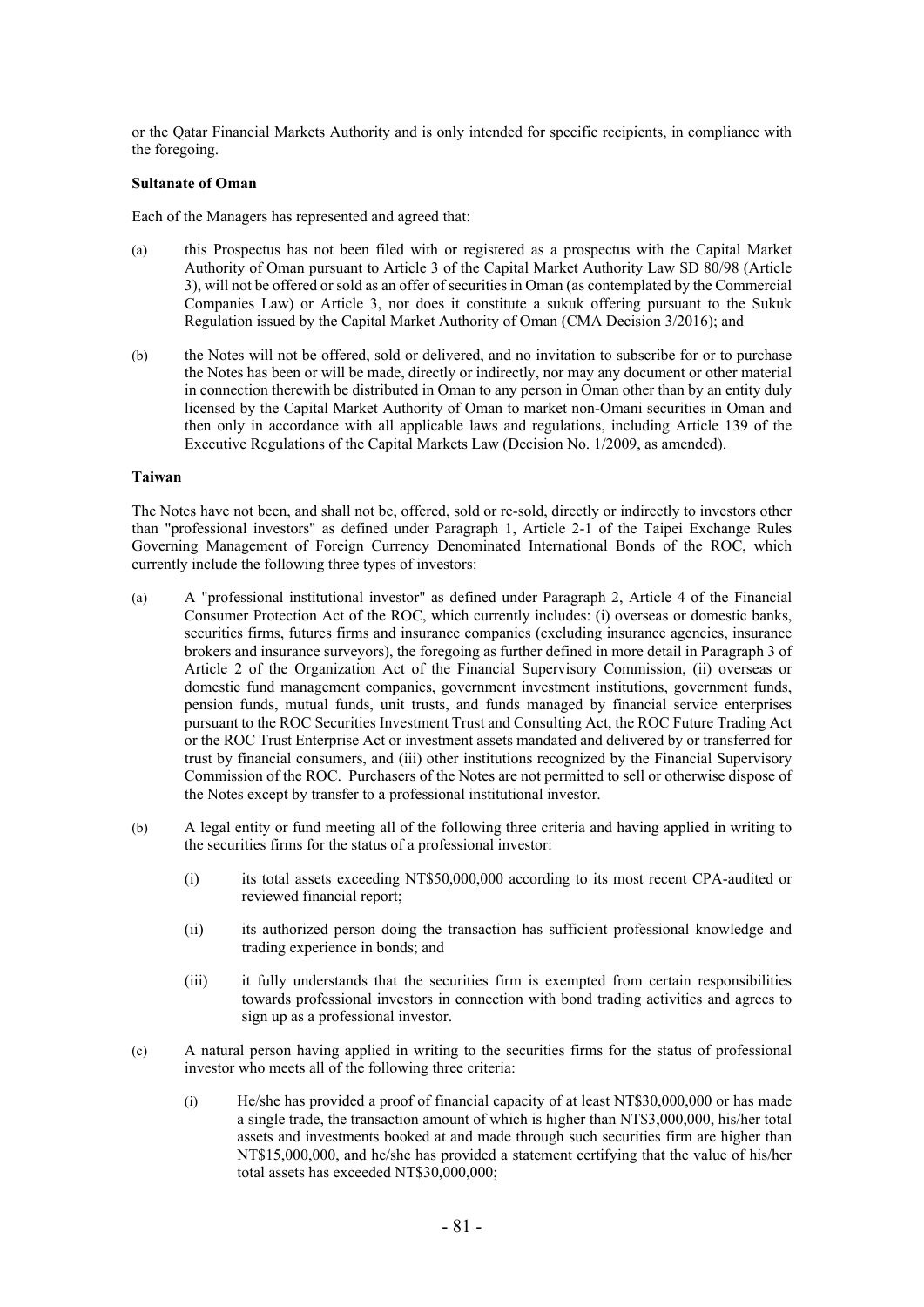- (ii) He/she has sufficient professional knowledge or trading experience in financial products; and
- (iii) He/she fully understands that the securities firm is exempted from certain responsibilities towards professional investors in connection with bond trading activities and agreed to sign up as a professional investor.

Purchasers of the Notes are not permitted to sell or otherwise dispose of the Notes except by transfer to a professional investor.

### **General**

Each of the Managers has represented, warranted and agreed that it has complied and will comply with all applicable laws and regulations in each country or jurisdiction in which it purchases, offers, sells or delivers Notes or possesses, distributes or publishes this Prospectus or any other offering material relating to the Notes. Persons into whose hands this Prospectus comes are required by the Issuer and the Managers to comply with all applicable laws and regulations in each country or jurisdiction in which they purchase, offer, sell or deliver Notes or possess, distribute or publish this Prospectus or any other offering material relating to the Notes, in all cases at their own expense.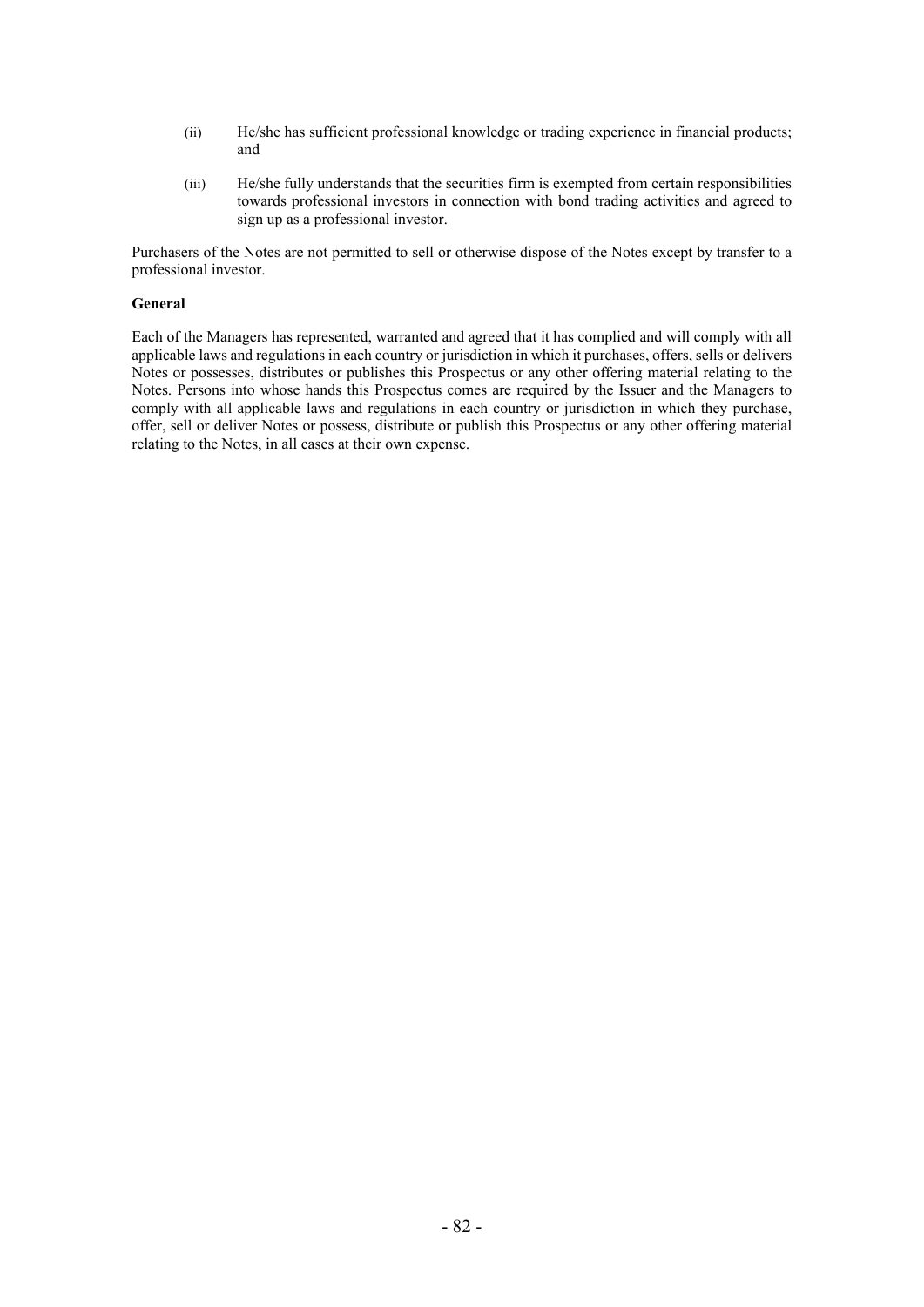# **SETTLEMENT AND TRADING**

### **ROC Settlement and Trading**

The Issuer has not entered into any settlement agreement with Taiwan Depository & Clearing Corporation ("**TDCC**") and has no intention to do so.

In the future, if the Issuer enters into a settlement agreement with TDCC, an investor, if it has a securities book-entry account with a Taiwan securities broker and a foreign currency deposit account with a Taiwanese bank, may settle the Notes through the account of TDCC with Euroclear System Bank SA/NV ("**Euroclear**") or Clearstream Banking S.A. ("**Clearstream**") if it applies to TDCC (by filing in a prescribed form) to transfer the Notes in its own account with Euroclear or Clearstream to such TDCC account with Euroclear or Clearstream for trading in the domestic market or vice versa for trading in overseas markets. For settlement through TDCC, TDCC will allocate the respective Notes position to the securities book-entry account designated by such investor in the ROC. The Notes will be traded and settled pursuant to the applicable rules and operating procedures of TDCC and the TPEx as domestic bonds. For such investors who hold their interest in the Notes through an account opened and held by TDCC with Euroclear or Clearstream, distributions of principal and/or interest for the Notes to such holders may be made by payment services banks whose systems are connected to TDCC to the foreign currency deposit accounts of the holders. Such payment is expected to be made on the second Taiwanese business day following TDCCs receipt of such payment (due to time difference, the payment is expected to be received by TDCC one Taiwanese business day after the distribution date). However, when the holders actually receive such distributions may vary depending upon the daily operations of the Taiwanese banks with which the holder has the foreign currency deposit account.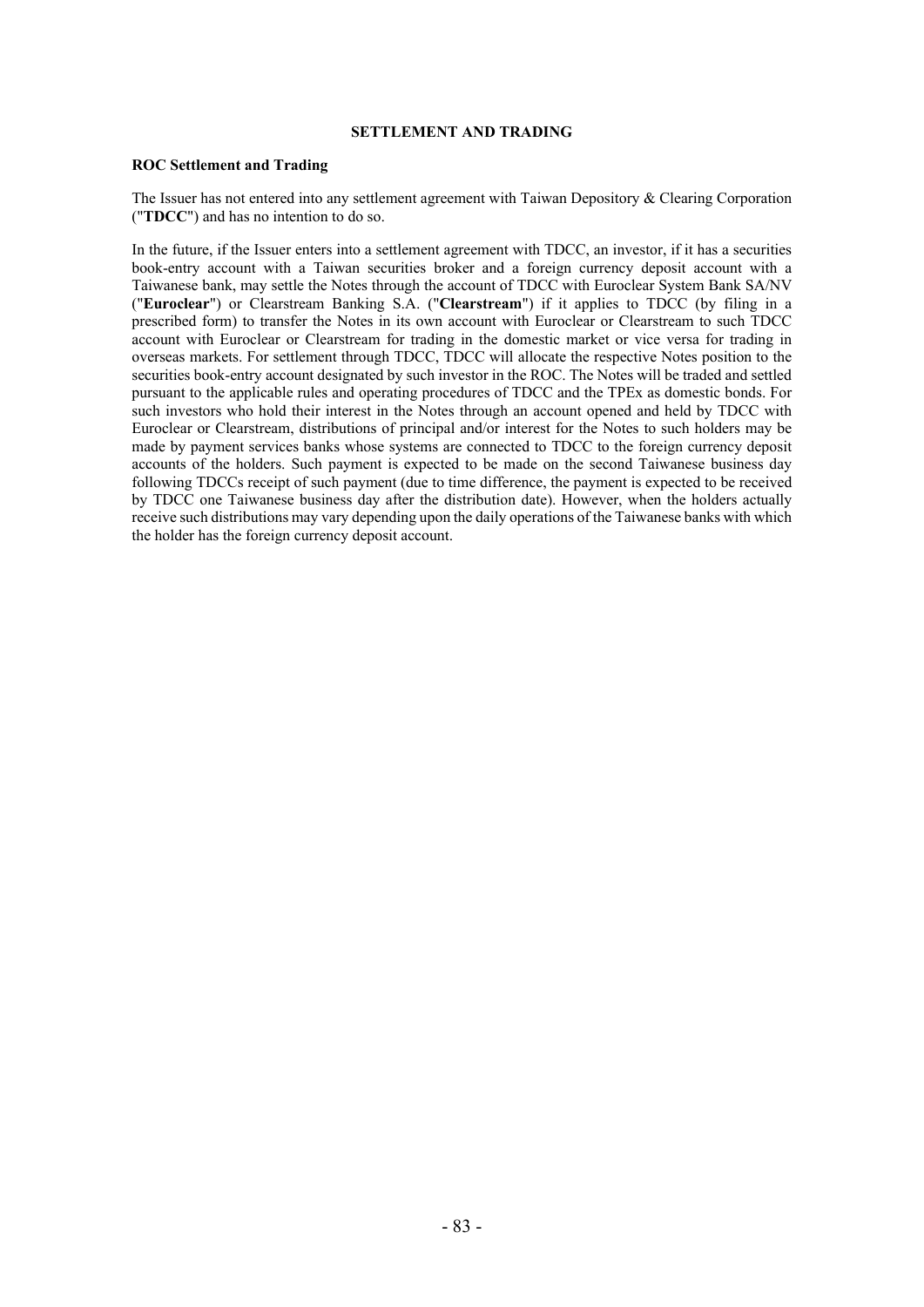# **GENERAL INFORMATION**

## **Authorisation**

1. The creation and issue of the Notes has been authorised by a resolution of the Board of Directors of the Issuer dated 12 October 2019.

# **Listing of Notes**

2. Application has been made to the Euronext Dublin for the Notes to be admitted to the official list and trading on its regulated market. Application will also be made to the TPEx for permission to deal in and for the listing of the Notes on the TPEx.

## **Legal and Arbitration Proceedings**

3. There are no governmental, legal or arbitration proceedings, (including any such proceedings which are pending or threatened, of which the Issuer is aware), which may have, or have had during the 12 months prior to the date of this Prospectus, a significant effect on the financial position or profitability of the Issuer or the Group.

## **Significant/Material Change**

4. There has been no material adverse change in the prospects of the Issuer since 31 December 2018 nor any significant change in the financial position or financial performance of the Group since 30 June 2019.

## **Auditors**

- 5. The Interim Financial Statements have been reviewed by KPMG, who have issued an unqualified report on the Interim Financial Statements. The Annual Financial Statements have been audited without qualification by Deloitte Middle East.
- 6. KPMG has conducted its review of the Interim Financial Statements in accordance with International Standard on Review Engagements 2410, "Review of Interim Financial Information Performed by the Independent Auditor of the Entity" as stated in their review report incorporated by reference in this Prospectus. Deloitte Middle East has conducted its audits in respect of the Annual Financial Statements in accordance with International Standards on Auditing issued by the International Federation of Accountants through the International Auditing and Assurance Standards Board.
- 7. The Annual Financial Statements have been prepared in accordance with International Financial Reporting Standards issued by IASB and interpretations issued by IFRS. The Interim Financial Statements have been prepared in accordance with International Accounting Standard 34, "Interim Financial Reporting".
- 8. The business address of KPMG is 12<sup>th</sup> Floor, Fakhro Tower, P.O. Box 710, Manama, Kingdom of Bahrain. KPMG is registered with the Ministry of Industry and Commerce in Bahrain. Some of its professionals are members of the Bahrain Accountants Association and/or international professional bodies.
- 9. The business address of Deloitte Middle East is United Tower, Bahrain Bay, P.O. Box 421, Manama, Kingdom of Bahrain. Deloitte Middle East is registered with the Ministry of Industry and Commerce in Bahrain. Some of its professionals are members of the Bahrain Accountants Association and/or international professional bodies.

## **Validity of the Prospectus and Prospectus Supplements**

10. This Prospectus is valid for 12 months. The obligation to supplement this Prospectus in the event of significant new factors, material mistakes or material inaccuracies does not apply once the Notes are admitted to the official list and trading on the regulated market of the Euronext Dublin.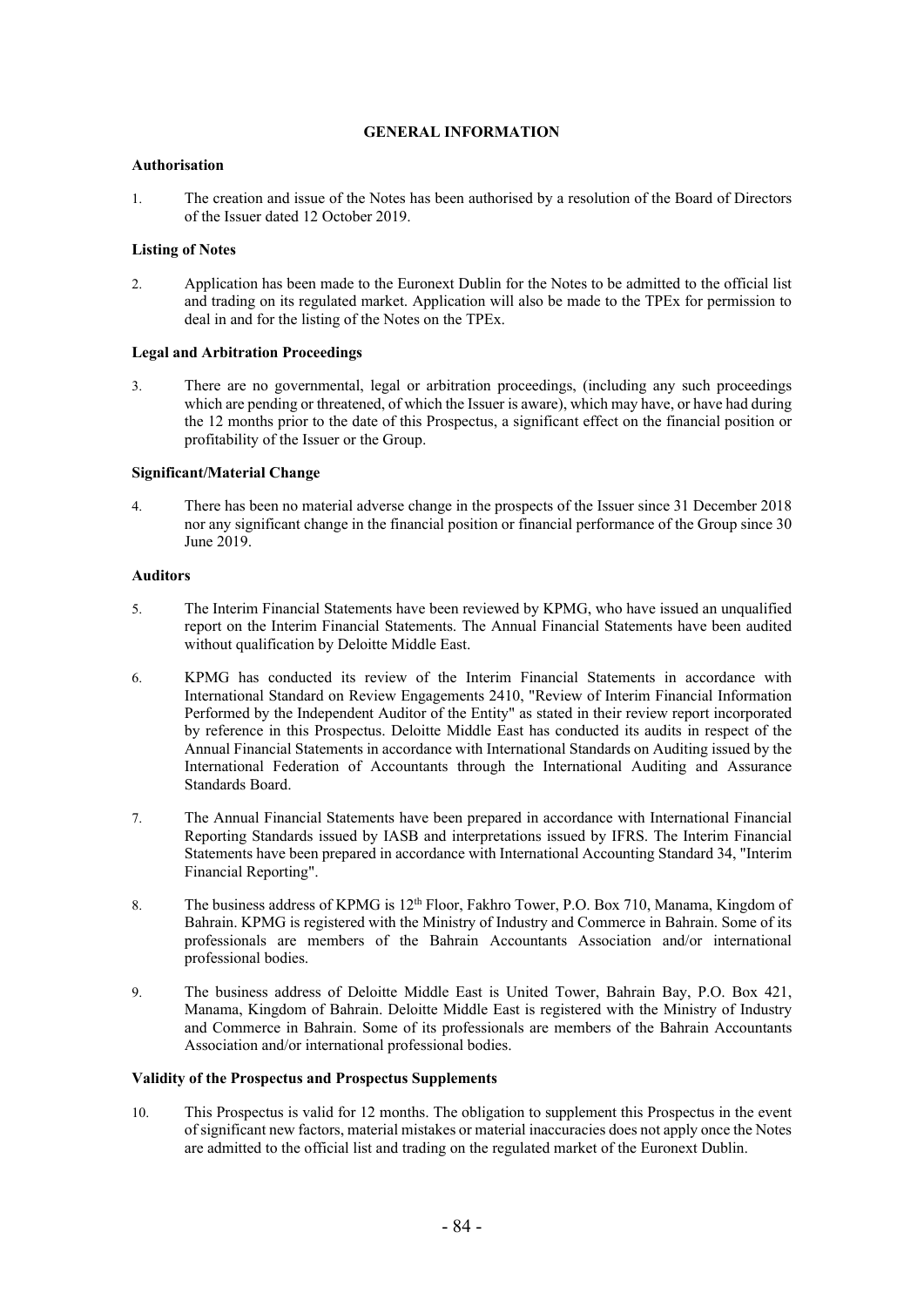## **Documents on Display**

- 11. Copies of the following documents may be inspected during normal business hours at the offices of each of the Agents or at http://www.apicorp.org/investor-relations/pcm-issuances:
	- (a) Transaction Documents;
	- (b) the Establishing Agreement;
	- (c) the Issuer's registration certificate number 2050003977 dated 5/11/1396H (corresponding to 29 October 1976);
	- (d) the audited consolidated financial statements of the Group as at and for the financial years ended 31 December 2017 and 31 December 2018 and the unaudited condensed consolidated interim financial statements of the Group for the six months ended 30 June 2019 (if any); and
	- (e) this Prospectus.

For the avoidance of doubt, unless specifically incorporated by reference into this Prospectus, information contained on the website does not form part of this Prospectus.

In addition, this Prospectus will be available, in electronic format, on the website of Euronext Dublin (www.ise.ie).

#### **Issuer's Website**

12. The Issuer's website is http://www.apicorp.org/. Unless specifically incorporated by reference into this Prospectus, information contained on the website does not form part of this Prospectus.

## **ISIN and Common Code**

- 13. The Notes have been accepted for clearance through Euroclear and Clearstream, Luxembourg. The ISIN is XS2082322822 and the common code is 208232282.
- 14. The address of Euroclear is Euroclear Bank SA/NV, 1 Boulevard du Roi Albert II, B-1210 Brussels and the address of Clearstream, Luxembourg is Clearstream Banking, 42 Avenue JF Kennedy, L-1855 Luxembourg.

## **Managers transacting with the Issuer**

15. Certain of the Managers have engaged, and may in the future engage, in investment banking and/or commercial banking transactions with, and may perform services for the Issuer and its affiliates in the ordinary course of business. Certain of the Managers and their affiliates may have positions, deal or make markets in the Notes, related derivatives and reference obligations, including (but not limited to) entering into hedging strategies on behalf of the Issuer and its affiliates, investor clients, or as principal in order to manage their exposure, their general market risk, or other trading activities. In addition, in the ordinary course of their business activities, the Managers and their affiliates may make or hold a broad array of investments and actively trade debt and equity securities (or related derivative securities) and financial instruments (including bank loans) for their own account and for the accounts of their customers. Such investments and securities activities may involve securities and/or instruments of the Issuer and its affiliates. Certain of the Managers of their affiliates that have a lending relationship with the Issuer routinely hedge their credit exposure to the Issuer and its affiliates consistent with their customary risk management policies. Typically, such Managers and their affiliates would hedge such exposure by entering into transactions which consist of either the purchase of credit default swaps or the creation of short positions in securities, including potentially the Notes. Any such positions could adversely affect future trading prices of the Notes. The Managers and their affiliates may also make investment recommendations and/or publish or express independent research views in respect of such securities or financial instruments and may hold, or recommend to clients that they acquire, long and/or short positions in such securities and instruments.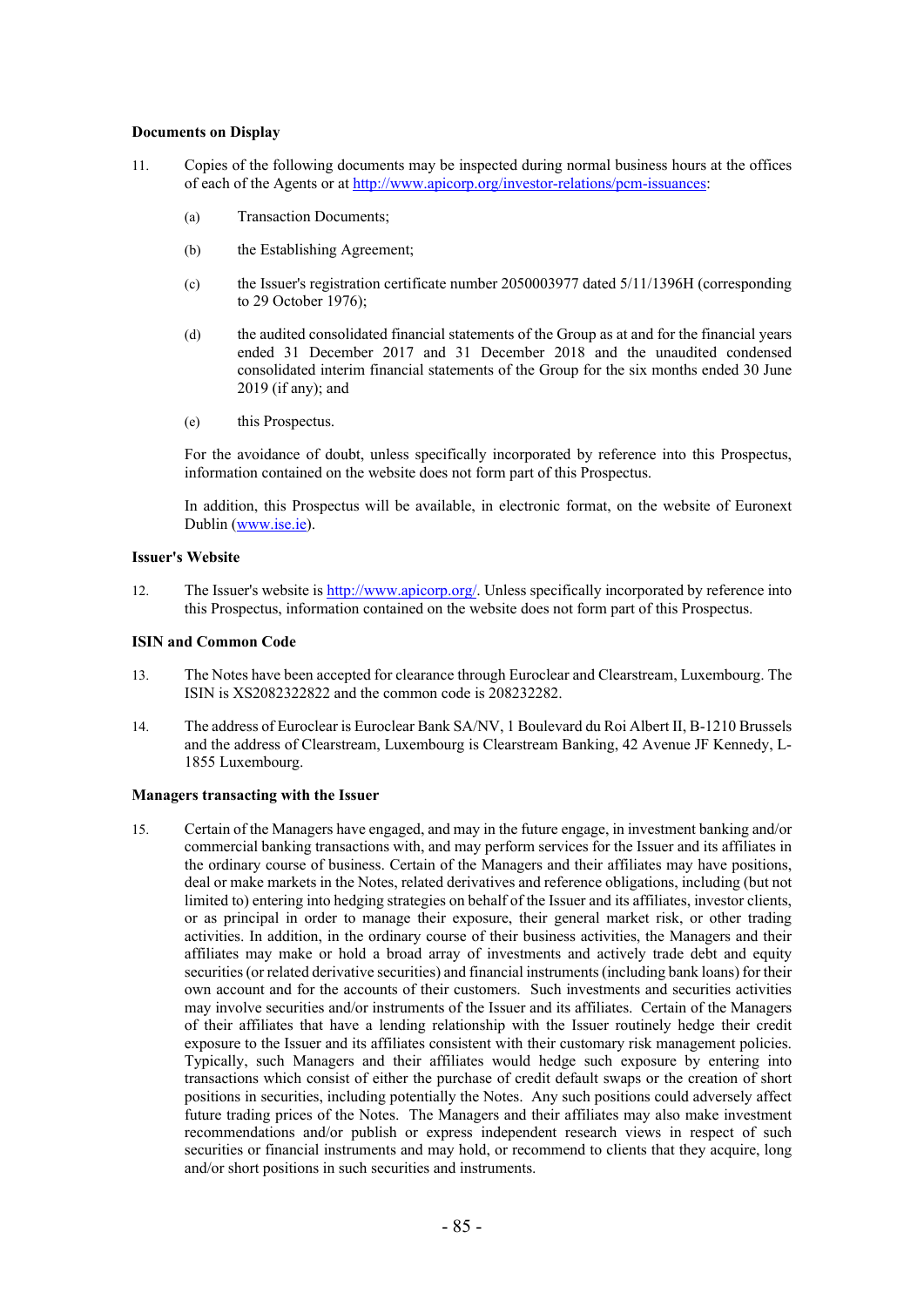# **Expenses**

16. The total expenses related to (i) the admission of the Notes to the official list and trading on the regulated market of the Euronext Dublin are expected to amount to approximately  $65,000$  and (ii) the listing of the Notes on the TPEx are expected to amount to approximately NT\$100,000.

## **Listing Agent**

17. Arthur Cox Listing Services Limited is acting solely in its capacity as listing agent for the Issuer in relation to the Notes and is not itself seeking admission of the Notes to the official list of the Euronext Dublin or to trading on its regulated market for the purposes of the Prospectus Regulation.

# **The Legal Entity Identifier**

18. The Legal Entity Identifier (LEI) code of the Issuer is 213800A54KIUYH5YD185.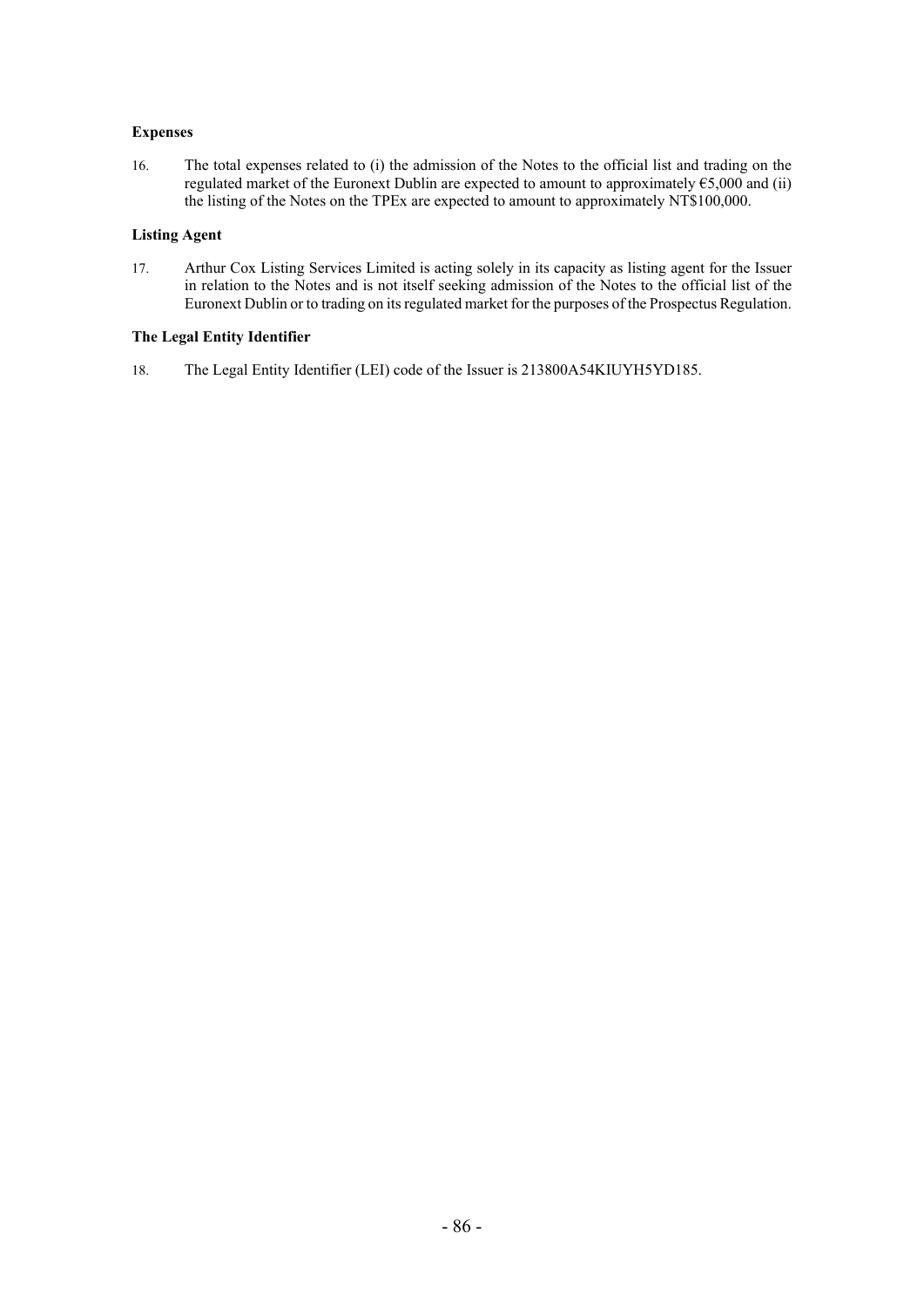### **THE ISSUER**

### **Arab Petroleum Investments Corporation**

Head Office Building Dammam Coastal Road Al Rakkah PO Box 9599 31423 Dammam Kingdom of Saudi Arabia

## **REGISTRAR**

**The Bank of New York Mellon SA/NV, Luxembourg Branch** Vertigo Building – Polaris 2-4 rue Eugène Ruppert L-2453 Luxembourg

### **FISCAL AGENT, TRANSFER AGENT, AGENT BANK AND PAYING AGENT**

#### **The Bank of New York Mellon, London Branch**

One Canada Square London E14 5AL England

#### **MANAGERS**

# **Crédit Agricole Corporate and Investment**

**Bank, Taipei Branch**  16F, Hung Kuo Building No. 167, Tun Hua North Road Taipei 10549, Taiwan

# **HSBC Bank (Taiwan) Limited**

13F, International Trade Building 333 Keelung Road, Sec. 1 Taipei 110, Taiwan

## **Mega International Commercial Bank Co., Ltd.**

2F 100 Chi Lin Road Taipei 10424 Taiwan

### **Standard Chartered Bank (Taiwan) Limited**

1F, No. 168, Tun Hwa North Road Taipei 105 Taiwan

**Fubon Securities Co., Ltd.**  15F, No.169, Sec. 4, Ren Ai Road Taipei 106 Taiwan

## **KGI Securities Co. Ltd.**

No. 700, Mingshui Road Zhongshan Dist. Taipei 10462, Taiwan

# **SinoPac Securities Corporation**

5F, No. 306, Sec. 2, Bade Road Taipei 104 Taiwan

**Taishin International Bank Co., Ltd.** 

22F, No.118, Sec. 4, Ren Ai Road Da-an District, Taipei 106 Taiwan

**Yuanta Securities Co., Ltd.**  13, 14F., No. 225, Sec. 3, Nanjing E. Road Taipei 104 Taiwan